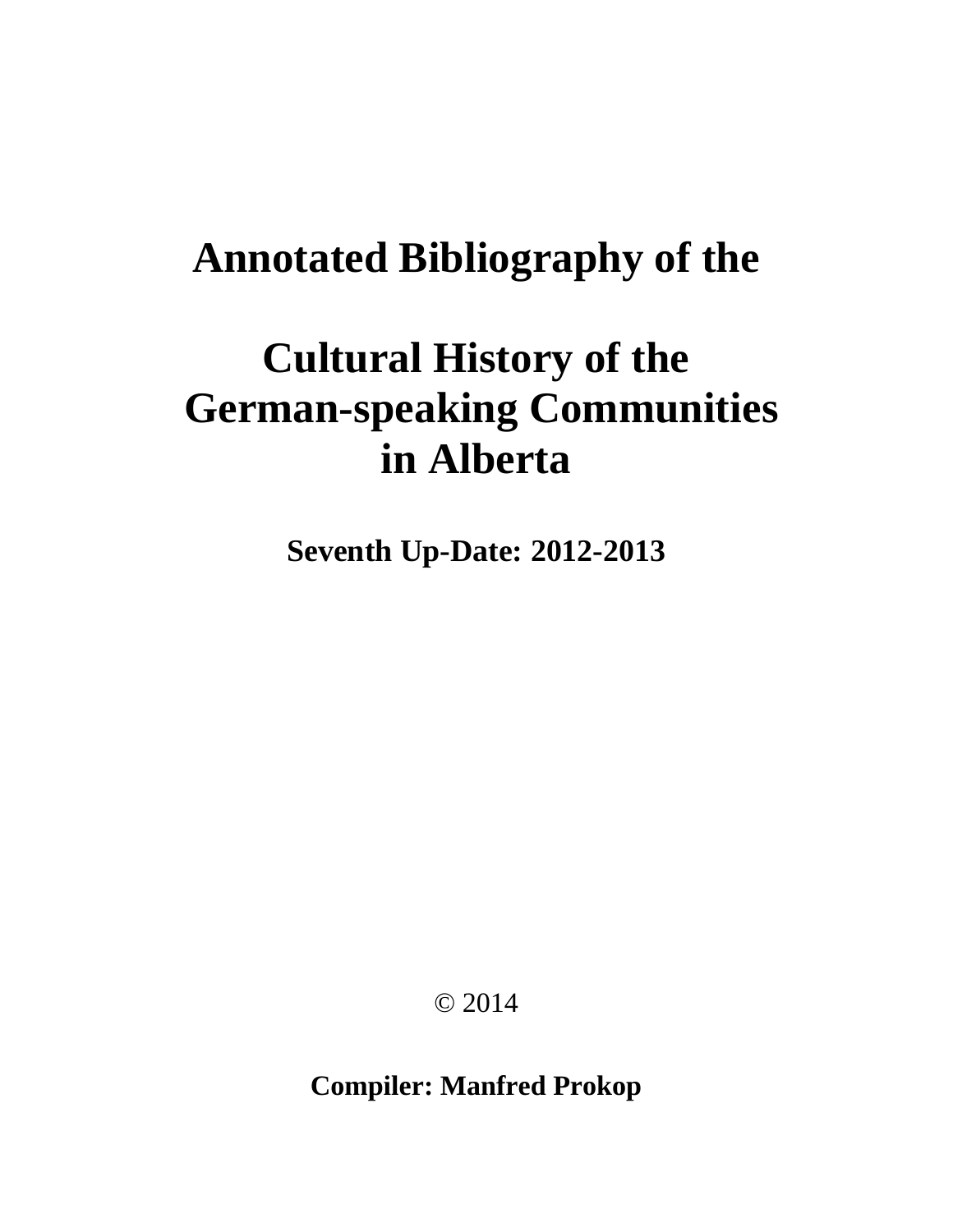**Annotated Bibliography of the Cultural History of the German-speaking Communities in Alberta: 1882-2000**. **Seventh Up-Date: 2012-2013**

Compiler: Manfred Prokop

209 Tucker Boulevard, Okotoks, AB, T1S 2K1 Phone/Fax: (403) 995-0321. E-Mail: Manfred.Prokop@Ualberta.ca

ISBN 978-0-9687876-9-4

© Manfred Prokop 2014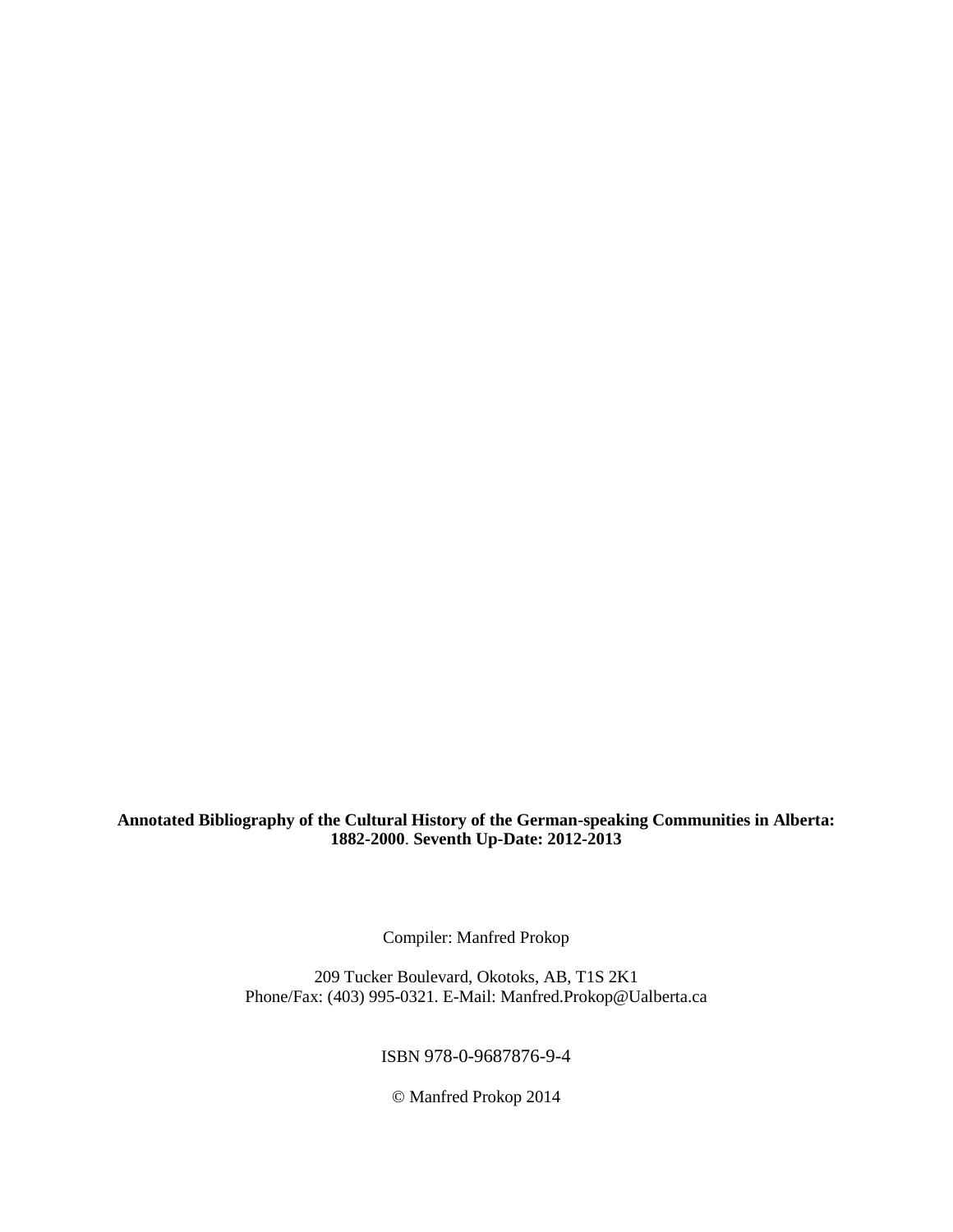# **TABLE OF CONTENTS**

# Specialized keyword lists

| German-Albertan businesses, Austrian/German/Swiss business partners or investors 5 |  |
|------------------------------------------------------------------------------------|--|
|                                                                                    |  |
|                                                                                    |  |
|                                                                                    |  |
|                                                                                    |  |
|                                                                                    |  |
|                                                                                    |  |
|                                                                                    |  |
|                                                                                    |  |
|                                                                                    |  |
|                                                                                    |  |
|                                                                                    |  |
|                                                                                    |  |
|                                                                                    |  |
|                                                                                    |  |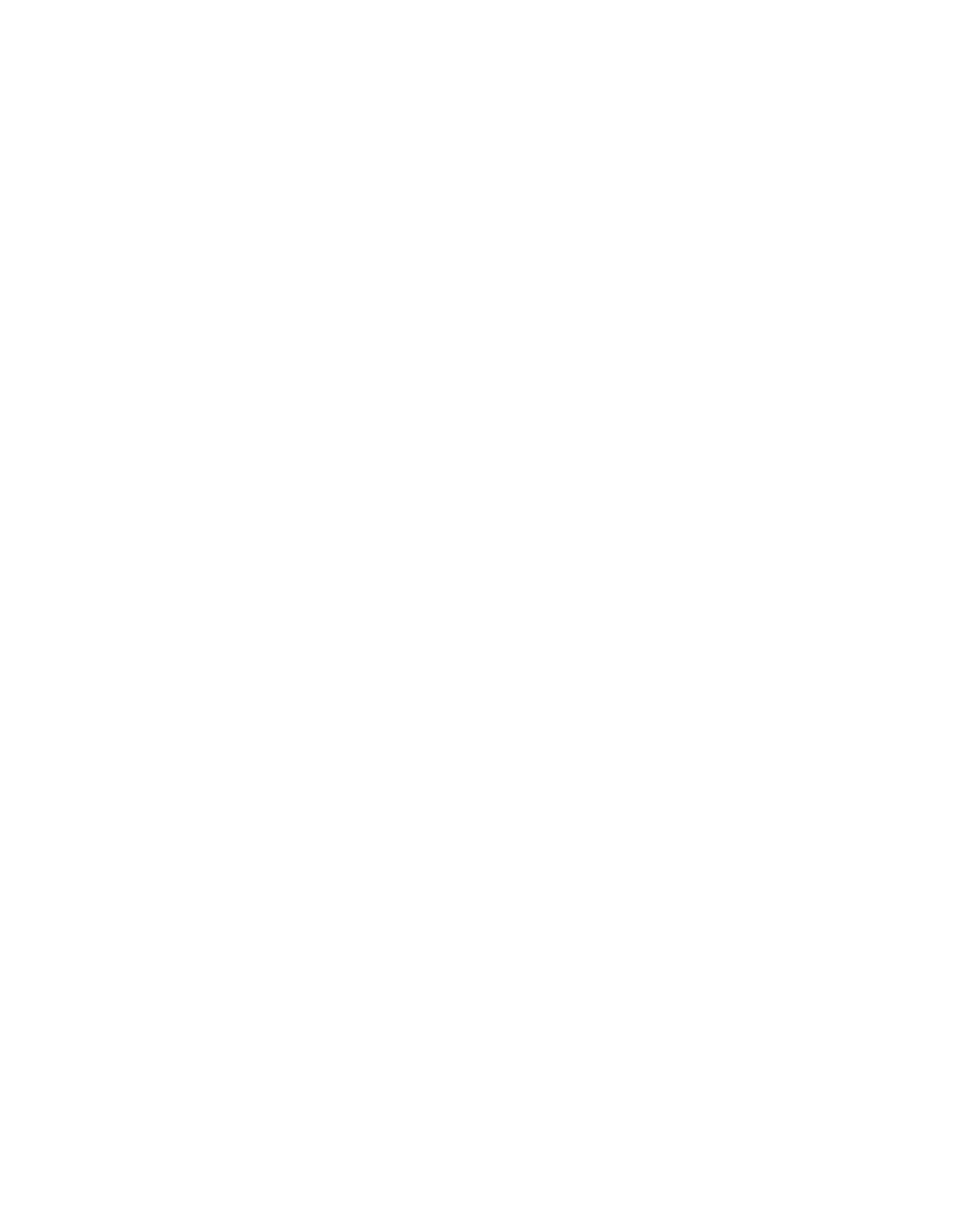# **OVERVIEW**

This is the seventh up-date of the *Annotated Bibliography of the Cultural History of the German-Speaking Communities in Alberta: 1882-2000—*which appeared in 2002—covering publications during 2012 and 2013. **It also includes hundreds of items published before 2012, most of them located in Alberta's Provincial Archives and other repositories which have recently become available on-line, among them abstracts from Alberta's German-language newspapers between 1905 and the present.**

The entire bibliography consisting of 10,250 entries is also available on the Internet at http://www.ualberta.ca/ ~german/altahistory/. Up-dates have been performed frequently on this site while printed up-dates have appeared annually or biannually. A **complementary website** (http://www.ualberta.ca/~german/PAA/start.htm) offers information about Alberta's German-speaking communities from the 1880s to the present, their origin in Central and Eastern Europe, and their settlement history in the province.

The Bibliography Project documents the cultural history of the German-speaking cultural groups in Alberta from its beginnings in the 1880s to the present by assembling in one place references to the thousands of primary and secondary materials available in libraries and archives across Alberta and elsewhere. The objective of this project is to facilitate research in German-Albertan history by scholars, teachers, students, and anyone else interested in the subject.

**Please note**: This is an annotated bibliography, not a continuous text. Each entry (newspaper articles, books, maps, photos, recordings, journal articles, etc.) contains the author (where applicable), title, year of publication and a brief description of its content, ranging from one sentence to several pages depending on the complexity of the material. These summaries will provide an overview of events; details can be obtained by consulting the originals. For example,

103. **Carstens, H.** "Die deutschen Kolonien." *Der Nordwesten,* 15 July 1897, p. 1.

Account of the author's trip to Wetaskiwin, Edmonton, Stony Plain, Bruederfeld, Rabbit Hill and the vicinity of Leduc. Report on the satisfactory progress made by the 55 German settlers in the vicinity of Wetaskiwin. See also July 22, 1897. Availability: Alberta Legislature Library, Edmonton.

**This up-date, covering 2012 and 2013, consists of three main parts:**

1. The **bibliography** containing 667 entries.

2. An alphabetically arranged **index** of the ca. 1,173 keywords used to index this up-date of the Bibliography.

3. **Lists of the names of clubs, churches, businesses and professions**, **persons mentioned in the Bibliography** etc. to facilitate the search.

# **QUICK START**

This bibliography is easy to use. Let's assume that you want to find all references to the German-Canadian Club of Calgary.

1. Go to the Index and look for "German-Canadian Club of Calgary" (the search term is on p. 78). Next to it, you will find a list of the record numbers in which this search term occurs (in this case, 467 and 489).

2. Go the main part of the bibliography and look for each record number in turn. For instance, record number 467 appears on page 52.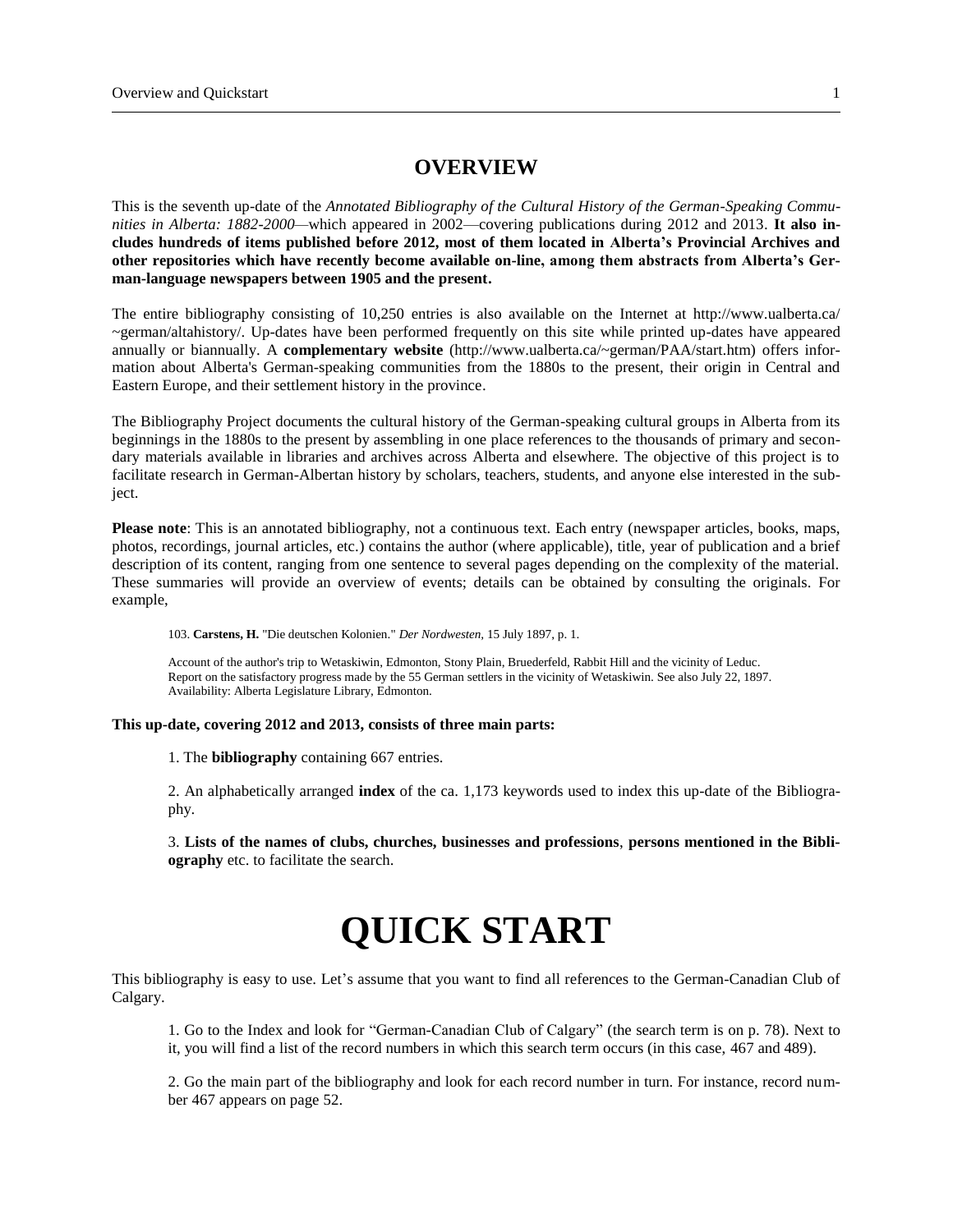# **DESCRIPTION OF THE DATABASE**

#### **A. Brief history of the project**

During the 1970s and 1980s, both the Federal Government of Canada and the Provincial Government of Alberta encouraged Canada's ethnocultural groups to maintain, document and develop their cultural heritage, and they provided funding for this purpose. Like many other groups, the German-Canadian Association of Alberta decided to **establish an inventory of German-Canadiana in Alberta's libraries, archives and private collections**. This inventory was to make it possible for members of the several German-speaking groups and others, for scholars as well as teachers, to access information about the heritage of speakers of German in the province in a single, central database.

**Please note:** In this bibliography, the terms "German cultural group" and "speakers of German" include "Germans" from Germany in its various political incarnations, from the U.S., Central and Eastern Europe; it also includes the Austro-Hungarians, the Austrians, the Swiss, the Mennonites, and the Hutterites. The term "German" or "the Germans" should therefore always be taken to refer to this broader meaning.

A small committee consisting of representatives of the German-Canadian Association of Alberta and several staff members from the University of Alberta developed an action plan. After a grant was received from the Multicultural Commission, a researcher was hired to collect bibliographical references on the "German cultural groups in Alberta" and to organize them by keywords in a standard card catalogue. A great deal of work was accomplished by the researcher in documenting more than 1,000 entries. However, as government policy changed, grant money became no longer available, and after about six months the search had to be terminated. Several months later, a volunteer from the Association entered more than half the items collected into a professional-quality database to facilitate information retrieval. Subsequently, the project lay dormant for several years.

In 1998, the compiler of this Bibliography undertook to complete the project on his own on behalf of, and with the consent of the German-Canadian Association of Alberta. Two years later, the Bibliography was published on the Internet and as a book to disseminate this information as widely as possible to both the professional and the lay person interested in the cultural history of "the Germans" in Alberta. It is hoped that the concise annotation accompanying each entry will provide enough information to whet the reader's curiosity and to guide him or her in researching topics of interest. The bibliography and all updates are available at the major university libraries in Canada as well as at a few in the U.S., Germany and England. Copies have also been deposited with the National Library of Canada and the Library of Congress

This bibliography adds substantially to the important and comprehensive investigations carried out by Professor Alexander Malycky (University of Calgary), Professor Hartmut Froeschle (University of Toronto), and others. Their pioneering and exhaustive bibliographical work is gratefully acknowledged as are the contributions of many others.

It is in the nature of a bibliography that it is likely to be incomplete and, in places, incorrect. The compiler welcomes **suggestions** for additions and changes. Please contact the compiler (Manfred Prokop, 209 Tucker Boulevard, Okotoks, AB, T1S 2K1; tel.: 403/995-0321: e-mail: Manfred.Prokop @UAlberta.ca.

#### **B. Materials**

The data base consists of references to **primary materials** (such as articles in German-language and English- language newspapers, letters, photos, sound recordings, art work, travelogues, literature, official documents, reports, cooking recipes, oral histories, church and club records, manuscripts and maps) and of **secondary materials** (articles in scholarly journals, books and chapters in books on the "Germans" in Alberta, theses and dissertations). Each record has been catalogued by certain criteria, such as "author", "title", "date of publication", and "keywords." Key words are, for example, "Folk art", "Immigration", "Deutscher Damenchor Wildrose, "German-Canadian Association of Alberta", or "Schmid". A list of such keywords in the Appendix has been prepared to assist the reader in searches of the data base.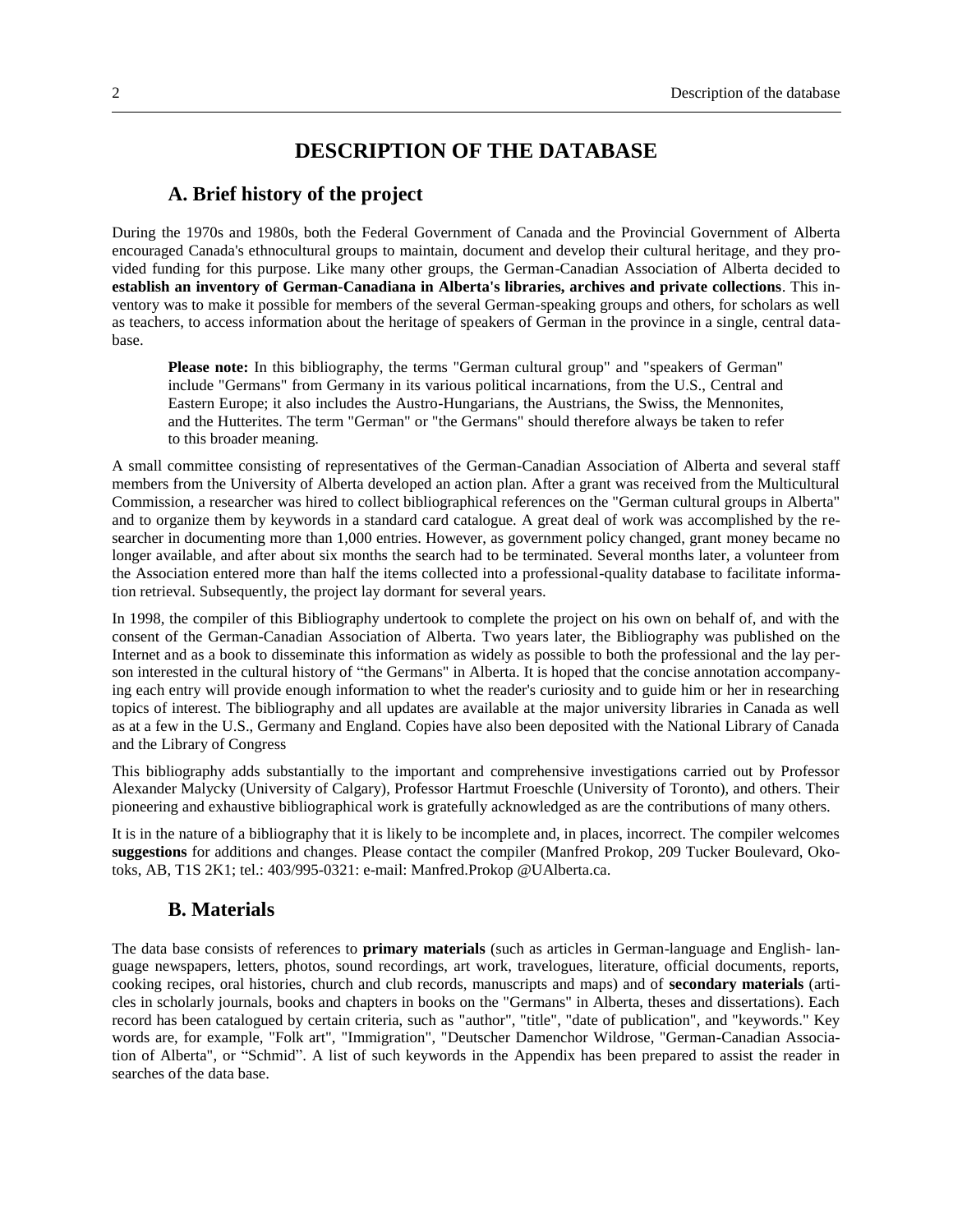# **C. Sources**

Please note: Only **publicly accessible materials** (that is, items in public and university libraries, public archives, etc.) have been catalogued.

**1. Newspapers**: *Albertaner*, *Calgary Albertan, Calgary Herald, Edmonton Bulletin, Edmonton Journal, Lethbridge Herald, Medicine Hat News, Red Deer Advocate.*

**2. Periodicals, books, collections**: University of Alberta, Provincial Archives of Alberta, National Library of Canada, the Glenbow and other archives in Alberta.

# **D. Location and availability of materials**

An attempt was made to locate as many of the materials in Alberta's libraries and archives in the order of the size of their holdings in German-Albertan cultural history, viz. the University of Alberta Library, the Provincial Archives in Edmonton, the Glenbow Museum and Archives in Calgary, the University of Calgary Library, the City of Edmonton Archives, and others.

#### **IMPORTANT: The location and call number of all entries are given in the bibliography except - for space reasons - in the case of newspaper articles. Originals and microfilms of the newspaper articles mentioned in the database may be found in the following locations:**

*Albertaner*: National Library of Canada (microfilm). The Stanley A. Milner Library Branch of the Edmonton Public Library keeps originals for a few weeks and the Provincial Archives of Alberta.

*Calgary Albertan:* University of Alberta. AN 5 A3 C1 A333 (microfilm)

*Calgary Herald*: University of Alberta, Edmonton. AN5 A3 C1 H53 (microfilm)

*Edmonton Bulletin:* University of Alberta. AN 5 A3 E2 B9366 (microfilm)

*Edmonton Journal*: University of Alberta, Edmonton. AN 5 A3 E2 E3 (microfilm)

*Lethbridge Herald:* University of Alberta. AN 5 A3 L6 L64 (microfilm)

*Medicine Hat News:* University of Alberta. AN 5 A3 M4 M6 (microfilm)

*Red Deer Advocate:* Provincial Archives of Alberta. 68.227 (microfilm)

Since 1990 the Canadian Newsstand Complete Online Database, which contains newspaper articles in the form of data files, has been available to readers who have access to university libraries. A sign-on ID is required to log in to the data base. This bibliography makes extensive use of the database.

# **E. Specialized Keyword Lists**

There are two lists facilitating searches for **businesses and occupations** in which members of the German cultural group have been active:

- Keywords in business, commerce and industry (p. 4)
- Keywords in the occupations and professions (p. 4)
- German-Albertan businesses, Austrian/German/Swiss business partners or investors (p. 5)

Proper names (e.g., **personal names, church names, names of clubs, groups or associations**) are also available as keywords. The following lists are available:

- Church names (p. 6)
- Names of Hutterite colonies (p. 6)
- German-Canadian social clubs and other groups (p. 6)
- German-Albertan bands, orchestras, choirs and other musical groups (p. 7)
	- o Visiting bands, orchestras, choirs and other musical groups (p. 7)
	- o Festivals and other events (p.7)
- German-Albertan dance, theatre and carnival groups (p. 8)
- Persons mentioned in the Bibliography (p. 8)
- Awards and prizes (p. 9)
- Schools and other educational institutions and initiatives (p. 10)

The bibliography is organized chronologically by date.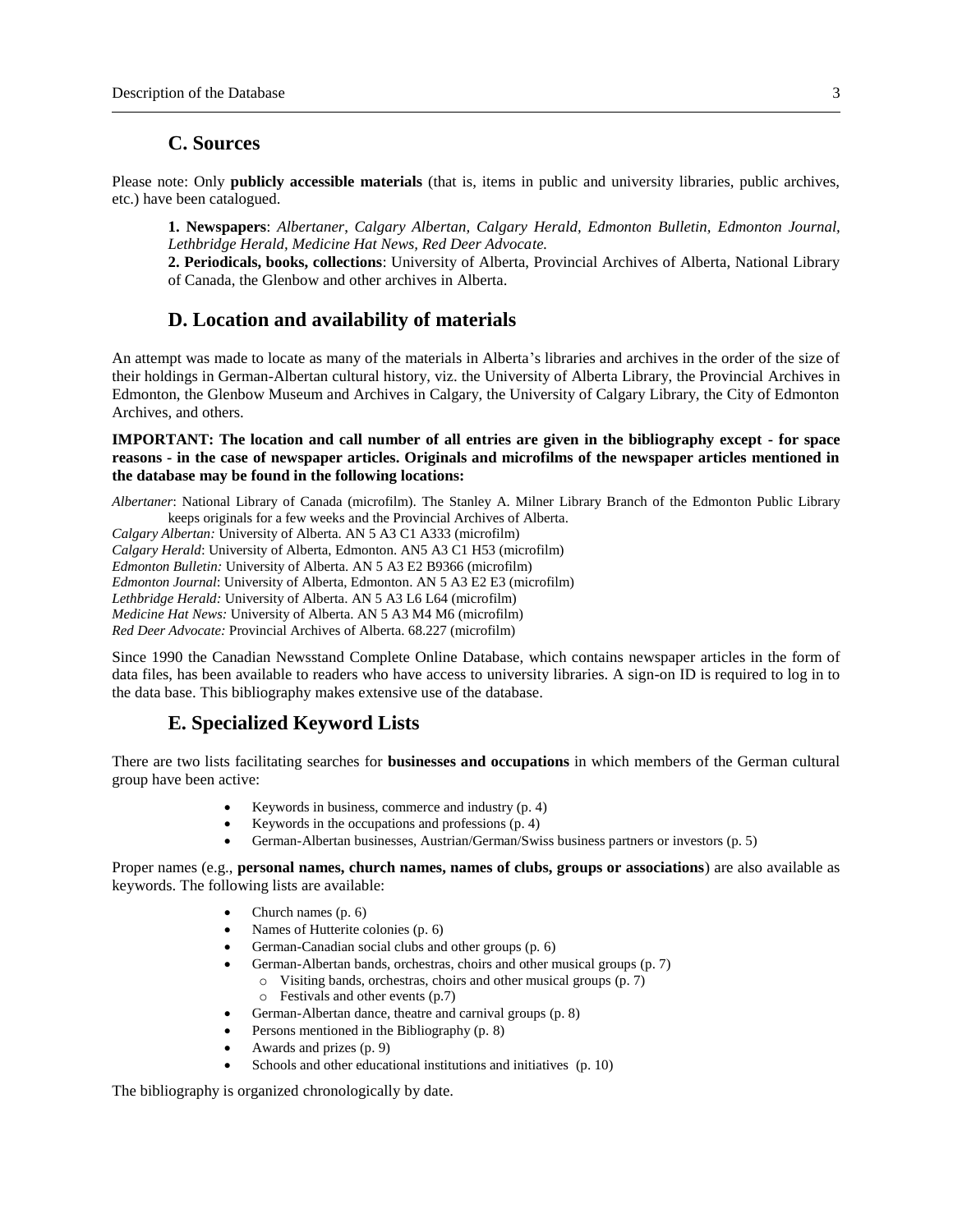# **Specialized Keyword Lists**

#### **1. Keywords in business, commerce and industry**

Apartment houses Art schools Bakeries Bathhouses Boarding houses Bookstores Bottling companies Breweries Butcher shops Car dealerships Car rental companies Clothing stores Colonization companies Construction companies Delicatessens Detective agencies Egg farms Farmers' markets Fracking General stores Grocery stores Hardware stores Harness shops Homesteading Hotels Ice cream parlors Insurance companies Jewellery stores Land speculation Language schools

Legal assistance Lending libraries Livery stables Lumber companies Malt mills Meat markets Meat packing companies Merchants Mills Oil drilling Oil sands exploration Pension assistance Photo studios Plumbing companies Radio stations Railroad construction Real estate agencies Real estate companies Real estate development companies Restaurants Saw mills Sewing machine distributors Shoe stores Shoemaker's shops Supermarkets Tailors Taxidermy shops Tourism Wind farms

#### **2. Keywords in the occupations and professions**

Accountants Ambassadors Apartment house owners Artisans Artists Association presidents Auctioneers Bakery owners Barber shop owners Barbers Bathhouse owners Bishops Blacksmiths Boarding house owners Bookstore owners Bottling company owners Brewery owners Butcher shop owners Butchers Car dealership owners **Carpenters** Choir directors

Choir managers Clothing store owners Club managers Club presidents Commissioners of oaths Company managers Company presidents Conductors Construction company owners Consuls general **Contractors Decorators** Dentists Detective agency owners **Directors** Distributors Editors Farm implement dealers Foreign language assistants Fruit store owners Game wardens General contractors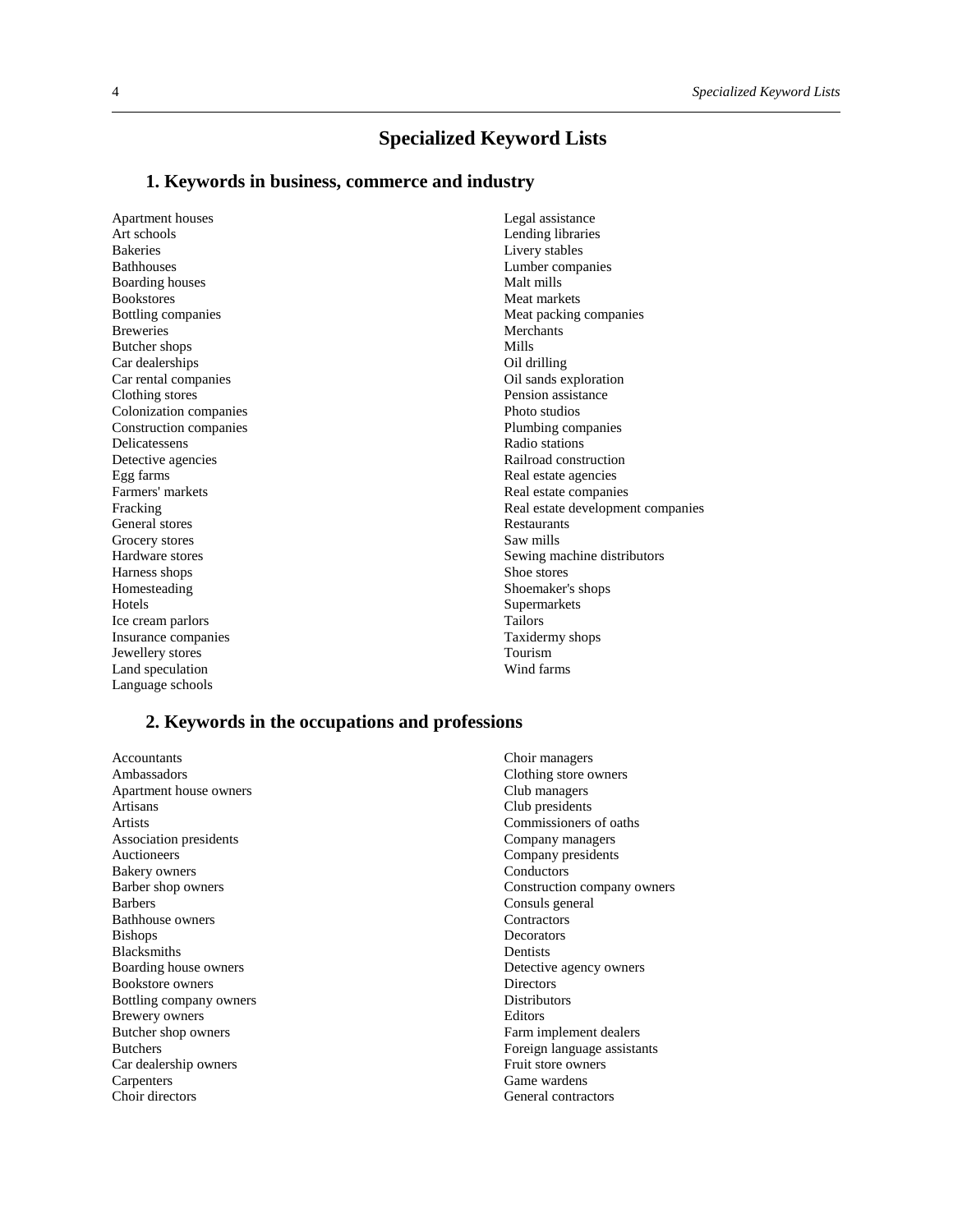General representatives General store owners German language consultants Goat raisers Grocery store owners Guest speakers Gynecologists Hardware store owners Harness shop owners Honourary consuls Honourary presidents Hotel owners Ice cream parlor owners Immigration officers Insurance agents Jewellery store owners Justices of the peace Language teachers Lawyers Lending library owners Livery stable owners Malt mill owners Managers Marriage license commissioners Mayors Meat market owners Members of the Legislative Assembly Midwives Mill company owners Ministers Mortgage professionals Music teachers Musical directors Musicians Notaries public Nurses Obstetricians Opticians

Organ grinders **Ostropaths Painters** Pastors Photographers Physicians Pianists Piano teachers Plumbers Poolroom owners Premiers Presidents Publishers Radio hosts Real estate agency owners Real estate agents Real estate company owners Representatives **Researchers** Restaurant owners Rooming house owners Saw mill owners Seamstresses Shoe store owners Shoemaker shop owners Shoemakers Tanners Taxidermists Taxidermy shop owners Teachers Travel agents **Typesetters** Vice presidents Vice-dean of the consular corps Wolf experts

#### **3. German-Albertan businesses, Austrian/Swiss/German business partners or investors**

A.D.A. Detective Agency Alberta Deutsche Zeitung Alberta Herold Alberta Herold Publishing Company Alberta-Germany Collaboration Fund for Product Development and Commercialization Albertaner Alexandra Hotel American Society of Equity Apartment Bellevue Austrian-Canadian Cultural Center Bavaria BMW Benzing Charlebois Furs Brüderheim Milling Co. Cameron House Capital Land Company Cars2Go Cecil Hotel CNR Grocery Store and Lunch Counter Columbia House

Commercial Hotel Courier Deutsch-Canadier Deutsch-Canadische Landgesellschaft Deutsche Farmerfeuerversicherung Deutsche Leihbibliothek Deutscher Krankenunterstützungsverein Edmonton Bottling Works Edmonton Dye Works Edmonton Feed Store Edmonton News Store Edmonton Steam Dye Works Edmonton Turkish Bath Empire Photo Studio Farmer Freund Farmers Restaurant Fashion Store Fort McKay Oil and Asphalt Co. Ltd. Frasch Fotos German American Colonization Company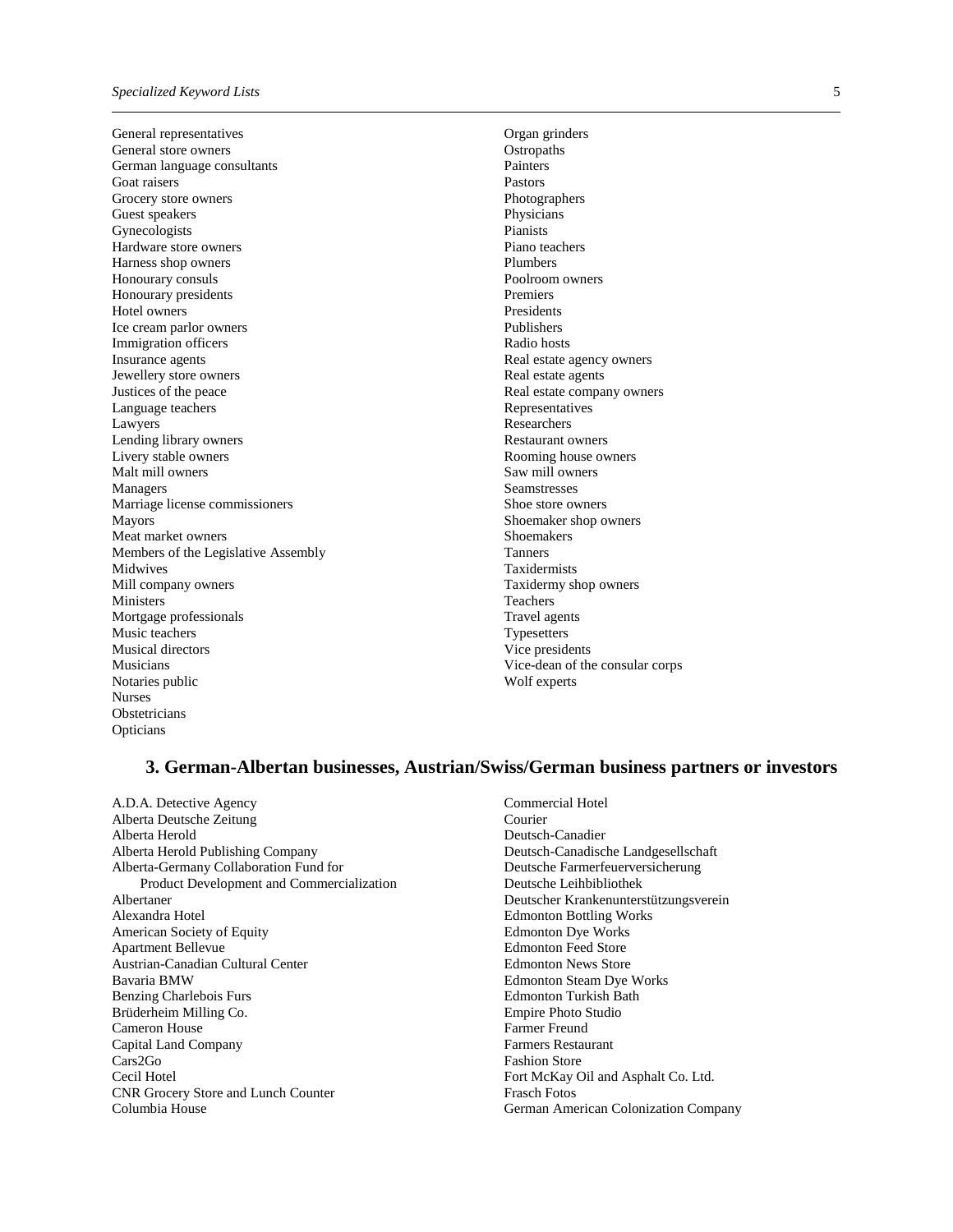German Bookstore German Development Company German Farmer Insurance Society for Alberta. German Fire Insurance Company German Lending Library and Bookstore German-Canadian Development Company Golden West Brewery Grand Central Hotel Grand View Hotel Hager-Harder Company Hager-Rasch Co. Hamburg-America Line Hardstone Brick Company Haus Falkenstein Helmholtz Alberta Initiative Hoffman House Hofmann and Harms Hotel Bismarck Inges Idee International Realty and Employment Agency Johann Meyer & Co. Jordan Tailors K & K Foodliner Kales Brothers Klausen and Klukas Company Klukas Co Krause Brothers Kunz & Co. Lougheed Hotel Model Bakery Model Meat Market Mundare Hotel

#### **4. Church names**

Edmonton Moravian Church Evangelisch-Lutherische Emanuels-Gemeine First German Baptist Church St. Bonifatius-Gemeinde Edmonton St. John's Lutheran Church

#### **5. Names of Hutterite colonies**

Kingsland Hutterite Colony Miami Hutterite Colony

National Hotel Neher's Hall New Alberta Hotel Nordwesten Northern Alberta Realty Co. Northern Colonization Agency Northern Hotel OTI Greentec P.M. Schubert Real Estate Company Planitz & Co. Planitz & Hager ProCanada Consulting Public Benefit Meat Market Queens Boarding House Rasch-Miller & Co. Real Estate Company Rosenroll Lumber Co. Ltd. Royal Baths Royal Hall Royal Hotel Siemens Canada Springer's Home Apartments Star Cash Grocery Stepper Custom Homes Strathcona Brewing and Malting Company Strathcona Investment Company Stucco Ornamental Ltd. Victoria Hotel Vienna Bakery Vienna Cafe Vogel Meat and Package Company Ltd. Wetaskiwin Harness Shop

St. Matthew's Lutheran Church St. Norbert's Church St. Peter's Lutheran Church Trinity Lutheran Church Zoar Congregation

Scotford Hutterite Colon**y**

### **6. German-Canadian social clubs and other groups**

American Historical Society of Germans from Russia Association for English-German Bilingual Education of Edmonton Association for German Education Austrian-Canadian Cultural Center Austrian-Canadian Society Calgary Bund der Deutschen in Alberta Calgary German Speaking Women Professional Networking Group Canada First Movement Club Gemütlichkeit Deutsche Eiche

Deutsch-Canadischer Bund Deutscher Bund Deutscher Verband für Canada Deutscher Verein Morinville und St. Albert Edelweiss Club Edmonton German-Liberal Association Edmonton Hebrew Association Edmonton Skatclub Spreeasse FOGISA German Bilingual Association German Canadian Club of Calgary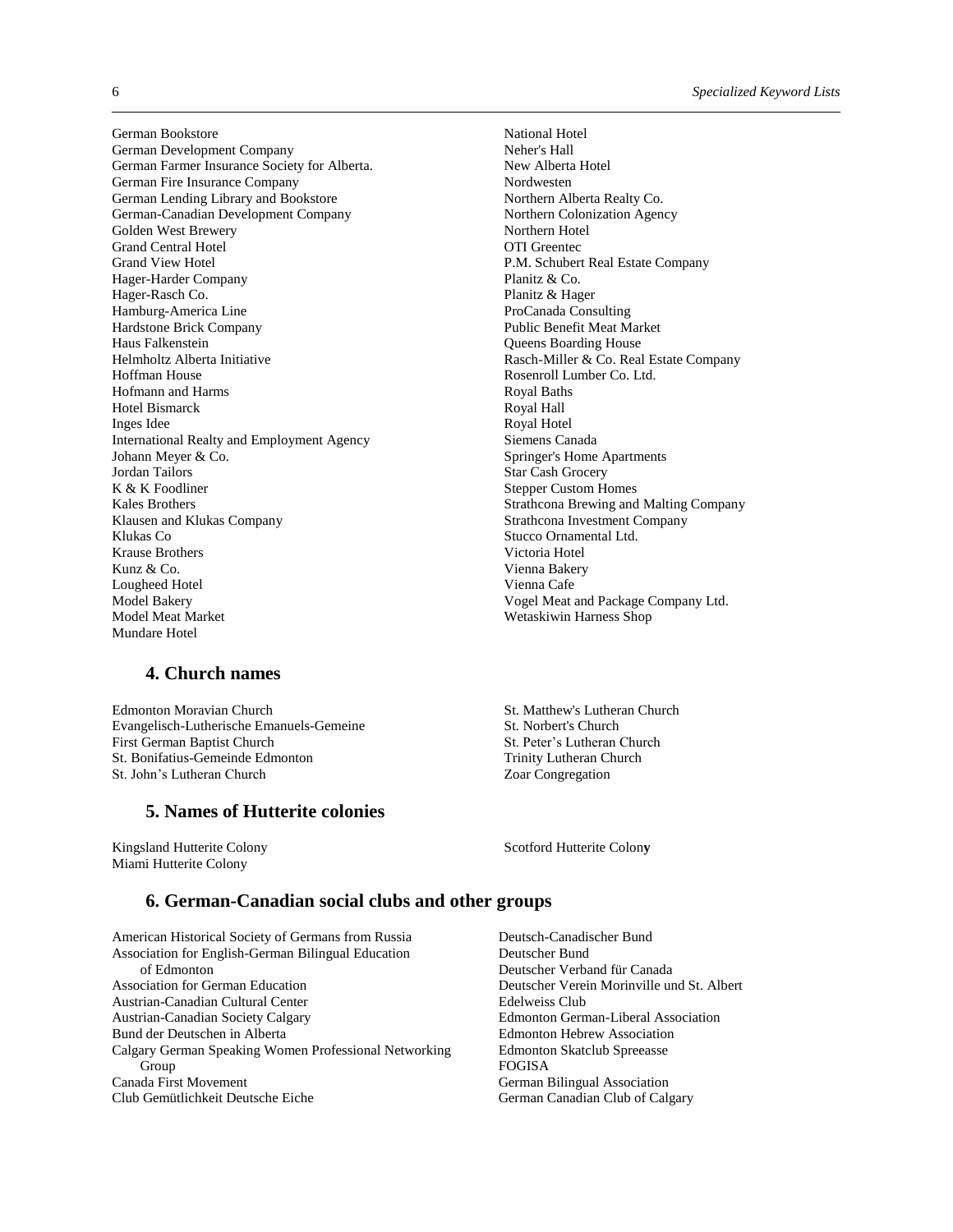German Liberal Association of Brüderheim German Liberal Association of Edmonton German Liberal Association of Stony Plain German Liberal Association of Strathcona German-Canadian Association of Alberta German-Canadian Business and Professional Association of Alberta German-Canadian Cultural Association

German-Canadian Cultural Center Germans from Russia Grande Prairie Society of German-Canadians Harmony Club Jungdeutschland Verein Lloydminster German Heritage Society Victoria Soccer Club

#### **7. German-Albertan bands, orchestras, choirs and other musical groups**

Alpenspatzen Barn Dance Gang Chickadivas Children's choir of the Gemeinde Gottes Church German Club Harmonie German Ladies Choir of Calgary German Ladies Choir Wildrose German Men's Choir Liederkranz

**Visiting bands, orchestras, choirs and other musical groups**

Alpen Halunken Berittener Fanfarenzug Freckenheim Ensemble Phoenix Munich Fanfarenzug Potsdam German Ladies Choir Solingen German Youth Choir St. Nicolai

#### **Festivals and other events**

Advent concerts Altweiberfastnacht Anniversary celebrations Appreciation Day Birthday celebrations Carnival associations Children's Garden Children's Library Christkindl Market Christmas celebrations Christmas concerts CJSW 90.9 FM's German program Coffee klatsch Evening schools Exhibitions Exhibits Fairytale hour Fashion shows Feature film presentations Formal balls German Pavilion German Week Heimatabend Indoor soccer Kaiser's Birthday Kindergartens

- German Men's Choir of Calgary Germania Choir Happy Wanderers Heimatecho Choir La Vocabella Mike and the Relics Singgemeinschaft Calgary
- Kelowna Liedertafel Echo Saskatchewan K.G. Harmonie Spreewalder Musikanten Strauss Symphony of Canada Stuttgart Chamber Choir Wendische Trachtentanzgruppe Stroebitz

Living pictures Masquerade balls Mini-Euro Cup 2012 New year's celebrations New year's concerts **Oktoberfests Picnics** Prince Proclamation Puppeteering Salute to Vienna Schuhplattling Seniors afternoons Skat tournaments Spring concerts St. Martin's Walk Travelling Light Bunte Welle Continental Musicale Deutscher Tag Deutsches Kultur-Festival 2013 Edmonton Heritage Festival Euro-Canadian Cultural Center German Cultural Day Johann Strauss Ball Kasperle-Theater Western Canada Mardi Gras Festival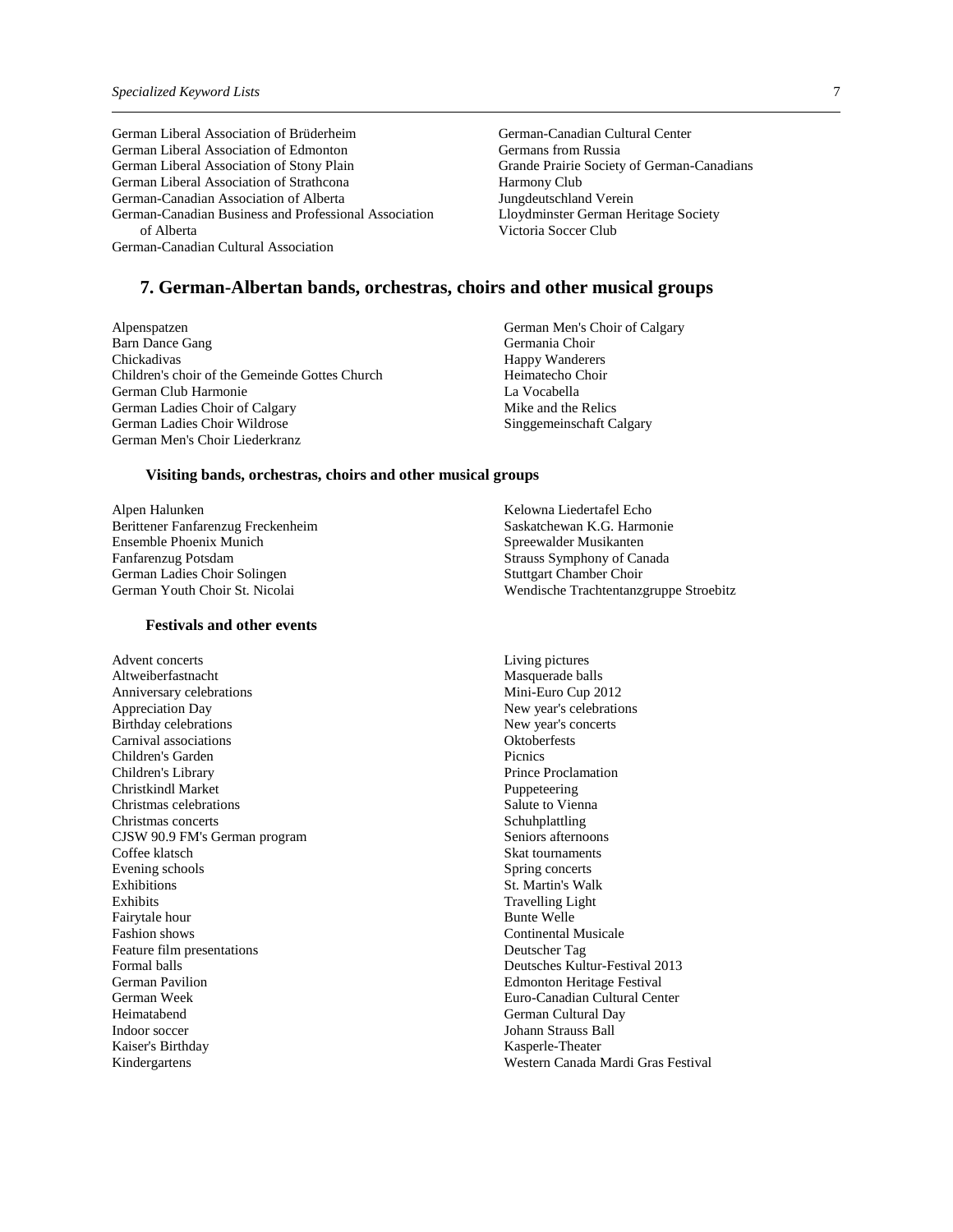# **8. German-Albertan dance, theatre and carnival groups**

Blaue Funken Mardi Gras Association Enzian Schuhplattlers

Bavarian Schuhplattlers of Edmonton K.G. Treuer Husar

#### **9. Persons mentioned in the Bibliography**

| Abella            | Eberhard     | Hehsdoerfer      |
|-------------------|--------------|------------------|
| Albuschies        | Ebert        | Heibges          |
| Amerongen         | Eckenfelder  | Heigl            |
| Amrhein           | Ederle       | Heinzel          |
| Anton             | Eggert       | Heisel           |
| Aubourg           | Epp          | Hencher          |
| Baayen            | Eppstein     | Hennig           |
| Baetz             | Ermlich      | Henningsen       |
| <b>Barknowitz</b> | Eschelmann   | Hensen           |
| Baron             | Falkenberg   | Hentschel        |
| Barr              | Feinstein    | Hering           |
| Barschel          | Fibiger      | Herrmann         |
| Becker            | Fielden      | Herzog           |
| Benzing           | Fischer      | <b>Hess</b>      |
| Berger            | Fleischhauer | Heubisch         |
| Berkman           | Foerster     | Hittinger        |
| <b>Bernius</b>    | Formounskee  | Hoeppner         |
| Besler            | Frasch       | Hogg             |
| Biersch           | Frederiksen  | Höhme            |
| <b>Binder</b>     | Freifeld     | Hoyler           |
| <b>Birk</b>       | Fritz        |                  |
| <b>Bloch</b>      | Fuhr         | Huang<br>Huffman |
| <b>Blum</b>       | Furrier      |                  |
|                   |              | Hundeling        |
| Bodenstab         | Gabriel      | Hüppelhäuser     |
| <b>Boeske</b>     | Gaetz        | Huttl            |
| Bökenföhr         | Gehrke       | Iseke            |
| Borcherding       | Geiler       | Jaeger           |
| Bowman            | Gell         | Jager            |
| <b>Brandt</b>     | Gellhorn     | Jasmann          |
| <b>Bredlow</b>    | Gellmann     | Jean             |
| Bringewarth       | Gelsinger    | Jensen           |
| <b>Brown</b>      | Gerdung      | Joop             |
| <b>Brox</b>       | Giesbrecht   | Jordan           |
| Bruegmann         | Giese        | Jordek           |
| <b>Brusso</b>     | Göbel        | Jost             |
| <b>Budesheim</b>  | Goebel       | Jurawell         |
| Buhler            | Goldberg     | Kaeshammer       |
| Buhrer            | Goos         | Kahler           |
| Carl              | Graffunder   | Kales            |
| Chomitsch         | Griesbach    | Kamp             |
| Clamm             | Grieser      | Kappe            |
| Clausen           | Haas         | Karet            |
| <b>Clemens</b>    | Haering      | Karl             |
| Cordes            | Hägele       | Karrer           |
| Davies            | Hager        | Kaul             |
| Dederer           | Hagmann      | Kemp             |
| Deggendorfer      | Halbach      | Kiel             |
| Delavault         | Harder       | Kiesel           |
| Deutsch           | Harms        | Kilzig           |
| Diamond           | Hartmann     | Kittlitz         |
| Dittrich          | Hatelt       | Klaas            |
| Dräge             | Haubnel      | Klappstein       |
| Drebert           | Hauptmann    | Klaus            |
|                   |              |                  |

Klausen Klein Kleinfeld Kleist Klemm Kline Klingler-Brito Klotsche Klukas Kluthe Koch Kochby Koermann Königsfeld Könne Kraft Kramer Krämer Krankenhagen Kranz Krapp Krauel Krause Krötsch Kuehn Kuhn Kuhnke Kuhse Kukertz Kunz Kuraitis Kuschner Kutscher Kuyat Landeck Langendorff Larsch Lavicka Lehners Lehrmann Leibrecht Lentz Lessing Liebrecht Liefke Lietz Lilge Link Lippert Löblich Locke Lotz Lussky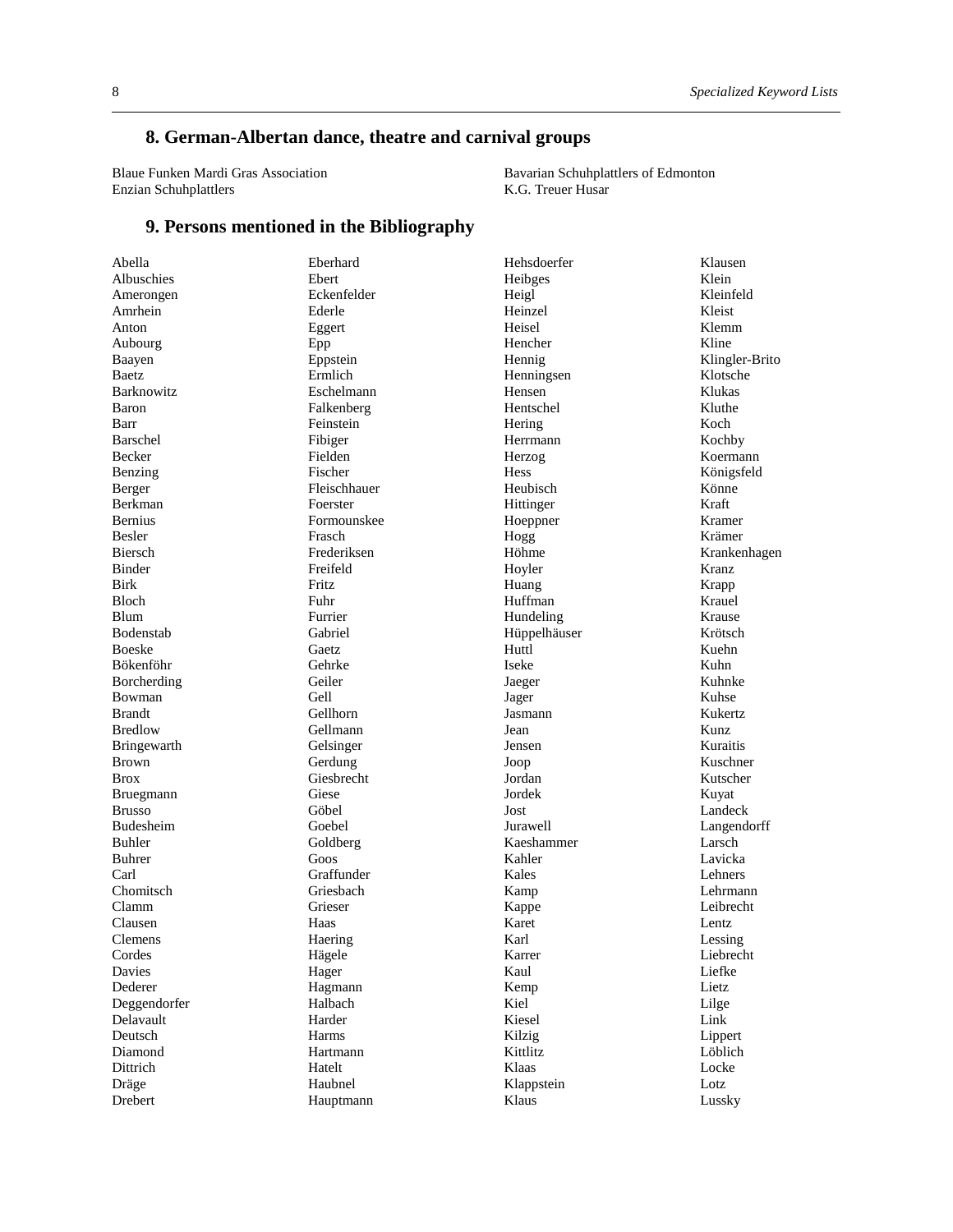Macke-Monteiro Madu Maier Manz Marks Marnowski Martin Matz Mauchle May Mayer Mayerhofer McGibbon Mecke Melax Meyer Meyers Miller Minchau Mitterbauer Mlynek Möbius Möcker Moeller Mohr Mollenhauer Möller Mordhorst Moser Muller Müller Mulvey Neher Nestler Neugebauer Neumann-Hanske Nevison Niclas Noerenberg Nordegg Oberthür **Ochs** Ochsner Oel Ohme **Oliver** Oppertsthäuser **Ortlieb** Oswald **Otto** Patterson Pauli

Paulitsch Pempeit Petereit Petermann Pfeifle Pietz Planitz Pohl Pollmann Popp Pouplier Prokop Pulkrabek Rakow Rankin Rasch Ratke Ratzlaff Raymer Redmann Regner Reich Reif Reinitz Reske Reuscher Rewe Rewitz Reynolds Richter Rippel Robillard Roch Rohrig Rosenroll Rubba Rudyk Runge Rupprecht Ruscheinsky Sarwas Sautter Saxena Schäfer Schattner Schenk Schickendanstz Schienbein Schlender Schmenk Schmid Schmidt

Schmitt Schmode Schneider Schnoor Schopper Schreyer Schröffels Schubert Schulz Schulze Schuster Schütz Schwabenbauer Schwebke Schwerdfeger Semaka Senger Sentner Shiply Shugarman Sigler Sitz Skoracki Smith Smith-Prei Spady Springer Starke Stauffer Steinke Steins Stepper Stettler Stitzenberger Stollbert Strelau Strobel Stubbe Stürmer Suemper Suess Sugarman **Suss** Sutter Swoboda Syme Synge Tegler Tetzel Thielman Thiesen

Timm Tippner Traichel Trott Truscott Umbach Unterschütz Vieweger Vogel Vogt von Hammerstein von Hodenberg von Mielecki von Vogel von Walthausen Wagner Walbaum Wallner Wankel Weder Weidenhammer Weidle Weidrich Weise Weisser Welz Wensel Werner Wettlaufer Wille Windisch Wirth Witschel Wnendt Wolf Wolff Wollersheim **Wolter** Woysch Wunsch Yackulic Yedlin Zamponi Zaugg Zellmar Zerulla Ziegler Zink Zwarg

#### **10. Awards and prizes**

Caring Canadian Award Diamond Jubilee Medal Dr. Horst Schmid Lifetime Achievement Award German Cross of Order of Merit

German-Canadian Friendship Prize Jubilee Shield Gold Medal Volunteer Achievement Award

Thurn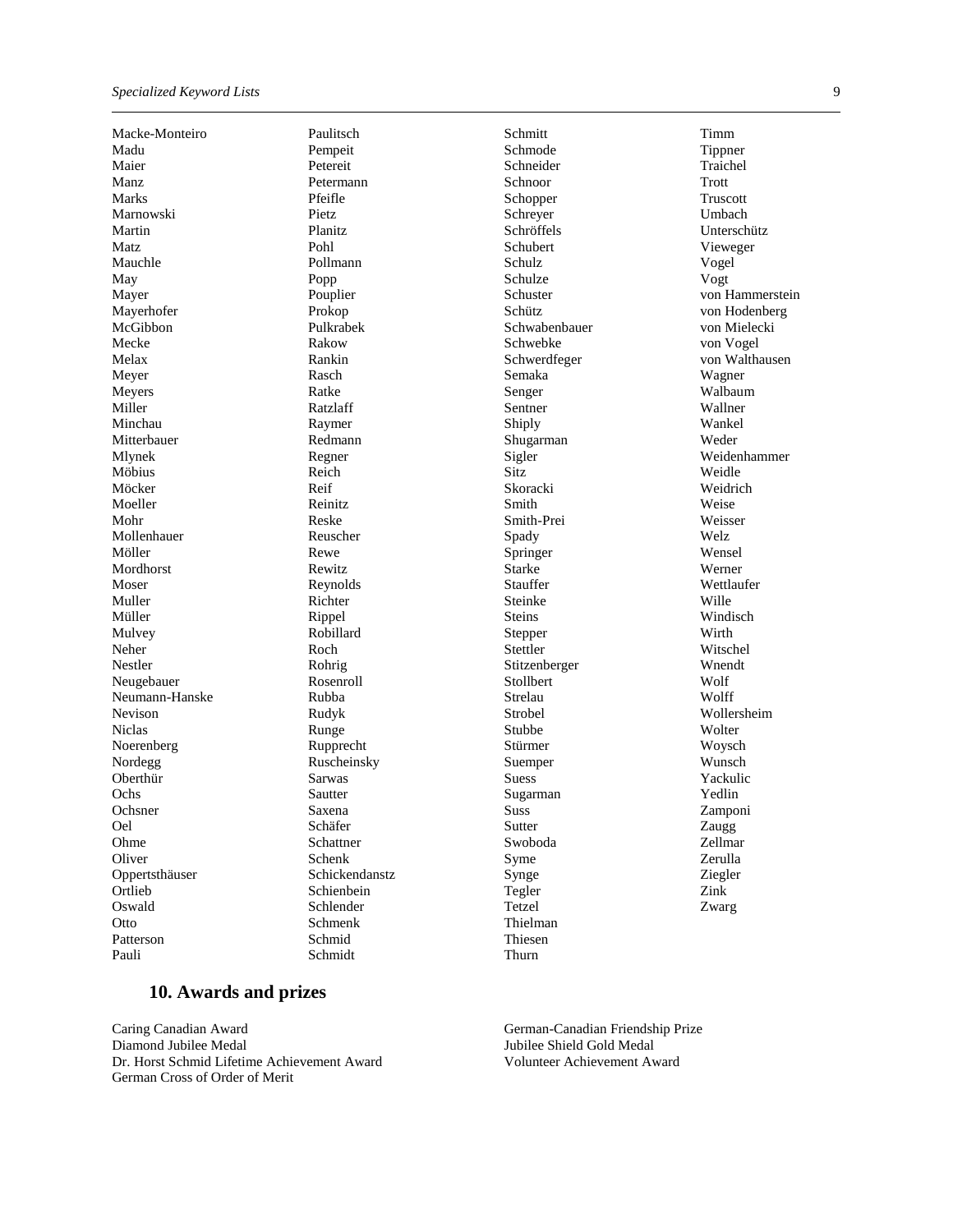# **11. Schools and other educational institutions and initiatives**

Alberta Initiative Alberta-Saxony Internship Exchange Program Alexander von Humboldt Professorship Bowcroft Elementary School Deutsches Sprachdiplom European Union Centre of Excellence German-Canadian Centre for Innovation and Research German Language School of Calgary German Language School of Edmonton

Helmholtz Society of German Research Centers Language School of the German-Canadian Club of Calgary Mills Haven Elementary School Rio Terrace Elementary School Strathcona High School Travel contest University of Alberta Wirth Institute for Austrian and Central European Studies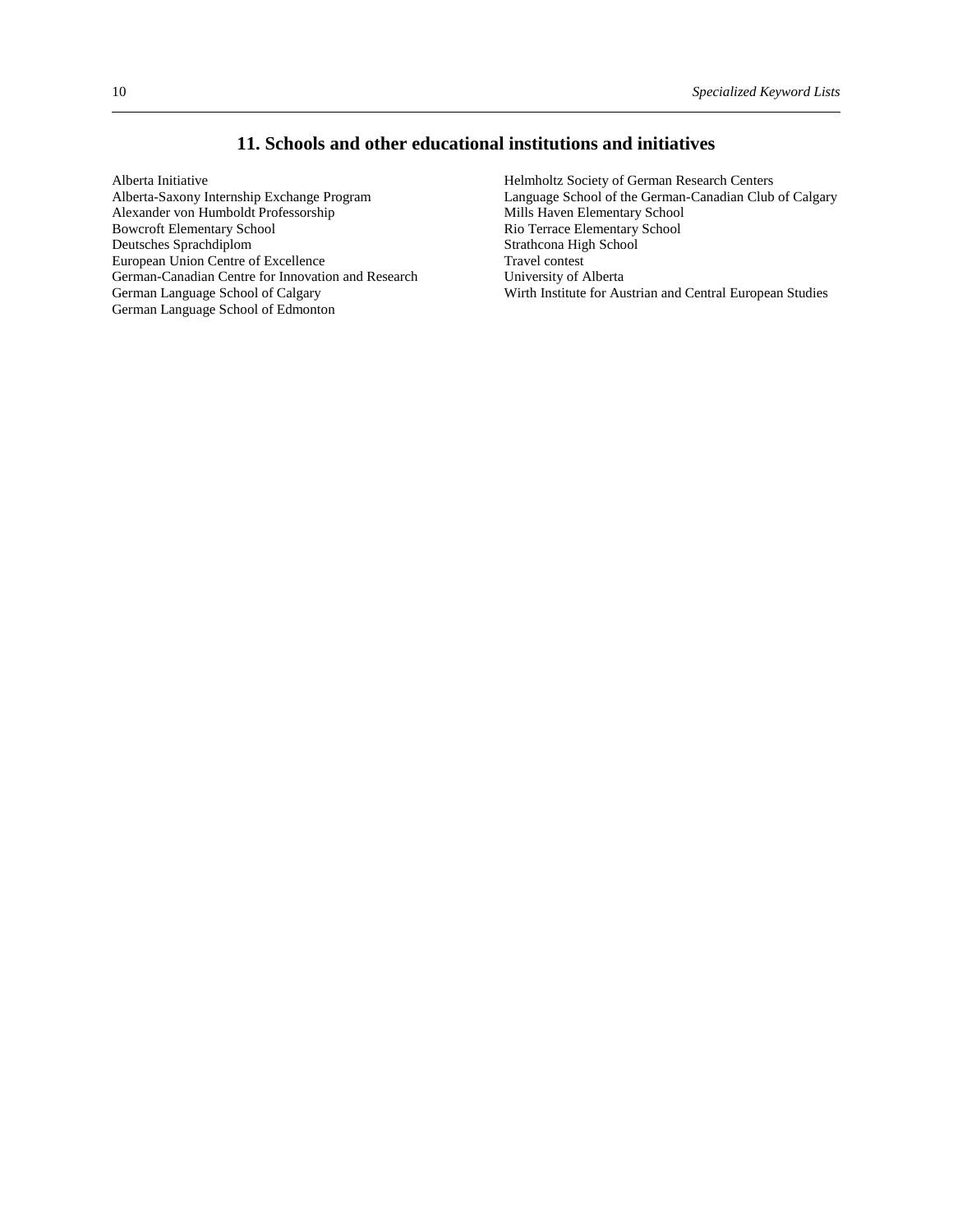### **ENTRIES**

1. "N. W. Ayer & Son's American Newspaper Annual and Directory: A Catalogue of American Newspapers." Web page, Available at http://digital.library.unt.edu/ark:/67531/metadc9284/m1/5/.

Circulation numbers for the Alberta Herold: 1912: 4,143, 1913: 4,289, 1914: 4,200. The Nelson Chesman & Co, The Nelson Chesman & Co.'s newspaper rate book. Publisher: St. Louis, Mo. : Nelson Chesman & Co. **(**http://www.ebooksread.com/ authors-eng/nelson-chesman--co/nelson-chesman--cos-newspaper-rate-book-sle-535/page-61-nelson-chesman--cos-newspaper-rate-book-sle-535.shtml**)** estimated its circulation at 6,900.

2. "Edmonton Steam Dye Works." *Alberta Herold,* 190?.

Advertisement. F. Mayerhofer was the owner of the Edmonton Steam Dye Works.

3. "Grand Central." *Alberta Herold,* 190?.

Advertisement. Matz and Muller were the owners of the Grand Central Hotel on the south side of Jasper Avenue.

4. "Hagel-Versicherung." *Alberta Herold,* 190?.

Advertisement. G. W. E. Höhme is a representative for the government's hail insurance.

5. "[M. Vogt]." *Alberta Herold,* 190?.

Advertisement. M. Vogt was an auctioneer in Stoney Plain.

6. "Planitz & Hager." *Alberta Herold,* 190?.

Advertisement. Planitz & Hager are a real estate company selling, among others, Pastor Abraham Hager's lots in Edmonton's Lauderdale.

7. "[Die Herren Adolf Klukas ...]." *Alberta Herold,* 1905.

Adolf Klukas, Gottlieb Müller and Val. Schäfer opened the Edmonton Feed Store on Jasper Avenue east of Kinistino. They will also sell real estate.

8. "[Gustav Ratke]." *Alberta Herold,* 1905.

Advertisement. Gustav Ratke opened a grocery on Whyte Avenue opposite the Lutheran Church.

9. "[Julius Lilge]." *Alberta Herold,* 1905.

Advertisement. Julius Lilge was a general merchant in Lamont. He always sold his goods at a 10% discount.

10. "Model Bäckerei in Wetaskiwin." *Alberta Herold,* 1905.

Advertisement. Paul Tippner was the owner of the Model Bakery in Wetaskiwin.

11. "Schrotmühle in Brüderheim." *Alberta Herold,* 1905.

Advertisement. Emil Lippert owned a malt mill in Brüderheim.

12. "Stony Plain." *Alberta Herold,* 1905.

Advertisement. Henry Wille owned a grocery and general store in Stony Plain in 1905.

13. "Microfilm records." *Alberta Herold,* 1905-1915.

The microfilm on DVD has occasional gaps with missing issue from September 1905 on until 1913 (no issues extant from 1903 to 1905). Then a huge gap between 1931 and 1914: The last issue in 1913 is July 31, 1913; the next one is September 24, 1914.

14. "[Alberta Herold]." *Alberta Herold,* September 1, 1905, p. 4 .

Head. The Alberta Herold—"the first and only German newspaper in and for Alberta"—is published every Saturday. Gustav Koermann is the publisher, located in the Herold Block in Edmonton. Subscriptions in Canada and the United States are \$1.00 per year, in Europe \$1.50.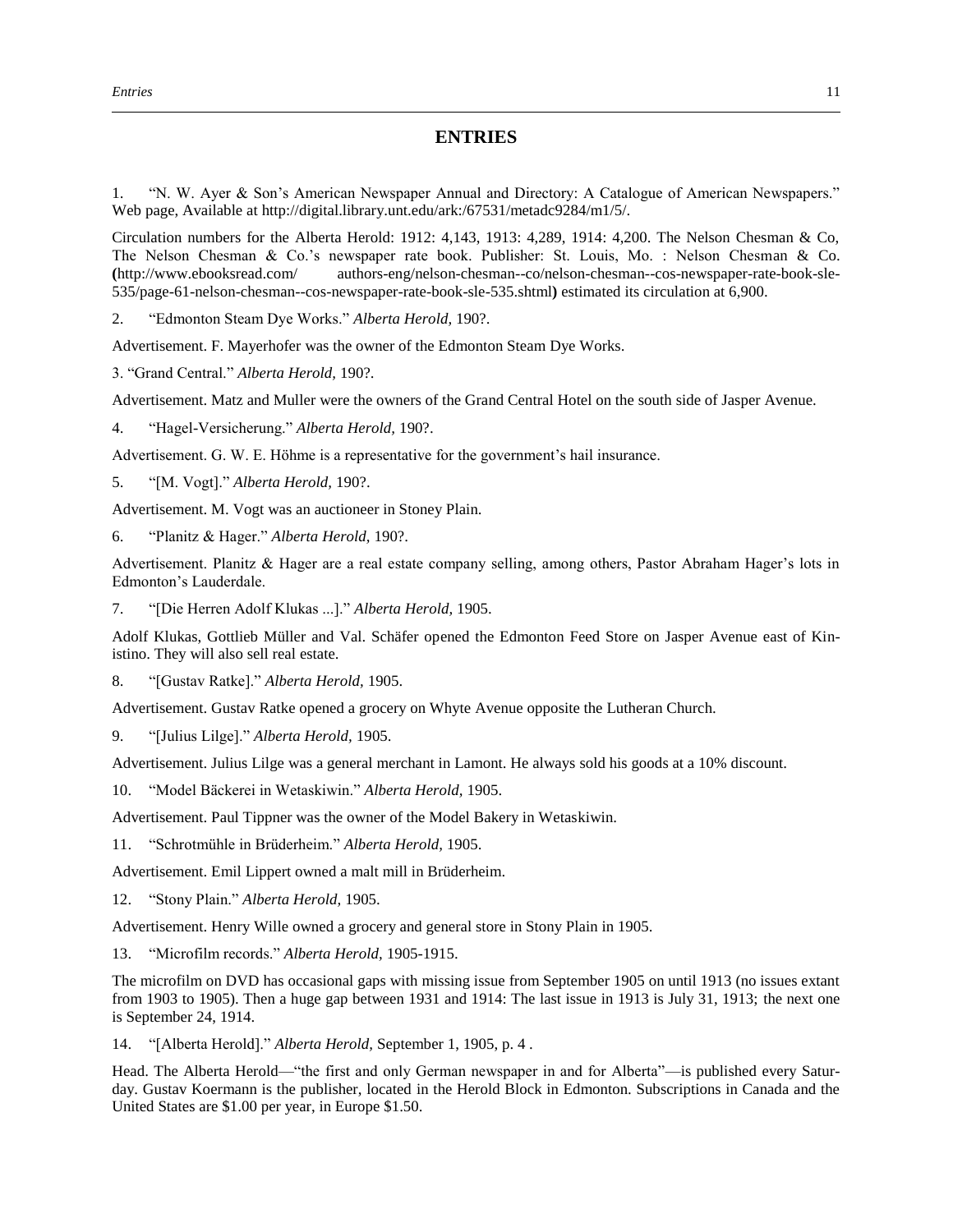15. "[The Alexandra Hotel]." *Alberta Herold,* September 1, 1905, p. 4.

Advertisement for the Alexandra Hotel in Red Deer, owned by Fritz Krause.

16. "[Alpenkräuter, Blutbeleber]." *Alberta Herold,* September 1, 1905, col. 2.

Advertisement for Dr. Fahrney's springtime medicines which are available in the German Bookstore. [A website in 2012 [http://maryfransmuse.weebly.com/dr-fahrney.html) describes the medicines. Apparently Dr. Fahrney became wealthy with his medicinal drinks.].

17. "[Bilderrahmen und Bilder]." *Alberta Herold,* September 1, 1905, p. 2.

Advertisement. Pictures and pictures frames are for sale in the German Bookstore in Edmonton, located on Namayo Avenue opposite Cushing's.

18. "[A.D.A. Detective Agency]." *Alberta Herold,* September 1, 1905, p. 3.

Advertisement for the A.D.A. Detective Agency in Red Deer. John Schnoor is a German private detective and secret policeman.

19. "[Der deutsche Barbier] ." *Alberta Herold,* September 1, 1905, p. 3.

Advertisement for Joe Martin, the German barber in Wetaskiwin.

20. "Der Edmontoner Wurstmacher." *Alberta Herold,* September 1, 1905, p. 5.

Advertisement for the German sausage maker Jos. Hehsdoerfer.

21. "[Deutsche Bäckerei] ." *Alberta Herold,* September 1, 1905, p. 2.

Advertisement. Frank Kramer is the owner of the German Bakery at Kinistino Avenue and 4th Street in Edmonton.

22, "[Deutsche Farmer-Feuerversicherungsgesellschaft]." *Alberta Herold,* September 1, 1905, p. 2.

Advertisement for the German Farmer Insurance Society for Alberta. Its officers are Ludwig Klappstein (President, Strathcona), Jakob Oswald (Treasurer, Leduc) and August Kuhn (Vice-president, Leduc). H. Jasmann (Bittern Lake) is the Secretary.

23. "[E. M. Petereit]." *Alberta Herold,* September 1, 1905, p. 3 .

Advertisement. E. M. Petereit in Leduc is the distributor for Singer sewing machines.

24. "[Edmonton Bottling Works]." *Alberta Herold,* September 1, 1905, p. 2.

Advertisement. F.E. Neher and R.E. Neher, the owners of Edmonton Bottling Works, recommend their mineral waters.

25. "[Eine gute Mahlzeit ...]." *Alberta Herold,* September 1, 1905, p. 3.

Advertisement for the Farmers Restaurant owned by Mrs. Locke in Fort Saskatchewan.

26. "[German Bookstore]." *Alberta Herold,* September 1, 1905, p. 7.

Advertisement for the German Bookstore in Edmonton, which has a multitude of books for sale.

27. "Grand Central Hotel." *Alberta Herold,* September 1, 1905, p. 7.

Advertisement. The Grand Central Hotel is the only German hotel in Edmonton. Its owner is R. Matz. They have the best beer there, i.e. Budweiser, Schlitz and beers from Calgary, Edmonton and Strathcona.

28. "Grand View Hotel." *Alberta Herold,* September 1, 1905, p. 7 .

H. Sigler is the owner of the Grand View Hotel in Edmonton, the best one-dollar hotel in the city from which you have a beautiful view of the Saskatchewan River.

29. "[Kirchenzettel der Parochie Leduc]." *Alberta Herold,* September 1, 1905, p. 3.

Johannes Hensen, Lutheran pastor, will hold services in Leduc (August 6), Heimtal (August 13), Gnadental (August 20), Otoskwan (August 27) and Leduc (September 3).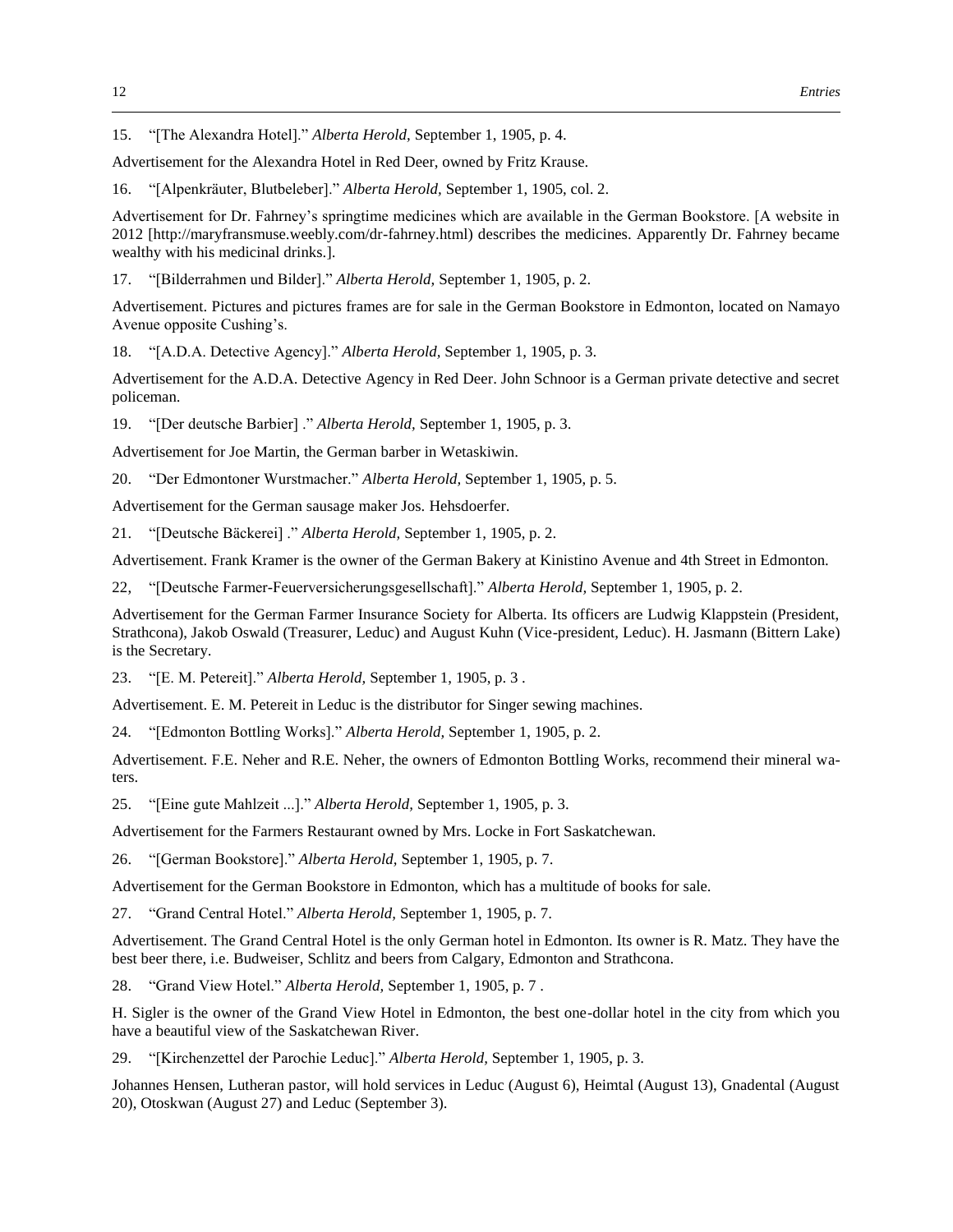30. "[P. Rudyk] ." *Alberta Herold,* September 1, 1905, p. 8.

The Russian German Store at the corner of Kinistino Avenue and Boyle Street opposite the German Lutheran Church is a general store with groceries, shoes, etc.

31. "['Queens' Deutsches Boarding House]." *Alberta Herold,* September 1, 1905, p. 8.

Advertisement for the 'Queens' German Boarding House located on 2nd Street West near the Canadian Northern Terminal. Its owner is Johann Wunsch.

32. "Rosenroll Lumber Co. Ltd." *Alberta Herold,* September 1, 1905, p. 6.

Advertisement for the Rosenroll Lumber Co. Ltd. in Wetaskiwin.

33. "[Russisches Schlagwasser]." *Alberta Herold,* September 1, 1905.

Advertisement. Peter P. Giesbrecht in Sunnyslope has all kinds of medical tinctures for sale, among them *Schlagwasser*. [A website in 2012 (http://www.htd-solutions.com/) recommends it as a pain reliever for arthritis, sore muscles. This ad states that it had been invented in the late 1800's by Mennonites in Russia. It is a mix of natural oils and spices in an alcohol/water base].

34. "[Schneiderin]." *Alberta Herold,* September 1, 1905, p. 3 .

Advertisement for Mrs. Maria Albuschies. She is a seamstress located on 4th Street between Kinistino and "the next street".

35. "[Schweine]." *Alberta Herold,* September 1, 1905, p. 3.

Advertisement for the Vogel Meat and Package Company Ltd. in Strathcona. They will pay the highest prices for all good hogs.

36. "[Shoes and boots]." *Alberta Herold,* September 1, 1905, p. 5.

Advertisement for Friedrich Buhrer, shoemaker and owner of a shoe store on Whyte Avenue in Strathcona.

37. "Strathcona Brewing and Malting Company." *Alberta Herold,* September 1, 1905, p. 6.

Advertisement for the Strathcona Brewing and Malting Company. Robert Ochsner is the owner and W.H. Shiply is the company's representative in Fort Saskatchewan. Among the products are XXX Porter, ales and lager beers. They are for sale in bottles or kegs.

38. "Vereinsneuigkeiten." *Alberta Herold,* September 1, 1905, p. 4.

The Deutscher Verein Morinville (St. Albert) decided to join the German clubs in Edmonton and Strathcona in the celebrations in Edmonton. The Club appeals to all Germans in the vicinity to come out and join the celebrations to show that they are no less cultured than other ethnic groups.

39. "Kirchliche Nachrichten." *Alberta Herold,* September 8, 1905, p. 8.

Pastor O. Mordhorst is the new pastor of the Ellerslie Evangelical Lutheran Parish. Pastor Gottlieb Weise is the successor of Pastor Runge in Wetaskiwin. Pastor Goos from Spruce will be the pastor in the Sunnyslope Parish near Didsbury where a new church has just been consecrated. Pastor Georg Meyer succeeds Pastor Möbius in the Ponoka Parish.

40. "Deutscher Store in Strathcona." *Alberta Herold,* September 15, 1905, p. 8.

Wilhelm Wensel of Strathcona will open a grocery and general store at the Daly corner opposite Wainwright's stable.

41. "Kirchliche Nachrichten ." *Alberta Herold,* September 15, 1905, p. 8.

Pastor Reinitz from Stony Plain will again hold a service in Beaver Hills, probably in the school house because the church is not yet finished. Upon the invitation by O. Firadi, Pastor F. Bredlow of Wetaskiwin will hold a service in his house in Blumenau.

42. "Liberale Konvention in Stony Plain." *Alberta Herold,* October 6, 1905, p. 1.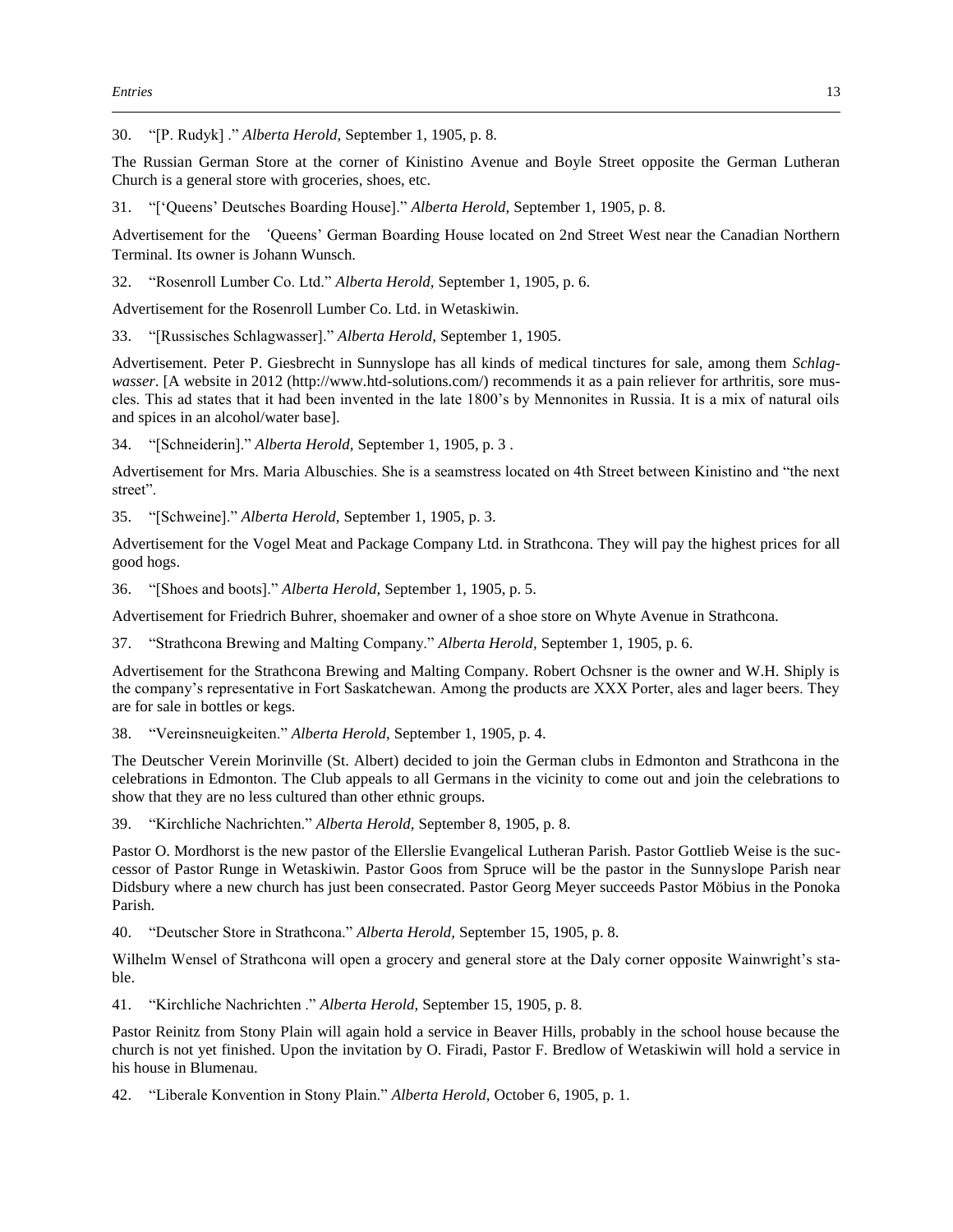About 50 delegates from all over the Stony Plain electoral district will meet in the Stony Plain Centre to select a Liberal candidate. Dan Brox, John McPherson and S. Truscott are the only candidates right now, but more are expected to run. The main task at the convention will be to select a single candidate so as not to fragment the Liberal vote and give a Conservative the chance to be elected. Since most delegates are Germans it should not be too difficult for them to select a German candidate or a candidate who enjoys the Germans' confidence. The Germans should pay special attention to the candidates' character and abilities rather than their personal and business qualities. Of course, when such a candidate has been selected he should be able to count on all votes of the Germans in the district.

43. "John A. McPherson für Stony Plain." *Alberta Herold,* October 13, 1905, p. 1.

John A. McPherson was unanimously elected as the Liberal candidate at a Liberal convention in Stony Plain. There were only two candidates, John McPherson and Sidney Truscott.

44. "[Der deutsche Verein Edelweiss]." *Alberta Herold,* October 20, 1905, p. 8.

The Edelweiss German Club will hold its first formal ball on October 31 in Sandison Hall. All members are welcome.

45. "McPherson für Stony Plain." *Alberta Herold,* November 3, 1905, pp. 1, 5.

There are three candidates running for office in the Stony Plain electoral district. The Liberal McPherson, Mr. Weidenhammer—although strongly conservative—as an Independent, and Mr. Brox, "a man of indescribable quality." The Germans should vote for the Liberals because they are the Germans' friend. They have promised to translate all laws into German, and they guarantee that public schools, under the School Act, will have complete freedom to offer religious instruction and language classes. The Conservatives are well-known as haters of the foreign-born (calling them worse than Doukhobours and Indians), and they will change the school legislation so that the Germans will lose the right to offer German in the public schools. The Germans should not vote for an Independent (who is actually a Conservative) because he will not be able to help the Germans in a Liberal government. The Conservatives know that they do not have a chance in this district, and so they parachute in an "Independent" (Weidenhammer) to attract a few votes away from the Liberals. The third candidate, Brox, should not even be considered. The Germans will remember that he ran as a third candidate a few years ago to help Secord get in. If he thinks the Germans are so generous as not to remember him he is mistaken.—[Large advertisement on p. 6 endorsing the Liberals and several lists of Liberal candidates across the province].

46. "[Herr A. von Hammerstein]." *Alberta Herold,* November 24, 1905, p. 8.

Mr. A. von Hammerstein returned from Fort McMurray a few days ago where he had been busy with drilling for oil for four weeks. He promised the Alberta Herold to report on his experiences.

47. "[Aug. Fibiger]." *Alberta Herold,* December 1, 1905, p. 8.

August Fibiger owned the CNR Grocery Store and Lunch Counter on the south side of Jasper opposite Fraser Avenue.

48. "Deutsche Vereinshalle." *Alberta Herold,* December 8, 1905, p. 5.

The German Club has begun to build a club house. All members are invited to attend the next meeting on December 11 in Koch's pub.

49. "Stimmt für F. Buhrer!" *Alberta Herold,* December 8, 1905, p. 1.

The Alberta Herold endorses F. Buhrer, a German businessman in Strathcona, in the upcoming municipal elections. In St. Albert M. Hittinger is the Herold's choice; he is one of the pioneers in St. Albert.

50. "Deutscher Verein Edelweiss, Edmonton." *Alberta Herold,* December 29, 1905, p. 8.

The opening of the new club house located on the northeast corner of Kinistino Avenue and Elisabeth Street will take place on January 15, 1906.

51. "Augen werden untersucht." *Alberta Herold,* 1906.

H. Klein is a jeweler and watchmaker at 45 Jasper Avenue.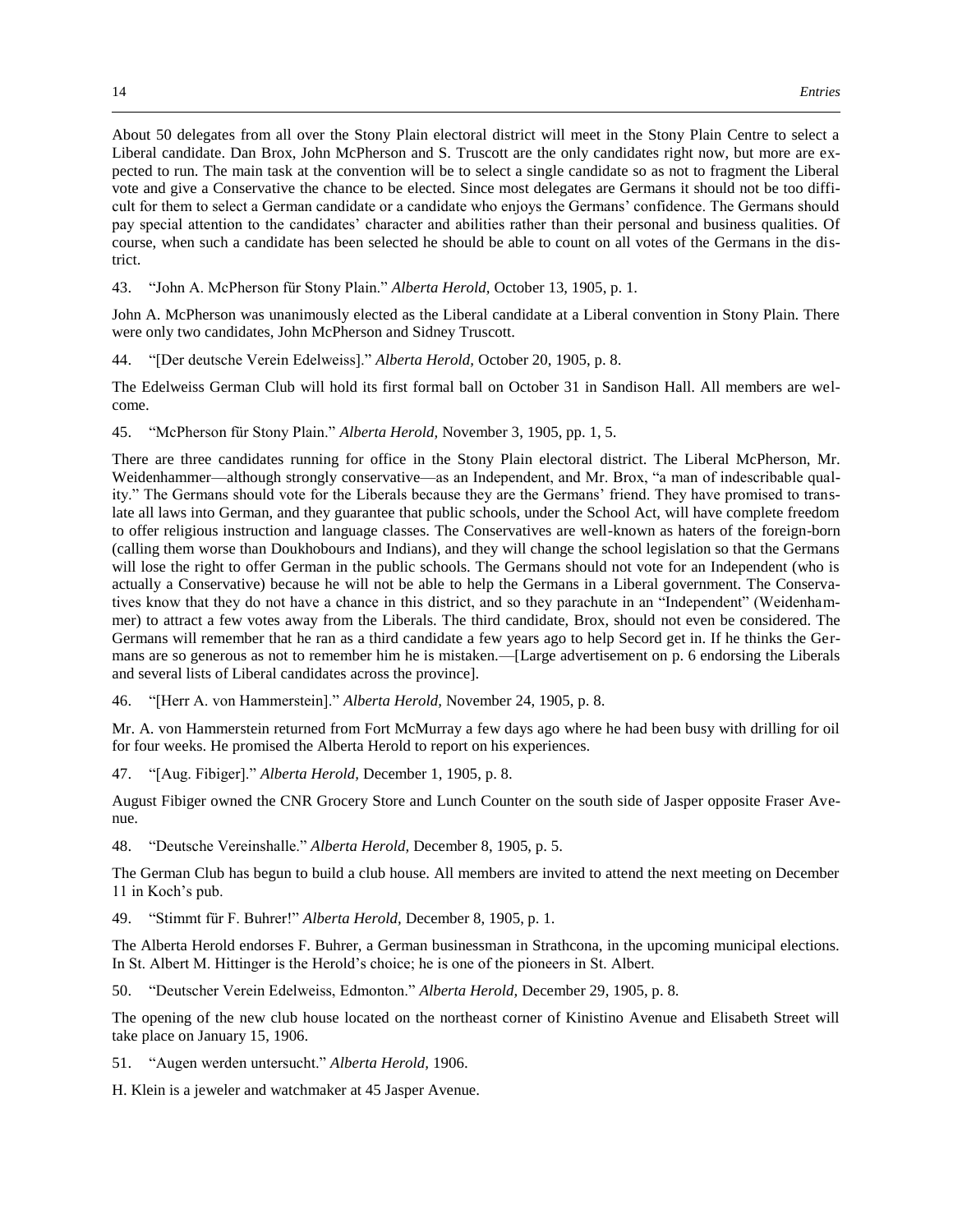52. "Das National Hotel." *Alberta Herold,* 1906.

Advertisement. Carl Stettler was the owner of the National Hotel in Stettler.

53. "An die Farmer bei Leduc." *Alberta Herold,* 1906.

Advertisement. C. & F. Besler are the owners of a grocery in Leduc.

54. "E. W. Gaetz." *Alberta Herold,* 1906.

E. W. Gaetz owns a hardware store in Leduc. He also sells furniture etc.

55. "Edmonton Türkish [sic] Bath." *Alberta Herold,* 1906.

Advertisement. William Liefke is the owner of the Edmonton Turkish Bath at the corner of Kinistino and Boyle Street. It is open to the ladies on Mondays and Fridays.

56. "[Geo. Albuschies]." *Alberta Herold,* 1906.

Advertisement. Geo. Albuschies has a grocery and hardware store in Frasers Flat at the corner of Government and Beatrix Streets.

57. "Johannes Ochs." *Alberta Herold,* 1906.

Johannes Ochs is a shoemaker in Wetaskiwin.

58. "[Kommt und seht ...]." *Alberta Herold,* 1906.

Advertisement. E. Raymer was the owner of a jewelry store at Jasper and Queens in Edmonton in 1906.

59. "Victoria Hotel Brüderheim." *Alberta Herold,* 1906.

Advertisement for the Victoria Hotel in Brüderheim owned by the Krause Brothers.

60. "Wetaskiwin Harness Shop." *Alberta Herold,* 1906.

Advertisement. J. G. Schenk and Son owned the Wetaskiwin Harness Shop.

61. "St. Petrie Gemeinde, Edmonton." *Alberta Herold,* January 12, 1906, p. 5.

The St. Peter's congregation is holding services in the house of Pastor W. Lussky. On January 9 Pastor Lussky started a German school in his house. In addition to religion and German, English will be taught as well as arithmetic, etc. The school takes place on Mondays through Thursdays.

62. "Deutscher Verein Morinville und St. Albert." *Alberta Herold,* January 19, 1906, p. 8.

H. Mauchle, secretary of the German Club Morinville and St. Alberta, announces a meeting of members on February 4.

63. "Neues deutsches Real Estate Geschäft in Edmonton." *Alberta Herold,* February 2, 1906, p. 8.

In the former Journal building at 629 1st Street West a new real estate agency has been established under the name Kunz and Co. The partners are Ernst Kunz, Cuno Brandt and Carl Müller.

64. "[Pastor Walbaum]." *Alberta Herold,* February 2, 1906, p. 5.

H. Walbaum from Rosthern, Saskatchewan, is the new pastor of St. John's congregation. It was announced that church property at 5th Street and Kinistino Avenue has been sold to P. Rudyk; at this location a Russian Baptist church is planned. St. John's purchased two lots at the corner of 13th Street and Kinistino Avenue. The construction of a church was decided. J. Krause, Ph. Sänger and W. Liefke were charged with having an architect draw up a plan. The building will be 40' by 26'. The estimated cost is about \$1,500 and completion is expected by the end of April.

65. "[Der dritte Ball]." *Alberta Herold,* March 2, 1906, p. 5.

The third dance organized by the Edelweiss Club on February 24 in Robertson Hall was a great success. Between 40 and 50 couples participated.

66. "[Herr Carl Stettler]." *Alberta Herold,* March 2, 1906, p. 2.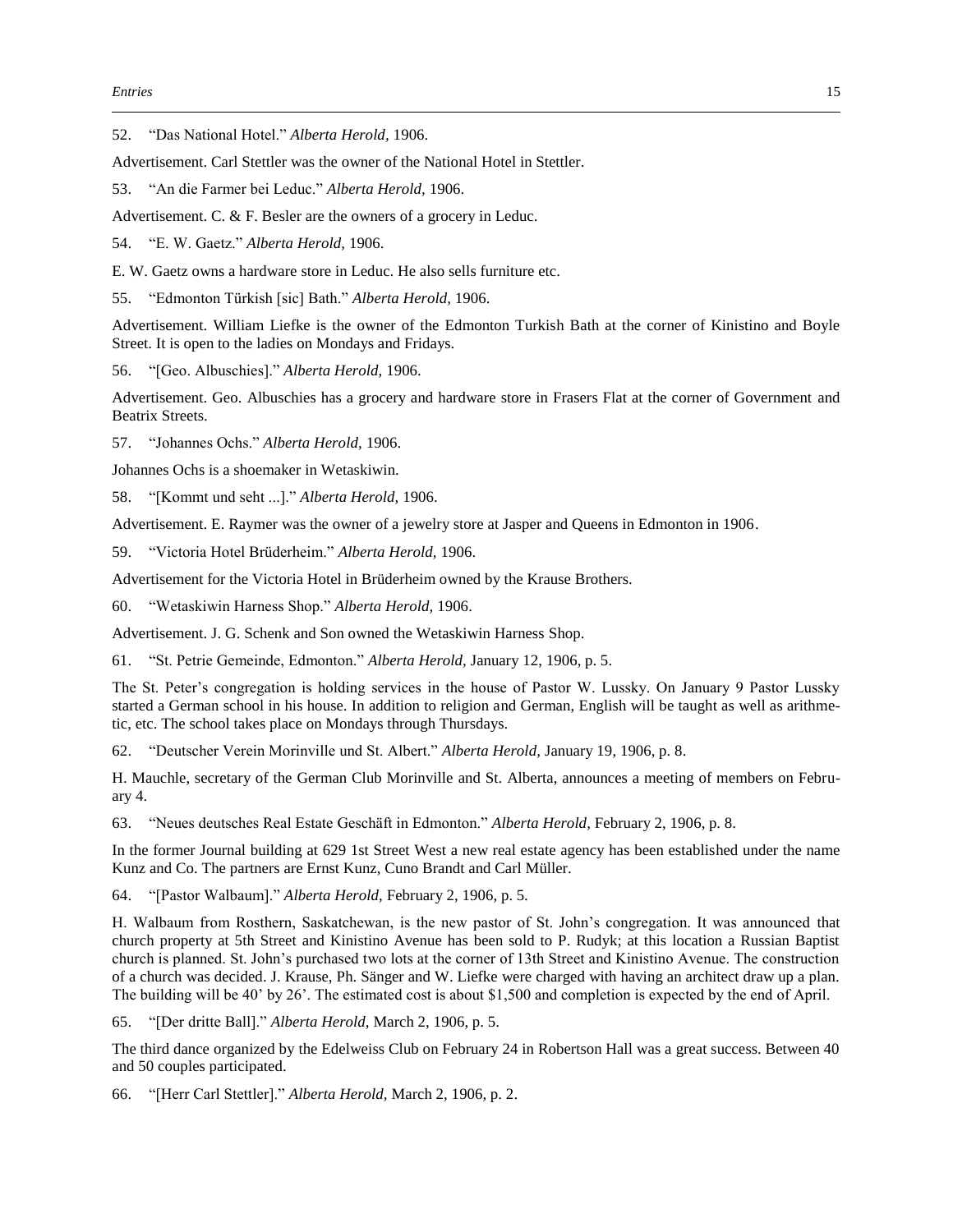Carl Stettler, from the new town of Stettler east of Red Deer, is the representative of the German American Colonization Company located in Calgary. They plan to settle 100,000 acres with German settlers from the United States.

67. "[Paul Rudyk]." *Alberta Herold,* March 16, 1906, p. 5.

Paul Rudyk has began the construction of a three-story hotel on the corner of Namayo and Boyle Street. It is 60' by 50' in size.

68. "New Alberta Hotel." *Alberta Herold,* March 23, 1906, p. 5.

Advertisement for the New Alberta Hotel in Ponoka, owned by Charles Gehrke. The weekly board is four dollars.

69. "1. Stiftungsfest des deutschen Vereins." *Alberta Herold,* March 30, 1906, p. 8.

The first birthday of the German Club Edelweiss will be celebrated on April 21 with dramatic and musical performances and a dance.

70. "Deutscher Verein Morinville." *Alberta Herold,* April 6, 1906, p. 5.

The German Club of Morinville and St. Albert [which calls itself the first German club in Alberta] has held new elections: George Kluthe (president), Joseph Bökenföhr (vice-president), Jacob Mauchle (secretary), Konrad Springer (treasurer) and financial secretary (Wilhelm Bökenföhr).

71. "Geschäftseröffnung." *Alberta Herold,* April 6, 1906, p. 8.

Advertisement for Johann Meyer & Co. Strathcona which has purchased the grocery store from Mr. Tucker, previously Schlender's butcher's, and opened a butcher's shop.

72. "Edmonton—Strathcona." *Alberta Herold,* April 20, 1906, p. 1.

Laudatory description of Edmonton and Strathcona.

73. "Erstes Stiftungsfest." *Alberta Herold,* April 20, 1906, p. 5.

The first anniversary celebration of the Edelweiss German Club will take place on April 24, 1906 in Robertson's Hall. Admission for a couple is \$1.25. Tickets may be obtained from Mayer & Co. and Joseph Dittrich (Strathcona), and in Edmonton from A. Fibiger's C.N.R. Store, from Heinrich Möcker in the Edmonton Hotel, from Kunz. & Co. and the Herold Office. Dramatic presentations and lectures are planned, followed by a grand ball.

74. "Farmer! Macht Eure eigenen Preise." *Alberta Herold,* April 20, 1906, p. 5.

The American Society of Equity was founded some time ago. J. H. Foerster (Stony Plain) is the German representative and organizer.

75. "[Herr Ludwig Deggendorfer]." *Alberta Herold,* April 20, 1906, p. 5.

Ludwig Deggendorfer, who arrived here from Vienna with his family some three months ago, has purchased a taxidermy shop on 2nd Street opposite the Thistle Skating Rink.

**76. Rewitz, Wm.** "Wetaskiwin. Ein Bericht der Deutschen Farmer-Feuerversicherungs-Gesellschaft." *Alberta Herold,* April 20, 1906, p. 4.

The group takes no responsibility for any ads regarding the Society as they are not authorized and paid for by them. Theirs is an independent society. The president is C. Weisser, Bittern Lake; the treasurer is M. Krause and the secretary is W. Rewitz. The Society has 152 members, not all of them are Germans.

77. "Stiftungsfest in Edmonton." *Alberta Herold,* April 27, 1906, p. 1.

The first anniversary celebration of the Edelweiss German Club was a great success. About 45 couples attended the event that lasted until 4 a.m. After a short welcome by president Sutter various artists and members of the community presented songs, comedy sketches and other dramatic performances. A dance followed. (Mrs. Graffunder sang "Wenn die Schwalben heimwärts ziehen"; the Schaibel Brothers, H. Neher and C. Müller presented a comedy sketch; Mr. Mecke followed with the presentation of a "Buschiad"; Ms. Dora Müller presented a living picture, the "Germania", with *Bengalische Beleuchtung* [subdued multicoloured light] and the audience sang "Die Wacht am Rhein". [Living pictures: The term describes a group of suitably costumed actors or artist's models, carefully posed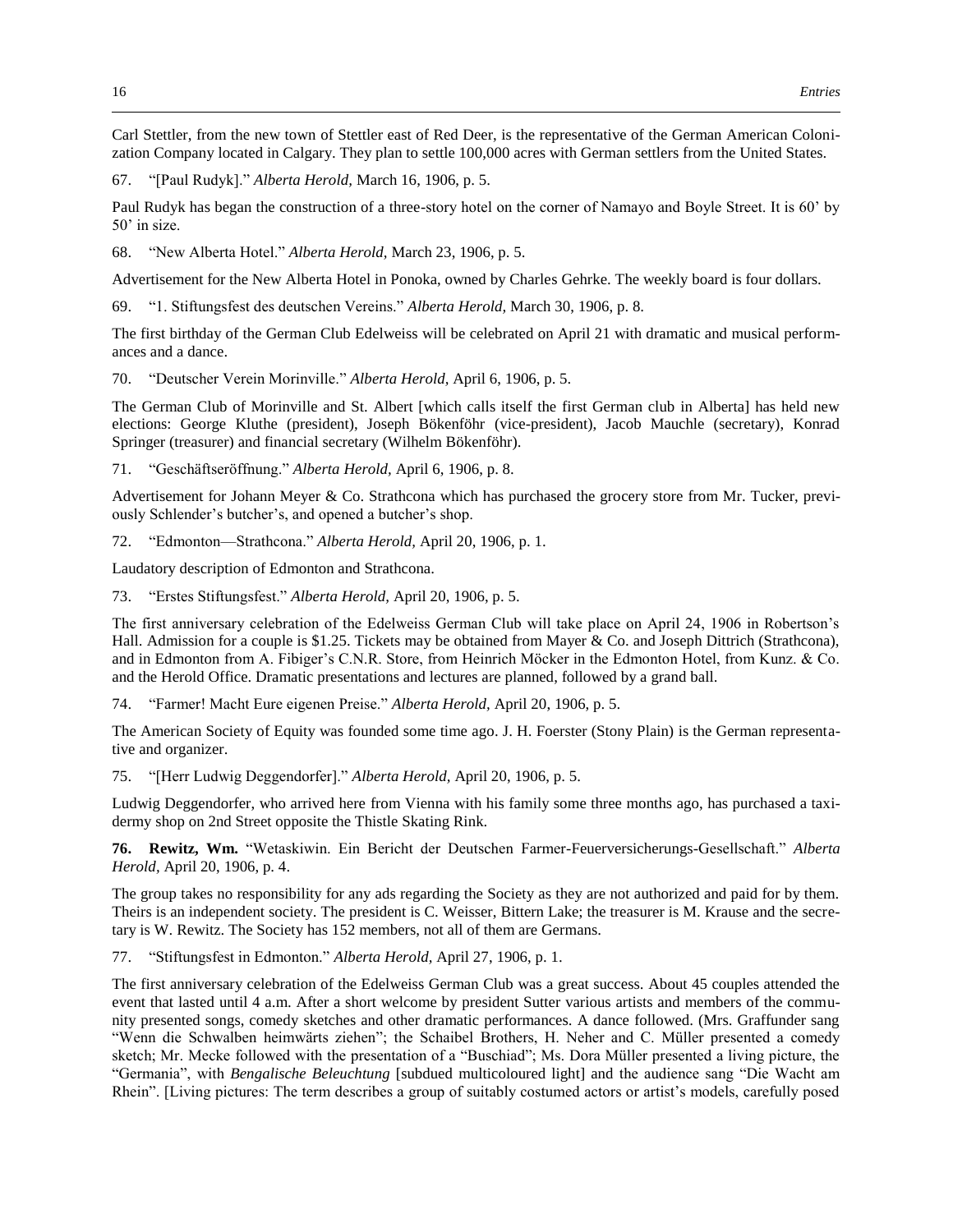and often theatrically lit. Throughout the duration of the display, the people shown do not speak or move. Wkipedia].

78. "Verein Edelweiss." *Alberta Herold,* May 11, 1906, p. 7.

An election was held for the Executive of the German Club Edelweiss: C. W. Sutter (1st chairman/ president [Vorsitzender]), Hermann Carl (2nd chairman), A. E. Kunz (1st secretary), W. C. Müller (2nd secretary), John Hagemann (treasurer), Frank Neher (financial advisor), Richard Mecke (guard); Fred. Rippel, Fred. Wagner, Jos. Dittrich (auditing committee); G. Koermann, A. E. Kunz, Rich. Mecke (library committee); G. Koermann, Frank Krämer (auditors). The club now has 53 members. Considering the efforts made by the MLA Rosenroll on behalf of the club for its incorporation it was decided to offer him an honourary presidency.

79. "[Schiffskarten!]." *Alberta Herold,* May 18, 1906, p. 5.

Advertisement. Kunz and Co. are the representatives of the Hamburg-Amerika-Linie in Edmonton. Their office is located on 1st Street. The fare from New York to Hamburg is \$39.00 on the steamer "Deutschland" (fast service), \$33 on the regular-speed service steamers "Amerika", "Kaiserin Auguste Victoria", "Blücher", etc. A ticket from Hamburg to New York for all passengers, except Russians, is \$43.50 on the "Deutschland" and \$38.50 on the other boats. For Russians a ticket from Hamburg to New York, including room and board in Hamburg and transfer of all luggage from the train to the steamer is \$15.00. Children between 1 and 12 pay half fare, those less than one year old travel for free. Jewish passengers receive kosher food on all steamers except the "Deutschland". For German emigrants the Company recommends the third class on the "Amerika" and the "Kaiserin Auguste Victoria", the largest steamers in the world. In this class passengers receive regular meals in a special dining room and enjoy all kinds of amenities. The surcharge is \$5.00. The train fare from New York to Edmonton is \$35.35.

80. "Kirchliches, betreffend die Ev.-luth. St. Johannis-Gemeinde, Edmonton." *Alberta Herold,* May 25, 1906, p. 5.

The dedication of the new St. John's Lutheran Church on the corner of Kinistino Avenue and Picard Street will take place on May 27.

81. "Deutsches Fleischgeschäft." *Alberta Herold,* June 8, 1906, p. 5.

Advertisement. Robert Weder is opening a butcher shop on June 9 on the southwest corner of Fraser Avenue and Gallagher Street.

82. "F.E. Neher & R. E. Neher." *Alberta Herold,* June 29, 1906.

Advertisement. The Neher Brothers owned the Edmonton Bottle Works and sold mineral waters of all kinds.

83. "Deutsche Farmer-Feuerversicherungs-Gesellschaft für Alberta." *Alberta Herold,* July 5, 1906.

The secretary of the German Fire Insurance Company in 1906 was H. Jasmann. The officers were Ludwig Klappstein (Strathcona, president), Jakob Oswald (Leduc, Treasurer) and August Kuhn (Leduc, Treasurer).

84. "Stony Plain." *Alberta Herold,* July 5, 1906, p. 5.

F. Madu is the owner of the newly opened Royal Hotel in Stony Plain.

85. "Friedrich Buhrer." *Alberta Herold,* July 20, 1906, p. ?.

Advertisement. Friedrich Buhrer was a shoemaker and sold shoes on Whyte Avenue East in Strathcona in 1906.

86. "[10 Proz.]." *Alberta Herold,* August 10, 1906, p. 4.

Advertisement for Val. Mohr's General Store in Brüderheim who offers a 10% discount if purchases are paid in cash.

87. "Alldeutscher Verband." *Alberta Herold,* August 10, 1906, p. 1.

In response to a lengthy appeal in the Alberta Herold on July 13 a reader from Winnipeg (J. R. Klein for the Executive committee), draws attention to the existence of the Alldeutscher Verband in Saskatchewan and Manitoba which has the same aims as they were described in the letter to the Herold. It is similar to the Alldeutscher Verband in Germany and the National-Bund in the U.S. to which all German groups belong. The alliance gets involved in politics when the rights of Germans are abridged and when it can help the Germans achieve their justified wishes. The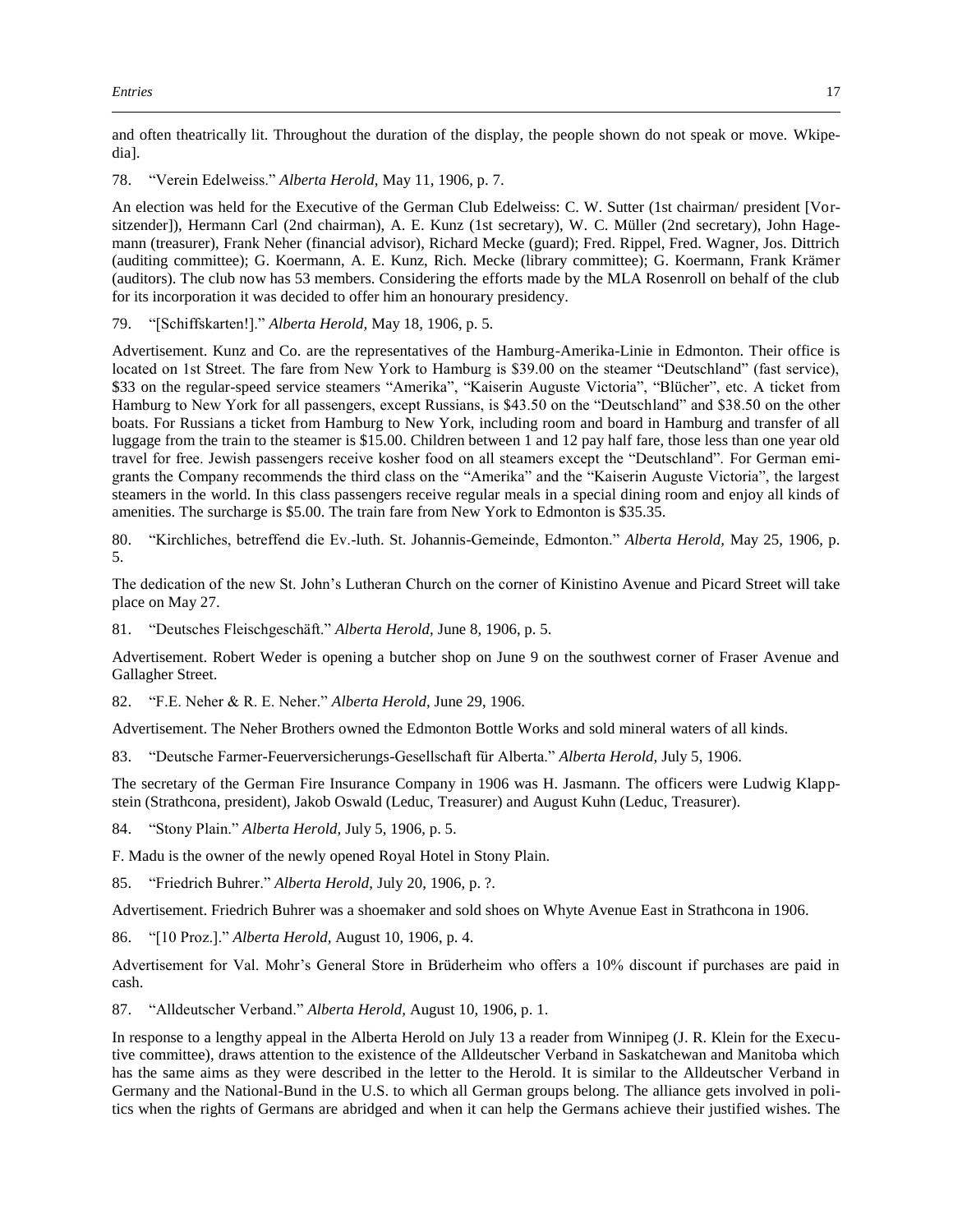reader says that such an association should not be of a political nature because, first of all, Conservatives and Liberals would soon start to fight, and not all needs of the Germans are of a political nature. He suggests that a provincial branch of the Alliance should be founded in Alberta (Gauverband), that it should acknowledge its solidarity with the branches in Saskatchewan and Manitoba, and that all existing German groups in Alberta should join this Alliance. All groups can retain their own bylaws but commit themselves to follow the by-laws of the supra-provincial Alliance in matters of supra-provincial concern.

88. "Brüderheim." *Alberta Herold,* August 10, 1906, p. 8.

Advertisement. August Lentz in Brüderheim wants his customers to know that he has always sold his goods for ten percent less.

89. "Club Edelweiss." *Alberta Herold,* August 10, 1906, p. 5.

The Executive of the Edelweiss Club has decided to raise its membership fee from \$2.50 to 5.00. The Club had a very successful picnic on Mr. Hauptmann's farm. 120 people, including children, attended. Three omnibuses and many private vehicles brought the participants to the farm. There was great entertainment offered by Messrs. Graffunder, Fibiger, Mayerhofer, Hagmann, Höhme and Kochby, and many prizes were awarded.

90. "Das Picnic der 'Harmonie'." *Alberta Herold,* August 10, 1906, p. 5.

On August 5 the members of the German Club Harmonie celebrated their first picnic on the farm of Mr. von Mielecki 6.5 miles from Calgary with great success. More than 100 persons participated.

91. "Georg Emil Pauli." *Alberta Herold,* August 10, 1906, p. 5.

Advertisement for Georg Emil Pauli in Calgary who offers his services as an accountant.

92. "[Herr Val. Schienbein] ." *Alberta Herold,* August 17, 1906, p. 5.

Val. Schienbein re-opened his shoemaker shop. It is located on Kinistino Avenue between Clara and Boyle Streets.

93. "[Unser deutscher Bäcker]." *Alberta Herold,* August 17, 1906, p. 5.

The German baker F. Kramer recently opened a grocery store, a bakeshop and ice cream parlor on the corner of Kinistino and Clara.

94. "Club Edelweiss." *Alberta Herold,* August 24, 1906, p. 4.

Advertisement. The Edelweiss Club invites everyone to a picnic on Joh. Hagmann's farm two miles from Edmonton on September 2. There will be free transportation by bus.

95. "[Das Real Estate Geschäft …]." *Alberta Herold,* August 24, 1906, p. 5.

The real estate company Planitz and Co. was sold last week to A. Hager Jr.

96. "[Mit der heutigen Nummer ...]." *Alberta Herold,* September 7, 1906, p. 8.

Johannes Jensen, formerly pastor in Leduc, has assumed the editorship of the Alberta Herold with the current number.

97. "An die deutschen Stimmgeber in Edmonton." *Alberta Herold,* November 23, 1906, p. 1.

The editor of the Alberta Herold, Gustav Koermann, has decided to run for councilman at the next municipal election. He promises to serve all in their best interests and asks the Germans in East Edmonton to vote for him, the first German candidate in Edmonton.

98. "Kandidaten des Ostendes für den Stadtrat." *Alberta Herold,* November 23, 1906, p. 5.

At a pre-electoral meeting a slate of five candidates for city council was established. Gustav Koermann received the third-highest number of votes (86). All Germans are exhorted to vote for this slate to finally get a German elected, someone who will look after hereto much ignored East Edmonton.

99. "Strathcona." *Alberta Herold,* November 23, 1906, p. 5.

The Alberta Herold hopes that Mr. Buhrer, owner of a shoe store, will be nominated and elected in Strathcona in the next municipal elections.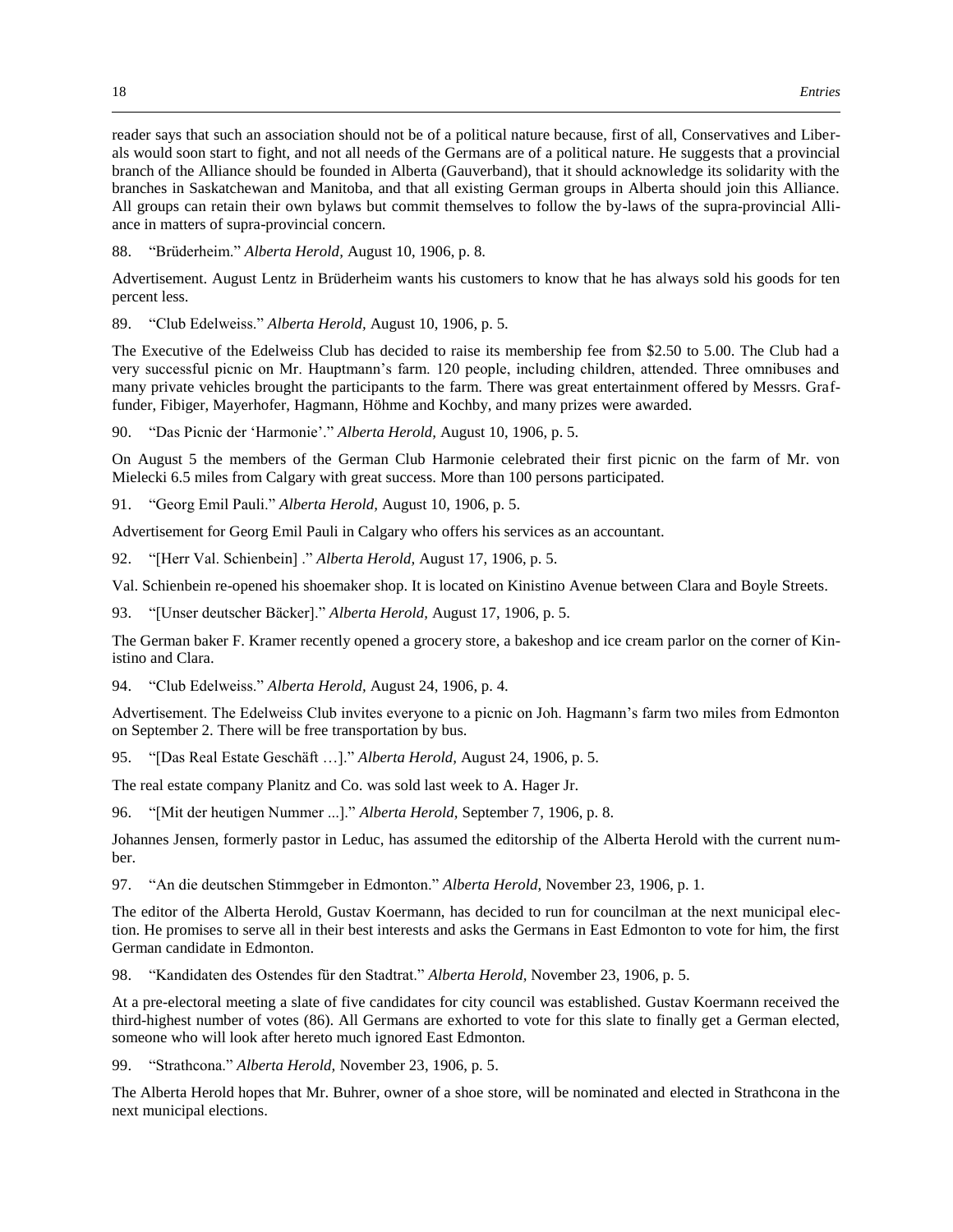100. "Wetaskiwin." *Alberta Herold,* November 23, 1906, p. 4.

A letter writer alerts the readers to the municipal elections which will take place on December 3. He hopes that Mr. Swoboda, "ein tüchtiger Deutscher", who has discharged his responsibilities as mayor very well, will be re-elected.

101. **Goos, J.** "Die Einweihung." *Alberta Herold,* November 23. 1906, p. 8.

The new Lutheran Church near Spruce Grove will be consecrated on December 9.

102. "Jac. Mauchle in St. Alberta." *Alberta Herold,* December 7, 1906, p. 8.

Jacob Mauchle is again a candidate for city council and asks the Germans for their vote.

103. "Die Stadtwahlen." *Alberta Herold,* December 14, 1906, p. 1 .

The German candidates in the municipal elections did not win their seats. Gustav Koermann was sixth with 400 votes behind Gariepy with 565 votes, only 13 votes behind the fifth-placed candidate who was the last one of the top five to be elected to enter city council. In Strathcona F. Buhrer was also sixth with 113 votes behind Hulbert with 203 votes. Buhrer missed fifth place by two votes. In St. Albert J. Mauchle was elected to city council and, by acclamation, also as school trustee.

104. "Heimstätte-Eintragungen." *Alberta Herold,* December 14, 1906, p. 1.

During the fiscal year 1905-1906 41,869 homesteads were registered in the Northwest, an increase of 11,050 over the preceding year. Most of them were Americans (12,485). Among the others were Austrians and Hungarians (2,193) and the Germans (1,024). The Alberta Herold estimates, however, that among the Americans, the Austrians and the Russians there were at least as many homesteaders of German origin. Most homesteaders settled in the Regina District (11,944) and the Battleford District (7,365). The Edmonton District followed in third with 4,584 registrations. Calgary followed after Yorkton and registered 2,067 homesteaders. Altogether 12,263 homesteaders registered in Alberta alone.

105. "Stadtwahlen in Leduc." *Alberta Herold,* January 11, 1907, p. 1.

The newly minted city of Leduc had its first municipal elections. C. W. Gaetz was elected mayor.

106. "Rosental." *Alberta Herold,* January 18, 1907, p. 4.

Pastor G. Goos from Spruce Grove married Heinrich Schneider and Helene Feuerstein in Rosental, a community near Spruce Grove on the road to White Whale Lake.

107. "Club Edelweiss." *Alberta Herold,* February 8, 1907, p. 5.

Three new members were admitted to the Club. A second story for the current club building will be built by Mr. Rippel for \$375. It will house a reading room and two smaller rooms. It is planned to incorporate the Club as a joint stock company, which will then plan the construction of a larger club house.

108. "[Herr S. Swoboda]." *Alberta Herold,* March 1, 1907, p. 4.

S. Swoboda, the new manager of the Strathcona Brewery (Ochsner having sold it a few months before to group of partners) said that \$70,000 worth of improvements in the brewery will be made this year.

109. "[Deutsch-Canadische Landgesellschaft m.b.H.]." *Alberta Herold,* April 26, 1907, p. 7.

The Deutsch-Canadische Landgesellschaft, head-quartered in Winnipeg, has purchased a block of land near Killam and Sedgewick. It is the largest German real estate company and uses German capital. The company also has sizeable holdings in Saskatchewan and Manitoba.

110. "Stoney Plain." *Alberta Herold,* April 26, 1907, p. 4.

Hotel Bismarck is the name of the new hotel in Stoney Plain. Edmonton's Reinhold Matz is the owner.

111. "[Nach dem offiziellen ...]." *Alberta Herold,* May 3, 1907, p. 8.

According to the official harvest report the Leduc district is extremely fertile. It is in second place with an average of 24.5 bushels per acre for wheat, in first place with 31.7 bushels for barley, and in sixth place for oats with 40.9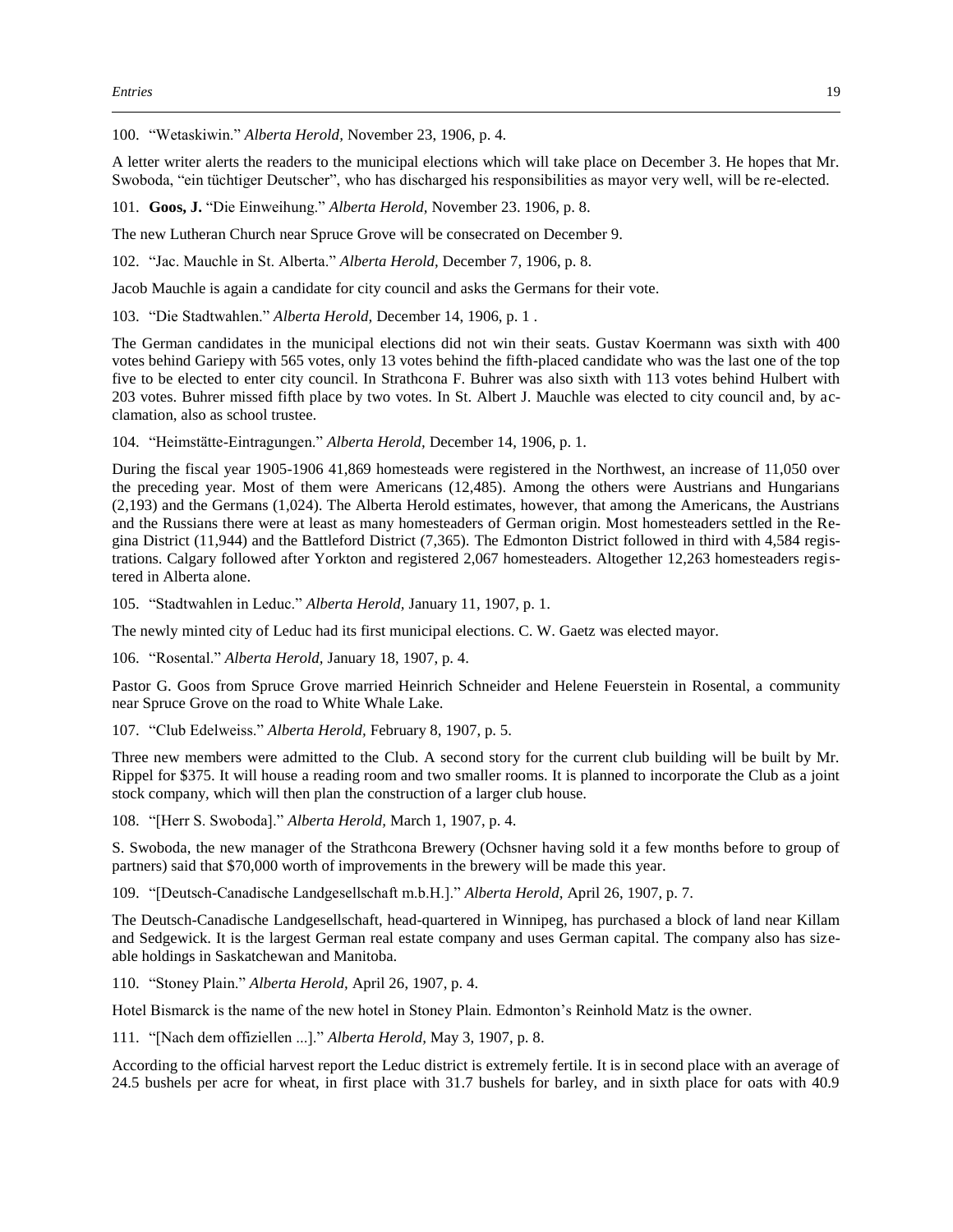bushels. [For comparison purposes, the 2011 crop report estimates 49.6 bushels for spring wheat in Alberta, 43.0 bushels for durum wheat, 67.0 bushels for barley and 81.9 bushels for oats].

112. "Stoney Plain." *Alberta Herold,* May 3, 1907, p. 4.

Fred Madu is the owner of the Royal Hotel in Stony Plain, which now has 32 rooms. An enlargement by a further 32 rooms is being planned.

113. "[Herr Robert Ochsner ...]." *Alberta Herold,* June 7, 1907, p. 4.

Robert Ochsner, former owner of the Strathcona Brewing and Malting Company, bought 560 acres near Bittern Lake from Captain W.G. Smith. It borders the land previously bought from Staughton. Ochsner now owns 3,000 acres in one piece.

114. "Pincher Creek." *Alberta Herold,* June 14, 1907, p. 3.

Letter from a resident of the "German colony" 20 miles southeast of Pincher Creek. There are about 15 Catholic families and 20 bachelors. They had come from Nebraska in the previous four or five years. German *Gemuetlichkeit* and diligence, combined with fertile soil, have made these people into proud farmers ("Gutsbesitzer"). A report on a visit by a bishop who will perform confirmations is described in proud detail.

115. "Die Ausstellung." *Alberta Herold,* July 5, 1907, p. 1.

On July 1 the population of Edmonton celebrated Dominion Day with a large exhibition. There was much to see and do; an estimated 50,000 people may have attended it. Among the highlights was a horse show where Germans from Spruce Grove (Wettlaufer, Spady, Ziegler, P. Göbel) and Stony Plain (Göbel) won many of the top three prizes.

116. "Ein Wort an die Deutschen in Edmonton." *Alberta Herold,* September 27, 1907, p. 1.

In a few months there will again be municipal elections in Edmonton. The Germans are exhorted to register so that they may be able to vote, and then to vote for the German candidate. In the last election only a dozen votes would have been required to elect a German candidate.

117. "[Die erfolgreiche und beste ...]" *Alberta Herold,* November 1, 1907, p. 1.

400 Liberal delegates from all over Alberta met in Calgary recently under the leadership of Premier Rutherford in Calgary for their convention. The Germans were represented as follows: Rev. E. Suemper (Calgary), C. Lehrmann (Lacombe), A. Schmid (Wetaskiwin), August Link (Camrose), G.O. Baetz (Fort Saskatchewan), A. Unterschütz (Fort Saskatchewan), Julius Krause (Brüderheim), Israel Umbach (Stony Plain), D. Brox (Spruce Grove), Rev. A. Hager (Edmonton); G. Koermann, R. Binder, H. Sigler, S. Rankin (all from Edmonton).

118. "Brüderheim." *Alberta Herold,* November 22, 1907, p. 2 .

A German Liberal Association was founded the other day in Brüderheim with about 40 members. Jul. Krause was elected president, S. Kittlitz as vice-president and Val Mohr as secretary, as well as an executive committee of seven members.

119. "Deutsche Versammlung in Edmonton." *Alberta Herold,* November 29, 1907, p. 1.

The meeting of German-Canadian Liberals a few days ago ended without success. The committee set up to nominate candidates was unable to find volunteers in the German community. Several members in attendance were nominated from the floor, but all declined. Gustav Koermann was repeatedly asked to run, but he declined as well, citing the difficult economic circumstances at the time. Discouraged, the members decided to wait for another occasion to nominate a candidate for council.

120. "Die Wahlen." *Alberta Herold,* December 13, 1907, p. 1.

Only one of the five candidates for city council to represent East Edmonton was elected (G. S. Armstrong), a great disappointment for the East Enders. Just the top five vote-getters of altogether 14 candidates were to be chosen. No Germans were elected in Strathcona, either.

121. "Achtung, Farmer." *Alberta Herold,* 1908.

Advertisement. Jakob Göbel has a livery stable at the end of Jasper Avenue.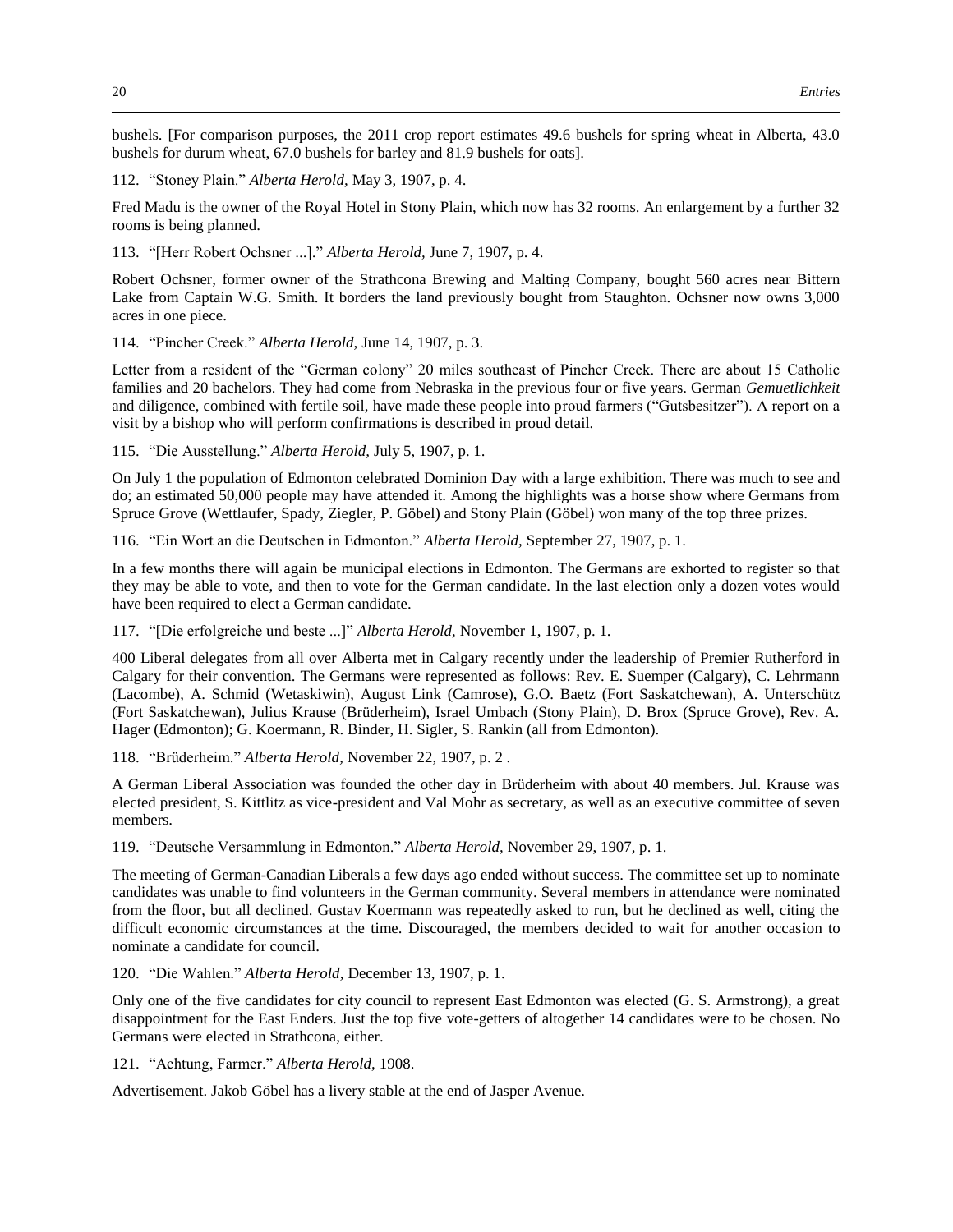122. "Deutsch, Englisch, Französisch, Holländisch." *Alberta Herold,* 1908.

J. Jager at 58 Peace Avenue in Edmonton is offering language classes for 25 cents an hour.

- 123. "Deutsche Hebamme." *Alberta Herold,* 1908.
- Mrs. Thiesen is a certificated midwife trained in Berlin; she is located on Currie Street.

124. "Die Brüderheim Mühle." *Alberta Herold,* 1908.

The Krause Brothers owned the Brüderheim Milling Co. in 1908.

125. "Eine englische Abendschule." *Alberta Herold,* 1908.

Pastor Harms at St. John's Lutheran Church is offering an evening school for Germans wanting to learn English. Classes would be held twice a week in the evening.

126. "Geschäftseröffnung." *Alberta Herold,* 1908.

Advertisement. W. Lessing opened a fruit store and ice cream parlor at the corner of Kinistino and Jasper on July 4, 1908.

127. "Israel Umbach." *Alberta Herold,* 1908.

Advertisement. Israel Umbach was a carpenter and contractor in Stony Plain in 1908.

128. "Zahn-Arzt." *Alberta Herold,* 1908.

Dr. V. C. Mulvey, a dentist, had studied in Berlin, the U.S. and England. His office is at 15 and 16 Schattner Block.

129. "[Die Herren Wollersheim ...]." *Alberta Herold,* January 7, 1908, p. 4.

Mr. Wollersheim and Mr. Strobel opened a meat market in Morinville with excellent German sausage and meat.

130. "[Am Sonntag, den 5. Januar ...]." *Alberta Herold,* January 10, 1908, p. 4.

A German choir was founded in Edmonton. Mr. Brandt is the president, Mr. Bodenstab is the secretary. Mr. Otto P. Woysch will have the musical direction. Everyone is invited to join the choir.

131. "[Der neue deutsche Gesangsverein ...]." *Alberta Herold,* January 24, 1908, p. 4.

At a recent meeting of the members of the new German Choir it was given the name 'Germania'. President: Brandt, Vice-President: Carl, 1st secretary: Bodenstab, 2nd secretary: Krankenhagen, Treasurer: Kiesel, Library: Mollenhauer.

132. "Gesangverein Germania." *Alberta Herold,* January 31, 1908, p. 1.

Report on a meeting of the members of the new German choir. The by-laws are reprinted.

133. "Lobstick River." *Alberta Herold,* January 31, 1908, p. 4.

Report on the German settlement at Lobstick River.

134. "E. A. Kemp & Sons." *Alberta Herold,* February 7, 1908, p. 5.

Kemp and Sons were plumbers in Edmonton in 1905.

135. "'Germania', Deutscher Gesangsverein." *Alberta Herold,* February 7, 1908, p. 4.

Announcement by Germania, the German choir, to a concert to be held in the Edelweiss Hall on February 11, 1908, followed by a dance.

136. "[Das Gründen ...]." *Alberta Herold,* February 14, 1908, p. 4.

Last month three German clubs/associations were established in Edmonton. If this continues there will be more German clubs in town than Germans. No matter, competition is always good; it makes businesses flourish.

137. "H. A. Rasch & Co." *Alberta Herold,* February 14, 1908, p. 3.

Advertisement. H. A. Rasch and Co., a real estate agency, was located at 629 1st Street.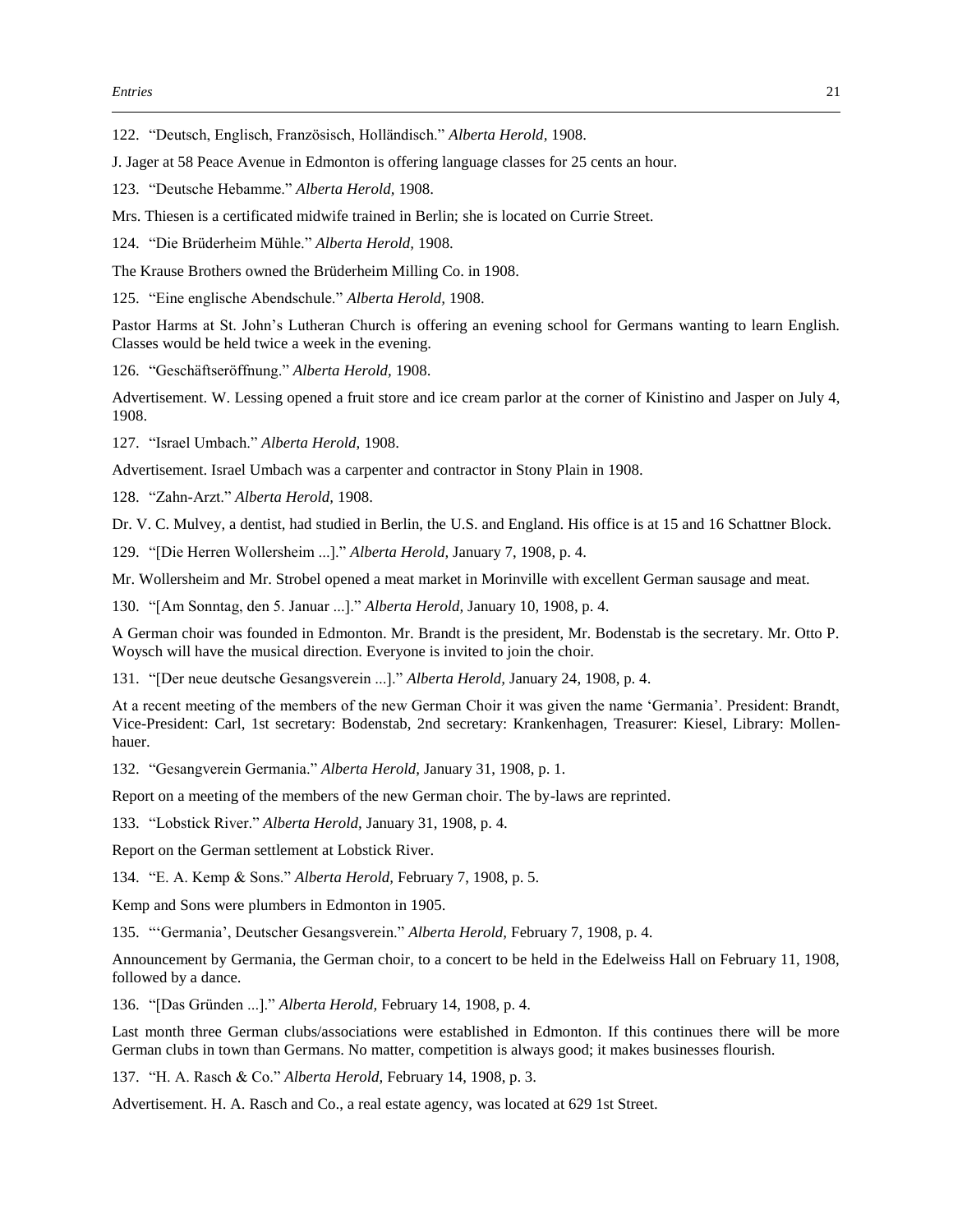138. "Die Strathcona Brauerei." *Alberta Herold,* February 28, 1908, p. 5.

Description of a visit to the Strathcona Brewery guided by Mr. Schmidt and Mr. Swoboda. The brewery, founded six years ago by Robert Ochsner, has been greatly expanded and can now produce 100 barrels of beer every eight hours.

139. "[Der deutsche Club 'Edelweiss' ...]." *Alberta Herold,* March 6, 1908, p. 4.

The Edelweiss Club organized a masquerade ball recently at which 80 couples participated in all sorts of costumes. The Club building was beautifully decorated, and the orchestra played until 3 a.m. Prizes were awarded for the best costumes.

140. "Gesangverein 'Germania'." *Alberta Herold,* March 6, 1908, p. 1.

Mr. Wolff is the new conductor of the Germania Choir replacing Mr. Woysch. Mr. Wolff was conductor of a choir in Germany for a long time, and it is expected that the choir will develop strongly.

141. "Spring Lake von seiner Gründung bis auf den heutigen Tag." *Alberta Herold,* March 6, 1908, p. 5.

History of the German settlement at Spring Lake which is located on the rail line from Wetaskiwin to Saskatoon. Most of the German settlers (100 families and 30 singles) are Catholics.

142. "[Der Gesangverein 'Germania' ...]." *Alberta Herold,* March 13, 1908, p. 4.

The Germania Choir will hold an extraordinary meeting on March 19, 1908. Everyone is encouraged to join. There is no truth to the rumour that the Choir will be dissolved, on the contrary. [On March 20, 1908 it will be reported that Mr. Carl was elected president of the choir and Mr. Graffunder as vice-president. On March 27 it will be reported that eight ladies joined the choir, and it is hoped that men will sign up, too] .

143. "[Die Club Halle ...]." *Alberta Herold,* March 20, 1908.

F. A. Neher of the Edmonton Bottling Works has now opened a club hall for dances, dinners, public meetings, etc. The dance floor is 60' by 36', has a stage and a gallery seating 100. 'Neher's Hall' is located on the northeast corner of Kinistino and Elizabeth, one block north of Jasper.

144. "Die 'Golden West' Brauerei in Calgary." *Alberta Herold,* March 27, 1908, p. 5.

Laudatory review of the brewery the management of which just recently has been taken over by Mr. Carl Rakov and Paul Pouplier. It uses Alberta grain and hops imported from Bohemia.

145. "Nochmals Herr Price." *Alberta Herold,* March 27, 1908, p. 5.

Mr. Price, who according to the Alberta Herold, made derisory comments about the foreigners in Canada, has written a letter to the Bulletin and to the Herold in which he repeats the argument that he was being sarcastic with his comments to make fun of the exclusionists. He apologizes if he hurt anyone. The Herold does not believe him and tells him that sarcasm can hurt, too.

146. "Deutsche Auswanderung." *Alberta Herold,* April 3, 1908.

Emigration statistics for 1907 issued by the German government showed that 31,698 persons emigrated from Germany in that year, compared to 31,074 in the preceding year. 30,431 persons went to the United States. Posen, Brandenburg, Hannover and Bavaria were the main sources of emigrants. 263,615 persons from outside Germany emigrated via German ports, an increase by 37,625 over the preceding year. They were mostly Russians, Hungarians and Austrians.

147. "Deutscher Verband für Canada." *Alberta Herold,* April 3, 1908, p. 1.

The Alberta has received a letter from R.A.W. Magnussen, secretary of the Verband Deutscher Vereine in Winnipeg, drawing attention to a recent meeting of delegates from several German groups in Manitoba (Deutsch-Katholischer Verein, Deutsch-Ungarischer Verein, Österreichischer und Deutschrussischer Verein, the Deutsche Zimmermannsunion and the German-Conservative Club) to discuss the establishment of an umbrella organization for the Germans in Manitoba. It is hoped that the Concordia Verein and the Reichsdeutscher Verein will also decide to join such an organization. All delegates had agreed that setting up such an organization would further the cause of the Germans in western Canada and Canada at large. The Alberta Herold endorses this plan because the various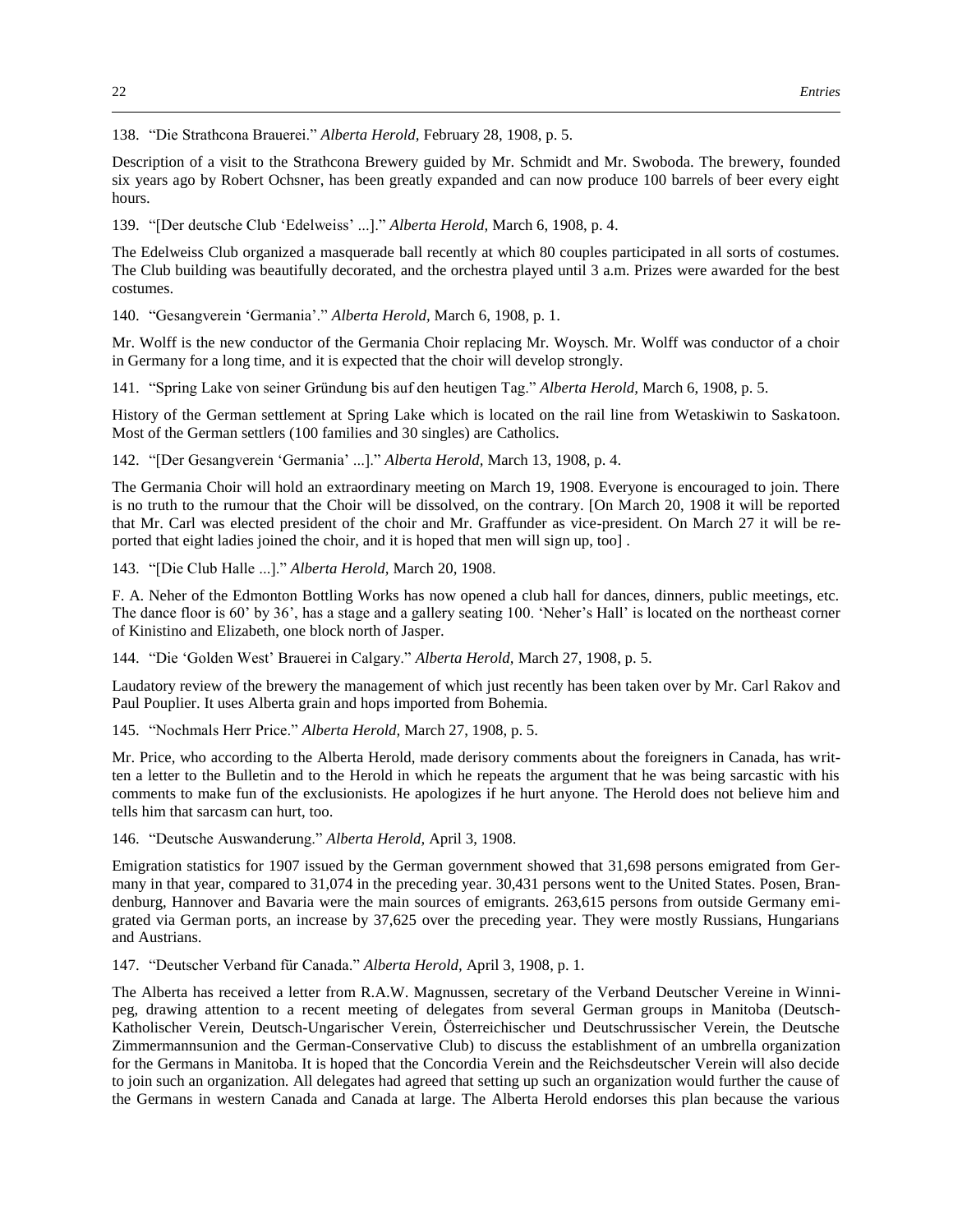groups have different clienteles and purposes, and such an organization would be a strong voice for achieving the overall objective, the cultivation of German language and culture (*Deutschtum*). Germans in the United States have long been united in such strong organizations, and the time has come to unite the Germans in Canada in such a group.

148. "[In einer Extra-Versammlung ...]." *Alberta Herold,* April 24, 1908, p. 4.

At a special meeting at the Edelweiss Club it was decided to set up a joint stock company, which will take over the club's property and will try to accelerate the club's growth by selling shares and, later, putting up larger buildings. The name will be German-Canadian Development Company; it will have a basic capital fund of \$10,000. Shares will be five dollars and will only be available to members of the club. The temporary officers of the company are F.A. Neher (president) and H. Carl (secretary-treasurer) .

149. "[Auf der Monatversammlung ...]." *Alberta Herold,* May 1, 1908, p. 8.

At the last meeting of the Executive of the German Choir Germania replacements were elected for Mr. Kiesel and Mr. Mollenhauer, who will leave Edmonton for their homesteads. Mr. Ebert is the treasurer, Mr. Krauel the media librarian, Mrs. Frank Neher is the second secretary and Miss Reif is the second media librarian.

150. "Medicine Hat.—Das Urteil gegen die Träumer." *Alberta Herold,* May 15, 1908, p. 5.

The court dismissed all charges against the accused; several had to submit a peace bond. The Alberta Herold now exhorts a Christian mission to teach these people the real Christianity.

151. "Für unsere Leser in B.C. und Südalberta." *Alberta Herold,* May 22, 1908, p. 1.

The Alberta Herold's editor, W. Krankenhagen, will travel to southern Alberta and B.C. over the next few weeks to get to know people and accept orders for the Herold.

152. "[Die erst kürzlich gegründete ....]." *Alberta Herold,* May 29, 1908, p. 4.

The recently founded Zoar-Congregation (Pastor R. Birk) has purchased a lot on Syndicate Avenue and plans to build a church there.

153. **Krankenhagen, W.** "Reisebilder: Edmonton-Banff." *Alberta Herold,* May 29, 1908, p. 1.

Impressions of Alberta's scenery and chats with local Germans.

154. "Stony Plain." *Alberta Herold,* June 12, 1908, p. 2.

The Conservatives held meetings last week in Spruce Grove and Stony Plain. The Conservative candidate Hyndman told stories about how the evil Liberal government is spending money for the military, how cheaply fishing rights are awarded, etc. The German speakers were Mr. Weidenhammer and Mr. H. Löblich. In Stony Plain about ten Conservatives showed up, including the gentlemen from Spruce Grove.—At the meeting of the Liberals Philip Eberhard resigned from the Executive.

155. "[Der Harmonie Club ...]." *Alberta Herold,* July 3, 1908, p. 2.

The Harmonie Club has undertaken the task to put together a float with living pictures and 'scenes from the fatherland' that will show off German culture in the up-coming historical parade.

156. "[Die Deutsch-Amerikanische Kolonisationsgesellschaft ...]." *Alberta Herold,* July 3, 1908, p. 3.

The German-American Colonization Company has set up an automobile service between Calgary and the Hand Hill region for the settlers. They plan is to settle some 800 families on homesteads even this year.

157. "[Herr von Hammerstein ...]." *Alberta Herold,* July 3, 1908, p. 2.

Mr. von Hammerstein is currently busy equipping his company for drilling for oil in the north.

158. "[Ein echt gemütliches Familienfest ...]." *Alberta Herold,* July 17, 1908, p. 6.

On July 9 the German Choir Germania organized a family evening with song and dance in Neher's Hall on Jasper Avenue East. About a hundred persons attended.—Mr. Wolff, the choir's conductor, resigned from his position for business reasons.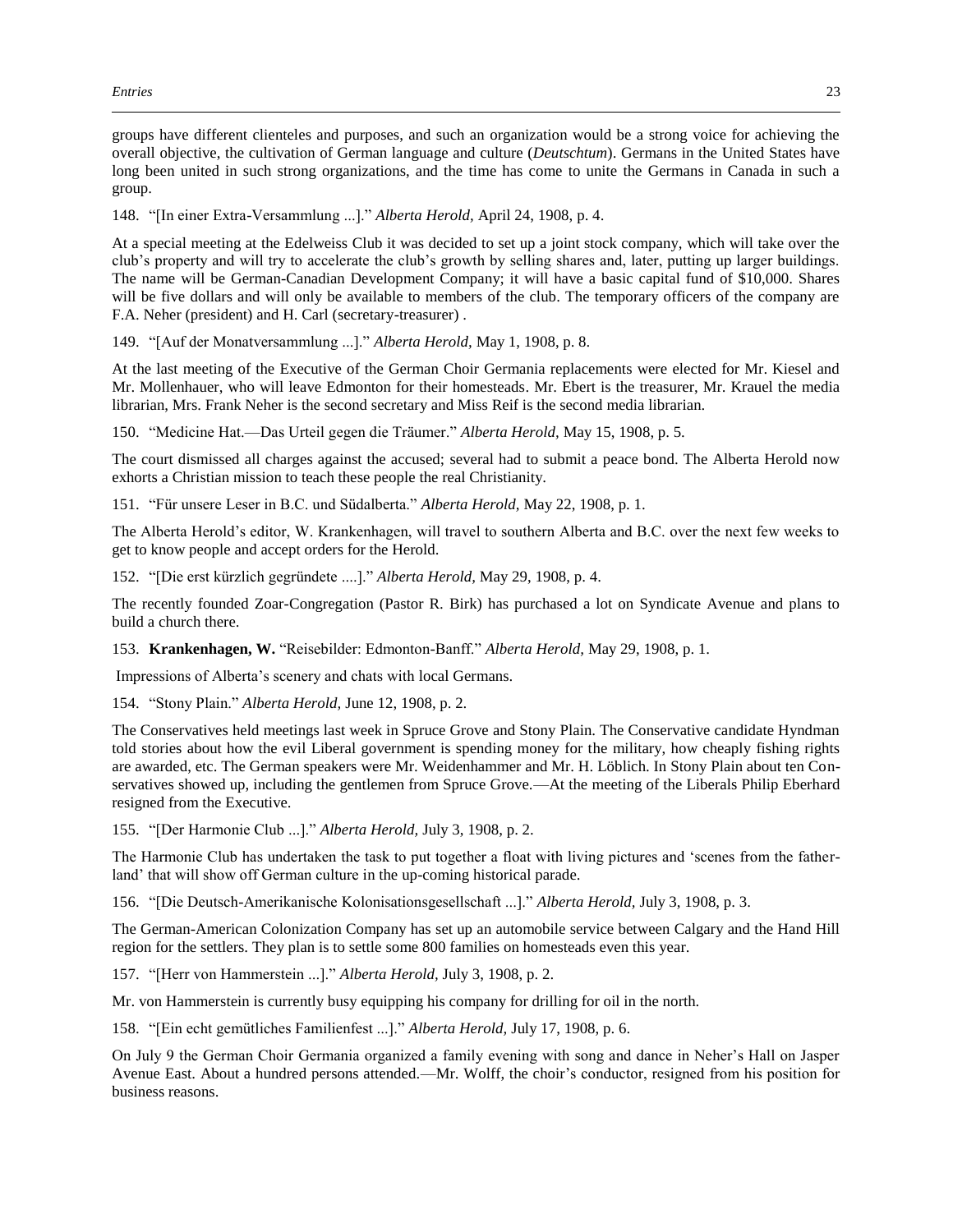159. "Brüderheim." *Alberta Herold,* July 24, 1908, p. 3.

A resident of Brüderheim is upset about the planned name change for Brüderheim. After all, the village can be proud of its name that it has borne for 15 years. And now some English town council wants to change the name to Bruderheim.

160. "Rechtsbeistand." *Alberta Herold,* July 24, 1908, p. 5.

The Alberta Herold has secured the services of a local lawyer, Mr. Delavault, who will answer any reader's legal questions for free. [The Herold then published the question and the answer in the paper.]

161. "Stoney Plain." *Alberta Herold,* July 24, 1908, p. 2.

Mr. Price, the teacher in Stony Plain who allegedly—according to the Alberta Herold—had written that foreigners should be excluded from buying land in Canada and who had made various xenophobic remarks, apparently wrote in an article in the Montreal Witness that he admires the German farmers in Stony Plain, wishes that their virtues were part of every Canadian's character, is convinced that he could not farm as well as the local Germans, and is persuaded that newcomers to Canada are making a real contribution.—The Alberta Herold grudgingly accepts this change of heart and thanks him for expressing his views in such an important newspaper in the East.

162. "Einwanderung nach Kanada." *Alberta Herold,* July 27, 1908.

According to Canadian statistics 50,324 families came to Manitoba, Saskatchewan and Alberta in the last 15 years; they increased the Canadian population by 205,744 persons. Most families came from the U.S. (16,344 families), the British Isles (10,797), Austria-Hungary (16,650), Russia (5,018), and Germany and Holland (1,986 families).

163. "Berlin, Alberta." *Alberta Herold,* September 11, 1908, p. 2.

A number of settlers in Berlin have traveled to Calgary to secure a pre-emption for the purchase of a second homestead. [Judging from the context of the news item Berlin seems to be located in the vicinity of Didsbury].

164. "[Herr E. Manz ...]." *Alberta Herold,* September 18, 1908, p. 6.

Mr. E. Manz opened a grocery and meat market at the corner of Fraser and Heiminck Street.

165. "[Herr Johann Müller ...]." *Alberta Herold,* September 18, 1908, p. 2.

Mr. Johann Müller opened a blacksmith's shop on Main Street in Stoney Plain.

166. "[Herr John P. Müller ...]." *Alberta Herold,* September 18, 1908, p. 2.

Mr. John P. Müller has bought back his old bakery from the current owner.

167. "[Mr. Adam Reif ...]." *Alberta Herold,* September 18, 1908, p. 6.

Mr. Adam Reif moved his residence and shoemaker's shop to 516 Kinistino.

168. "Oliver spricht in Edmonton." *Alberta Herold,* October 2, 1908, p. 1.

The Alberta Herold exuberantly endorses the Honourable Frank Oliver (Liberal) at a meeting of more than 4,000 people in the Thistle Rink. He is the man whom Edmonton and western Canada can thank for the tremendous progress made. Other politician present were the Honourable Rutherford and Mayor McDougall. [A translation of Oliver's speech follows]. Dr. McIntyre, the Liberal candidate for Strathcona, will hold several meetings to discuss issues of national importance. On October 26 important decisions will be taken.

169. "Strathcona." *Alberta Herold,* October 2, 1908, p. 1.

The University of Alberta was officially opened on Wednesday of the previous week by President Tory. All faculty members were present. 23 students were registered on that day, ten more followed later. It is expected that about 40 students will be enrolled for the winter semester.

170. "[Dr. McIntyre]." *Alberta Herold,* October 9, 1908, p. 1.

Profile of the Liberal candidate for Strathcona, Dr. Wilbert McIntyre.

171. "[Wm. Liefke ...]." *Alberta Herold,* October 9, 1908, p. 1.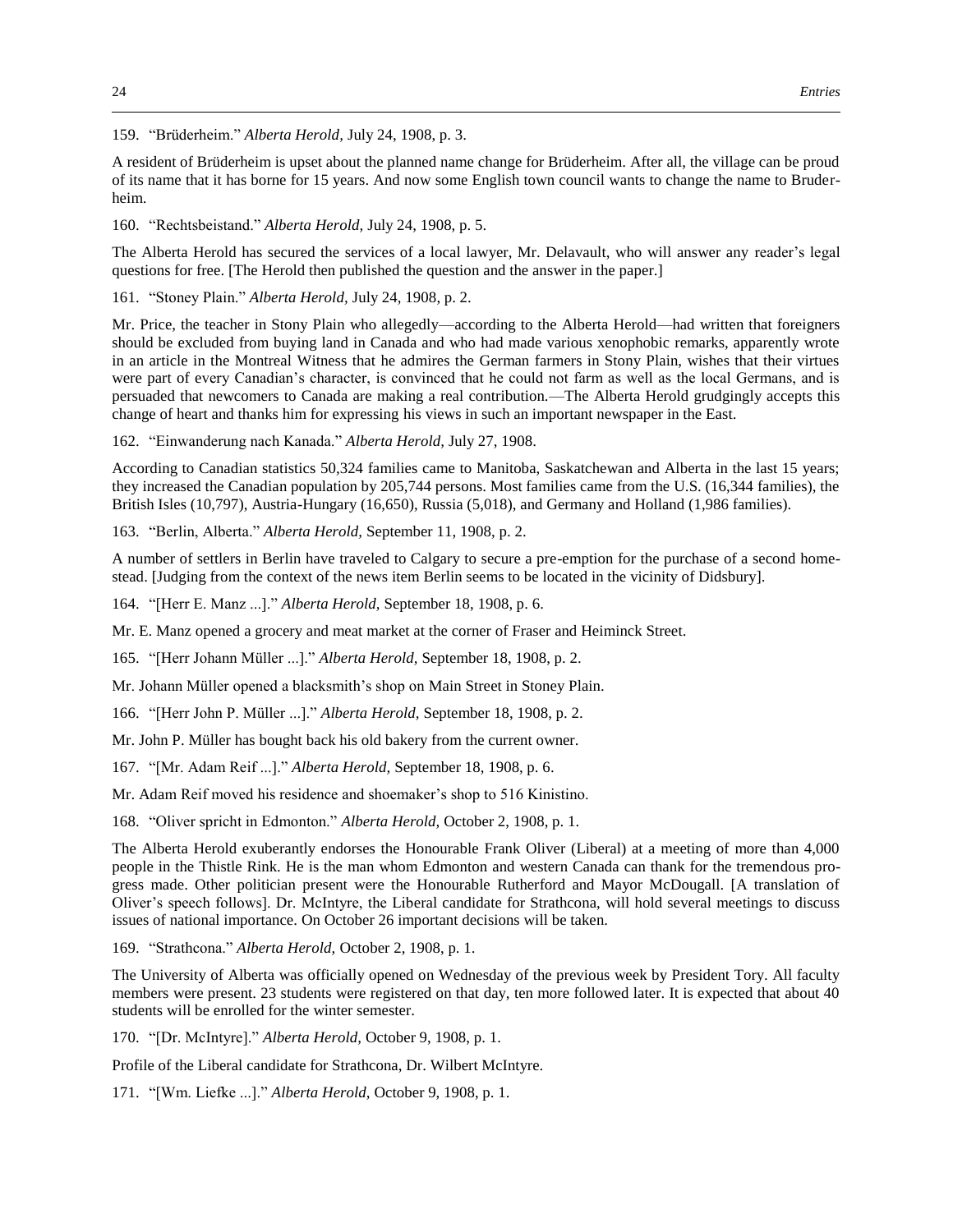Wm. Liefke set up a butcher shop and a dining room for farmers in Strathcona, opposite of the old haymarket.

172. "Liberale Versammlung in Stony Plain." *Alberta Herold,* October 16, 1908, p. 1.

A German Liberal meeting is planned for Stony Plain on October 20.

173. "Das Germania-Konzert." *Alberta Herold,* October 23, 1908, p. 2.

About 300 persons attended the last concert of the Germania Choir. It was a smashing success.

174. "Deutsche Versammlung in Morinville." *Alberta Herold,* October 23, 1908, p. 8.

On October 25 a political meeting for the Germans in Morinville will be held.

175. "Die deutsche Versammlung in Riverside." *Alberta Herold,* October 23, 1908, p. 3.

In comparison with the very poorly attended Conservative meeting in Calgary's Riverside a week ago (20 persons present), the Liberal meeting was a huge success. The speakers were Mr. Eschelmann, S. Jones, Mr. R. Neugebauer and Mr. Karl Tetzel. A spirited discussion followed with the few Conservatives present at this meeting.

176. "[Eine neue Erziehungsanstalt ...]." *Alberta Herold,* October 23, 1908, p. 8.

A new educational institution will be opened on Monday, the Alberta Art School. Professor H. M. Schneider, a recent young German immigrant, will be in charge of the artistic direction.

177. "Vor der Entscheidung. Wen sollen wir am Montag wählen?" *Alberta Herold,* October 23, 1908, p. 1.

Extensive review of the Liberals' accomplishments during their time in office and an urgent appeal to all Germans to vote for their Liberal candidate. Endorsement of all Liberal candidates for the Calgary Dominion elections, in particular Dr. Stewart. [He will come in in second place].

178. "[Der deutsche Gesangverein ...]." *Alberta Herold,* October 30, 1908, p. 3.

The Germania Choir now is under the direction of conductor Chisholm from the Alberta College of Music.

179. "[Herr Henry Oppertshäuser...]." *Alberta Herold,* October 30, 1908, p. 2.

Mr. Oppertshäuser is a hardware store owner in Stony Plain.

180. "Neuer grosser Sieg der Liberalen." *Alberta Herold,* October 30, 1908, p. 1.

The Liberals have won Canada-wide as well as in Alberta (6 Liberals, 1 Conservative in Calgary). Frank Oliver is likely to win by 2,000 votes over Hyndman. In some of the German districts the Liberal candidate won in St. Albert, Poplar Lake, Horse Hills, Morinville, Stony Plain, Riviere qui Barre, Brüderheim and Josephsburg. In the City of Strathcona the Conservative Day has a slim majority, but in the farming districts Dr. McIntyre won decisively, e.g., Otoskwan, Rabbit Hill, Leduc, Wetaskiwin, Camrose, Wainwright, Saron and Telfordville. In Millet the vote was 20 to 20, with an independent getting 33 votes. McIntyre has a lead of about 1,000 votes.

181. "Rev. Cl. Hoyler." *Alberta Herold,* November 13, 1908, p. 1 .

Pastor Clemens Hoyler, who has been working for 12 years locally with members of the Moravian Brethren, was made a bishop at a synod in Poland on September 13, 1908. He is the first bishop of the church in Canada.

182. "[Vorige Woche ...]." *Alberta Herold,* November 20, 1908, p. 1.

Last week a four-page German paper, the Deutsch-Canadier, was published for the first time in Edmonton. It stands for and will support Conservative principles. Mr. Joseph Schuster is the manager and president. The Alberta Herold wishes the paper much success in the hope that it will support the interest of Germans in western Canada.

183. "[Herr Otto P. Woysch...]." *Alberta Herold,* November 27, 1908, p. 1.

Herr Otto P. Woysch, a former Leduc pastor, has assumed the editorship of the Deutsch-Canadier.

184. "[12 Kandidaten ...]." *Alberta Herold,* December 4, 1908, p. 1.

There are 12 candidates for Edmonton's municipal election—but not a single German among them!

185. "St. Albert." *Alberta Herold,* December 11, 1908, p. 2.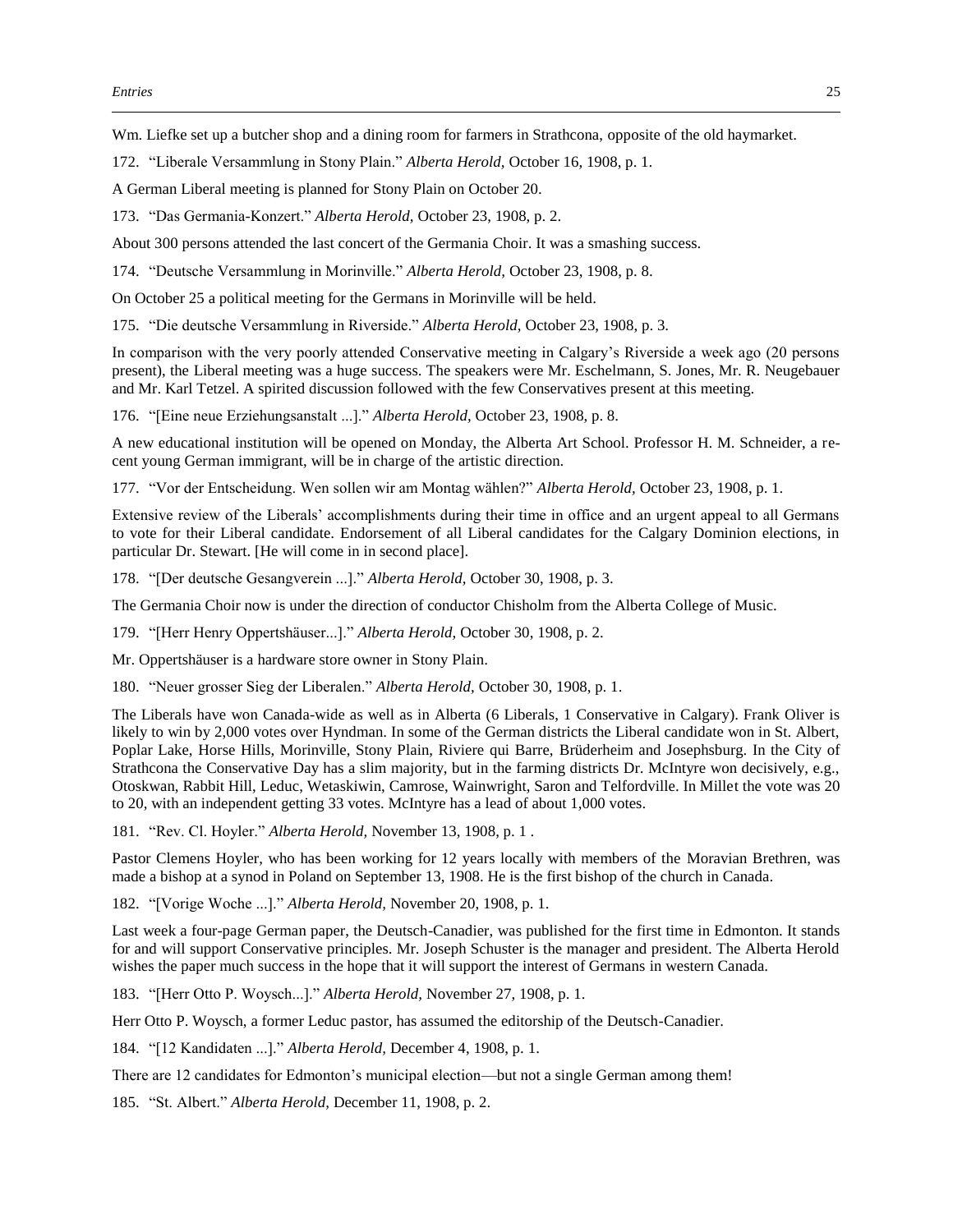J. Mauchle was elected by acclamation as councilman and school trustee in St. Albert.

186. "Stony Plain." *Alberta Herold,* December 11, 1908, p. 2.

The German-Liberal Association of Stony Plain held a general meeting on December 5. President G. Pempeit opened the meeting. The following were elected and added to the committee: Dan Brox (Spruce Grove), Israel Umbach and Philipp Schütz (Stony Plain), Johann Ph. Fuhr (Manly) and Conrad Clamm (Golden Spike).

187. "Dr. Ella Synge." *Alberta Herold,* January 1, 1909, p. 7.

Advertisement. Dr. Ella Synge from England was a German-speaking doctor and gynecologist at 35 Jasper Avenue East in 1909. She has many years of experience, among others in the African war and at the Korean court.

188. "Dubuc & Delavault." *Alberta Herold,* January 1, 1909, p. 7.

Advertisement. Delavault was a German-speaking lawyer and notary public in the Norwood Block in 1909.

189. "[Sägemühle ...]." *Alberta Herold,* January 1, 1909, p. 2.

Advertisement. August Giese ran a saw mill in Spruce Grove in 1909.

190. "Hager-Rasch Company." *Alberta Herold,* January 8, 1909, p. 4.

Advertisement. The Hager-Rasch Co. were real estate agents, insurance agents and travel agents at 362 Jasper Ave. in 1909.

191. "Jos. Dittrich." *Alberta Herold,* January 22, 1909, p. 4.

Advertisement. Jos. Dittrich was the owner of a men's clothing store in Strathcona in 1909 [His ad appeared first in 1906].

192. "Schuh-Shop." *Alberta Herold,* January 22, 1909, p. 4.

Advertisement. Gottlieb Zink owned a shoe store at 935 Kinistino Avenue in 1909.

193. "Deutsch-Liberale Versammlung." *Alberta Herold,* February 12, 1909, p. 1.

The first general meeting of the Edmonton German-Liberal Association took place and elections were held. The following were elected: 1st Honourary President: Hon. Frank Oliver, 2nd Honourary President: Hon. C. W. Cross, 3rd Honourary President: A.S. Rosenroll, President; G. Koermann, 2nd president: H.A. Rasch, 3rd President: Aug. Lotz, Secretary: W. Krankenhagen, Treasurer: J. Hagmann. Board: J. Deutsch, F. Goebel, F. Falkenberg, J. Hagmann, G.W.E. Höhme, Wm. Lessing, K Lietz, G. Müller, R.F. Matz, P. Pietz, V. Schienbein, Adolf Stürmer, A. Schneider, E. Zellmar.

194. "[Edmonton]." *Alberta Herold,* February 19, 1909, p. 8.

In the report on the elections held by the members of Edmonton's German-Liberal Association, two names had been omitted: Phil. Senger, R. Binder. The Board now has the following members: M. Albuschies, J. Biersch, R. Binder, J. Deutsch, W. Dräge, F. Goebel, F. and M. Falkenberg, A. Grieser, J. Hagmann, G.W.E. Höhme, A. Klappstein, Wm. Lessing, K Lietz, G. Müller, R.F. Matz, A. Mohr, P. Pietz, V. Schienbein, Adolf Stürmer, A. and J. Schneider, E. Schulz, Ph. Senger, W. Stubbe, E. Zellmar. The Association has 132 members.

195. "[Herr R. von Hodenberg ...]." *Alberta Herold,* February 19, 1909, p. 8.

R. von Hodenberg, who had previously studied law in Winnipeg, has accepted a position with the well-known law firm Ewing and Eagar, to continue his training in law. He speaks German.

196. "Eine Unterhaltung mit unseren deutschen Lesern." *Alberta Herold,* February 26, 1909, p. 1.

Editorial praising the achievements of the Liberal Government over the last three years and encouragement of all Germans to support the Liberal Party over the next four years. How lucky Albertans are: no direct or indirect taxes, fast and efficient construction of roads and railroads, taxes on land speculation, etc.

197. "Sind Sie schon kanadischer Bürger?" *Alberta Herold,* February 26, 1909, p. 1.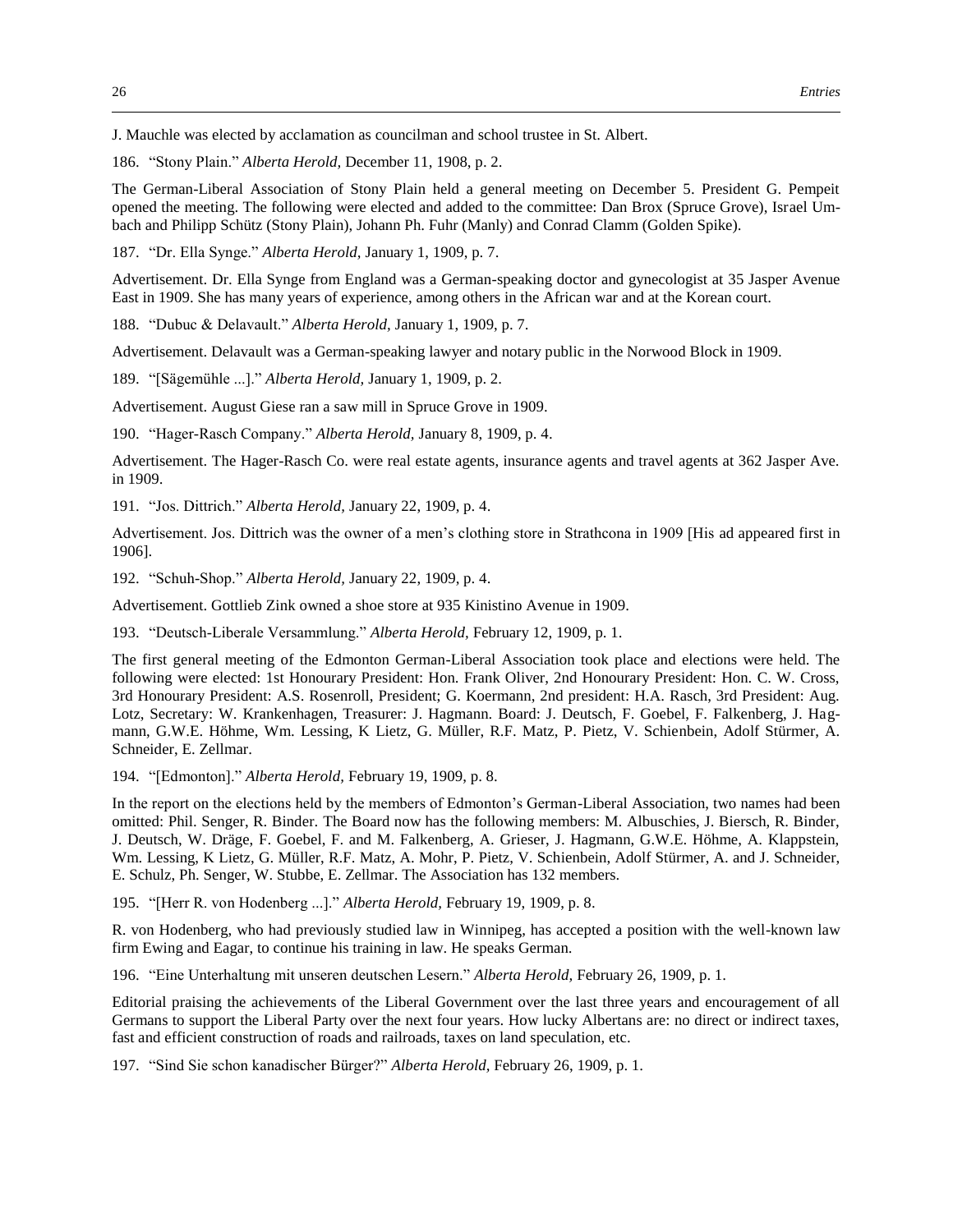Anyone who has been in Canada for three years should naturalize himself to be able to enjoy the rights of Canadian citizenship. Applications are free and may be made to R. Binder, A. Hager Jr., G. W. E. Höhme, G. Koermann and W. Stubbe.

198. "Stony Plain." *Alberta Herold,* February 26, 1909, p. 5.

G. H. Foerster was elected to town council in Stoney Plain.

199. "[Unser Redakteur ...]." *Alberta Herold,* March 5, 1909, p. 8.

The Alberta Herold's editor, W. Krankenhagen, will return this week to Hannover where he will take over his father's leather wholesale company .

200. **Körmann, G.** "An die falsche Adresse gerichtet." *Alberta Herold,* March 5, 1909, p. 1.

Koermann sharply criticizes a certain Otto P. Woysch, the editor of the Deutsch-Canadier, for his attacks against Pastor Hager, who is known to everyone as an honourable man, and recounts several incidents where the man—who sometimes calls himself Freiherr-Rotteck—showed deplorable character, once having been so drunk in Edmonton while he was pastor in Leduc that the police had to be called. Koermann says he refrains from recounting other unfortunate events in Mr. Woysch' life .

201. "[Von seinem Posten ...]." *Alberta Herold,* March 19, 1909, p. 12.

Gustav Koermann resigned from his position as president of the Edelweiss Club. His successor is Roland Matz; Johann Hagmann is the second president.

202. "[Zu Beamten ...]." *Alberta Herold,* March 19, 1909.

The following were elected as officers of the German Liberal Association of Strathcona: E. Martin (president), Gust. Jordek (vice-president), A. Reske (secretary), Board: L. Regner, John Schmidt, Carl Formounskee, J. Karet.

203. "Grosser Sieg der Liberalen in Alberta." *Alberta Herold,* March 26, 1909, p. 1.

The Liberals won 34 seats, the Conservatives 3, the Socialists 1, and there was one independent. Elections in Peace River and Athabasca will be held later. According to the Herold, the German votes made a huge difference. All Liberal candidates in areas won where Germans reside.

204. "[Wie verlautet ...]." *Alberta Herold,* May 28, 1909, p. 8.

It is reported that Freiherr von Hammerstein will be a candidate in the next election in the Athabasca District.

205. "Der Alberta Herold auf der Ausstellung in Edmonton und Calgary." *Alberta Herold,* June 4, 1909, p. 4.

The Alberta Herold will have a tent at the exhibitions in Edmonton (June 29 to July 2) and Calgary (July 5 to 10) which may serve as the home base for the many thousands of German visitors to be expected for these important events. Visitors should look for the sign "Alberta Herold"—Deutsche Zeitung für Canada.

206. "An die werten Leser." *Alberta Herold,* June 4, 1909, p. 4.

With this issue of the Alberta Herold the founder and original editor of the Alberta Herold (Koermann) will resume his responsibilities as the editor after the departure of Mr. Pohl, the editor for a few months. H.A. Rasch now is the manager.

207. "[Herr P. M. Schubert ...]." *Alberta Herold,* June 4, 1909, p. 8.

Mr. P. M. Schubert has opened a real estate office at 634 First Street, the Northern Colonization Agency.

208. "Regierungs-Ernennungen ." *Alberta Herold,* June 11, 1909.

The following Germans have been appointed to offices in Alberta: Notaries public: August Michael Thurn (Walsh), E. C. Locke (Stettler), T. J. Pulkrabek (Pozerville); justices of the peace: J. F. D. Barschel (Irvine), Fred Kuhnke (Bismarck), T. J. Pulkrabek (Pozerville), W. C. Miller (Claresholm); commissioners: Peter Schwerdfeger (Stettler), Alfred Brusso (Neapolis), J. F. Reynolds (Claresholm), W. Weidrich (Clyde), Otto Richter (Loveland), John H. Umbach (Spruce Grove), John Haering (Walsh), C. H. Stauffer (Stauffer), J. F. Kramer (Taber), L. C. Eckenfelder (Trochu).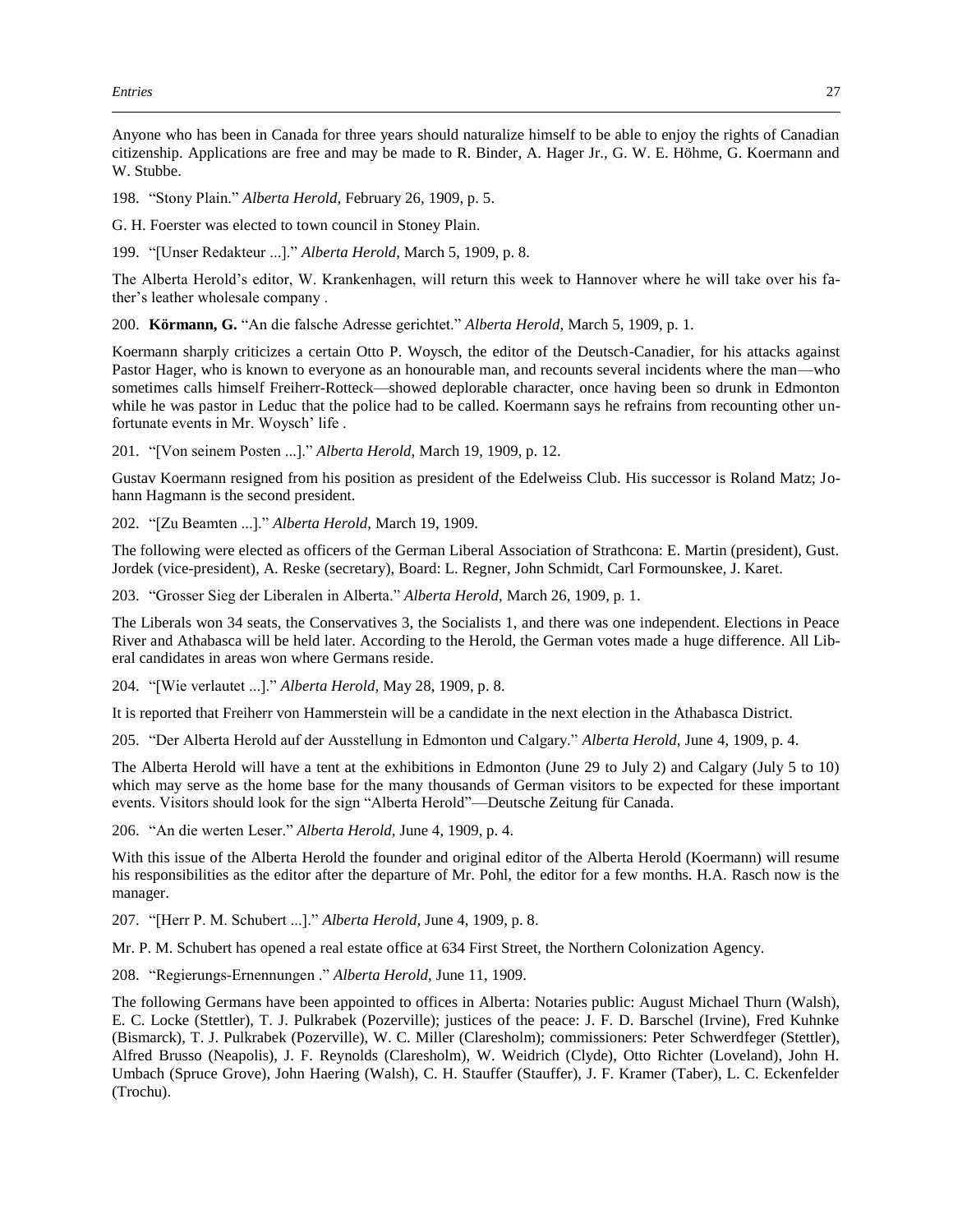209. "Deutsche Statuten der Alberta Farmer." *Alberta Herold,* July 9, 1909, p. 8.

The German translation of the by-laws of the United Farmers of Alberta are available from Mr. A von Mielecki in Calgary.

210. "Deutsche Versammlung in St. Albert." *Alberta Herold,* July 9, 1909, p. 8.

A meeting will be held on July 11 in Dawson's Hall in St. Albert to discuss a reorganization of the German Club St. Albert-Morinville.

211. "Deutscher Verein in Morinville und St. Albert." *Alberta Herold,* July 16, 1909, p. 3.

In absence of the Club's two presidents Mr. Wilhelm Bökenföhr was elected as the new president. The meeting was well-attended, but it is hoped that the Morinville Germans will show up at the next meeting as well.

212. "[Am Montag ...]." *Alberta Herold,* August 6, 1909, p. 4.

After the sale of the Grand View Hotel owned by H. Sigler, Robert F. Klein took over the management there. H. Möller, who has been the manager in the Edelweiss Club, will assume the position of chief bartender.

213. "[In 141 Queen's Avenue ...]." *Alberta Herold,* August 6, 1909, p. 4.

L. Deggendorfer opened a German restaurant at 141 Queens Avenue.

214. **Mayer, J.** "Von der liberalen Versammlung in Stony Plain." *Alberta Herold,* August 17, 1909, p. 1.

On July 11, 1908 the general meeting of the German-Liberal Association took place in Stony Plain. The president, Mr. Pempeit, conducted the meeting which was also attended by many English-speaking persons. Among the speakers were Mr. Koermann, John McPherson, the current MLA and Mr. Marshall. Among the issues discussed were road construction, the school question, timber limits and the tariff question.

215. "Neue lutherische Kirche in Edmonton." *Alberta Herold,* August 20, 1909, p. 1.

The congregation of St. John's Evangelical Lutheran Church on Kinistino Avenue (Pastor Harms) decided to erect a new church. The current one (26 by 40 ft.) has become much too small. A 30 by 50 addition will be built including a steeple, and a basement will be added as well for the school, meetings, etc. The cost will be about \$5,000.

216. "Angora-Ziegen und Böcke." *Alberta Herold,* September 17, 1909, p. 8.

Advertisement. Paul Wagner in Mewassin had Angora goats and billy goats for sale as defence against prairie wolves.

217. "[An Elisabeth St. ...] ." *Alberta Herold,* September 17, 1909, p. 4.

A new 'German Restaurant' was opened on Elisabeth Street opposite the market square. Mr. and Mrs. Niclas are the owners.

218. "Die Schulgesetze für Alberta in deutscher Sprache." *Alberta Herold,* September 24, 1909, p. 1.

The Alberta Government has published a German translation of its school legislation, a move welcomed by the Alberta Herold.

219. "Die Edmonton Hebrew Association." *Alberta Herold,* October 1, 1909, p. 4.

At a recent annual meeting the Edmonton Hebrew Association elected the following officers: Wm. Diamond (president), H.B. Kline (vice-president), A.H. Goldberg (secretary), J. S. Berkman (treasurer), D. Shugarman (1st trustee), D. Feinstein (2nd trustee), H.L. Eppstein (3rd trustee).

220. "Lasst die Kinder Deutsch lernen." *Alberta Herold,* October 1, 1909, p. 2.

Impassioned appeal to German parents to have their children learn German in addition to English as it is a "Kultursprache".

221. "[Herr P.M. Schubert ...]." *Alberta Herold,* October 8, 1909, p. 4.

Mr. P. M. Schubert (Edmonton) was appointed notary public; George Oberthür (Brüderheim) may issue marriage licenses, and Israel Umbach (Stony Plain) was appointed as assistant to the sheriff.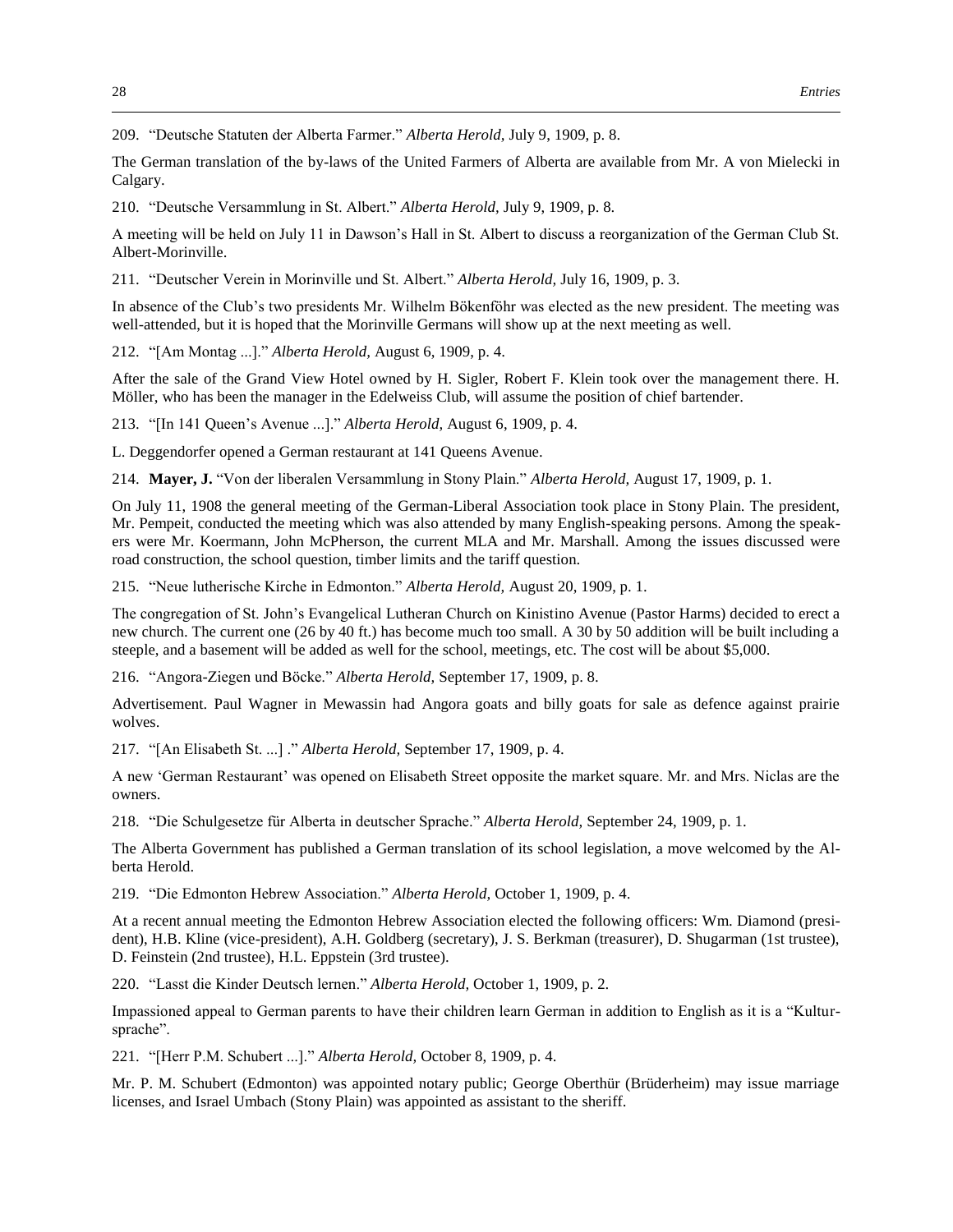222. "[Herr Reinhold Matz ...]." *Alberta Herold,* October 8, 1909, p. 4.

Mr. Reinhold Matz bought another hotel again, the Cameron House at the south end of the Strathcona Bridge.

223. "James A. Douglas, Strathcona." *Alberta Herold,* October 8, 1909, p. 1.

James A. Douglas was nominated by a meeting of the Liberals in the Strathcona District. A. S. Rosenroll came in in third place. The Alberta Herold thinks it is a shame that the English-speaking citizens won't even vote for a "foreigner" if he is effective and experienced.

224. "[Wm. Krankenhagen]." *Alberta Herold,* November 5, 1909, p. 4.

Wm. Krankenhagen has replaced H.A. Rasch as the Alberta Herold's manager.

225. "Zurück in's sonnige Alberta." *Alberta Herold,* November 5, 1909, p. 1.

W. Krankenhagen, who was the Alberta Herold's manager/editor before he went to Germany, has returned to Alberta after a six-month stay in Germany. Germany is orderly, wealthy and strong; it's like a majestic yet gentle river, while Alberta is the mountain creek cascading joyfully over the rocks. He is happy to be back in Edmonton and marvels at the many changes that have taken place in Edmonton and Alberta in such a short period of time.

226. "[Madame Frieda Langendorff ...]." *Alberta Herold,* November 19, 1909, p. 4.

Madame Frieda Langendorff from Berlin's Royal Opera will give a guest performance in Edmonton on December 17.

227. "Calgary Tanner." *Alberta Herold,* December 10, 1909, p. 4 .

Advertisement. Felix Nestler is a tanner in Calgary.

228. "Mehr Mitglieder!" *Alberta Herold,* December 10, 1909, p. 4 .

The new choir Germania is encouraging persons who like to sing to join it every Thursday at 8:30 and Sundays at 4:30 in the Grand View Hotel. Mr. Kamp, who is employed by the government as a chemist, has the musical direction.

229. "[Madame Frieda Langendorff ...]." *Alberta Herold,* December 17, 1909, p. 4.

Madame Langendorff will present the following songs on December 17 in the Opera House: "Arie: Oh mein Sohn" (Meyerbeer), "Die Himmel rühmen" (Beethoven), "Frühligsglaube" (Schubert), "Ich trage meine Minne" (Strauss), "Der Schweinehirt" (folksong), and others.

230. "[Wie der Phoenix aus der Asche ...]." *Alberta Herold,* December 17, 1909.

The new choir Germania is inviting all singers to a New Year's concert. There will be singing, a play and much dancing.

231. "Alexandra Park." *Alberta Herold,* 1910.

Advertisement. W. Stubbe at 657 Namayo is a real estate agent selling lots in Alexandra Park and elsewhere.

232. "Alfred L. Marks." *Alberta Herold,* 1910.

Advertisement. Alfred L. Marks was a German-speaking lawyer and notary public in Leduc in 1910. In 1914 he had his office at 56 Whyte Avenue W in Edmonton South (AH, November 19, 1914, p. 3).

233. "B. C. Pollmann." *Alberta Herold,* 1910.

B. C. Pollmann was a German ostropath [sic] and specialist for chronic diseases at 534 Jasper West Avenue.

234. "[Das Cameron House ...]." *Alberta Herold,* 1910.

Advertisement. Mr. R. Matz sold the Cameron House located at the Strathcona Bridge that had been sold to Archie Cameron recently.

235. "Deutsche Bäckerei und Kaufladen." *Alberta Herold,* 1910.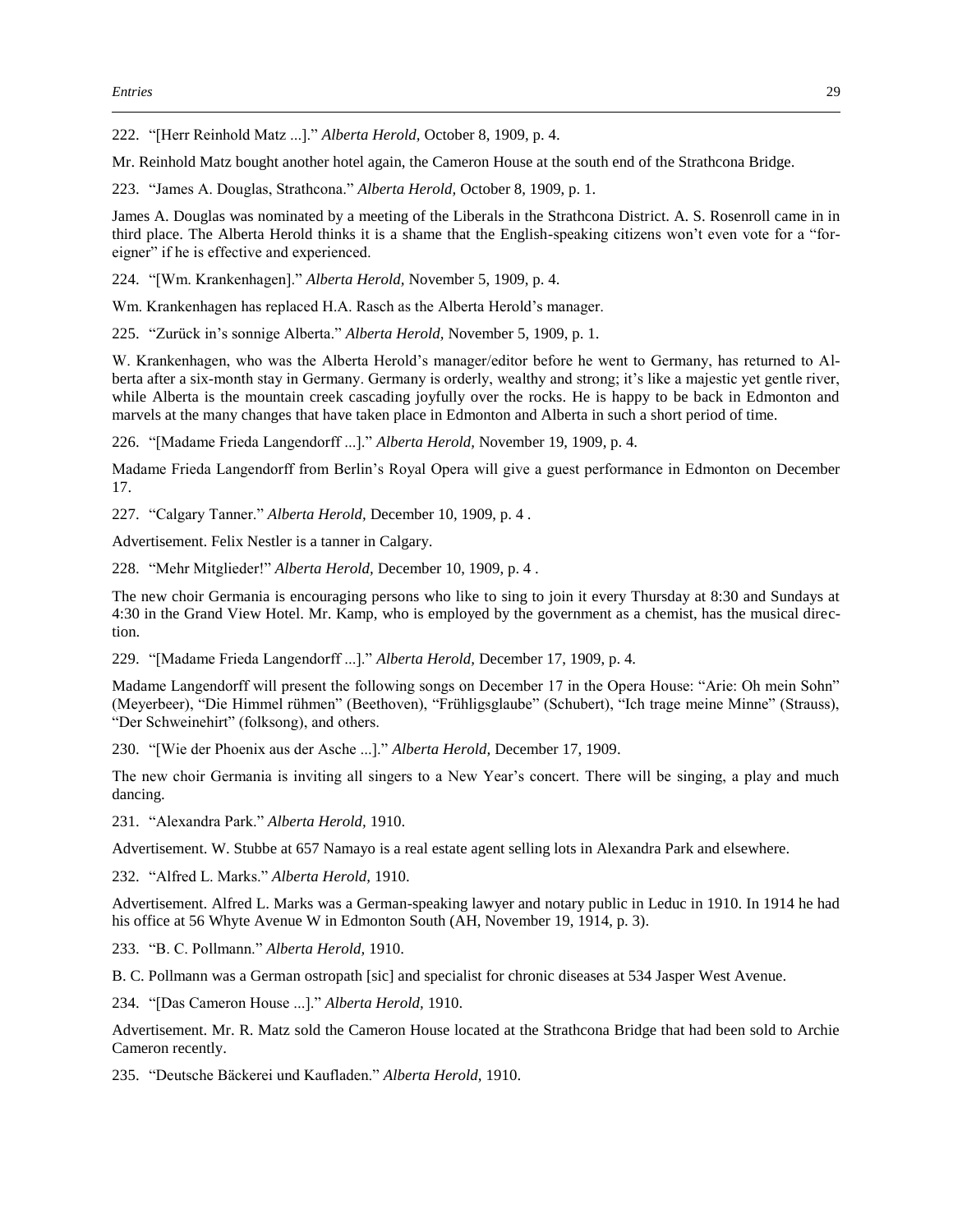Advertisement. Carl Müller was the owner of a German bakery and grocery at 501 Kinistino Avenue in 1910, formerly F. Kramer's Platz. He had been in business as a baker together with John Niclas in New Sarepta before.

236. "Deutscher Klavierlehrer." *Alberta Herold,* 1910.

Advertisement. William Springer was a piano teacher at 122 Elizabeth Street in 1910.

237. "Deutscher Verein Morinville u. St. Albert." *Alberta Herold,* 1910.

Heinrich Iseke and Jac. Mauchle were the president and secretary, resp., of the German Club in Morinville.

238. "Deutsches Buchgeschäft." *Alberta Herold,* 1910.

Advertisement. Albert Kuyat was the owner of a German bookstore at 26 Short Street in Edmonton in 1910. He specialized in religious literature.

239. "F. W. Reich Grocerie Store." *Alberta Herold,* 1910.

Advertisement. F. W. Reich owned a grocery store in North Edmonton on the Fort Saskatchewan Trail.

240. "[Farmer-Schmiede]." *Alberta Herold,* 1910.

Advertisement. Gustav Marnowski opened a blacksmith's shop at 21 Second Street West in Strathcona.

241. "[H. Oehme]." *Alberta Herold,* 1910.

H. Oehme opened a butcher shop at 19 Second Street West in Strathcona.

242. "[Herr Henry Heisel ...]." *Alberta Herold,* 1910.

Mr. Henry Heisel opened a hardware store at the corner of First Avenue North and First Street West.

243. "[Herr W. Liefke ...]." *Alberta Herold,* 1910.

Advertisement. William Liefke, owner of the Royal Baths at the corner of Kinistino and Boyle, will add to the building housing a restaurant and a bowling alley. He sold his butcher shop in Strathcona to Edw. Kossman, who in turn rented it to Wm. Lechelt .

244. "Neuer Grocery-Store." *Alberta Herold,* 1910.

Advertisement. F. Schultz opened a grocery at 337 Donald St. in Ross Flats.

245. "[R. Tegler ...]." *Alberta Herold,* 1910.

Advertisement. R. Tegler ran a real estate agency at 313 Jasper Avenue East in 1910.

246. "[Wankel & Barr]." *Alberta Herold,* 1910.

Advertisement. Wankel and Barr owned a hardware store in Strathcona.

247. "[Herr F. Könne ...]." *Alberta Herold,* January 7, 1910, p. 4.

F. Könne opened a German restaurant at the corner of Fraser Avenue and Rice Street.

248. "Royal Hotel." *Alberta Herold,* January 7, 1910, p. 7.

Advertisement. The Royal Hotel in Stony Plain was owned by J. & P. Miller in 1910.

249. **Krankenhagen, Wm.** " Sylvesterfeier des Gesangvereins Germania." *Alberta Herold,* January 7, 1910, p. 4.

The New Year's celebration organized by the Germania Choir was a total success. Krankenhagen thanks the owner of the German Restaurant (Market Square) and the sponsors Jos. Hehsdörfer (sausage maker), H.B. Kline (jeweler) and W. Sugarman (clothier).

250. "Deutsche Abendschule." *Alberta Herold,* January 10, 1910.

Mr. Walter Steins will offer German classes for adults twice a week in the German Baptist Church.

251. "Die Vereinigten Farmer von Alberta." *Alberta Herold,* February 3, 1910, p. 1.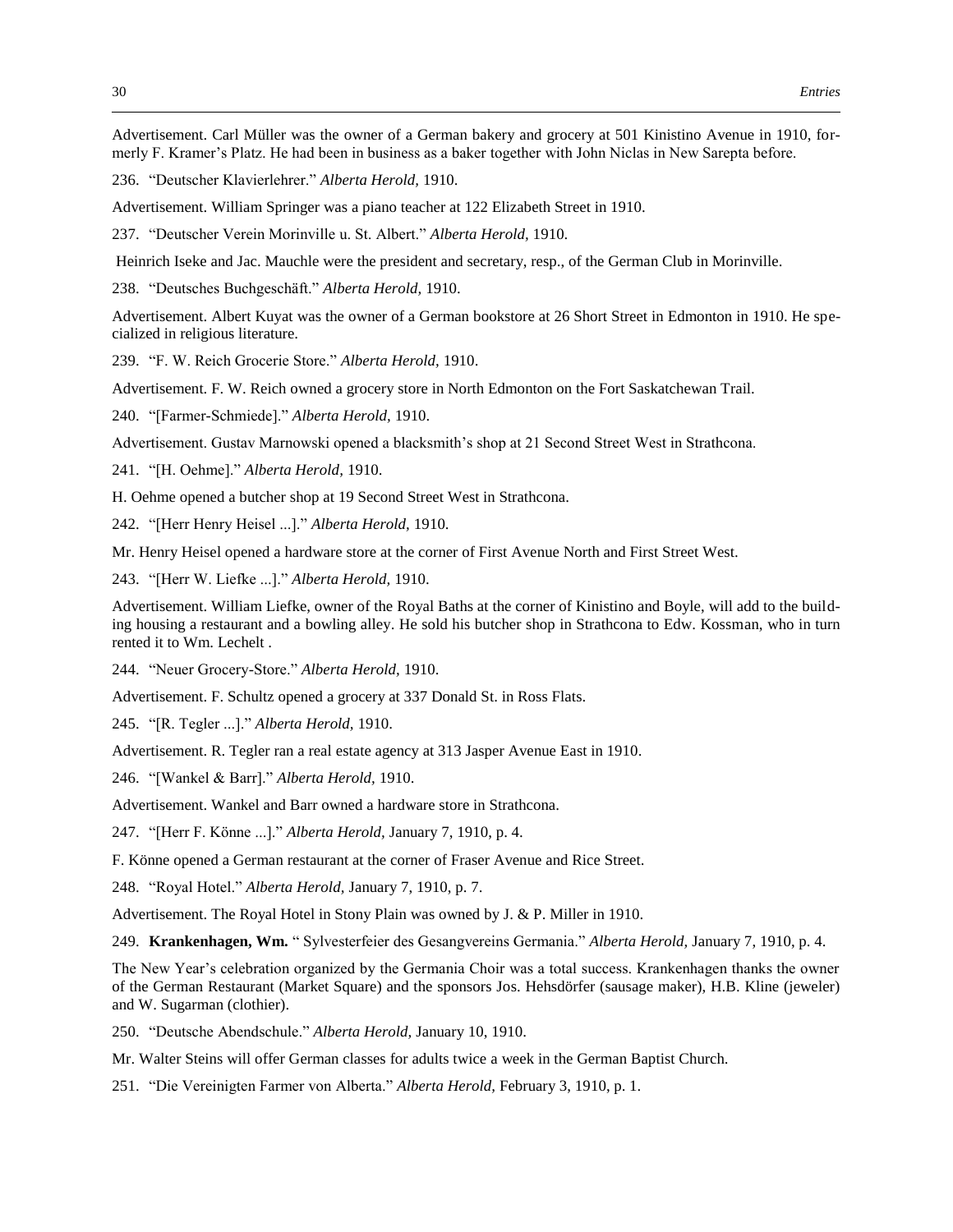Among the officials elected at their last meeting were A. von Mielecki (Calgary) and Emil Griesbach (Gleichen).

252. "[Laut kürzlichem Beschluss ...]." *Alberta Herold,* February 3, 1910, p. 4.

At a recent meeting the Edelweiss Club decided to reduce the membership fee from \$15 to \$5 in order to give all honourable Germans the chance to become a member. On January 27 the members celebrated the Kaiser's birthday with patriotic and other speeches and singing. President R. Matz opened the meeting, C. F. Brandt presided over the event.

253. "[Die Edmonton Philharmonic Society ...]." *Alberta Herold,* February 17, 1910, p. 4.

The Edmonton Philharmonic Society, which endeavors to support music and singing in the city, was founded recently. S. Harms and W. Krankenhagen are on the Board.

254. "[F. J. Klaas...]." *Alberta Herold,* February 17, 1910, p. 4.

Advertisement. F. J. Klaas was an auctioneer in 1910 with his office at 795 Athabasca Avenue.

255. "Die neue Evangelische-Lutherische St. Johannis-Kirche in Edmonton." *Alberta Herold,* February 24, 1910, p. 1.

Photo of the new St. John's Lutheran Church in Edmonton. It will be consecrated on March 13.

256. "Neuer deutscher Verein in Lethbridge." *Alberta Herold,* March 3, 1910, p. 8.

A German club was founded in Lethbridge, the Club Gemütlichkeit Deutsche Eiche 'Lethbridge'. The first general meeting will be on March 6. The secretary is Wilhelm Budesheim.

257. **Krankenhagen, William,** "Herrn C. Pohl, Geschäftsführer des D. Canadiers." *Alberta Herold,* April 7, 1910, p. 1.

Wilhelm Krankenhagen protests against the smear campaign directed at him by the Deutsch-Canadier which is based on anonymous letters and lies. He would be willing to talk to a "commission" consisting of a representative of Mr. Pohl, one of his own and a third on whom both parties can agree.

258. "[Unsere Freunde ...]." *Alberta Herold,* April 14, 1910, p. 4.

Mr. Wilhelm Gellhorn opened a barbershop and poolroom on Norwood Boulevard.

259. "Danksagung." *Alberta Herold,* April 21, 1910, p. 4.

In response to Mrs. Bruegmann's invitation to German housewives to compile a German-Canadian cookbook seven women left their names; there are others who did not want their names mentioned.

260. "Club Edelweiss." *Alberta Herold,* May 5, 1910, p. 4.

Elections at the Edelweiss Club took place on Monday. The following were elected: R. Matz (president), J.J. Mohr (vice-president), H Hermann Carl (secretary), H. Kiesel (financial secretary); G. Koermann, J. Hagmann and F. Neher. As a consequence of the election eight members resigned their membership (C. Brandt, W. Kahler, W. Krankenhagen, H. Mecke, W. Mollenhauer, P. Schneider, P.M. Schubert, W. Steins). Matz had 23 votes, his opponent W. Steins had 10.

261. "[Die German Development Co. ...]." *Alberta Herold,* July 28, 1910, p. 4.

The German Development Company, whose owners are German capitalists, together with the Canadian Northern Railway own large areas with coal deposits on the Brazeau northwest of Edmonton. Martin Nordegg, the company's manager, announced that \$2,000,000 will be invested in the coal fields in the next 18 months. At the moment there are 50 workers on the site.

262. "[Herr G. Springer ...] ." *Alberta Herold,* July 28, 1910, p. 4.

G. Springer, formerly owner of Springers Hotel in Koblenz, recently opened a boarding house at 631 5th Street.

263. "The Fashion Store." *Alberta Herold,* September 2, 1910.

Advertisement. H. Kuschner was the owner of the Fashion Store at 277 Jasper in 1910.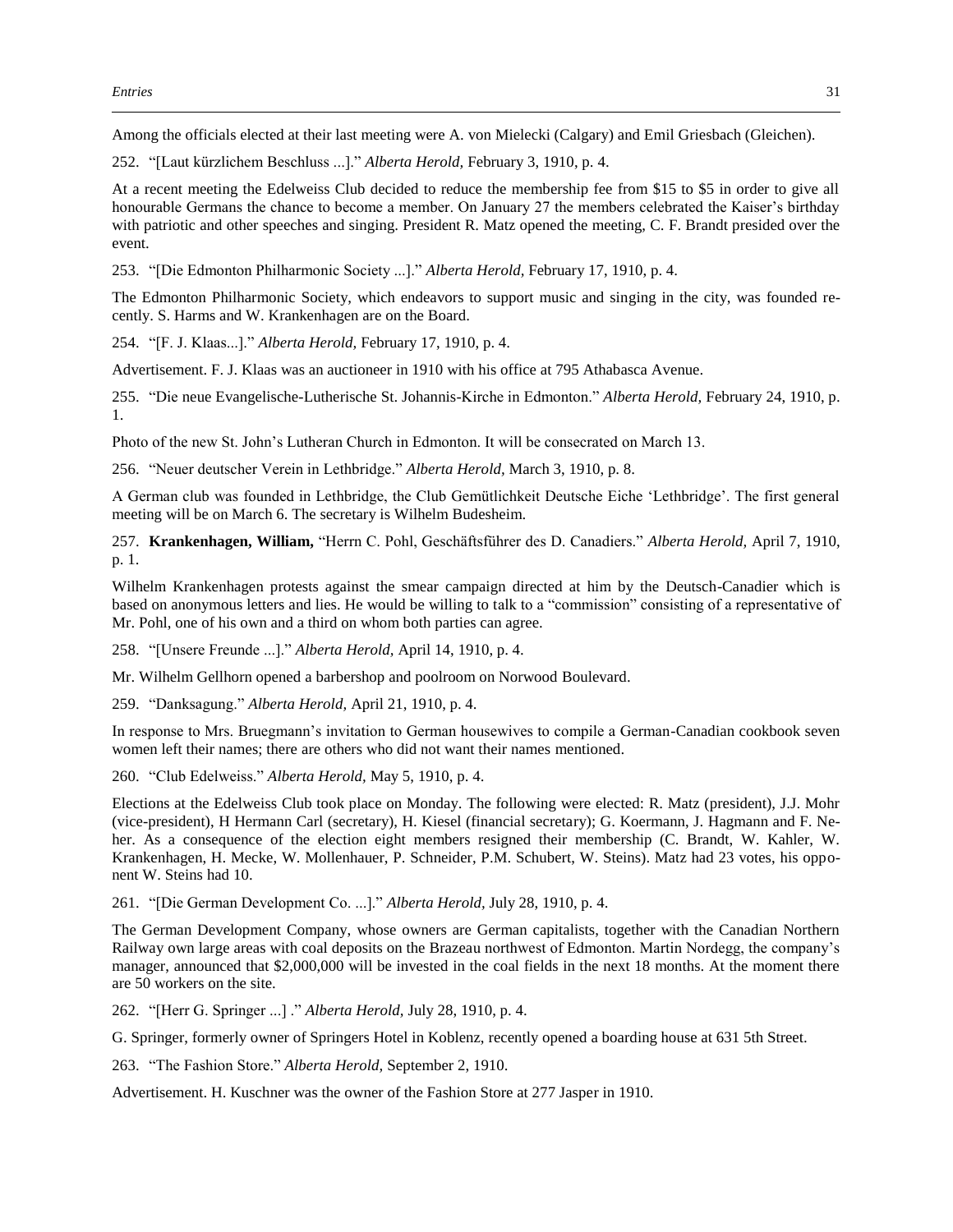264. "Kaiser Wilhelm, ein kanadischer Kohlenbaron?" *Alberta Herold,* September 15, 1910, p. 1.

There is a rumour going around in English newspapers that Kaiser Wilhelm not only owns shares in the German Development Co., which is working with a capital of \$7,000,000 in the Brazeau coalfields, but is also a vicepresident. The president is William McKenzie, the president of the CNR; Martin Nordeck [sic] is the general manager.

265. "Strathcona—Alberta's Universitätsstadt." *Alberta Herold,* September 22, 1910, p. n.p.

Review of Strathcona's progress over the years and future prospects. There are two German churches there, St. John's [actually Trinity Lutheran Church] (pastor Th. Hartig) and the Brüdergemeinde (Pastor Schulz). Some of the stores recommended to the readers are: Albert Kales' German shoe store and shoemaker, Strathcona Investment Co., a well-known German real estate company, Wankel and Barr's hardware store; Wankel is well-known German. Wm Wensel, who has had a grocery and general store for years and is now engaged in enlarging his business.

266. "Dr. Donald McGibbon." *Alberta Herold,* October 1910.

Dr. McGibbon, general practitioner and obstetrician, studied medicine at Vienna's Allgemeines Krankenhaus and speaks German.

267. "["Aber wenn schon ..."]." *Alberta Herold,* October 6, 1910, p. 1.

A front-page column, unsigned but presumably written by the new editor, Heinrich Becker, criticizes the German government for making it difficult for Germans to emigrate. There is plenty of room for German settlers in Canada. Canada is an ideal country for those wanting to make a new life for themselves. Also, the German-Canadians will naturally still have an emotional bond with their home country, and at the same time living in Canada and being loyal Canadian citizens will also reduce any potential friction between Germany and England. [This is the first of many opinions and columns in which the Alberta Herold will emphasize the right of German-Canadians for their rightful place in Canadian society.]

268. "Was der beiliegende "Farmer-Freund" enthält." *Alberta Herold,* October 6, 1910, p. 1.

Announcement of a new section for the Alberta Herold, the Farmer-Freund. It styles itself as "Ratgeber für Feld und Haus".

269. "Briefkasten." *Alberta Herold,* October 13, 1910, p. 4.

The Alberta Herold introduced a column in which readers may post their opinions on any subject.

270. "[In Badens Hauptstadt ...]." *Alberta Herold,* October 27, 1910, p. 1.

Column about the Alldeutscher Verband which is just celebrating its 20th anniversary. The Herold has a copy of the Alldeutsche Blätter summarizing the convention's proceedings. It contains several speeches about the status of the Germans in Hungary, demands regarding the Polish question, the expansion of the German army and others. The Alberta Herold reprints a few excerpts without comments, but the intent is obvious. It also addresses the 'German peril' (Deutsche Gefahr); obviously this smear campaign is intended to appeal to the masses and prejudice them against Germany. Only a complete balance of power between England and Germany can lead to understanding and peace, nothing else. Germany must build up its navy to be able to resist England's advances and threats.

271. "Wie Deutsche in Canada angesiedelt wurden. Ein Stück Vergangenheit und Gegenwart." *Alberta Herold,*  November 3, 1910, p. 1.

Description of Pastor Friedrich Müller's efforts and accomplishments in resettling Germans from Volhynia in the 1890s.

272. "Internationale Deutsche." *Alberta Herold,* November 17, 1910, pp. 1, 7.

A column signed by "B." (presumably Becker) reprints an excerpt from the Alldeutsche Blätter which rails against by certain professors' attempts to set up an association for international understanding. They complain about the armament race and the build-up of the navy, but it is clear to everyone that only the strongest nation will win in the battle for international understanding. They also criticize the rising nationalism in Germany, but forget that Germany came late to be unified, and it makes sense for all Germans—in the Reich and abroad—to take pride in and cultivate a—fully justified—feeling of national pride. World peace from a position of weakness? Never. B. adds that this is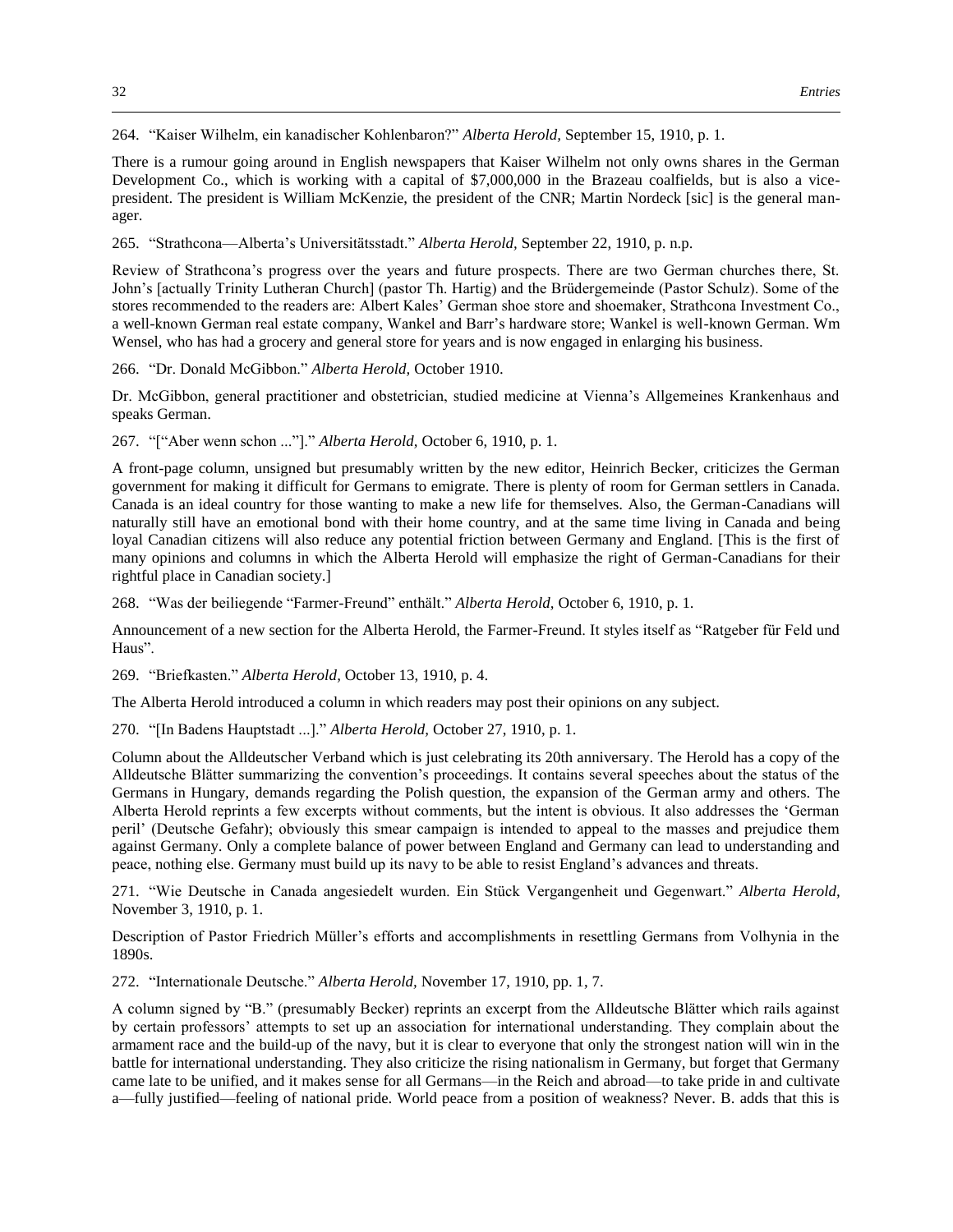exactly how he feels. What the Germans are missing is national self-confidence, which of course is not opposed to world peace.

273. **Zink, G.** "[Der Deutsche Krankenverein ...]." *Alberta Herold,* November 17, 1910, p. 2.

The secretary of the recently founded Deutscher Krankenunterstützungsverein, G. Zink, is inviting all Germans who want to maintain their German language and culture to join the association. The next meeting will be held on December 5 in Liefke's Hall on the corner of Boyle and Kinistino .

274. "[Achtung, Deutsche!]." *Alberta Herold,* 1911.

F. Reif is the manager of the newly opened Empire Photo Studio at 644 Namayo Avenue.

275. "Bekanntmachung für Bruederheim." *Alberta Herold,* 1911.

Advertisement. L. Freifeld took over Mr. Blum's household articles store in Bruederheim. In 1914 he advertised a sale on fall and winter clothes (AH, November 19, 1914, p. 5).

276. "[Die C. Planitz Co....]." *Alberta Herold,* 1911.

The C. Planitz Co. at 555 First Street now is the sole seller of lots in Alexandra Park. In June 1911 they moved to 281 Jasper Ave. East.

277. "[Ein neues deutsches Restaurant ...]." *Alberta Herold,* 1911.

Carl Buhler opened a restaurant at the corner of Clara and Namayo.

278. "Gasolin Lokomobile mit 4 Zylindern." *Alberta Herold,* 1911.

E. M. Petereit in Leduc is the representative for the Gas Traction Company Ltd. in northern Alberta. With 30 horsepower it may be used for all kinds of heavy work.

279. "Geschäftseröffnung." *Alberta Herold,* 1911.

Advertisement. The P.M. Schubert Co. is a real estate agency and notary's office. It is located at 252 A Namayo Ave.

280. "[Am Montag war ...]." *Alberta Herold,* January 11, 1911, p. 3.

At the recent municipal election in Brüderheim three Germans were elected as councilmen (Adam Krause, L.J. Sentner and W. Davies). It is very regrettable, complains the Alberta Herold, that in an almost purely German town like Brüderheim the Germans are in the minority on town council.

281. "Deutscher Krankenunterstützungsverein." *Alberta Herold,* January 19, 1911, p. 4.

The following were elected as officers of the Deutscher Krankenunterstützungsverein: W. Liefke (president), R. Binder (vice-president), F. Dederer (secretary), Gottl. Müller (treasurer), Gustav Krause (financial secretary). Board: Johann Deutsch, Gustav Krause, Valentin Senger. Auditors: Heinrich Becker, Gustav Koermann, Valentin Senger.

282. "Die Augen auf!" *Alberta Herold,* January 26, 1911, p. 1.

The Alberta Herold complains about being called a "Friedensstörer" (disturber of the peace), a "Brotneider" (a person who is envious of another person's success) and "Scheelsüchtiger" (a person wallowing in suspicion) by the editor of another German newspaper who thinks he is being victimized. Of course, he started it. According to the Herold, he had sent out a letter to thousands all over Alberta, except in Edmonton, in which he distorted facts and tried to disparage the Alberta Herold and its staff. In order to put things right the Alberta Herold chose to defend itself publicly in a column a week ago, which is more honourable than sending out defamatory letters behind the Alberta Herold's backs.

283. "Ein grosser Vergnügungsabend des Deutschen Krankenunterstützungvereins." *Alberta Herold,* January 26, 1911, p. 4.

An evening of speeches and entertainment will be organized by the Deutscher Krankenunterstützungsverein on January 30, 1911 in Gustav Krause's Royal Hall on the corner of Kinistino and Boyle.

284. "Deutscher Maskenball am 22. Febr." *Alberta Herold,* February 2, 1911, p. 4.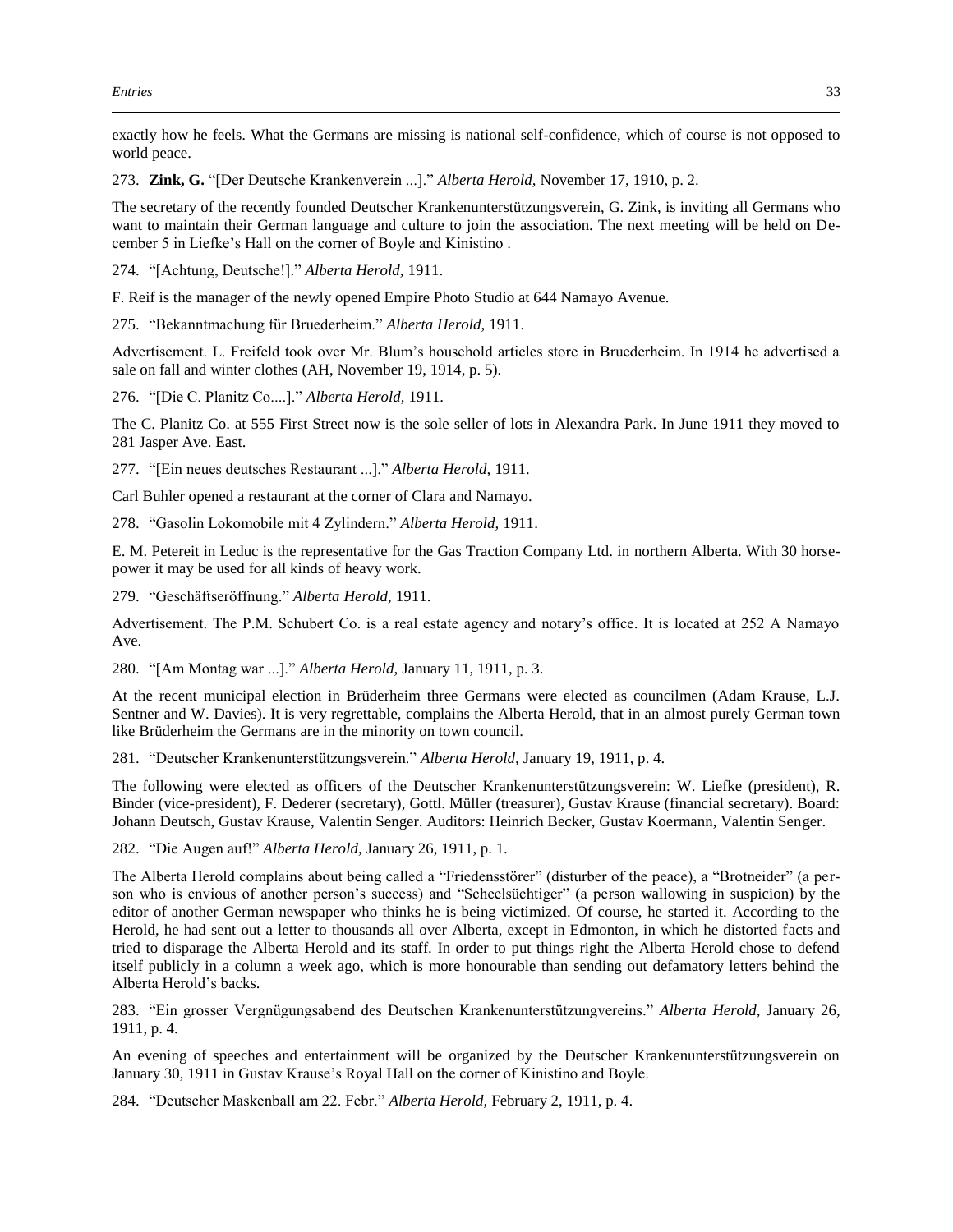The former German Choir Germania will organize a masked ball in G. Krause's Royal Hall.

285. "[An den Schriftleiter ...]." *Alberta Herold,* February 9, 1911, p. 4.

Members of the former German Choir Germania (H. Kiesel, H. Karl, R. Matz, G. Koermann, H. Müller, H.A. Rasch, F. Neher, J. Krötsch, H. Gerdung) would like the public to know that the former Choir has absolutely nothing to do with a masked ball that will be held later this month. They will, however, organize a masked ball on February 22.

286. "Club Edelweiss." *Alberta Herold,* May 18, 1911, p. 1.

The following officers of the Edelweiss Club were elected at the last meeting: J. Mohr (president, succeeding R. Matz), Wm. Stubbe (vice-president), the hardware store owner Paul Werner (secretary), Hans Kiesel (manager and financial secretary). The post of treasurer is yet to be filled.

287. "[Ein interessantes Bild ...]." *Alberta Herold,* June 1911.

Statistics from Edmonton's Immigration Hall in May 1911 show an interesting distribution. Altogether 668 immigrants arrived. English (125), Irish (30), Scots (49), Germans (40), Scandinavians (51), French and Belgians (21), Americans (125), Canadians (12), Welsh (28), colored Americans (4), Dutch (50), Hungarians (5), Russians (125), Finns (3). 227 were farmers, farm labourers (64), unskilled workers (76), merchants (18), female servants (2), miners (4), machinists (11), carpenters (26), gardeners (2), chefs (2). Women and children without occupation/profession: 236. 523 came across the ocean, 188 from the U.S. and 12 from eastern Canada.

288. "Pfui Gustav!" *Alberta Herold,* June 22, 1911, p. 10.

The Alberta Herold derides the four-page monthly paper which arrives irregularly. The last issue had an attack on Heinrich Becker, the Herold's editor, because he went to Germany on behalf of German immigration to Canada. It is signed G.L. The Alberta Deutsche Zeitung wants us to believe that this a letter from a reader, but G. stands for Gustav and L. stands for Lügner (lier).

289. "[An Whyte Avenue ...]." *Alberta Herold,* July 1911.

The Bijou Theater was opened on Whyte Avenue in Strathcona.

290. "Club Edelweiss." *Alberta Herold,* August 2, 1911.

The Edelweiss Club sold the lot and club building for \$6,000. It is not known yet where the club's new home will be.

291. "Apartment Bellevue." *Alberta Herold,* August 10, 1911, p. 5 .

Advertisement. Hardy Schwebke is the owner of the Apartment Bellevue at 29 College Avenue.

292. "Bürgerpapiere." *Alberta Herold,* August 10, 1911, p. 7.

The Dominion election will be held on September 21, 1911. You may vote if you get your naturalization papers by August 25. Apply at P.M. Schubert, 252 A Namayo Ave.

293. "'Der Nordwesten' antwortet." *Alberta Herold,* August 17, 1911, p. 8.

The Alberta Herold notes that the *Nordwesten* is upset about the charges of political interference made by the Herold and the Saskatchewan Courier, but still hasn't told its readers that it is now a Conservative paper. Will the editor, who until now has written from the liberal point of view, have to change his political stripes?

294. "[Mit Herrn Müller ...]." *Alberta Herold,* August 17, 1911, p. 4.

The Alberta Herold is encouraging Mr. Müller from the Edmonton Bottling Works to stand for election to city council, but he has declined.

295. "[Herr Krankenhagen ...]." *Alberta Herold,* August 24, 1911, p. 4.

Mr. Krankenhagen has returned from his stay in Germany and his work at the Agricultural Exhibition in Cassel.

296. "Deutsch-Liberale Versammlung." *Alberta Herold,* August 31, 1911, p. 1.

All German Liberals in Edmonton are encouraged to attend a meeting on September 2 in Neher's Hall.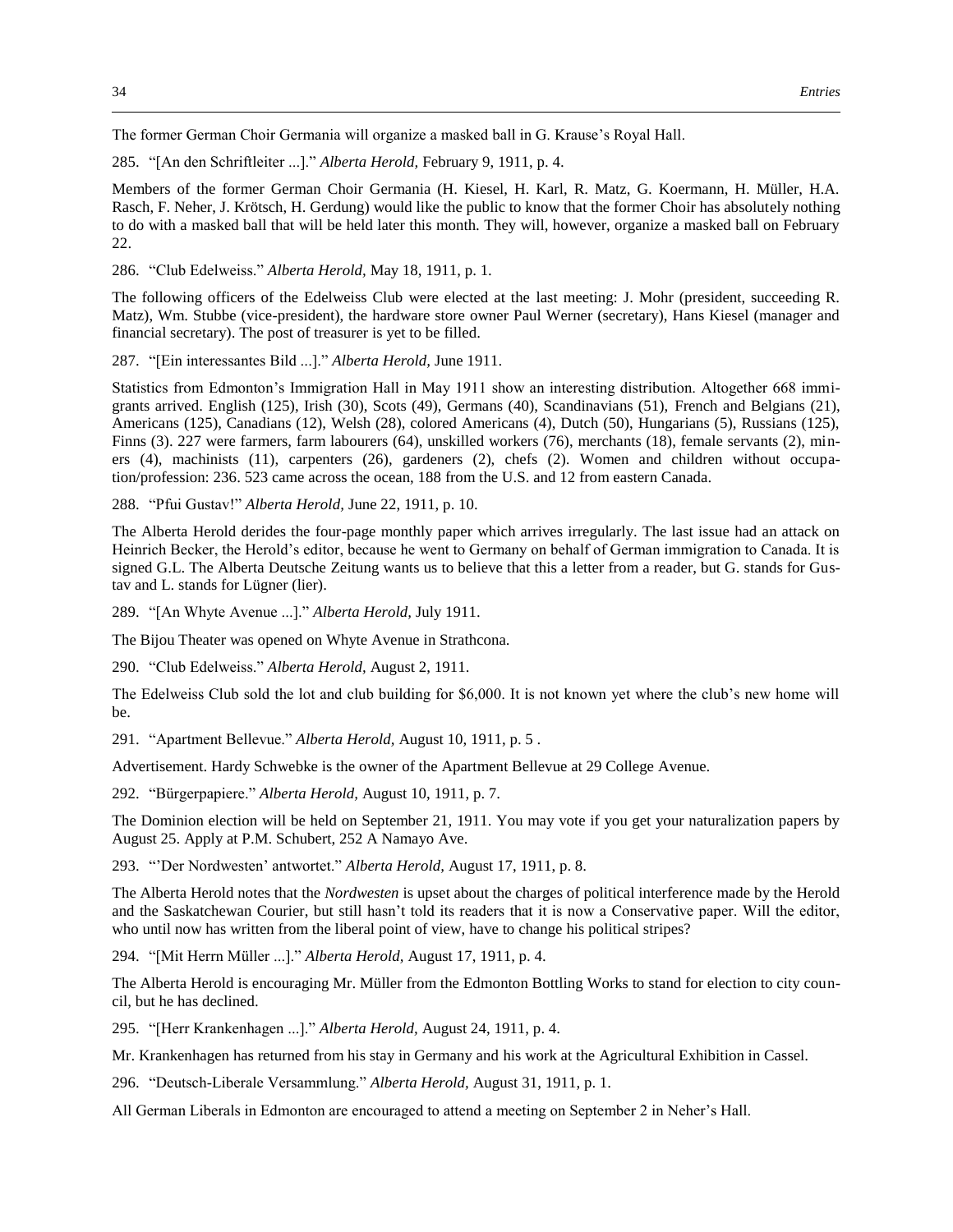297. "[Wie unsere Leser sehen ...]." *Alberta Herold,* August 31, 1911, p. 8.

The Alberta Herold now has a new masthead. The Herold perceives itself as the connection between the old country and Canada; that is the meaning of the symbolism portrayed by having oak leaves and maples leaves adorn the letters in the newspaper head.

298. "[In Neher's Halle ...] ." *Alberta Herold,* September 7, 1911, p. 4.

Last Saturday a meeting took place in Neher's Hall that was attended by over 200 Germans. The founding of a German Liberal Association was decided. The following officers were elected: 1st Honourary President: Hon. Frank Oliver, 2nd Honourary President: Pastor A. Hager, President: R. Binder, 1st Vice-President: Philipp Senger, 2nd Vice-President: S. Harms, Secretary: Wilhelm Krankenhagen, Treasurer: Gottl. Müller. Members of the Executive Committee were: v. Hammerstein, Aug. Kappe, Val. Senger, W. Steins, G. Zink, Joh. Schneider, C. Pfeifle, O. Pietz, H. Becker, John May, Paul Werner, F. Goebel sen. and W. Mollenhauer.

299. "Deutsche Auswanderung im Jahr 1910." *Alberta Herold,* September 14, 1911, p. 2.

According to official statistics 25,534 persons emigrated from Germany in 1910. Of those, 22,773 went to the U.S., 460 to Canada, 353 to Brazil, 793 to Argentina, 931 to the rest of the Americas, 16 to Africa and 128 to Australia. Data for emigration to German protectorates are not given.

300. "Deutsche Beamte." *Alberta Herold,* September 14, 1911, p. 4.

The following appointments of Germans have been made: Commissioner of oaths: Joseph Schuster (Calgary), Ernst Paul Schopper (Calgary), Gottlieb Meyers (Sunny Bend), Karl Tetzel (Calgary). Marriage license commissioner: Jno. H. Umbach (Spruce Grove). Game warden: F. Carl Schneider (Rosenheim), O.W. Hüppelhäuser (Lockhart), F. Kuhnke (Ferintosh).

301. "Canadische Umschau." *Alberta Herold,* September 28, 1911, p. 1.

The Liberal government has been defeated; the Conservative Robert Borden will be the new Prime Minister. In Alberta the Liberals gained two seats, however, mainly because they were in favor of the reciprocity agreement which the Liberals wanted to sign. This government will never have the confidence of the West because it is supported by the interests of the Ontario moneybags and does not care for Western farmers who would gain from trading freely with the U.S. The Conservatives' argument that with this agreement Canada would be separated from the rest of the Empire is simply ridiculous. In most German districts of Alberta the Liberals achieved the majority.

302. "[Herr A. von Hammersten ...]." *Alberta Herold,* September 28, 1911, p. 10.

Mr. von Hammerstein of Fort McMurray was appointed commissioner of oaths. Jacob Miller of Stony Plain was appointed as justice of the peace.

303. "[Gotthold Springer ...]." *Alberta Herold,* October 5, 1911, p. 4.

Gotthold Springer was employed in the kitchen and the cellar of the finest hotels in England, France, Germany, Belgium, Holland, Switzerland, Austria, Egypt, Palestine, Algiers, Canary Island from 1881 to 1896. From 1896 to 1907 Mr. Springer was the owner of the well-known Hotel Coblenz. After work on a Rhine luxury boat he came to Edmonton with his family to work in the hotel business. He is now the owner of Springer's Home Apartments. His wife was born in England; she assists him with running the hotel.

304. "[Herr Redmann ...]." *Alberta Herold,* October 26, 1911, p. 4.

Mr. Redmann has purchased the German Bookstore from Mrs. Brügmann.

305. "Norden und Westen." *Alberta Herold,* November 2, 1911, p. 1 .

The Alberta Herold points out the many and varied natural resources in Alberta which will support millions for many years in the future. Right now it is difficult to exploit them because of the high transportation costs. The Liberal government did much to increase competition in the railroads, which has led to an expansion of the network, but more needs to be done. It singles out in particular the oil sands near Fort McMurray (Athabasca Oil Company), the coal fields in the Brazeau area, the forests west of the city and the sandstone deposits.

306. "[Achtung ...]." *Alberta Herold,* December 14, 1911, p. 8 .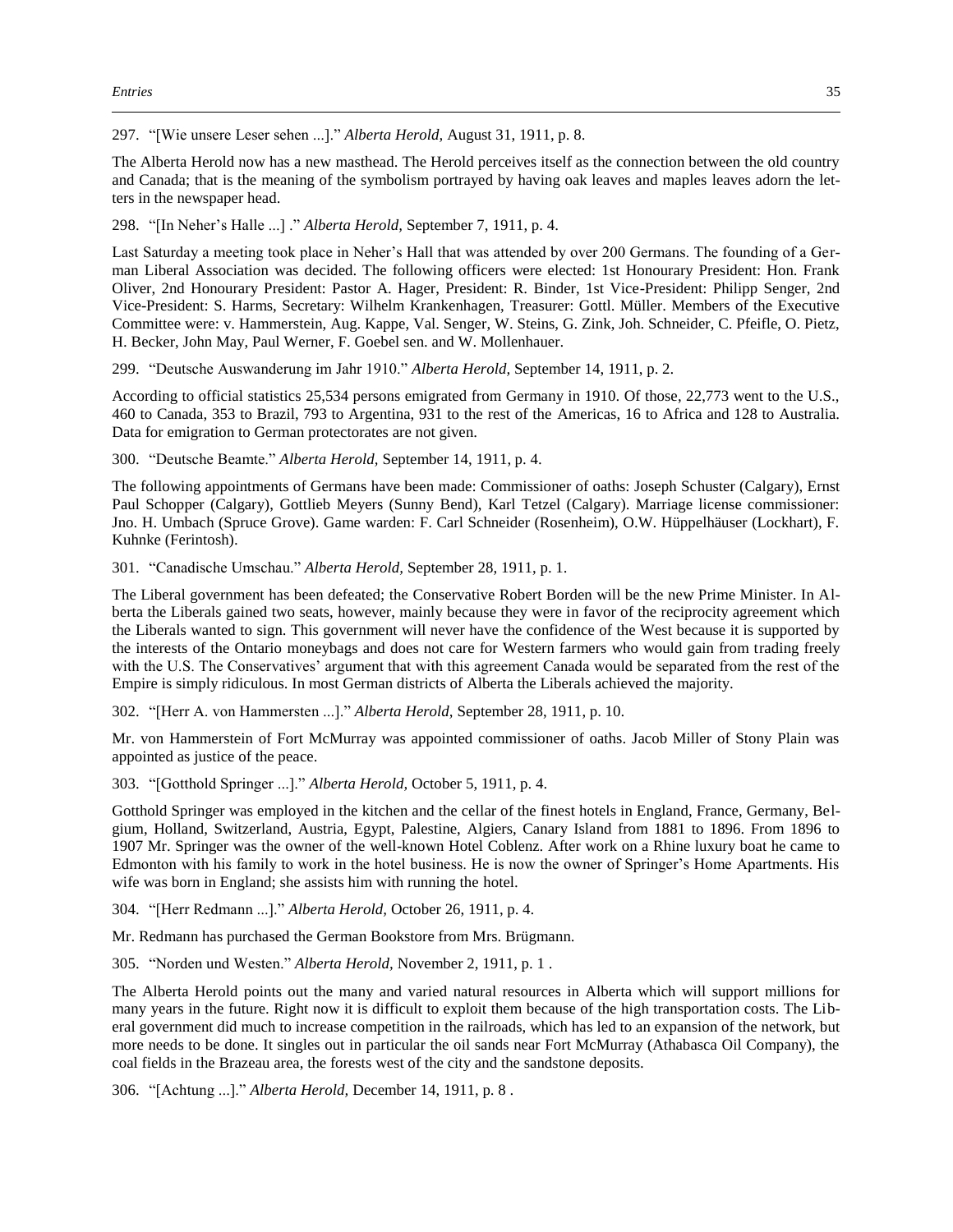Clausen and Heinzel were general contractors at 460 Clara Street.

307. **Hofmann, G. F.** "Edmontons Strassenbahn." *Alberta Herold,* 1912, p. 6.

History and description of Edmonton's streetcar network.

308. "[Der deutsche Club Edelweiss...]." *Alberta Herold,* January 4, 1912, p. 4.

The Edelweiss Club recently purchased a lot on Bellamy Street near Syndicate for \$2,850. Plans are for the construction of an ample club house in the spring.

309. "Deutscher Maskenball." *Alberta Herold,* January 11, 1912, p. 4.

A masked ball will be held on January 25 in Neher's Hall at 802 Jasper Ave East. Since Edmonton has not had such events for quite some time this is most welcome. Admission is \$1.00 for men, free admission for women.

310. "[Die Versammlungen ...] ." *Alberta Herold,* January 22, 1912, p. 1.

The Hon. Cross' meetings have been very successful. At a meeting on Monday, chaired by Gustav Koermann, Mr. Krankenhagen gave a speech defending Mr. Cross against libellous accusations by a certain Edmonton newspaper. At another meeting in Ross Flat there were few Germans present, and therefore the speech by Pastor Hager had to be cancelled.

311. "Deutscher Musiklehrer." *Alberta Herold,* January 25, 1912, p. 6.

Mr. Königsfeld, who studied music in Leipzig and Berlin, offers his services as a violin teacher at 1829 Syndicate Avenue.

312. "[Die aktiven Mitglieder ... ]." *Alberta Herold,* January 29, 1912, p. 1.

The members of the Germania Choir celebrated the Kaiser's birthday on Wednesday in Mr. Koermann's house in a patriotic manner with singing and speechifying.

313. "[Ein recht schöner Erfolg...]." *Alberta Herold,* February 1, 1912, p. 4.

The masked ball was quite successful although not too many people showed up.

314. "Herold-Direktorium gewählt." *Alberta Herold,* February 8, 1912, p. 1.

At the annual meeting of the shareholders in the Alberta Herold Publishing Company the following were elected unanimously: W. Krankenhagen (president), W. Stubbe (secretary), Hans Mecke (treasurer), Dr. Hislop (auditor, "Beisitzer").

315. "[Gegen unsern ...]." *Alberta Herold,* February 22, 1912, p. 4.

Apparently a number of "citizens" lodged a complaint against Constable Schreyer because he cannot speak English properly and is not of English birth. But the head of the police rejected these complaints and said he wanted to keep Schreyer because he was a good officer. The Alberta Herold thinks it is an outrage that in the Canadian West that has been opened mostly by "foreigners" and not by pure-bred Britishers such an idea should even be entertained.

316. "[Stimmt für Alfred L. Marks...]." *Alberta Herold,* February 22, 1912, p. 2.

Alfred L. Marks is a candidate for school trustee in Greater Edmonton (he will be unsuccessful having received 539 votes compared to Ramsey with 1,521).

317. "[Wenn Sie Stadteigentum ...]." *Alberta Herold,* February 29, 1912, p. 2.

Philip Mohr and S. Holowach have a real estate company, Northern Alberta Realty Co., at 531 Kinistino. They will also lend money and insure against fire.

318. "[Die Edmontoner Konservativen ...]." *Alberta Herold,* March 7, 1912, p. 4.

Edmonton's Conservatives have chosen their delegates for their convention in Calgary. There is not one German among them.

319. "Hagmann Estate verkauft." *Alberta Herold,* March 7, 1912, p. 1.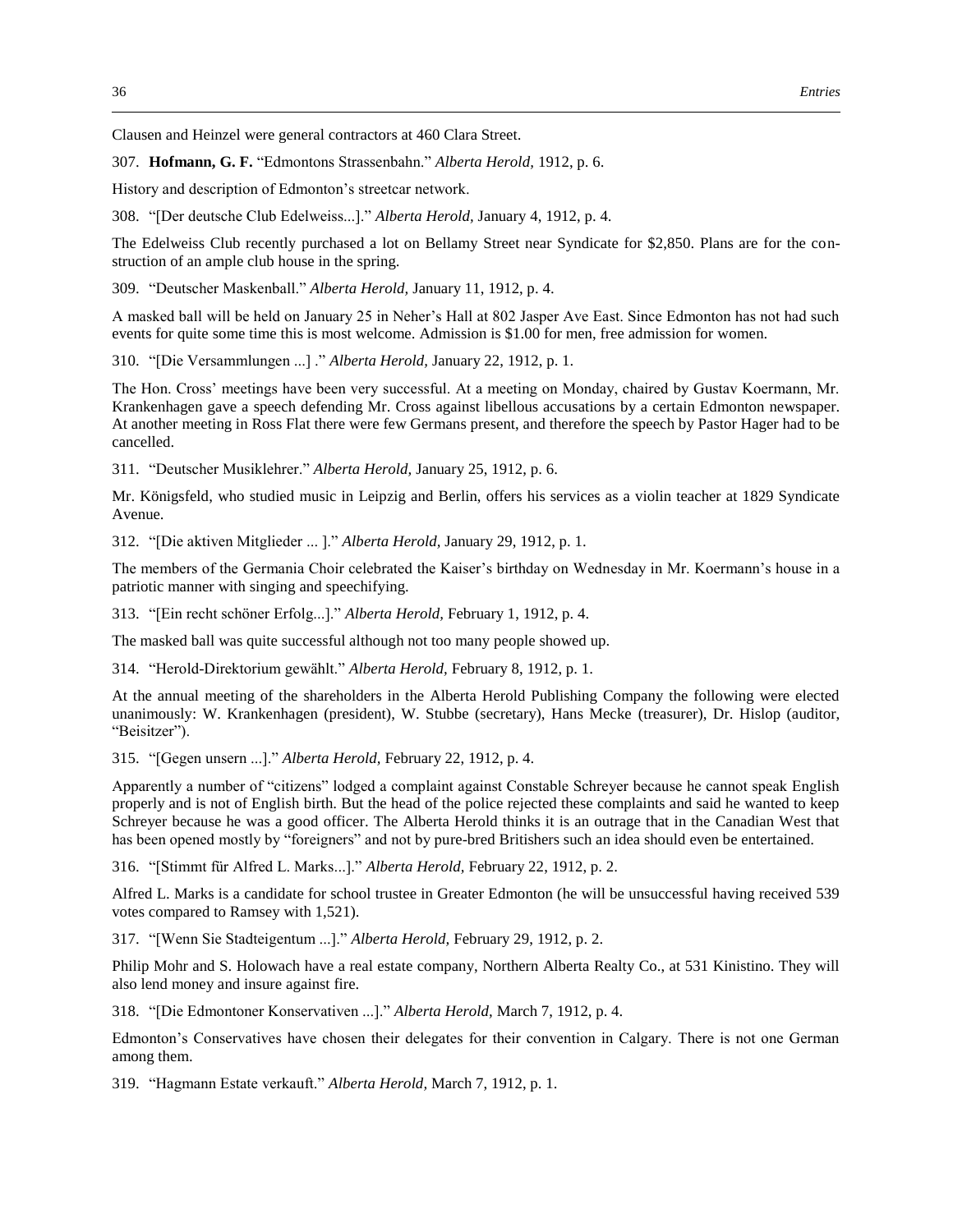John Hagmann, one of the best-known Germans in the province, sold his property on Alberta Avenue north of the Hudson Bay Reserve for \$850,000. 14 years ago he had bought this—way out in the sticks—farmland for \$10 per acre.

320. "Hager & Richardson." *Alberta Herold,* March 21, 1912, p. 12 .

Hager and Richardson had a real estate company and insurance agency at 39 Jasper Ave. E.

321. "Neue deutsche Firma." *Alberta Herold,* March 28, 1912, p. 12.

Val. Senger and Ric. Binder opened a real estate company and employment agency at 634 Kinistino, the International Realty and Employment Agency.

322. "Gutes deutsches Gasthaus." *Alberta Herold,* April 4, 1912, p. 7.

A. Reske was the owner of the Royal Hotel in Wetaskiwin.

323. "[Auf der letzten Versammlung ...]." *Alberta Herold,* April 28, 1912, p. 4.

Members of the Edelweiss Club elected the following officers for the coming year: J. J. Mohr (president), Wm. Stubbe (vice-president), P. Schmidt (2nd secretary), H. W. E. Kutscher (financial secretary). Directors: Bruno Harder, Henry Moeller, Carl Müller. Candidates for the secretary's position were H. Mecke and W. Krankenhagen.

324. "Mundare Hotel." *Alberta Herold,* May 9, 1912, p. 8.

The Kales Brothers were the owners of the Mundare Hotel in Mundare.

325. "[Der deutsche Club ...]." *Alberta Herold,* June 11, 1912, p. 4.

The German Club sold its land on Bellamy Street to William Stubbe for \$32,000 and purchased another parcel on Morris Street near Syndicate Avenue for \$2,000. Construction of a new club house is expected soon.

326. "[Eine echt deutsche Feier ...]." *Alberta Herold,* June 12, 1912, p. 4.

The "Jungdeutschland Verein" will organize a celebration of the 100th anniversary of the wars of liberation and the 25th anniversary of Kaiser Wilhelm II.'s years in office in the Edelweiss Club at 216 Morris on June 14, 1913. Tickets are 50 cents for men, women and children are free.

327. "Hammerstein baut Bahn." *Alberta Herold,* June 20, 1912, p. 1.

Mr. von Hammerstein has been able to interest investors to build a railroad from the U.S. border to Fort McMurray via Peace River Crossing. The latter section, if realized, will be called "Alberta Peace River and Eastern Railroad Co.".

328. "Bekanntmachung." *Alberta Herold,* June 27, 1912, p. 1.

The Alberta Herold moved its print shop and office to 109 Queens Avenue from 272 Elizabeth, just a few blocks away.

329. "[Zwischen Morris und Heiminck ...]." *Alberta Herold,* June 27, 1912, p. 1.

A new Baptist church will be constructed on Kinistino Avenue between Morris and Heiminck Streets. It will likely cost between \$30,000 and \$35,000.

330. "[Capital Land Co. ...] ." *Alberta Herold,* July 11, 1912, p. 6.

The owners of a new real estate agency, Capital Land Company, are William Stubbe and Hans Mecke. The company has its own building block at 167 Queens Ave., which was built by the Klausen and Klukas Company.

331. "[Das bekannte "Star Cash Grocery" Geschäft ...]." *Alberta Herold,* July 25, 1912, p. 4.

The well-known Star Cash Grocery, which used to belong to Mr. F. Schattner, has been purchased by Syme and Wagner. Mr. Wagner is a native Edmontonian and asks all Germans to give their store a try. It is located at 449 Namayo Avenue.

332. "[Herr R. Matz ...]." *Alberta Herold,* July 25, 1912, p. 4.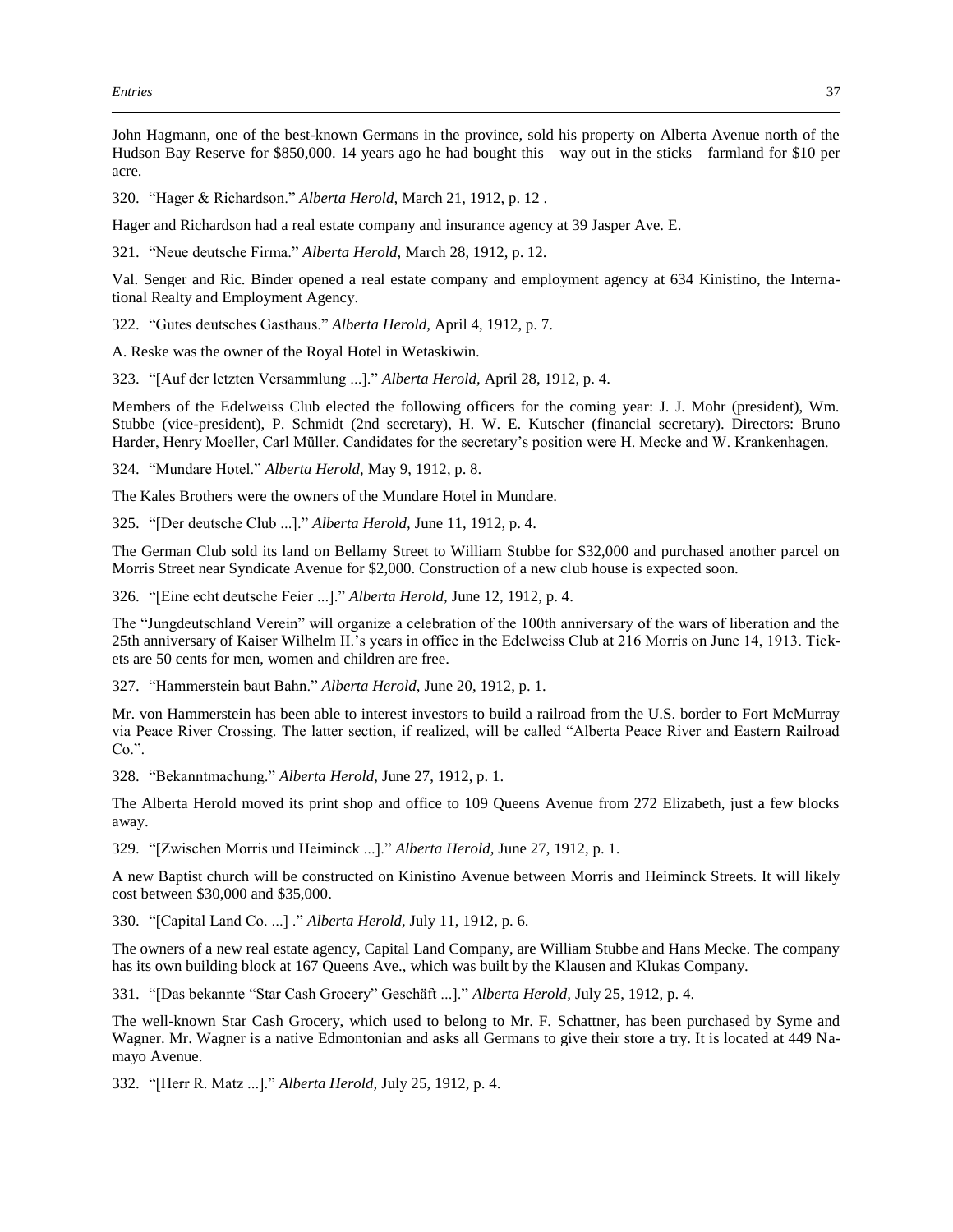Mr. R. Matz has returned from the North where he had traveled as the vice-president of the Fort McKay Oil and Asphalt Co. Ltd. He thinks that the company will be able to drill for large oil wells as early as this year. The tar and asphalt has been used for paving in Edmonton and Calgary and has withstood the strongest challenges. The seams are 300 to 400 feet thick. The only thing that's needed is transportation. But this situation will be ameliorated by the construction of two railroads, one of which will perhaps reach the area in the fall of 1913.

333. "[Schneiderin empfiehlt sich ...]." *Alberta Herold,* July 25, 1912, p. 6.

The seamstress M. Larsch at 776 Fraser Avenue is also prepared to mend clothes.

334. "D.K.U.V." *Alberta Herold,* August 1, 1912, p. 4.

The membership of the Deutscher Krankenunterstützungsverein decided unanimously at a meeting in mid-June to dissolve the organization. Repayment of dues will begin shortly.

335. "[Die neue deutsche ...]." *Alberta Herold,* August 1, 1912, p. 4.

The new German Hardstone Brick Co. on the Southside is now in operation and produces 30,000 and 40,000 bricks per day. All required machinery was imported from Germany.

336. "[In Deutschland staatlich geprüfte ...]." *Alberta Herold,* August 8, 1912, p. 5.

Gertrud Harder of 1929 Syndicate Avenue, who received her training in Germany and has experience in the Edmonton Hospital, recommends herself as a nurse in private homes.

337. "[Herr Gotthold Springer ...]." *Alberta Herold,* August 22, 1912, p. 4.

Mr. Gotthold Springer is now the Canadian general representative for "Kaiser Friedrich Brunnen," a German mineral water.

338. "[Die Strathcona Brauerei ...]." *Alberta Herold,* September 19, 1912, p. 4.

The owners of the Strathcona Brewery, Mr. Geiler and Mr. Schmidt, are planning an addition on their lot on Saskatchewan Avenue in Strathcona. It will cost about \$125,000.

339. "Herr Wilhelm Krankenhagen." *Alberta Herold,* September 19, 1912, p. 10.

Wilhelm Krankenhagen has resigned from his position with the Alberta Herold Publishing Company as he is now a part owner of the Capital Land Co. He became editor in 1907, and after a short stay in Germany he became the manager of the company. In 1910 the share holders elected him as president of the company, an honourary position which he still holds. The editorship and management of the company are now both in the hands of Heinrich Becker who has served as editor for the last two and a half years. Signed by Heinrich Becker with "Deutschen Gruss".

340. "Aug. Hatelt." *Alberta Herold,* September 26, 1912, p. 10.

August Hatelt was a blacksmith in Brüderheim with many years of experiences with machinery.

341. "[Der Club Edelweisss...]." *Alberta Herold,* October 3, 1912, p. 4.

The German Club Edelweiss finally opened its new club house at 216 Morris Street last Wednesday after some considerable delay. The occasion was well attended and everyone had a good time.

342. "[Herr Gustav Schmode ...]." *Alberta Herold,* October 3, 1912, p. 4.

Even without engaging in wild speculation it is still possible to make quite a bit of money with land sales and purchases in Edmonton. 10 years ago Mr. Schmode was offered the entire block between Short and Gallagher and Namayo and Kinistino for \$15.00. He hesitated, but two years later he bought two lots on Short Street for \$110 each. On one of them he just finished building a house worth \$2,600, and he has an offer for \$6,000 on the other lot.

343. "[Die Anzahl ...]." *Alberta Herold,* October 24, 1912, p. 4.

The Moravian Brethren are building a church at the corner of Kennedy and Pine Avenue. It will be 20' by 32' in size. Ernst Drebert is the preacher.

344. "Albertas Eisenbahnen." *Alberta Herold,* December 1912, p. 4.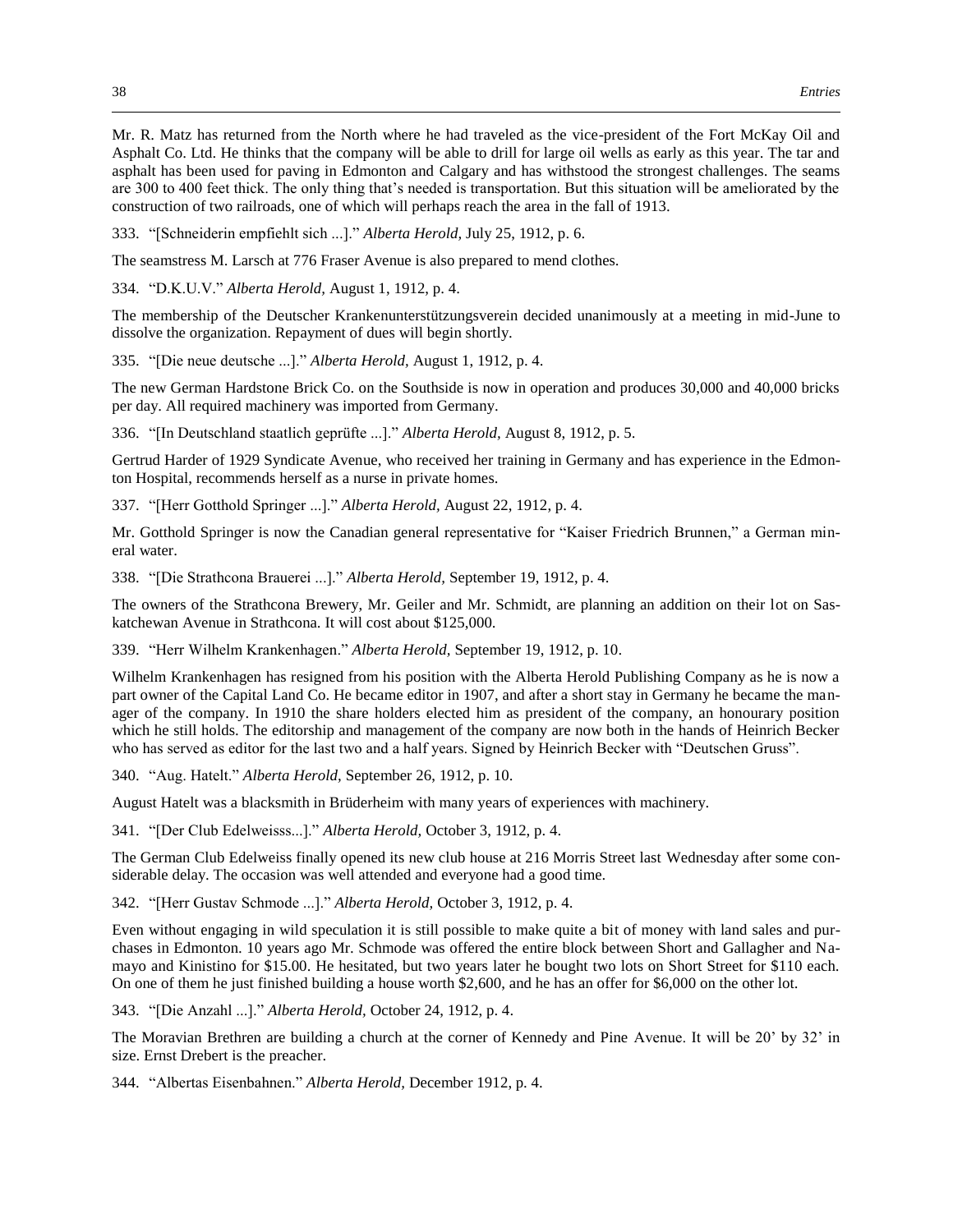Edmonton as the center of a huge network of rails. Construction of another 1,733 miles of new railroads is planned for 1913.

345. "Ein deutsches Landgeschäft. Heim der deutschen Capital Land. Co." *Alberta Herold,* December 1912, p. 4.

Write-up about the Capital Land Company owned by Wilhelm Stubbe, Hans Mecke and Wilhelm Krankenhagen.

346. "Partie am Cooking Lake im Edmonton Distrikt." *Alberta Herold,* December 1912, p. 1.

What the Edmonton region has to offer in sights.

347. "Vom sonnigen Alberta. Ein neues Land für alle, die ein eigenes Heim suchen. Ein Land für Ackerbauer, Arbeiter und Kapitalisten. Heimstätten zu verschenken." *Alberta Herold,* December 1912, p. 1.

Special issue. Overview of the geography, climate and the agricultural opportunities in Alberta. Photos of a trail in a city park in East Edmonton, bird's eye view of Edmonton and the Erste deutsche Baptistenkirche at Kinistino and Morris.

348. "Wachstum des Westens. Edmonton auf dem Vormarsche." *Alberta Herold,* December 1912, p. 2.

Survey of the accomplishments, industry and commerce and the future.

349. **Wolf, August.** "Das Peace River Land." *Alberta Herold,* December 1912, p. n.p.

Description of the Peace River area and the opportunities there.

350. "Deutscher Stadtratskandidat für Edmonton." *Alberta Herold,* December 5, 1912, p. 1.

Mr. Wilhelm Vogel is a candidate for the upcoming municipal elections. He had been an alderman in Strathcona, but then did not want to stand for re-election. The Alberta Herold endorses him enthusiastically.

351. "[Mr. Oskar Bringewarth ...]." *Alberta Herold,* December 5, 1912, p. 4.

Mr. Oskar Bringewarth is the new manager of the Edelweiss Club.

352. "C. F. Klukas Co." *Alberta Herold,* December 12, 1912, p. 8 .

G. F. Klukas Co. is a real estate company at 363 Whyte Avenue. In February 1914 they will have lots for sale at Lake St. Joseph on the train line from Edmonton to Camrose.

353. "[Im höchsten Grade bedauerlich ...]." *Alberta Herold,* December 12, 1912, p. 4.

Unfortunately Mr. Vogel did not get elected in the municipal elections. When will the Germans ever stick together?! He did not even get most votes on the southside, formerly Strathcona, where he worked and was on council.

354. "Grosser deutscher Preismaskenball." *Alberta Herold,* January 16, 1913, p. 4.

A masked ball together with a celebration of Kaiser Wilhelm's birthday will be held at the Edelweiss Club on January 27, 1913. There will be prizes for the best ladies' costumes. Admission for men is \$1.00, ladies are free. The committee consists of C. Klausen, W. Schmidt and O. Bringewatt [sic].

355. "P. M. Schubert Co." *Alberta Herold,* February 13, 1913, p. 7.

The P.M. Schubert real estate company has lots for sale in Athabasca Landing, the metropolis of the North.

356. **Becker, Heinrich.** "Stümper." *Alberta Herold,* February 20, 1913, p. 1.

The Alberta Herold criticizes the founders of the newly organized "Deutsch-Canadischer Bund" in Winnipeg for not having told the other ca. dozen German papers in Canada about this event, but it did declare the *Nordwesten* as the official organ of the Bund. Its arrogance is known, and therefore the unification of the Germans in Canada will suffer.

357. "[Am letzten Sonnabend ...]." *Alberta Herold,* June 10, 1913, p. 4.

Report on the celebration of the 100th anniversary and the 25th anniversary of Emperor Wilhelm II.'s years in office at the Jungdeutschland Vereinigung. Mr. Gell opened the celebration with a speech and gave Mr. Val Gellmann the banner dedicated to the association. Mr. Krankenhagen then talked about the main events taking place from 1813 to 1913. The following members spoke and participated in the events: Moser, Krankenhagen, Becker, Grell, Klatz (?),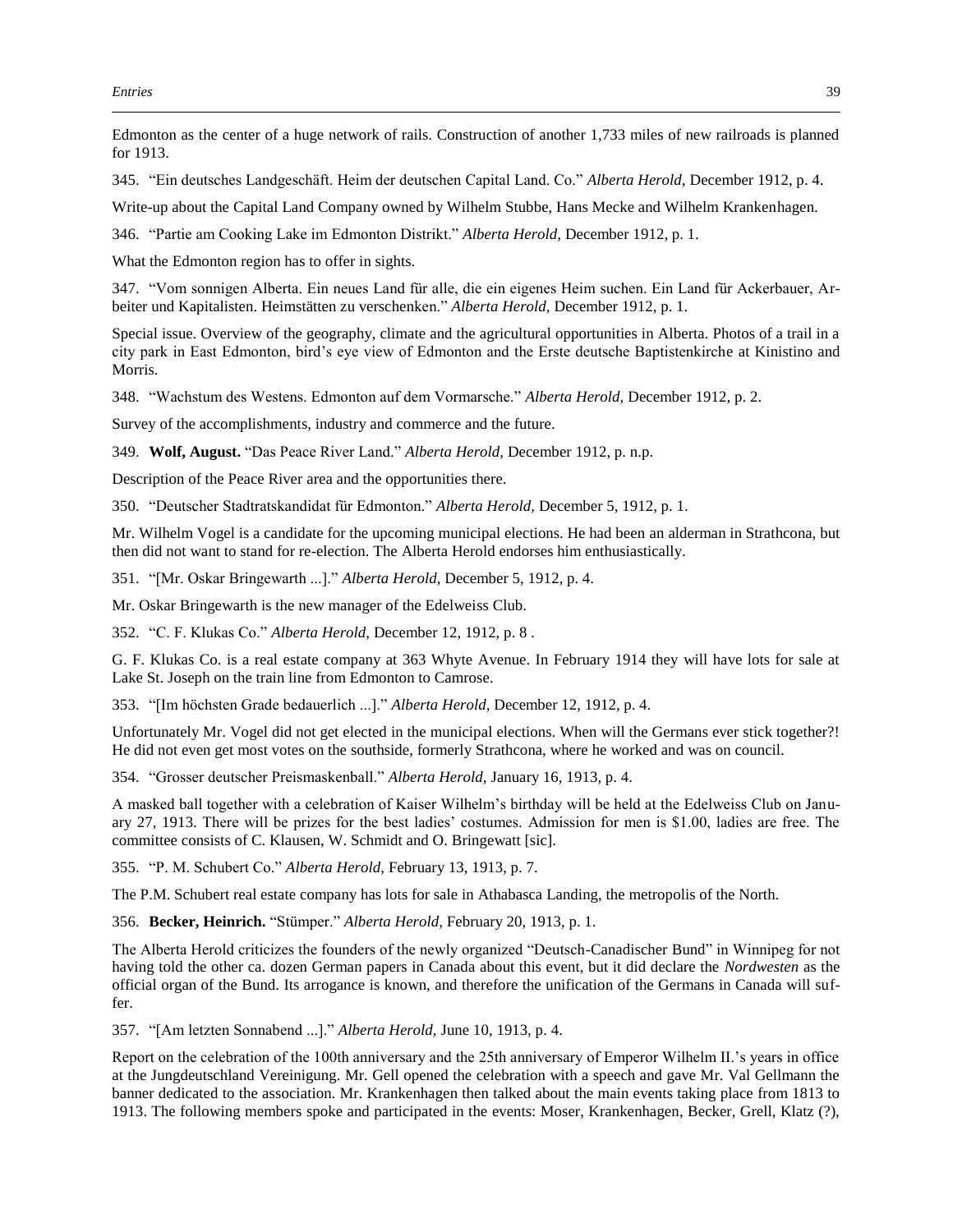and others. A congratulatory telegram was sent to the German Emperor. There is a youth group, and the association will have a new home soon. The evening ended with an enjoyable get-together.

358. "Columbia Haus." *Alberta Herold,* June 12, 1913, p. 3.

Heinrich Rewe (?) has a rooming house and restaurant at 305 Queens Ave.

359. "Hofmann-Harms Co." *Alberta Herold,* June 12, 1913, p. 4.

Hofmann-Harms have extensive land holdings for sale in Fort George, B.C. They have an office at 421A Namayo and in Fort George.

360. "Installations Limited." *Alberta Herold,* June 12, 1913, p. 2.

C.W. Schickendanstz was the managing director of Installations Limited at 1053 Namayo.

361. "Deutscher Zahnarzt." *Alberta Herold,* June 19, 1913, p. 4.

Paul Kar[r]er studied dentistry in Switzerland, Russia and Philadelphia. He is now working in the office of Dr. G. J. Hope.

362. "[Herr Prediger Abraham Hager...]." *Alberta Herold,* June 19, 1913, p. 4.

Pastor Hager has now moved permanently to Fort George, B.C. to organize the establishment of a German Baptist Church there. He had been traveling back and forth between Edmonton and Fort George for several years.

363. "Jungdeutschland Verein ." *Alberta Herold,* June 26, 1913, p. 4.

The next meeting of the Jungdeutschland Association will take place on June 30 in the home of the Association, 294 St. Placide Street in Strathcona.

364. "[Am Montag ...]." *Alberta Herold,* July 10, 1913, p. 4.

The second meeting of the Jungdeutschland Verein took place on June 30 in its home in St. Placide Street. After the business part Mr. Vieweger and Mr. Krankenhagen gave some humorous presentations. Mrs. Vieweger talked at length about her bike trip through southern Alberta, describing in detail the scenery and the people. Mr. A. Halbach, who withdrew from the Board because of lack of time, was replaced by Mr. Val Gellmann. It was decided to have a membership meeting once a month. A picnic is planned for July 16 in the Tipton Block.

365. "Deutsche Leihbibliothek." *Alberta Herold,* July 17, 1913, p. 4.

D.H. Borcherding opened a German Lending Library and Bookstore at 722 Namayo Avenue. Books may be borrowed for up to 11 days. The first book is 50 cents, more books are 5 cents each.

366. "Rasch-Miller & Co." *Alberta Herold,* July 17, 1913, p. 6.

The Rasch-Miller & Co. Real Estate Company has 13 years of experience. It is located at 318 Jasper East.

367. "[Die Polizei von Edmonton ...]." *Alberta Herold,* July 18, 1913, p. 3.

Hans Hering at 38 Short Street is a painter and decorator.

368. "Auf zum Piknik." *Alberta Herold,* July 24, 1913, p. 4.

The Bund der Deutschen, the Edelweiss Club and the Jungdeutschland Verein will organize a picnic on July 28, 1914 at 2 p.m. at Forest Heights. Everyone is welcome. Drinks will be available for sale at the site, but all are encouraged to bring their own "Fressalien". [nosh].

369. "[Die Bautätigkeit ...]." *Alberta Herold,* July 31, 1913, p. 4.

In the last few months construction activity in Edmonton—just like almost everywhere in North America—has declined. But some German "oldtimers" continue to show confidence in Edmonton. John Hagmann is putting up a four-story hotel-like building at the corner of Fraser and Picard. J. P. Springer is his architect. Wilhelm Stubbe is building a top-of-the-line apartment house on Bellamy Street. It will have three stories and will be constructed entirely of brick. Mr. Pietz and Mr. Schröffels are the contractors.

370. "[Die deutsche Landfirma ...]." *Alberta Herold,* October 16, 1913, p. 4.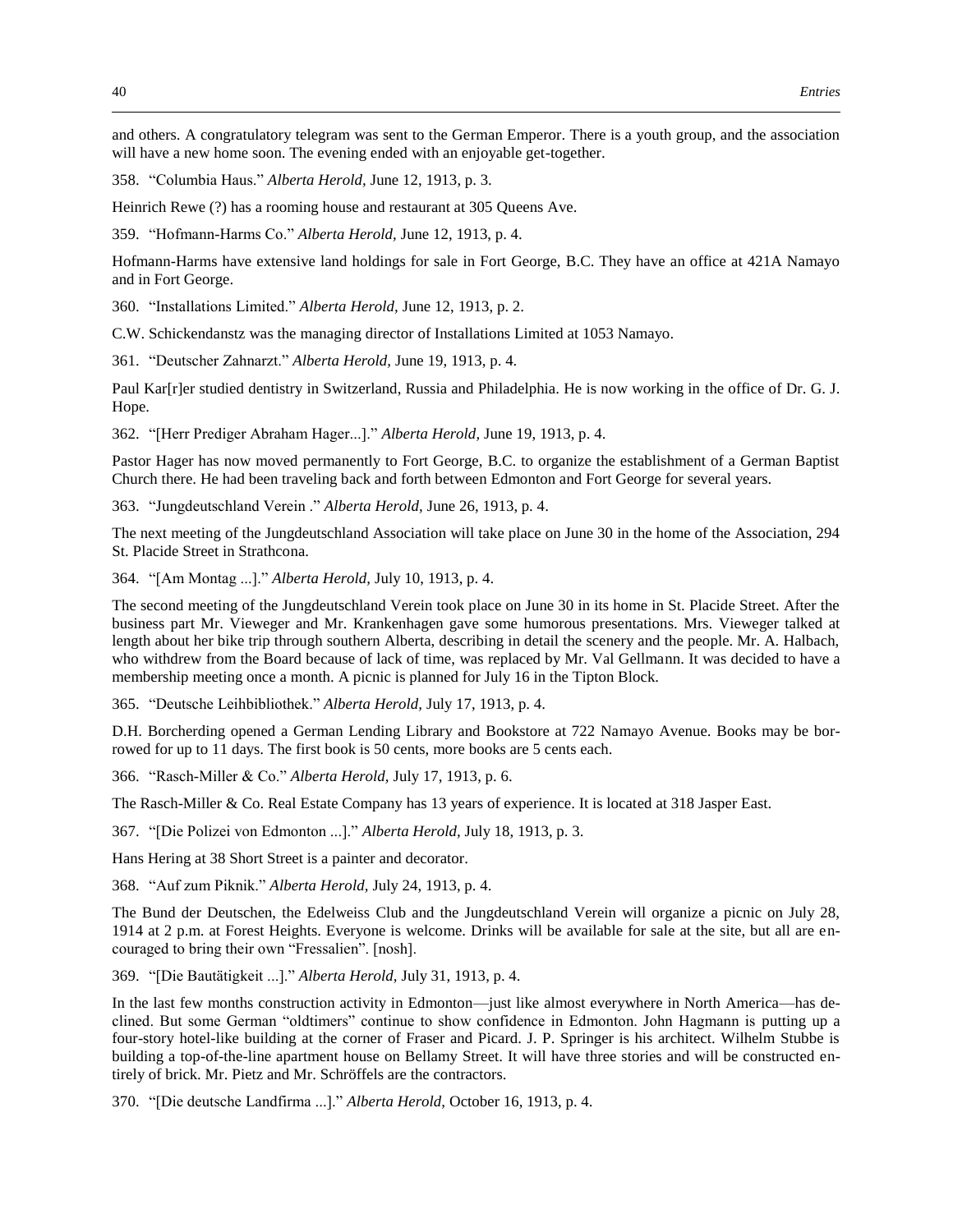The P.M. Schubert Real Estate Company is opening a branch in Strathcona under the management of Otto Zwarg.

371. "[Allen Deutschen ...]." *Alberta Herold,* September 24, 1914, p. 3.

The tailor Conrad Jordan makes made-to-measure suits etc. at 821 Namayo Ave.

372. "Deutscher "Spion" bei Irvine gefangen." *Alberta Herold,* September 24, 1914, p. 4.

A southern Alberta newspaper reported on September 11, 1914 that Paul Clemens, a German citizen, had been arrested by the Mounted Police. They claim that he had papers on himself from the German Consul in New York which told him to take certain steps. He is obviously a spy. It is believed that the man was finally released, but the local population feels that he could cause great harm among his countrymen here and should therefore be kept away from them.

373. "[Der Club Edelweiss ...]." *Alberta Herold,* October 1, 1914, p. 4.

The Edelweiss Club, the Harmony Club and others received a note from the Attorney General that their liquor licenses had been suspended. A reason was not given, but the Herold suspects that this is due to the efforts of the temperance agitators who have been very active recently.

374. "[Im grossen Saale ...] ." *Alberta Herold,* October 8, 1914, p. 4.

There are now four German butchers in Edmonton: J.G. Suss on the Norwood Boulevard, the Model Meat Market on Namayo, Hehsdörfer on Jasper and the recently opened Public Benefit Meat Market on 2nd Street.

375. "Landesverrat und Aufruhr?" *Alberta Herold,* October 29, 1914, p. 4.

The Edmonton Journal has waged a nasty war against the Herold, one reason surely being because the Herold has always supported the Liberal Party. What did the Herold do? It has reported on war news in the same way as the Journal did, except that it has printed more news from Germany, from the German front. The agitation and accusations of a 'Prussian Junkers war and of a bloodthirsty Emperor' have to be corrected, of course. The Herold and Alberta's Germans are well aware of any treason or insurrection and would never support such, even if the Journal editor hints that if the authorities don't act certain elements will take the work of ridding the province of traitors into their own hands.

376. "An unsere deutschen Volksgenossen in Alberta." *Alberta Herold,* October 29, 1914, p. 4.

The reason why the Herold has not published anything recently about the activities of the Deutscher Bund is the fact that it needed space for war news. But the Bund has been busy. In these difficult times when others lie about us it is good to reflect that we should probably have stuck together better over the years, because then our representations and complaints would be taken more seriously. We can only exert influence when we are united. For that reason please send \$1.00 to the Deutscher Bund for a membership. We don't think it is helpful in these times to hold public meetings, but much can be done behind the scenes. Of special concern is the suffering of the Germans who have lost their jobs because of the war. We need to help them where we can. Buy German products, buy German beer, cancel a subscription to an English paper, if you have to, but not to the Herold, of course.

377. "[Herr von Walthausen ...]." *Alberta Herold,* November 5, 1914, p. 4.

Mr. von Walthausen moved his business, Stucco Ornamental Ltd., to the corner of Kinistino and Sutherland.

378. "Leduc Milling Company." *Alberta Herold,* November 5, 1914, p. 4.

Kuehn and Traichel in Leduc have opened a mill in Leduc.

379. "[Ecksteinlegung ...]." *Alberta Herold,* November 12, 1914, p. 4.

The corner stone was laid on October 25 for the new Evangelisch-Lutherische Emanuels-Gemeine (Ohio Synod) on Kennedy Street. It will be 60' by 30' and will have a spire. The cost is expected to be ca. \$4,000.

380. "Öffentliche Warnung ." *Alberta Herold,* November 14, 1914, p. 5.

Letter from a reader in Fort George who accuses a certain Mr. Johann Deutsch, an official with the immigration office in Edmonton, of having raped his wife. She does not speak English and could not really help herself. Allegedly she could not have gone to the manager because then John Deutsch would have been there as the interpreter. He also threatened her with the law. When she arrived in Fort George she told her husband about John Deutsch's brutality,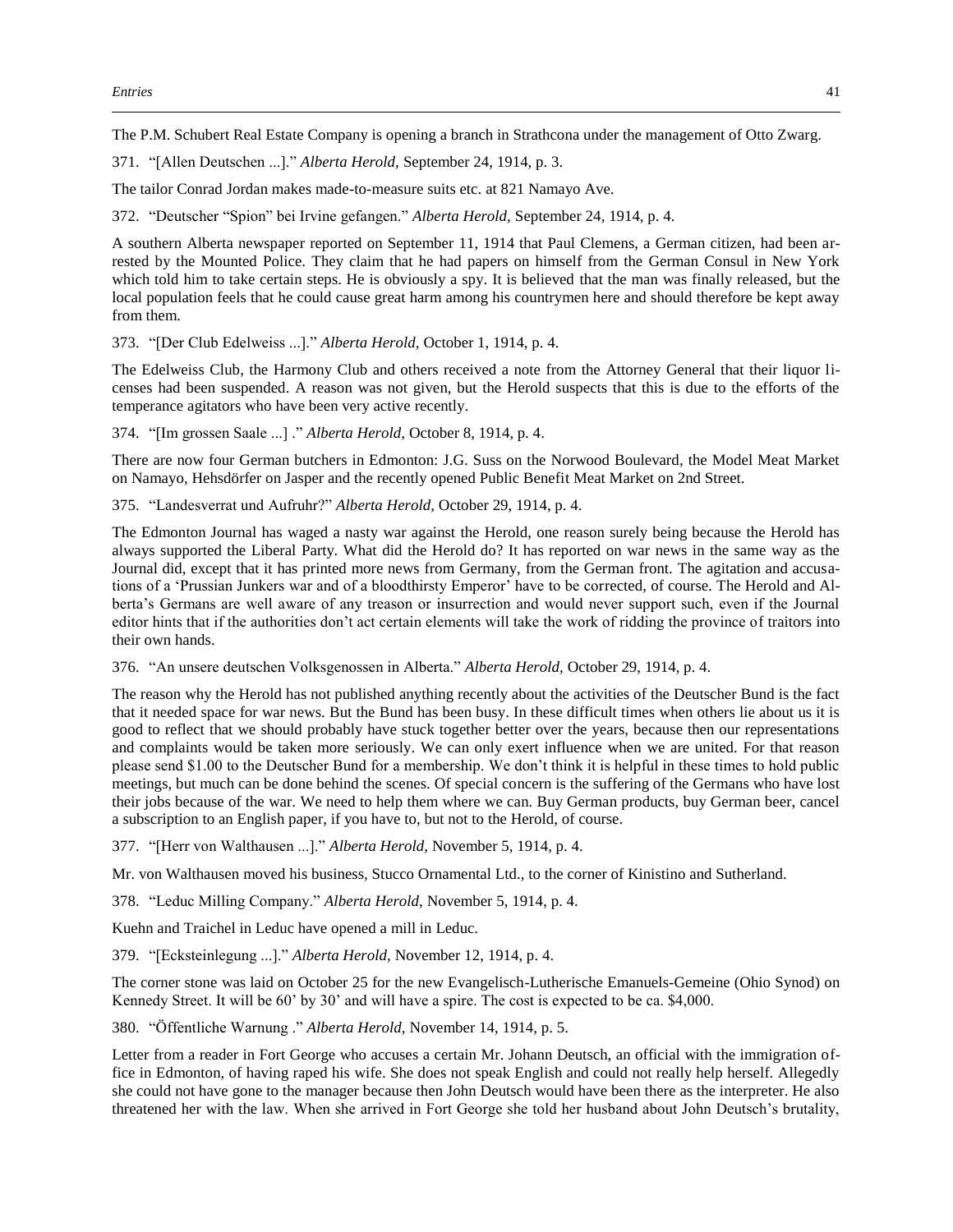and he wrote Mr. Deutsch a letter. Deutsch said that all this was untrue. So he sent a letter to the manager via a friend and then the manager stood there with Deutsch and told his friend to go to hell. If he had a problem he should sue, he was told. But the husband he had no money to do that, and so he told the story to a member of the Alberta Herold staff who was there in Fort George, and this person promised to publish this letter as a warning for women traveling alone. How can such a monster be allowed to work in the immigration office!

381. "[Herr Herbert Stürmer ...]." *Alberta Herold,* November 19, 1914, p. 4.

Mr. Herbert Stürmer who had been employed with the Alberta Herold as a typesetter for eight years will move to Regina to work for the Courier.

382. "[Der schon gemeldete Umstand ...]." *Alberta Herold,* November 26, 1914, p. 4.

The fact that 20 sticks of dynamite were found near the High Level Bridge caused the police to surmise that there had been a plan to blow it up when the next troop transport would cross it. According to some rumors in the English dailies a 'small German settlement west of Edmonton' is suspected.

383. "[Die Mitglieder des deutschen Klubs Edelweiss ...]." *Alberta Herold,* November 26, 1914, p. 4.

The members of the Edelweiss Club are requested to appear at the next meeting on November 30 to discuss the implications of the loss of the club's liquor license. It is questionable if the club can continue to exist in its present form.

384. "[Herr B. Reif ...]." *Alberta Herold,* December 3, 1914, p. 8.

Having sold his photo studio to Mr. Frasch, Mr. Reif and his family moved to Brüderheim where he will work at Mr. Krause's mill.

385. "Entschuldigung." *Alberta Herold,* Fabruary 25, 1915, p. 1 .

On the first page the Alberta Herold apologizes for having published an item on November 14 which accused Mr. John Deutsch from the local immigration office of an outrage against a female immigrant and thereby questioned his ability to work as an immigration agent. The Herold admits that this allegation was of no substance and deplores deeply to have published the note in the paper. The letter had come from the wife's husband who had allegedly been sexually assaulted by the immigration agent, and it was published without due diligence to ascertain the truth. Krankenhagen and Becker unreservedly apologize for any harm that was caused by publishing these erroneous allegations.

386. "[Heinrich Becker]." *Alberta Herold,* January 7, 1915, p. 2.

From this issue on Heinrich Becker no longer appeared as the editor on the Alberta Herold masthead.

387. "An die Deutschen Edmontons." *Alberta Herold,* January 16, 1915, p. 3.

Hermann Carl and Hermann Schmitt are the owners of the Public Benefit Meat Market in the Central Public Market on 2nd Street.

388. "Geschäftseröffnung." *Alberta Herold,* January 16, 1915, p. 3.

D. H. Borcherding will soon open the Edmonton News Store at the corner of Jasper and Namayo. He will carry all newspapers from the bigger cities in North America in all languages. The German Bookstore is located at 722 Namayo Ave.

389. "Adolf Minchau." *Alberta Herold,* January 28, 1915, p. 3.

Adolf Minchau is a blacksmith and shoes horses at 7719 99th Street, Edmonton South .

390. "Zur Beachtung." *Alberta Herold,* February 4, 1915, p. 1.

Because of the severe financial penalty suffered by the Alberta Herold in the dispute with Mr. Deutsch the Alberta Herold finds it difficult to publish the paper on time. The Herold asks for the readers' patience, especially since it will be able to produce a substantially expanded paper at the end of the month.

391. **Krankenhagen, Wilhelm.** "Offener Brief an Herrn A. Stitzenberger ." *Alberta Herold,* February 5, 1915, p. 1.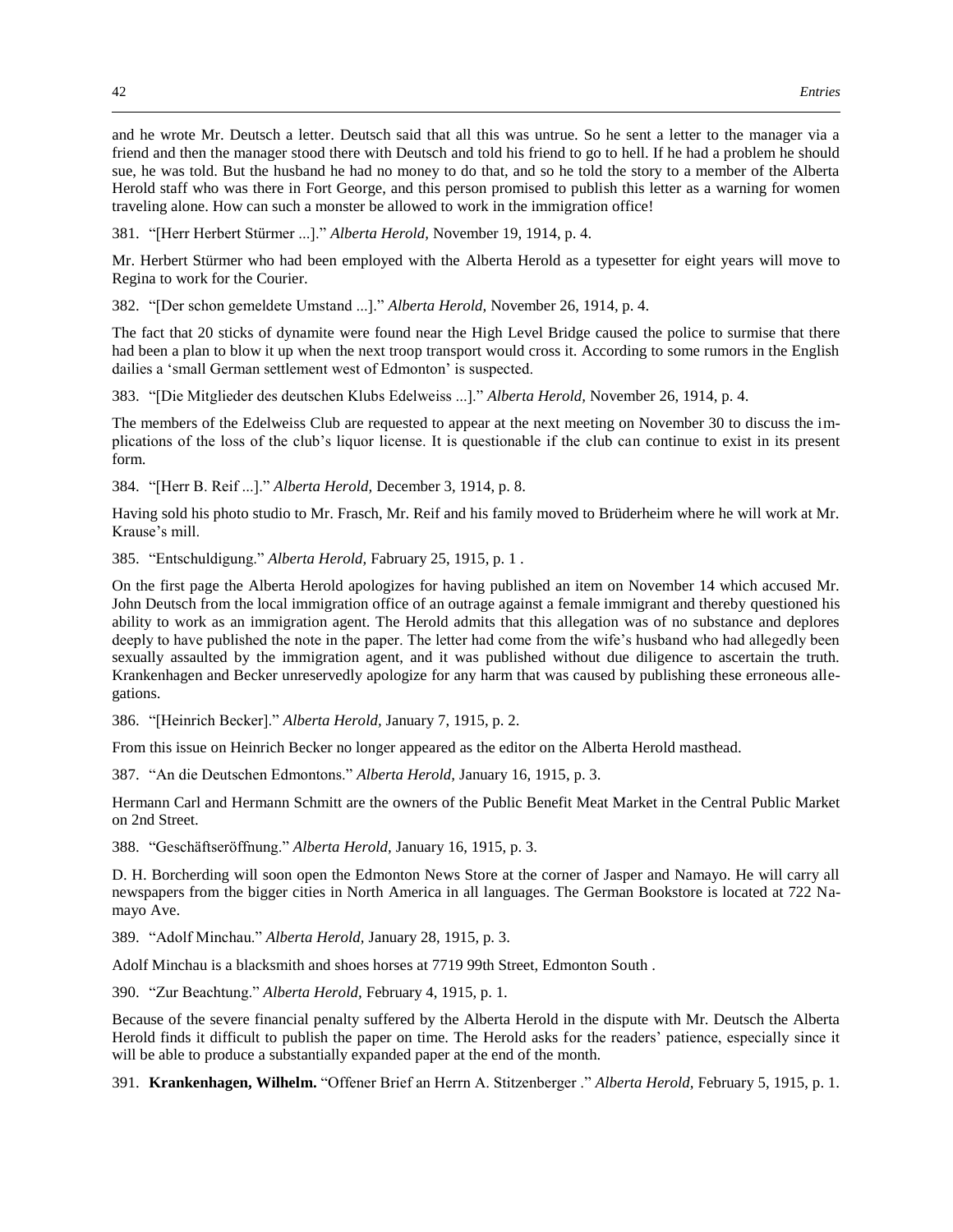Polemic against a reader who complained about the reduced number of pages in the Herold. Apparently he prefers another German paper. Krankenhagen chides him for his poor German and tells him that he does not know anything about publishing a German paper in these times. The number of ads has tumbled, and certain other papers are being financed by a political party, or maybe by groups close to the social-democratic press. Of course, Mr. Stitzenberger had complained about the large number of ads, when times were "good". Isn't it better to have a four-page paper with reliable news? Krankenhagen rails against the accusation that the Herold never gave the Deutschtum the appreciation and respect that it should have been given .

392. "[Ihre Augen ...]." *Alberta Herold,* March 4, 1915, p. 4.

H. B. Kline is a jeweler and optician at the corner of Jasper and Queens. Eye glasses from 75 cents.

393. **Claassen, P.** "'Die Deutschen an die Front'." *Alberta Herold,* March 4, 1915, p. 1.

Highly laudatory letter from a reader complimenting the efforts of von Hammerstein and Krankenhagen to mobilize the Germans to elect a representative in Ottawa.

394. '"One grain of information is worth more than tons of prejudice'." *Alberta Herold,* March 25, 1915, p. 1.

Insert on the front page drawing attention to an English-language part of the paper.

395. **Arnim.** "Hammerstein's Laufbahn." *Alberta Herold,* April 15, 1915, p. 2.

Continuation of an article about von Hammerstein's career by 'Arnim'. Von Hammerstein is married to an English lady whom he met in London. He is proud to have supported all kinds of charitable causes.

396. **Ewald, Fritz.** "Werter Herr v. Hammerstein." *Alberta Herold,* April 15, 1915, p. 3.

Fawning letter of admiration to von Hammerstein supporting his cause. He also sends \$8.50 that he has collected. He thinks that von Hammerstein will experience many disappointments in his quest to raise money and get the Germans behind him for a run in the next elections: there are some who call themselves Germans but are worse than niggers, and rather than spending a quarter they are willing to remain foreigners all their lives. Then there are the others who become English through and through and kiss the feet of the English and French and are willing to sell their German heritage for less than our Lord was betrayed fir.

397. "Canada First." *Alberta Herold,* May 13, 1915, p. 2.

About \$29.00 has been added to the campaign fund for the Canada First Movement, nine dollars from a meeting in Strathcona and \$10.75 from Leduc.

398. **von Hammerstein, Alfred.** "Der Krieg in Kanada. Eine Frühjahrsbetrachtung." *Alberta Herold,* May 13, 1915, p. 1.

Attack by von Hammerstein on English-language newspapers which launch hysterical attacks against the Herold and Mr. von Hammerstein. The Northern News is the worst when it comes to distorting the truth about the Herold and von Hammerstein. What a nerve! Canadians of German descent have to think independently and want their own representation in Parliament. The News bristles with anger and demands that von Hammerstein should be hanged for launching his Canada First Appeal. The Winnipeg Free Press criticizes the Herold for the war news in the Herold which appear to be to pro-German. But one newspaper has to be singled out for its hate campaign, the Edmonton Journal: The war news column, it says, is full of untruths and lies. Really? There is no hunger and need in Canada? Did not 15,000 hungry people march past the Prime Minister? Did not 400 jobless Edmontonians send a delegation to the mayor? Of course, Mr. Jennings is getting a good salary, and surely has never been to Fraser Flats where he would see what misery and sordidness are? And what about the boots scandal, the fact that hundreds of Canadian soldiers died of meningitis because they always had wet feet! Canada First! Canada above all parties!

399. **Tony Cashman**, ed. *More Edmonton Stories: the life and times of Edmonton, Alberta.* Edmonton: Institute of Applied Art, 1958, pp. 24-25.

Bob Kline [Robert F. Klein] was better than forty when he came to Edmonton in 1909 and stayed there for more than ten years. Rumour had it that he had a castle in his native Austria, but it might be that he himself started the rumour for business reasons. He was a courtly fellow, wore the right clothes, had the right accent, and he gambled and liked champagne, he hunted with noble ferocity and connived in politics like a Hapsburg. It is not clear why he left Austria, but he had spent most of his life in the United States. His last stop before Edmonton was Spokane where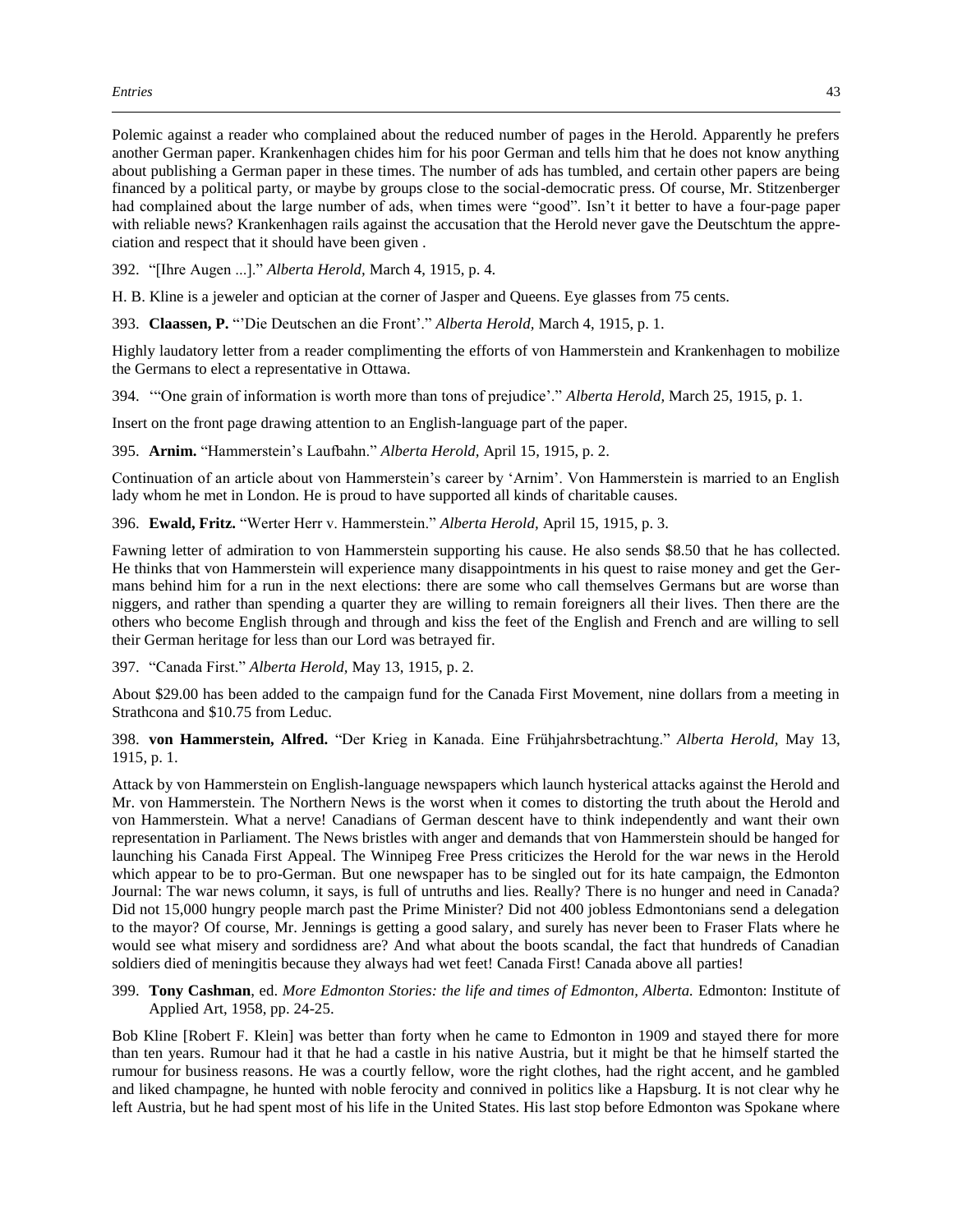he ran a hotel, and when he came to Edmonton it was to run the Grand View Hotel. In 1912 the new MacDonald Hotel was built on that site, so he moved over to 97th Street and together with two partners he built the Northern Hotel. It was a splashy hotel, and Klein ran it with continental flourish until he was caught in financial difficulties and another group took over the hotel. When the war started he and his pal Count von Aubourg, the fabulous German nobleman who was Edmonton's parks commissioner, were afraid of being interned and headed off into the wilderness. On the way to Lake Athabasca they got sick with scurvy and went back to Edmonton. He was not interned, went to the U.S., got into difficulties with the Mexican and American governments, and after a couple of years came back to Edmonton as the manager of the New Edmonton Hotel. In 1919 he headed to Brazil where he got into a poker game with a hot-blooded man and was shot and killed.

## 400. **Tingley, Ken**. *North of Boyle Street: Continuity and Change in Edmonton's First Urban Centre A Report for the Boyle Renaissance Project*. 2009.

Abraham Hager, "Minister of the Gospel," was one of the earliest landowners in the study area during the early boom years. He came to Edmonton district in 1898, at first living at Rabbit Hill. Born in Adelboden, Switzerland, he was ordained in the Methodist church at St. Thiene, Switzerland, then moved to the United States where he joined the Baptist church in Oregon in 1888. After moving to Vancouver in 1893, he came to Edmonton. He organized the first German Baptist Church in 1898. He often translated Frank Oliver's political speeches into German. During the First World War he organized a church at Fort George, British Columbia. German influences in the Boyle Street area: German immigrants also became established in the Boyle Street community. There were only fourteen people with "German-sounding" names that could be identified in Edmonton by the Henderson's city directory for 1895. Most German immigrants would settle in the area from First Street to Syndicate Avenue, and north of Jasper Avenue to 111 Street. The greatest concentration of their businesses and residences would develop along Kinistino and Namayo avenues with time. Most German immigrants at first set up as grocers, butchers, carpenters or real estate agents, like Hofmann and Harms, with offices at 421A Namayo. Most were in business for less than a year, but a few stayed and built the local economy and community. The first Edelweiss Club house was built on Kinistino Avenue and Elizabeth Street. The Edelweiss Club, also known as the Kinistino Club House, was located on Lots 30-31 Block 5 River Lot 14. Its building permit was issued on 30 November 1907. The address after 1914 was 9568-101A Avenue). The Germania Choir of Edmonton had its permanent home at the Edelweiss Club from 1908 onward. The Edelweiss Club was incorporated on 24 April 1905 with Gustav Koermann, the real founder and publisher of the *Alberta Herold* its first president. Work was begun on a clubhouse and it was first opened in January 1906. The opening ball in January 1908 attracted over 200 Germans, while the first German concert in Edmonton was held there in February. The *Alberta Herold*, Alberta's first German newspaper, with its office at 252-54 Namayo, was the voice of the German language community after 1903. First owned by the charismatic entrepreneur and musician Count Alfred von Hammerstein, the newspaper was soon sold to Gustav Koermann. The German Bookstore, operated by Lydia Bruegmann, was located next door at 260 Namayo. The First German Baptist Church opened at the corner of Namayo and Isabella Street (104 Avenue), but in 1912 moved to the corner of Kinistino Avenue and 106A Avenue. Later known as the Central Baptist Church, the first church was constructed in the area in 1900. This church remained a religious and cultural centre for German-Canadians in Boyle Street area for years. Other significant churches were St. John's Lutheran Church, for a congregation established in 1903 in a rented hall. In 1904 the first small church was built on Kinistino Avenue, while the third church was begun on Namayo in 1909, opening in March 1910. St. Peter's Lutheran Church held its first services in Roberts Hall, on the corner of Namayo and Jasper Avenue in May 1894, but moved further north into its own church at 107 Avenue and 103 Street in 1906.

By 1914, the first year of the First World War, when many of German and Austro-Hungarian descent would become "enemy aliens," "Germans" were well established in the community. Among those working in the east end were William Anton, a barber with a shop located at 9605 100A Avenue. Heinrich Haubnel ran another barbershop at 630 Kinistino Avenue. David Borcherding was the owner of the German Bookstore at its new location at 722 Namayo. Lydia Bruegmann, the former bookstore owner, now operated a stationery store at 260 Namayo. Heinrich Becker was now the editor of the *Alberta Herold*, and lived at 109 Queens Avenue (99 Street). Hermann Carl and Herman Schmitt operated a popular butcher stand at the Central Public Market downtown. Frasch Fotos operated their photographic shop at the corner of Boyle Street and Namayo. The German and Reformed Dutch Church at 1515 Kinistino Avenue (10857 96 Street) had joined First German Baptist Church in ministering to the German community. The German School was located at 1818 Kinistino Avenue, at St. Peter's Lutheran Church. The Edelweiss Club still was very active, located at 216 Morris Street (106A Avenue) after 1912. The Hager-Harder Company owned a grocery store at 701 Fraser Avenue (98 Street). Adam Heibges operated a restaurant at 69 Fraser Avenue. George Hennig's general store at 1135 Namayo catered to the German clientele, as well as others. William Hencher operated a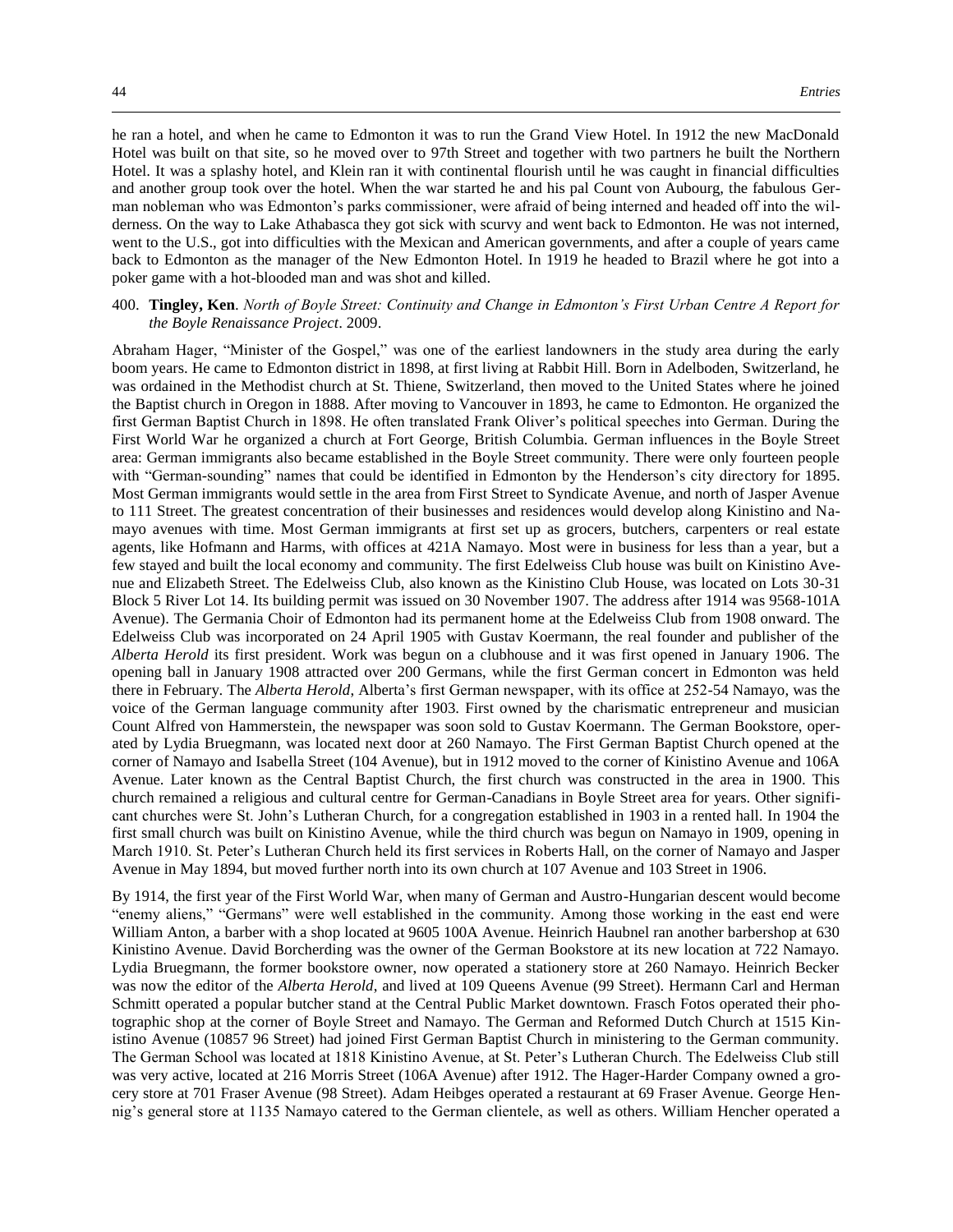grocery store at 265 Namayo. George Huffman owned a poolroom at 538 Kinistino Avenue (10326 96 Street). Conrad Jordan operated his tailor shop at 821 Namayo, while Albert Kales had a shoemaker's shop at 611 Namayo. E.A. Kemp and Son opened a plumbers' office at 349 Namayo in 1912, and Gus Klukas another at #1022. Adolph Kleinfeld operated his butcher shop at further north on Kinistino Avenue at #1236, while William Semaka ran one at 615 Kinistino Avenue. Boarding establishments like the Hoffman House at 353 Fraser Avenue, Thomas Trott's at 207 Fraser Avenue, and that of Ernest Kilzig at 65-69 Fraser Avenue catered to the many transient labourers and job seekers coming to the city. Carl Henningsen operated his Dye Works at 142 Wilson Street (110 Avenue), on the northern edge of the garment district. One of two Vienna Cafes was located at 10251 Kinistino Avenue.

401. **Anonymous.** "Body found in Raymond irrigation canal." *Calgary Herald,* May 4, 2011, p. B.2.

Authorities have released the name of a Raymond-area woman who died April 30 while checking cattle on her farm. A search was immediately launched. Family and friends pitched in to comb the property and canal. When they weren't able to find Duncan, Raymond RCMP was called to help. Fire crews from the towns of Warner and Raymond, and two local Hutterite colonies, Miami and Kingsland, also stepped in. Foul play is not suspected in the death.

402. "Deutscher Tag im Victoria Soccer Club." *Albertaner,* August 1, 2011, p. 16.

Almost a thousand people attended the German Cultural Day ("Deutscher Tag") on July 17, 2011 at the Victoria Soccer Club in Edmonton. A *Frühschoppen* (morning pint) was followed by soccer games and, in the afternoon, by performances by the German Men's Choir Liederkranz, the German Ladies Choir Wildrose and the Bavarian Schuhplattlers of Edmonton. Rick and Horst played the accordion.

403. "Advent, Advent, ein Lichtlein brennt." *Albertaner,* January 1, 2012, p. 13.

The German Language School of Edmonton gave their traditional Christmas concert on the stage of Rio Terrace Elementary School.

404. "Christkindl Markt in Edmonton." *Albertaner,* January 1, 2012, p. 12.

The traditional Christkindl Market, which takes place every year in the German-Canadian Cultural Center, was held on November 27. In addition to arts and crafts there was bakery and mulled wine.

405. "Dank an unermüdliche ehrenamtliche Helfer." *Albertaner,* January 1, 2012, p. 16.

The president of the German-Canadian Cultural Association used the occasion of the Christmas celebration that took place on December 2, 2012 in the German-Canadian Cultural Center to thank the many volunteers for their support of the Cultural Center. The volunteers so honoured were Michael Chomitsch, Maria Wirth, Rosemarie Wolf, Edith Kranz, Waltraud Cordes, Christine Rubba, Inge Hess, Marita Wolff, Terry Ruscheinsky, Joan Armstrong and Hanni Fritz.

406. "Ein Prosit auf zwei deutsch-kanadische Pioniere." *Albertaner,* January 1, 2012, p. 23.

The City of Edmonton honoured the president of the Victoria Soccer Club, Karl Weidle, and one of the founders of the German-Canadian Cultural Center, Helmuth Wolter, for their many years of volunteer engagement.

407. "Johann Strauss Ball." *Albertaner,* January 1, 2012, p. 13.

Advertisement for the Johann Strauss Ball which will take place on February 11, 2012 at the Crowne Plaza Hotel in Edmonton.

408. "Wild Wild West." *Albertaner,* January 1, 2012, p. 21.

Advertisement for "Wild Wild West: Western-Themed Costume Party and Funny Floorshow" to be organized by the Blauen Funken Mardi Gras Association of Edmonton on February 4, 2012.

409. **Herrmann, Elisabeth, and Carrie Smith-Prei.** "Heinrich von Kleist—ein sozialer und litrerarischer Aussenseiter." *Albertaner,* January 1, 2012, p. 19.

Report on an international conference entitled "Denkfigur Kleist: Transmedial Perspectives on the Life, Death and Work of a Social and Literary Outsider" that was organized by Elisabeth Herrmann and Carrie Smith-Prei from the Department of Modern Languages and Cultural Studies at the University of Alberta.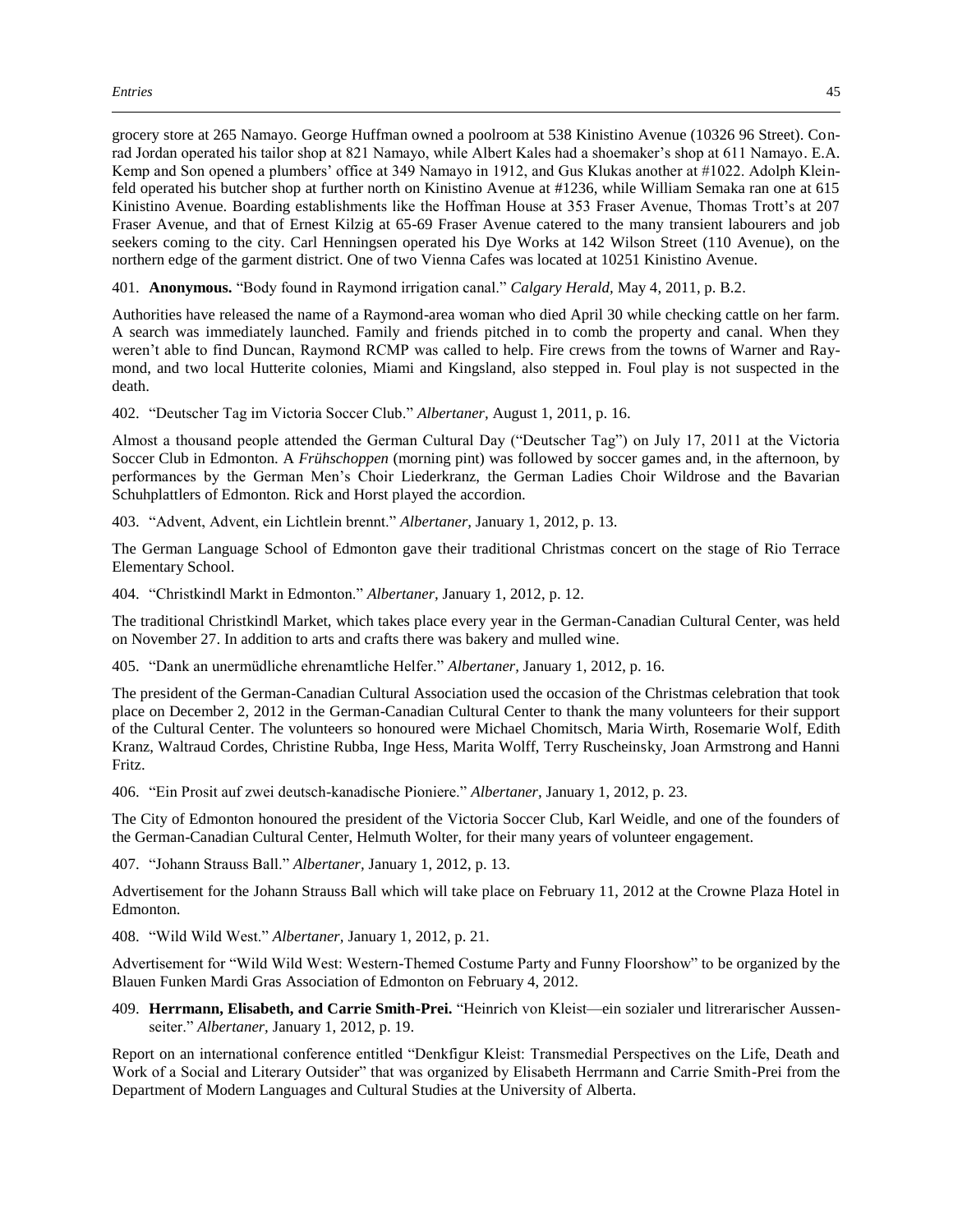410. **Skoracki, Reinhard.** "Alle Jahre wieder: Adventskonzert des Deutschen Frauenchors in Calgary." *Albertaner,* January 1, 2012, p. 7.

As in previous years, the German Ladies Choir of Calgary gave an advent concert, directed by Anne Stollbert.

411. **Sands, Andrea.** "Celebrated University of Alberta prof finds a way home." *Edmonton Journal,* January 15, 2012, p. A.3.

A renowned University of Alberta linguistics professor who left for Germany after winning that country's most prestigious research award is keeping up the good work with his students here. Prof. Harald Baayen continues to support his U of A students even though the \$6.5-million Alexander von Humboldt Professorship he won last year has taken him to the University of Tubingen in Germany. It is the most valuable international research award in that country and will allow Baayen to hire a top-notch team and equip a research laboratory for his work in quantitative linguistics.

Baayen's work in quantitative linguistics centres around how the brain handles language. He is gathering information about the statistical properties of language in the hope of predicting where difficulties are in understanding language, or reading or speaking. Baayen is sorry to leave the University of Alberta, but he continues to meet with University of Alberta linguistics students via video conference and is working toward having the University of Alberta and Tubingen University offer joint PhD degrees to linguistics students.

412. **Stolte, Elise.** "Winning mall design has 'strip appeal'; German architectural firm's free-zone proposal draws on community creativity." *Edmonton Journal,* January 18, 2012, p. A.4.

The University's City Region Studies Centre launched a competition as a way to get exposure for new ideas on how to make the ubiquitous retails strips more walkable and community-oriented. A local contest to redesign strip malls drew more than 100 entries from 11 countries and attracted interest from developers from as far away as Moscow. The winner was a Buffalo-based submission by German architectural firm Davidson Rafailidis. It proposed the abandoned strip mall could be given back to the community, and detailed how each piece of the existing mall can be used to create a new, modern mix of housing and retail.

413. "Edmontoner Skatclub Spreeasse feiert die Gewinner und Verlierer des Jahres." *Albertaner,* February 1, 2012, p. 12.

On January 14, 2012 the Edmonton Skatclub Spreeasse came together for their annual banquet in the Victoria Soccer Club to announce the winners and losers of the past year's tournament. President Ron Link welcomed the guests and thanked the GCAA and the Victoria Soccer Club.

414. **Joop, Arnim.** "Neuer Honorarkonsul hält Calgary für einen wichtigen Standort." *Albertaner,* February 1, 2012, pp. 10-11.

Interview with the new honourary German Consul, the German-Canadian lawyer Hubertus Liebrecht, for Calgary and southern Alberta. The position had been unfilled for the previous three years. Liebrecht had studied law in Germany and had his own office in Munich in 1994. In 1999 he opened the first German lawyer's office in Canada in Vancouver. Later, offices in Toronto and Calgary were added. In 2007 he also obtained the license as an immigration advisor.

415. **Kleist, Heinz.** "GCAA awards volunteers with undergraduate and graduate scholarships." *Albertaner,* February 1, 2012, p. 9.

The German-Canadian Association of Alberta—the umbrella organization for 31 German-Canadian organizations with a combined membership of 4,000—wants to attract more volunteers by awarding them scholarships. Scholarships worth \$250 (for high school students), \$2,500 (undergraduate) and \$3,000 (graduate) will be offered to defray the students' costs of their studies. Certain criteria must be met by the applicants.

416**. Noerenberg, Hannah.** "Weltberühmte Kasperfigur rediscovered in Edmonton, Alberta." *Albertaner,* February 1, 2012, p. 6.

The puppet theater figures Kasper and Crocodile talk—deliberately bilingually in German and English, respectively—about the up-coming puppet theater performance in celebration of ten years of children's library at the German-Canadian Cultural Center. Emily, Sophia and Dayl Steinke, Agnes Melax, Monika Trott, Alexander Thielmann and Hannah Noerenberg will be the puppeteers.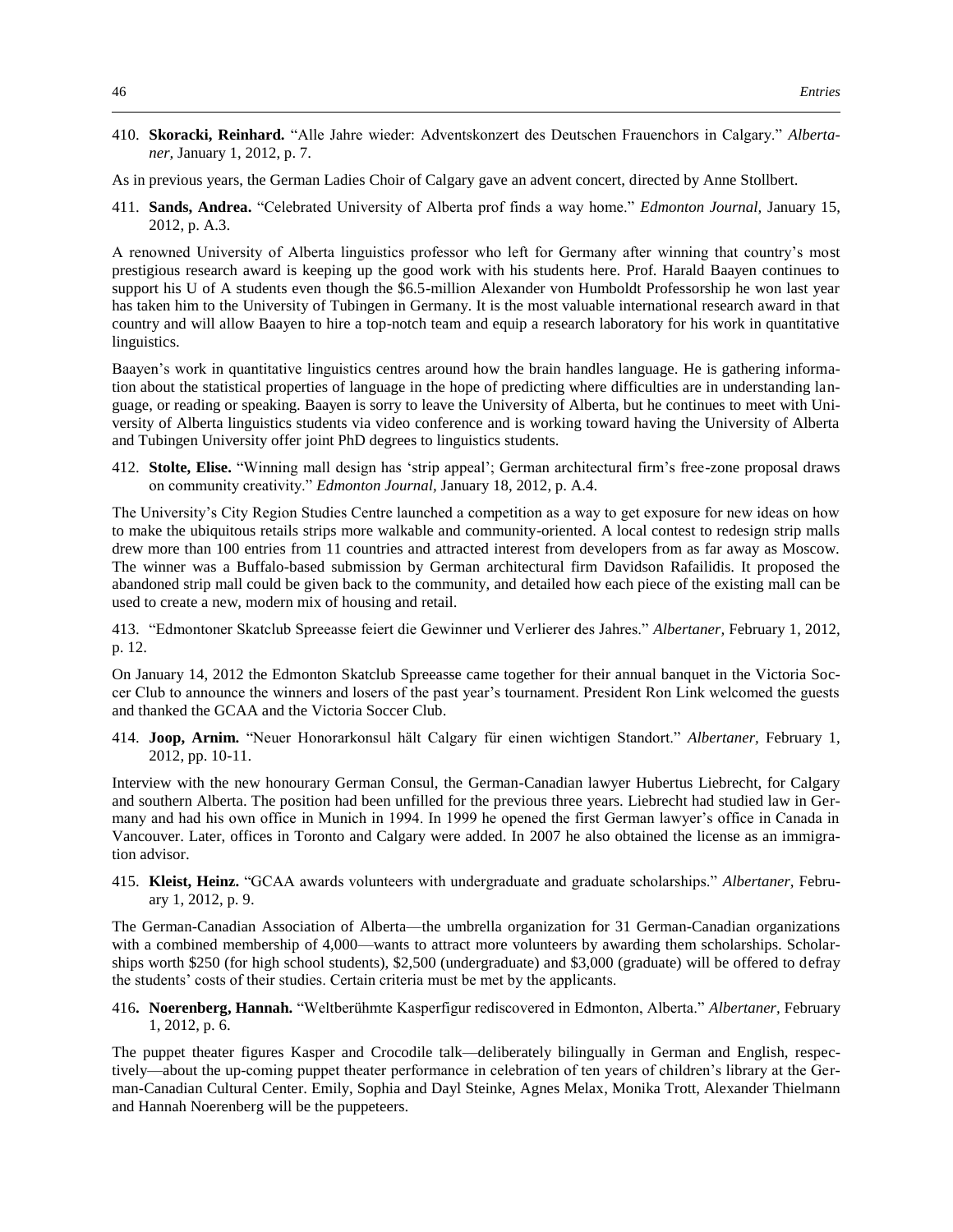417. **Griwkowsky, Fish.** "Four films that stand out at Global Visions; Celebrating 30 years with an ever-expanding body of work." *Edmonton Journal,* February 29, 2012, p. F.2.

Among this year's Global Visions Film Festival in Edmonton, two stand out: "The Guantanamo Trap" (Thomas Wallner, Switzerland-Germany-Canada). Surprisingly sympathetic without being sentimental, this documentary follows and attempts to explain the motivations of various adversaries around the still-controversial Gitmo, ground zero of post-911 hypocrisy. The other one is "Into the Abyss" (Werner Herzog, Germany). Shot with absolute control and a shocking lack of exploitation, Herzog documents the ruined lives surrounding a triple murder over a red Camaro in small-town Texas, painting a vivid portrait of a system which crushes lives and souls in an ancient idea of justice.

418. "[Schon vor 42 Jahren]." *Albertaner,* March 1, 2012, p. 2.

Photo of 19-year old Arnim Joop who was part of a delegation of student newspaper editors visiting the then Federal President, Gustav Heinemann. At that time Joop was the editor of the school newspaper "Wi(e)So" of the Wirtschaftsgymnasium in Osnabrück and the editor of the newspaper "Scout" published by the Christian Boys Scouts of Germany.

419. **Berger, Ole.** "Fasching im Wilden Westen." *Albertaner,* March 1, 2012, p. 10.

The Blauen Funken gave a carnival performance on February 4, 2012 in the German-Canadian Cultural Center with the theme "Wild Wild West".

420. **Joop, Arnim.** "Deutscher Honorarkonsul Bernd Reuscher erhält Bundesverdienstkreuz." *Albertaner,* March 1, 2012, p. 12.

On February 16, 2012 the German Honourary Consul for Northern Alberta and the Northwest Territories, Bernd Reuscher, was decorated with the *Bundesverdienstkreuz* (Cross of the Order of Merit) by the German Ambassador to Canada, Dr. Georg Witschel. In his thank-you speech Reuscher thanked the Foreign Office and the Ambassador and recalled his origin in the GDR, his escape to the West, university in Hamburg and more than 20 years of work for Siemens. He had come to Edmonton 18 years ago. He also expressed his gratitude for the many years of collaboration with Dr. Horst Schmid, whom he called his mentor, the lawyer Harald Kukertz and Heinz Kleist, the president of the German-Canadian Association of Alberta. [The Ambassador's speech is reprinted on p. 13].

421. **Windisch, Anna Katharina.** "Zentraleuropa im Fokus einer Veranstaltungsreihe an der Universität Alberta." *Albertaner,* March 1, 2012, p. 19.

The Wirth Institute for Austrian and Central European Studies at the University of Alberta will organize weekly talks on various aspects of Central Europe until April 5. As part of the Tova Yedlin lectures Gershon David Hundert (MacGill University) will speak on "An eighteenth century Jewish wine merchant among the gentiles of Galicia" on March 8. From April 1 to 4 an international conference, organized by Helga Mitterbauer and Carrie Smith-Prei from the Department of Modern Languages, will take place on the topic "Trans-Aesthetics: Crossing Central Europe." It accompanies the exhibition "Rearview Mirror: New Art from Central and Eastern Europe" organized in cooperation with the Art Gallery of Alberta. The exhibition "Austrian Immigration to Canada /L'emigration autrichien au Canada" will again be mounted, this time in the library of the Campus St. Jean from April 10 to May 4. [Anna Katharina Windisch from the University of Vienna is this year's recipient of the research scholarship at the Wirth Institute].

## 422. "Concerts." *Edmonton Journal,* March 9, 2012, p. C.13.

The Stuttgart Chamber Choir and conductor Frieder Bernius traveled from Germany to perform music of J.S. Bach, Mendelssohn, Ligeti and Arvo Part, plus Canadian composer Paul Frehner, featuring the Toronto-based TorQ Percussion Quartet at Edmonton's United Wesley Church .

423. **Parker, David.** "Serving Germany and the community." *Calgary Herald,* March 13, 2012, p. D.1.

Germany has another advocate in Calgary with the appointment of its honorary consul, Hubertus Liebrecht. Liebrecht hails from Munich, where he was educated in law and economics. He opened his own law firm in 1994, but remembering the wonderful times he had in the Vancouver area as a student, he soon began to practise in areas that brought him into contact with Canadian law firms. In 1999, he immigrated with his family to Vancouver and set up a company that used his knowledge of German law, a niche that no one else was covering at that time. He later opened an office in Toronto, and after many visits to Calgary, he opened an office of H. Liebrecht & Associates here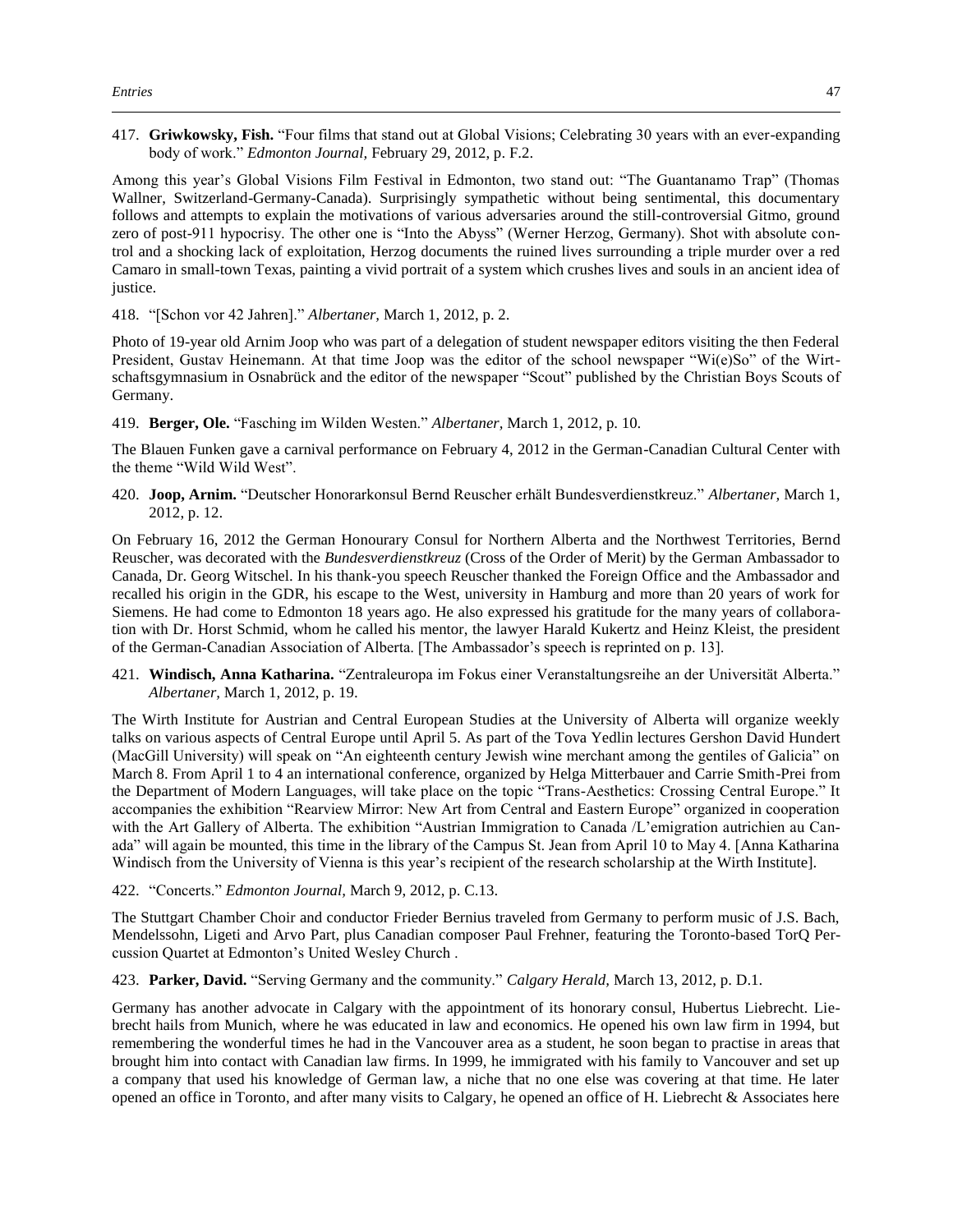in 2007. With his move to Calgary, Liebrecht was approached by the German government for the appointment of honorary consul, three years after Jacobus Bowman left Calgary to live in Germany and therefore resigned his position of honorary consul of the Federal Republic of Germany for southern Alberta.

Liebrecht's German Business Centre North America in Vancouver led to a separate company called ProCanada Consulting—Immigration Solutions, which was formed to help Germans and other Europeans wishing to settle here. He has located his businesses on the 19th floor of the Ford Tower on 6th Avenue S.W. where he has established his ProCanada Consulting, German Business Centre North America, and the consulate.

424. "Deutsch-kanadische Kooperation." *Albertaner,* April 1, 2012, p. 20.

On March 8 representatives of four Canadian universities signed cooperation agreements with German partner universities, among them the University of Alberta with the Rheinisch-Westfälische Technische Hochschule Aachen (emphasis: Mobility).

425. "Ein neues Zentrum für autistische Kinder." *Albertaner,* April 1, 2012, p. 20.

The new Maier Centre for Autism Services, for which the German-Canadian Klaus Maier donated a million dollars, was opened on February 29 in Edmonton.

426. "[Fidelio]." *Albertaner,* April 1, 2012, p. 5.

Full-page advertisement for Edmonton Opera's performance of "Fidelio" on April 21, 24 and 26, 2012 in the Northern Alberta Jubilee Auditorium. The German soprano Maida Hundeling will give her Canadian debut as Lenore.

427. "Heimatabend 2012." *Albertaner,* April 1, 2012, p. 7.

Advertisement for "*Heimatabend* 2012—Bavarian Vacation" on April 21, 2012 at the German-Canadian Cultural Center. Music by Premium Akkord and performance by the Bavarian Schuhplattlers. Bavarian town folk or Canadian tourist dress is encouraged.

428. "Kinderbücherei feiert 10. Geburtstag." *Albertaner,* April 1, 2012, p. 1.

On March 17 the children's library in the German-Canadian Cultural Center celebrated its 10th anniversary.

429. "Neuer Vorstand im Deutsch-Kanadischen Kulturzentrum." *Albertaner,* April 1, 2012, p. 10.

On March 10, 2012 the members of the German-Canadian Cultural Association elected their new executive. It remained largely unchanged. Hans Utz Kranz remains as president, Terry Ruscheinsky is the vice-president, Marita Wolff is the treasurer and Rosemary Wolf is the second treasurer. The remaining members are Hannelore Fritz (past president), Michael Chomitsch (buildings), Maria Wirth (lake property) and Waltraud Cordes (director at large). Former president Helmuth Wolter returns to the executive and will be responsible for the lot; Ole Berger takes over Public Relations from Christine Rubba.

430. "Prinzessinnenbad." *Albertaner,* April 1, 2012, p. 27.

Advertisement for the German movie "Prinzessinnenbad" (Pool of princesses),which will be screened in German with English subtitles on April 5 at the University of Alberta. It is co-presented by Edmonton's Institute for Innovations in Second Language Education (IISLE), the Department of Modern Languages and Cultural Studies and the Goethe Institute Toronto.

431. "Schüleraustausch-Forum mit Schulbezirken aus Alberta in München und Hamburg." *Albertaner,* April 1, 2012, p. 17.

In April 2012 representatives of 11 Alberta school districts will travel to Germany and hold information evenings for students and parents in Munich and Hamburg.

432. **Downton, Beatrix.** "Deutsche Preschool ist seit mehr als 10 Jahren fest in Calgary etabliert." *Albertaner,*  April 1, 2012, p. 7.

As early as 1985 a "Children's Garden"—a deliberately literal translation of the German *Kindergarten*—was founded in Calgary by Ulrike Fielden. Since 2001 a German-language pre-school has been offered in the same place where German and Canadian culture are equally present. Halloween and carnival are equally popular with the children. The Viennese Sabine Hogg was the first educator to acquaint the children with Kasperl, who tells the children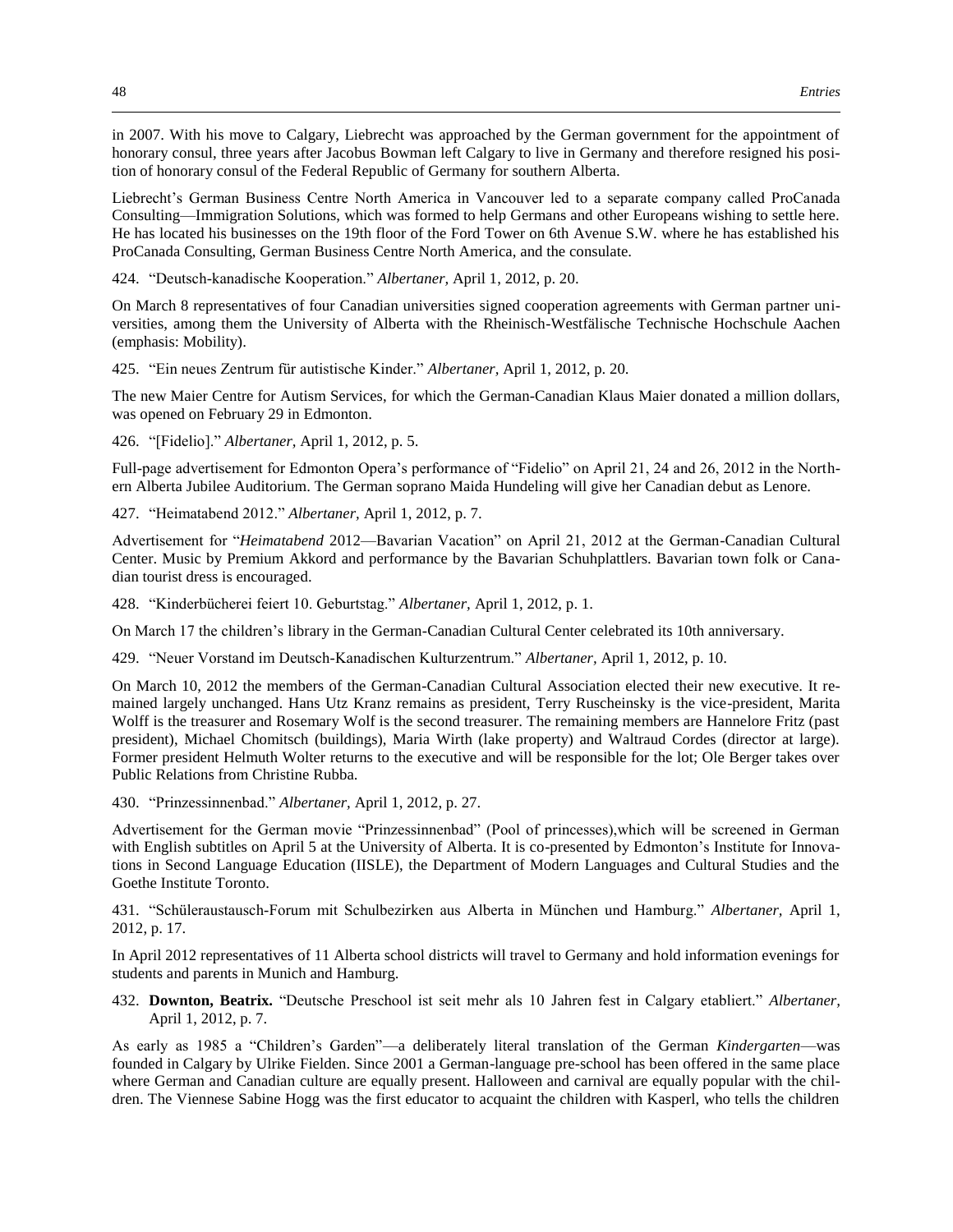about the rules to be followed in kindergarten with much humor, and has taught them a clean-up song that the children also love to sing at home. Adults can learn things there as well, such as building gingerbread houses with the children. Ingrid Smith has been the program's director since 2011. A Children's Garden is one of several programs supported by the Association for German Education in Calgary. Its website is located at www.GermanEducationCalgary.ca.

433. **Joop, Arnim.** "Deutsche Opernsängerin Maida Hundeling spielt Lenore im "Fidelio"." *Albertaner,* April 1, 2012, pp. 12-13.

Interview with the German soprano Maida Hundeling who will sing Lenore in "Fidelio".

434. **———.** ""Platz 7 ist sensationell für unser Team", sagt deutsch-kanadische Curling Frau." *Albertaner,* April 1, 2012, pp. 3, 18, 19.

Interview with the German-Canadian curler Melanie Robillard who helped out the German curling women's team as skip at the last minute. The team won seventh place in the world championships in Lethbridge.

435. **Noerenberg, Hannah.** "Kinderbücherei feiert 10. Geburtstag." *Albertaner,* April 1, 2012, p. 6.

Report on the celebration of the 10th anniversary of the children's library in the German-Canadian Cultural Center. It was initiated by Uwe Welz, then president of the Association for English-German Bilingual Education, together with Karl Suess, German consultant, and Helmuth Wolter, then president of the German-Canadian Association. Adults and children may borrow books, DVDs, audiobooks etc. The library has also organized a special program twice a month for the children, the fairy tale hour where an adult reads fairy tales to the children, and the children's cinema.

436. **Sautter, Dorothea.** "Deutsch sprechende Geschäftsfrauen in Calgary treffen sich für Networking." *Albertaner,* April 1, 2012, p. 21.

The Calgary German Speaking Women Professional Networking Group met for the third time on March 12. The group was founded by Dorothea Sautter and Swantje Macke-Monteiro in October 2011. Its objective is to share information and support German-speaking business women in establishing and expanding their businesses.

437. **Schwaegermann, Ingrid.** "Für Edmonton massgeschneiderte Fidelio-Inszenierung." *Albertaner,* April 1, 2012, p. 11.

Preview of Beethoven's opera "Fidelio", which will be performed on April 21, 24 and 26 in Edmonton under the direction of Brian Deedrick.

438. "AHSGR." *Calgary Herald,* April 12, 2012, S.6.

AHSGR (American Historical Society of Germans from Russia—Calgary Chapter). Are you of German from Russia ancestry? We can help you with your research and questions. Library Nights are held the second Monday of each month (except June and October) from 4 p.m. to 9 p.m. at St. Matthew's Lutheran Church, 66 7th St. N.E. Enter from 7a Street parking lot, basement entrance.

439. **Cooper, Dave.** "Book details Shell's early bid for oilsands; Alberta cried foul as U.K. pressed Ottawa." *Edmonton Journal,* April 17, 2012, p. E.3.

Joyce Hunt is the author of the just published *Local Push-Global Pull: the Untold History of the Athabaska Oil Sands*. Hunt's self-published history of the oilsands between 1900 and 1930 has won the support of both oil industry leaders and people curious about the pioneer days of what was to become one of the greatest oil resources on the planet. Hunt explores the world of Count Alfred von Hammerstein, a Klondike gold rush traveller who ended up in Fort McMurray and managed to obtain full ownership rights (including mineral rights) to four freehold areas—each about one mile by three miles in size—which are now owned by Suncor Energy. They're in the Steepbank mine area east of the Athabasca River and the Tar Island area. Early developers didn't know what to do with the sticky oilsands. Some was shipped south by boat and later train, and ended up as asphalt. Ada Boulevard in the Highlands neighbourhood was paved with a sample in 1911. Hunt follows the eventual realization that there was no oil under the oilsands, and the beginning of attempts to mine the sands and extract the oil. While early separation attempts proved futile, the province began issuing "bituminous sands permits" in 1930. Alberta knew it had a great resource, but it took another two decades before Karl Clark perfected a hot-water method to actually produce oil. The first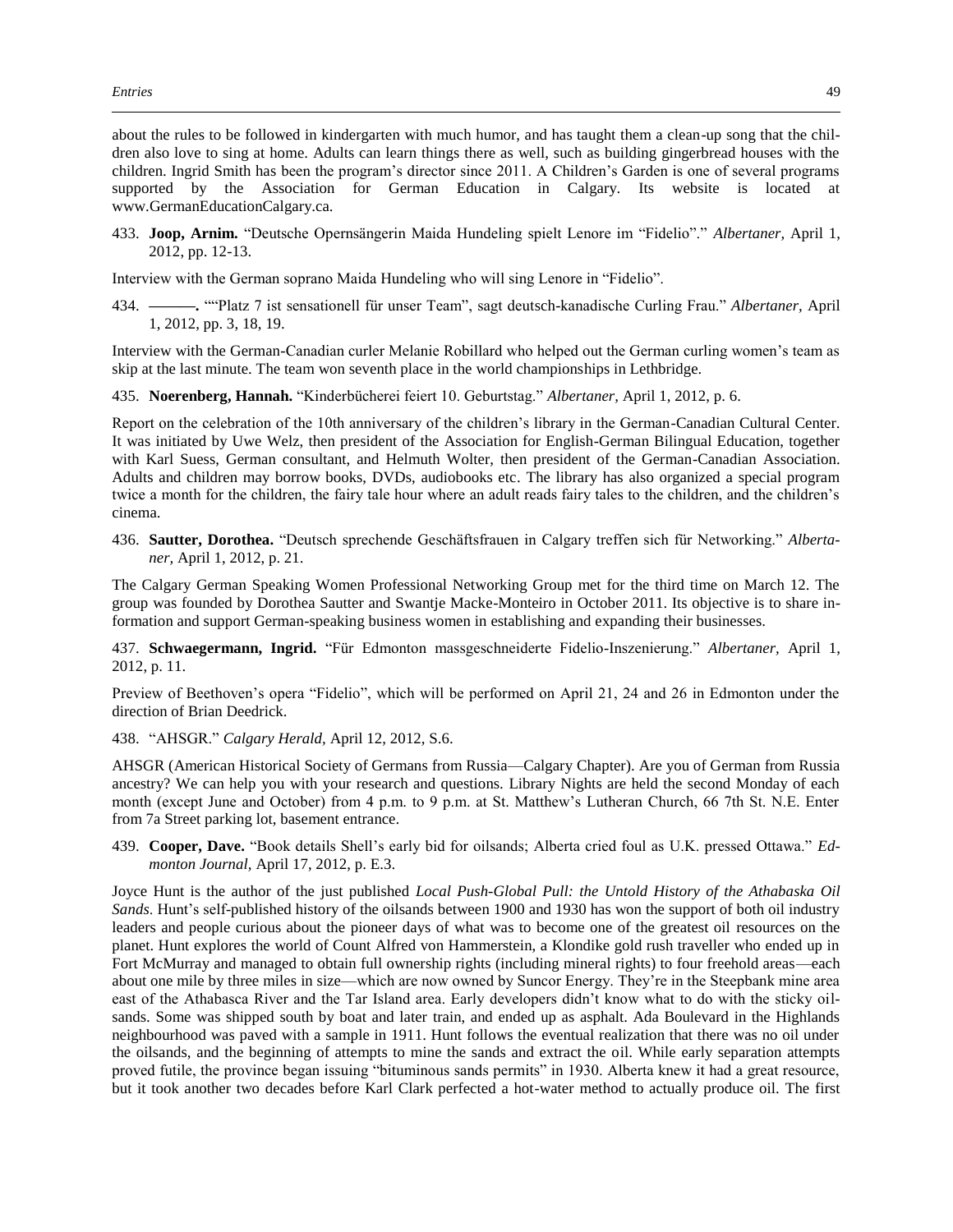commercial plant, Great Canadian Oil Sands (now Suncor), didn't open until 1966. [Link to author's webpage: http://localpushglobalpull.com/].

440. **Simons, Paula.** "Hundeling's Fidelio sets the bar high; Rising soprano a dauntingly dominant force." *Edmonton Journal,* April 23, 2012, p. B3.

Brian Deedrick's ambitious staging of "Fidelio" at the Jubilee Auditorium rests securely on the shoulders of acclaimed German soprano Maida Hundeling, making her Canadian debut, in the role of Leonore.

441. "Capt. Red Organ Grinder Drehorgel-Spieler." *Albertaner,* May 1, 2012, p. 19.

Advertisement. Carlo Klemm advertises his services as an organ grinder for performances at farmers' markets, trade shows, fairs, cultural events, Oktoberfests, senior lodges etc.

442. "Deutscher Fasching in Sherwood Park." *Albertaner,* May 1, 2012, pp. 1, 3.

On February 24, 2012 the students at Mills Haven School in Sherwood Park, which offers an English-German bilingual program, celebrated a German carnival. The children in all classes were dressed up and wore home-made masks.

443. "Frühlingsfieber in Edmonton." *Albertaner,* May 1, 2012, p. 21.

The Chickadivas choir has been reborn under a new name—La Vocabella—and will offer a debut performance on May 5, 2012. The members of the group—Regina Landeck, Patricia Brown, Rebecca Patterson, Bertha Hartmann and Dena Epp—sing jazz, java jive and popsongs.

444. "Kanadischer Urlaub in Bayern." *Albertaner,* May 1, 2012, p. 16.

The Bavarian Schuhplattlers of Edmonton gave a well-received *Heimatabend* on April 21 in the German-Canadian Cultural Center. The story line for their performance involved the Canadian Fritzenhammer family visiting Bavaria and staying overnight in the Hotel Kuckucksuhr. They get involved in some murky business in the center of which is the illegal preparation of sauerkraut. The Bavarian secret service eventually solves the bizarre smugglers' affair, and a happy end ensues. The Schuhplattlers performed as well as the 12-member youth group Alpenspatzen.

445. "Sylvia Kiel erhält verdiente Auszeichnung." *Albertaner,* May 1, 2012, p. 17.

Sylvia Kiel, long-time member of the Bavarian Schuhplattlers of Edmonton and active in other groups, wins the Association's Volunteer Achievement Award on April 21, 2012 .

446. **Berger, Ole.** "Ein deutsches Schnitzelhaus in der kanadischen Prärie." *Albertaner,* May 1, 2012, p. 14.

Three years ago Micha and Silke Hentschel took over the Hotel Lougheed in Lougheed southeast of Edmonton. They have established their restaurant as THE place to eat schnitzels in the Canadian prairie—the menu lists 31 different kinds.

447. **Prokop, Manfred.** "Fundgrube für Leute, die an der Geschichte der "Deutschen" in Alberta interessiert sind." *Albertaner,* May 1, 2012, p. 17.

The German-Canadian community's attention is drawn to the recent update of Manfred *Prokop's Bibliography of the Cultural History of the German-speaking Communities in Alberta,* which can be accessed on the website www.alberta.ca/~german/altahistory.

448. **Schwaegermann, Ingrid.** "Zeitloser Fidelio im 21. Jahrhundert in Edmonton angekommen." *Albertaner,* May 1, 2012, p. 11.

Laudatory review of the Edmonton Opera's performance of "Fidelio".

449. **Skoracki, Reinhard.** "'Volkslieder gehören zum musikalischen Wortschatz unserer Kultur'." *Albertaner,*  May 1, 2012, p. 7.

Calgary's Singgemeinschaft gave their spring concert on April 22 at the Austrian-Canadian Cultural Center, conducted by Jeannie Park.

450. "Alle Jahre wieder: Deutscher Tag im Victoria Club." *Albertaner,* June 1, 2012, p. 1.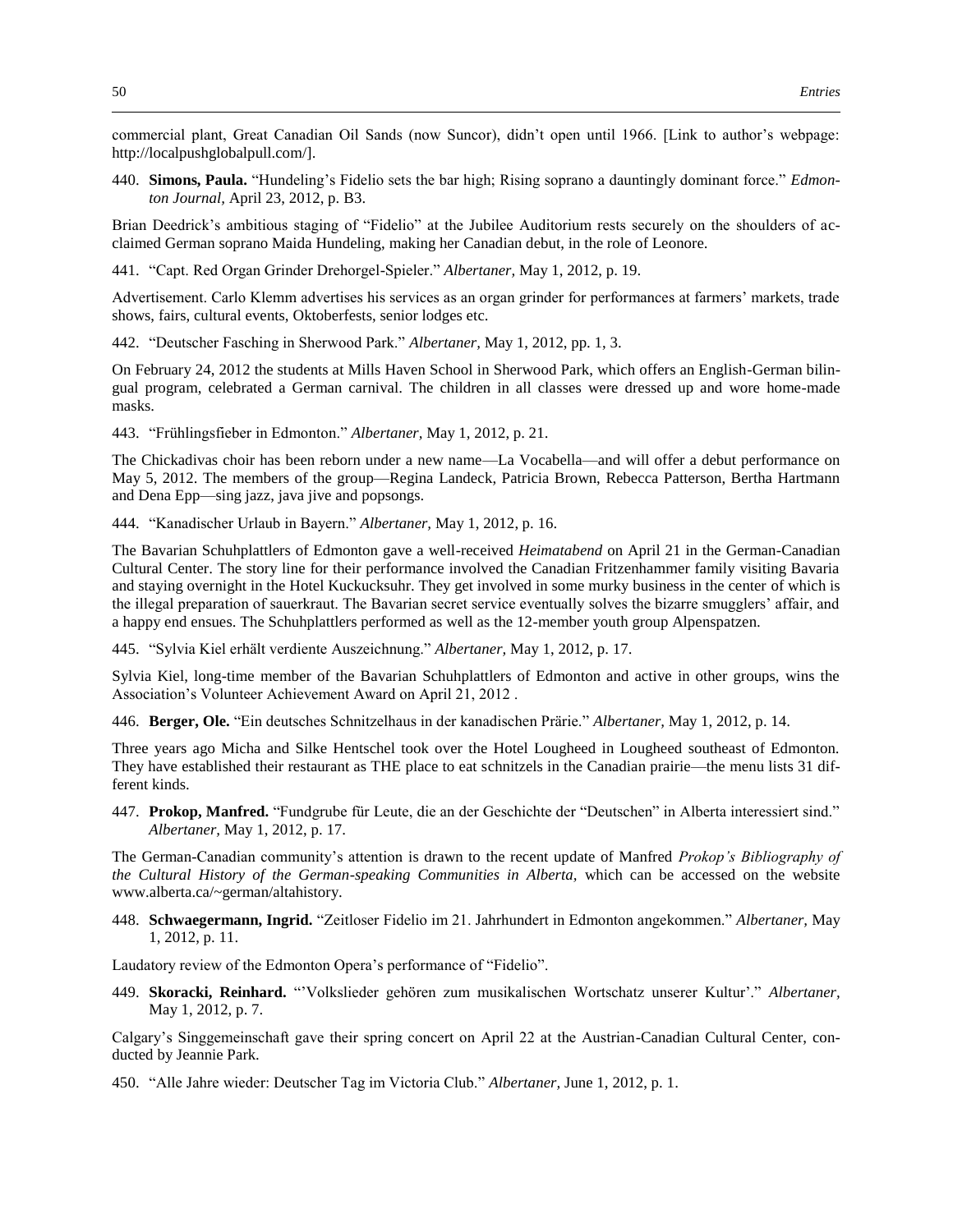The traditional Deutscher Tag (German Cultural Day) will again be celebrated at the Victoria Soccer Club on June 17.

451. "Amrhein erhält Bundesverdienstkreuz." *Albertaner,* June 1, 2012, p. 18.

The Vice-President and Provost of the University of Alberta, Dr. Karl Amrhein, was awarded the German *Bundesverdienstkreuz* (Cross of the Order of Merit) for his numerous efforts to establish and cultivate relations between the University and German partner institutions, among them with the University of Munich, universities in Saxony, the German Academic Exchange Service, the Max Planck Society and the Alexander von Humboldt Foundation. He had previously received the German-Canadian Friendship Prize of the German Ambassador in Canada in February 2007.

452. "Der Frühling liegt in der Luft." *Albertaner,* June 1, 2012, p. 16.

200 ladies and a few men came to the spring fashion show of the German Ladies Choir Wildrose which took place on May 27, 2012 in the German-Canadian Cultural Center. Erna Kuraitis is the group's current president.

453. "Ein Nachmittag für Senioren." *Albertaner,* June 1, 2012, p. 21.

About 200 seniors participated in a seniors' afternoon event, organized by the German-Canadian Association of Alberta, in the Victoria Soccer Club on May 6. The German Ladies Choir Wildrose and the Male Choir Liederkranz performed for the guests. Many VIPs attended the event. Former provincial minister Dr. Horst Schmid was made an honourary life-time member of the German-Canadian Association of Alberta.

454. "Ein widerhallendes Konzert." *Albertaner,* June 1, 2012, p. 18.

On April 29, 2012 Trinity Lutheran Church in Edmonton celebrated its 110th anniversary with food and classical music. The congregation raised \$30,000 to replace the carpet floor in the church with a traditional wooden floor.

455. "Liederkranz feiert 50. Geburtstag." *Albertaner,* June 1, 2012, p. 3.

The German Men's Choir Liederkranz celebrated its 50th anniversary on May 5, 2012 in the German-Canadian Cultural Center. Hannelore Krapp is the current president of the group. The German Mens' Choir of Calgary gave a guest performance.

456. **Ermlich, Maria.** "Vom deutschen Leben und der deutschen Sprache weit weg von der Heimat." *Albertaner,*  June 1, 2012, p. 6.

Maria Ermlich, a graduate student in linguistics from the Technical University Dresden who is currently on a workexperience short-stay at Augustana University College, describes her study of language maintenance among immigrants who arrived in the 1960s and 70s and those who have come here recently. She is looking for volunteers to complete her on-line questionnaire.

457. **Hesse, Hildegard.** "Deutschen [sic] Frauenchor Calgary: Generalprobe für Auftritt im Dom." *Albertaner,*  June 1, 2012, p. 7.

The German Ladies Choir of Calgary, under the direction of long-time conductor Anne Stollbert, gave their traditional spring concert on April 29 at McDougall United Church. Almost all of the 375 tickets had been sold for the performance.

458. **Nevison, Mindy.** "Kanadische Studentin fasziniert von deutscher Mensa und Märchen." *Albertaner,* June 1, 2012, p. 20.

Report from a student at the University of Calgary who four years ago could not speak a word of German and is now graduating with German as her major. Mindy Nevison was an exchange student with the Canadian Summer School in Germany, supported by a scholarship from the Association for German Education in Calgary. She gives her impressions of Germany and German life and is looking forward to return to Germany in September as a foreign language assistant in the Pädagogischer Austauschdienst program.

459. **Sautter, Dorothea.** "Energieversorgungsnetze—ein deutsch-kanadischer Dialog." *Albertaner,* June 1, 2012, p. 19.

On May 23, 2012 the German-Canadian symposium "Deutsch-Kanadischer Dialog—Intelligente Energieversorgungsnetze" was held in the Global Business Centre in Calgary. It was a joint initiative of the German Embassy in Ottawa, the German-Canadian Centre for Innovation and Research in Edmonton and the Pembina Institute for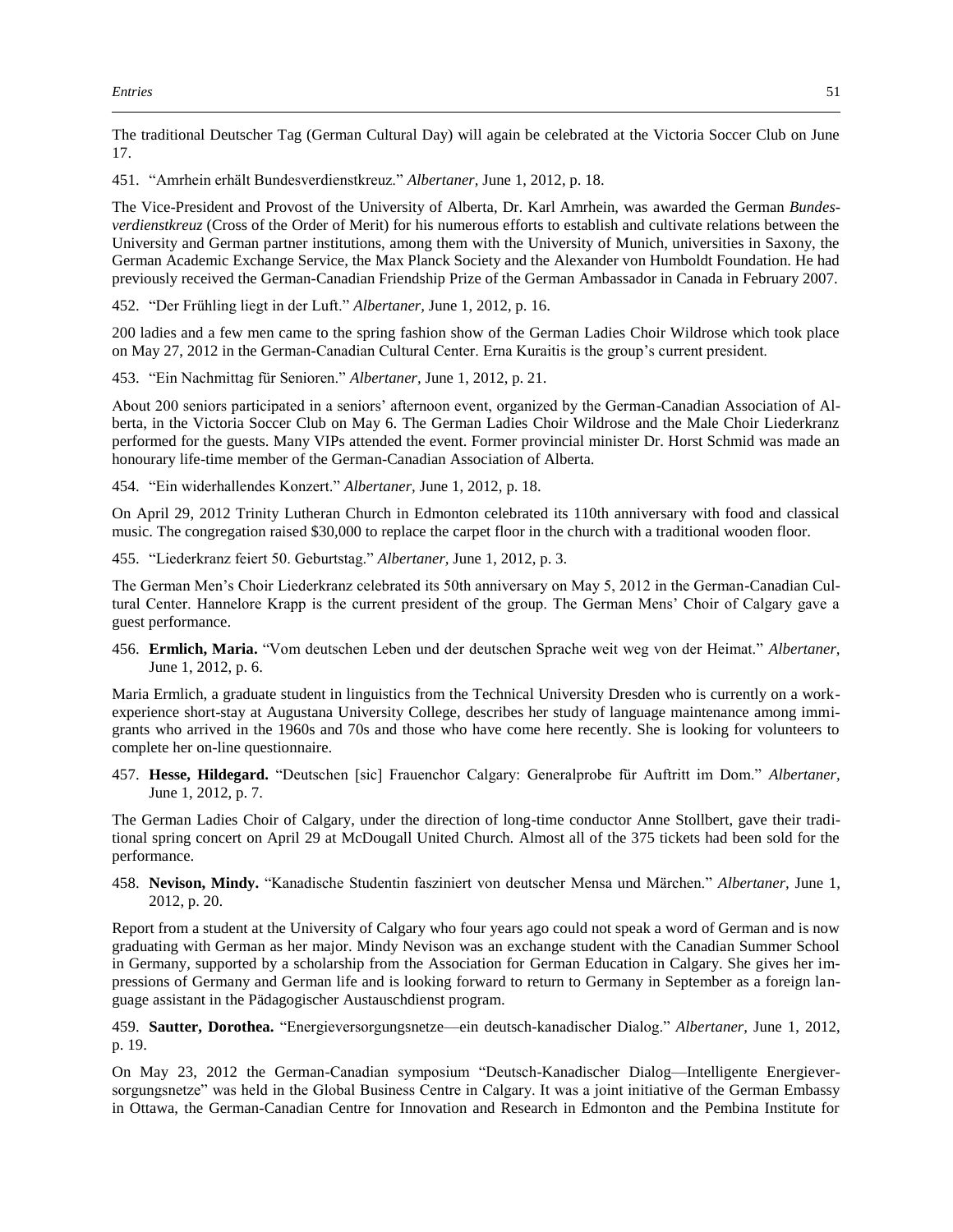Sustainable Energy Solutions as well as the Transatlantic Climate Bridge. The symposium's objective was the advancement of science transfer between Germany and Canada.

460. **Volmers, Eric.** "Drawn from home; A German director and international cast shoot the Alberta story of Peter and Catharine Whyte." *Calgary Herald,* June 23, 2012, p. C.1.

Beaming and elegant in period costume and hairstyle, Calgary actress Julie Lynn Mortensen is at the tail end of a lengthy shoot playing Catharine Whyte, a woman who most Albertans are familiar with. The freespirited, blueblooded U.S. expat formerly known as Catharine Robb married soulmate and fellow artist Peter Whyte of Banff. Both are remembered by the Whyte Museum of the Canadian Rockies, which helped cement their reputation as important artists, offering a home to artwork that has been deemed among the most important in celebrating the culture of the Rockies. "Drawing Home" was co-written and directed by German director Markus Rupprecht. "Drawing Home" is a sprawling epic that follows the Whytes' love story for nearly half a century. The film—to be released in 2013—begins when Catharine is still romantically linked to John D. Rockefeller III, a member of one of the richest families on earth in the 1920s. But she would soon make the unlikely, romantic choice to give up a life of wealth and privilege to join Peter, whom she met while studying art in Boston, in what was then the wild frontier of Alberta. This is Rupprecht's first film as a director. In his native Germany, he's probably best known for having developed a compact HD digital camera known as the Drake. It's proven handy when shooting in the mountains.

461. **Potkins, Meghan.** "Police work together on bust; Drug network stretched from Mexico." *Calgary Herald,*  June 27, 2012, p. B.1.

Two Mexican Mennonite men face multiple charges in connection with the cross-border trafficking of \$2-million worth of cocaine, and Tuesday morning, police quietly arrested the pair in Taber, 250 kilometres southeast of Calgary. A third man of Chihuahua, Mexico, also faces trafficking charges, but has fled to Mexico where he remains. The men are accused of having masterminded a trafficking network with ties to organized crime in Mexico. At a press conference in Taber Tuesday, investigators confirmed the accused men had links to the Mexican Mennonite community, but were quick to add that their backgrounds were largely irrelevant to the investigation.

462. "Deutscher Tag im Victoria Soccer Club." *Albertaner,* July 1, 2012, p. 18.

On June 17 soccer fans and friends of German culture came to the German Cultural Day (*Deutscher Tag*), which is celebrated at the Victoria Soccer Club every year. As always there was much food and drink and entertainment.

463. "In der Bowcroft Grundschule in Calgary geht's schon seit 10 Jahren rund!" *Albertaner,* July 1, 2012, p. 2.

Brief description of the English-German bilingual program at Calgary's Bowcroft Elementary School.

464. "Skatturnier in Edmonton." *Albertaner,* July 1, 2012, p. 21.

More than 50 skat players from across Canada, the U.S. and the Bahamas participated in an international skat tournament at the Victoria Soccer Club in Edmonton from June 1 to 3. The German-Canadian Association of Alberta served again as the sponsor of the event.

465. "'Summer Sizzler' in Sherwood Park." *Albertaner,* July 1, 2012, p. 6.

The students at Mills Haven School in Sherwood Park, which is the location of an English-German bilingual program, celebrated the end of the school year with a "summer sizzler" with the theme "Olympic Games". The children wore costumes from several different countries, games were played in the gymnasium and lots of food and drink was consumed.

466. "Unterhaltsamer Kompass für die kulturelle Fährtensuche in Kanada." *Albertaner,* July 1, 2012, p. 13.

Sophie von Vogel has published an amusing travel guide to Canada, *Fettnäpfchenführer Kanada—wenn's im Land der Weite zu eng wird*. The main character in this guide is Mareike who discovers many differences between Germany and Canada in their life styles and customs and gets into many embarrassing situations. It also offers many factoids for the interested reader.

467. **Joop, Arnim.** "Der deutsch-kanadische Klub in Calgary sucht immer noch ein neues Zuhause." *Albertaner,*  July 1, 2012, p. 3.

Margarete Otto was elected as the new president of the German Canadian Club of Calgary on April 15. She will have the onerous task to find a new home for the Club, which sold its club house in northeast Calgary a few months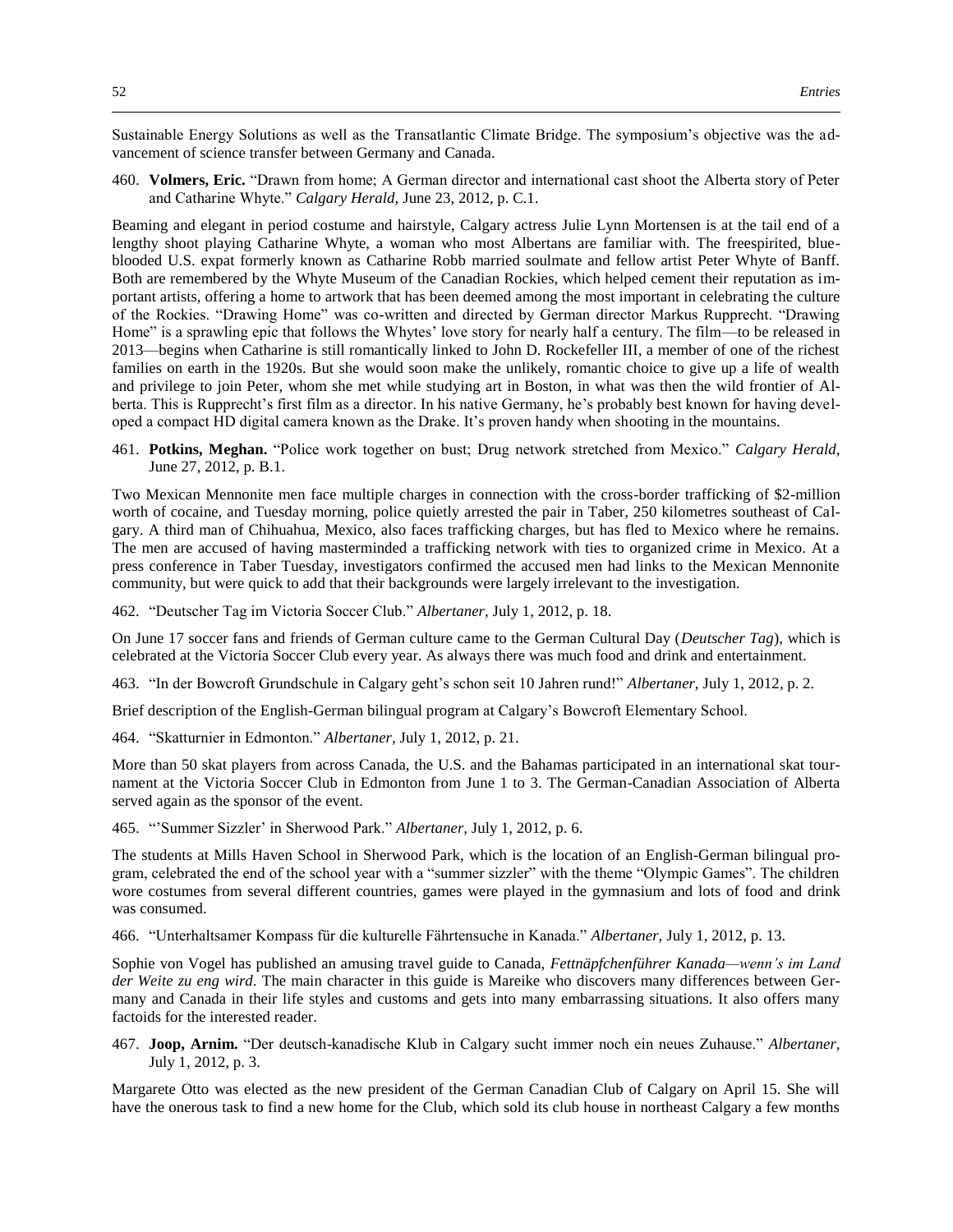ago. The sale was necessitated because of the financial straits in which the Club has found itself. Otto says that the club has to downsize although the Heidelberg Restaurant did well. The building and lot were sold for \$3.2 million. She hopes that the new building will not cost more than \$1.2 million. The Club was founded in 1931 by German immigrants. For many years it was located in Bowness where the wealthy German-Canadian businessman Louis Oel had donated a lot. In 1996 the Euro-Canadian Cultural Center was opened on that lot which was also open to other European immigrant groups, but the concept was not successful. So the Club sold the building and built a new one on Barlow Trail in 2003.

**468. Kleist, Heinz.** "German *Gemütlichkeit* at German Pavilion at 2012 Heritage Festival in Edmonton." *Albertaner,* July 1, 2012, p. 2.

The German-Canadian Association of Alberta will once again man a tent at this year's Edmonton Heritage Festival on August 4-6. Everyone is invited for food and drink. Every year the festival goers consume ca. 5,500 sausages on a bun and more than 2,000 pretzels. Several groups will have displays and there will be music as well.

469. **Petermann, Wieland.** "German Ambassador recognizes Dr. Carl Amrhein and Britta Baron." *Albertaner,*  July 1, 2012, p. 19.

Reprint of the speech given by the German Ambassador to Canada, Dr. Georg Witschel, on the occasion of awarding the German Cross of Order of Merit to the Vice-President and Provost of the University of Alberta, Dr. Amrhein, for his many achievements in establishing close relationships between the University and German partner universities. At the same event, the Ambassador presented Britta Baron, Associate Vice-President and Vice-Provost for International Relationships, with the German-Canadian Friendship Award.

470. **———.** "'Schüler vor—Noch ein Tor'" *Albertaner,* July 1, 2012, pp. 1, 20.

More than 300 students in Edmonton's three elementary English-German bilingual schools participated in a competition for the Mini-Euro-Cup 2012 at Forest Heights Elementary School on June 4, 2012. More than 50 parents helped in the organization of the event. 32 teams ran and fought for victory, and 70 students in Grades 8 and 9 at the Junior School served as trainers and coaches. Gene Zwozdesky, the Speaker of the Legislative Assembly, was one of the referees. The German Ambassador, Dr. Georg Witschel, presented the cup to the victorious team.

471. **Prokop, Manfred.** "Step Back in Time!—with a new book about the story of the German-Albertans." *Albertaner,* July 1, 2012, p. 17.

Laudatory review Lorraine Dreger Yackulic's *Step Back in Time! Volume 1, Northern Alberta. An Historical Travel Guide for Albertans of German Heritage*. The intent of this book "was to gather *samplings* of available resources in one central file, in order to render research of Alberta's German heritage less of a daunting task. … By using this research/travel guide, I hope people will be encouraged: to acknowledge their German ancestral footprint in Alberta; and to visit the particular areas where their ancestors lived and worked." (vii) The 525-page volume is divided into three main parts. "Setting the Scene in Northern Alberta", "Touring Northern Alberta: Trailways, Waterways & Railways" and "German Place Names, Family Names, and Settlement Areas". The beautifully and lavishly illustrated, carefully edited volume makes it a suitable coffee table book that anyone would enjoy browsing leisurely. This is not your usual boring history book with pages and pages of continuous text and tables of figures: each page contains a bit of history, a bit of personal information, a bit of cultural trivia, maps and photographs, bulleted lists all woven together in a richly developed ancestral tapestry. Two more volumes are planned.

472. **Strelau, Eckhard.** "Erfolgreiche Absolventen." *Albertaner,* July 1, 2012, p. 16.

This year 19 students from Grade 12 in Strathcona High School passed the challenging language diploma II exam (DSD II). Several students will register at various German universities, and this year several graduates from the bilingual program will enrol in courses at the German partner university of the University of Alberta, the University of Marburg. Michael Boeske got top marks this year for which he received a bursary of \$500 from the Association for English-German Bilingual Education of Edmonton.

473. **Levesque, Roger.** "Happy times at Edmonton's home of the blues; Commercial Hotel marks 100th birthday with huge block party." *Edmonton Journal,* July 7, 2012, p. G.1.

It may be a mecca for the blues, but it will be all smiles when the Commercial Hotel (a.k.a. "the Commie") celebrates its 100th birthday Sunday. In the century since the three-story brick landmark was constructed, the Commercial has played a role in so many lives. Originally, in the days following Old Strathcona's incorporation into the City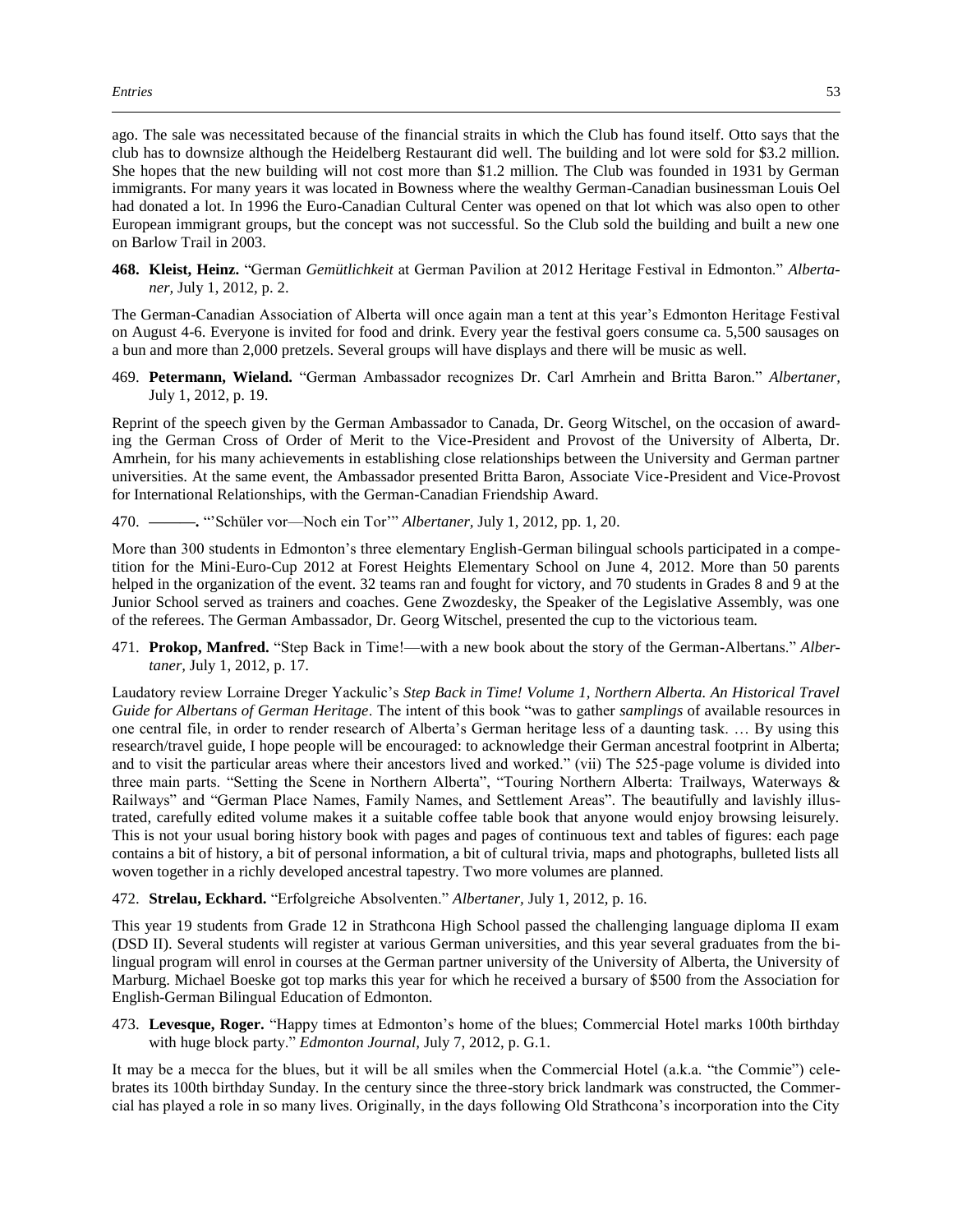of Edmonton, it was one of the swankest hotels around, famous for its innovation of hot and cold running water in every room and fine dining in the restaurant. Since then, the hotel has weathered many changes and owners as Alberta's oilpatch and Whyte Avenue itself have gone through booms and busts. German immigrant Herb Ortlieb had spent 20 years in construction here when he was invited to join a group of investors to purchase the Commercial back in 1971. His building experience was especially handy in overseeing the many repairs and renovations that were needed at the time. After buying in and working as an understudy to a couple of mentors, he took over as general manager about a year later. That was the same year the province lowered the drinking age from 21 to 18. Ortlieb capitalized on that change, upgrading the bar area to get an expanded liquor licence so they could serve hard liquor. Then, in 1987, he got the idea to add a new wing to the hotel's tavern, to expand into the east parking lot. Ortlieb admits he's still more of a European waltz music fan, but in asking around, he concluded that the blues could bring new life to the venue, which had previously catered to country fans on weekends only. In 1984, he sent his bar manager to Chicago to make some contacts, and Blues On Whyte was born with an original weekend cover of \$3.

474. **Struzik, Ed.** "Wagner's wonders face new threat; Rezoning plan worries lovers of tiny, unique wetlands area." *Edmonton Journal,* July 30, 2012, p. A.5.

Wagner Bog—a tiny mosquito-infested wetland situated along Highway 16A just a few kilometres west of Edmonton—is a gem by any ecological standard. Of the 26 wild orchids identified in Alberta, 16 can be found here, along with 300 or so other wildflowers such as the spiky elephant head, the impossibly delicate shooting star, the smelly skunk currant and the cursed crowfoot, which is enchanting to look at, but a "curse" to deer or livestock that consume it. Many of these plants are hosts to an extraordinary number of moths, butterflies, bees, parasitic wasps and other insects, some of which are so new to science that they still have not been named. But they may not be around by the time that happens. As wondrous as Wagner is, its future is in doubt now that the County of Parkland is considering a draft plan to rezone the lands along its southern boundary from agricultural to industrial.

This isn't the first time that Wagner's wonders have been threatened by outside developments. When German immigrant Frederick Wagner bought the land in 1926, his plans to log the coniferous forest and turn it into a dairy pasture got waylaid when the CPR, the former owner, informed him of their plan to mine the marl and turn it into cement. Determined not to allow the site to be dynamited, Wagner hired prominent Edmonton lawyer William Morrow to take the matter to court. Morrow, who went on to become one of Alberta's most famous judges, successfully argued that unlike oil and gas, marl was not a subsurface mineral to which the province had exclusive rights. Wagner never did get very far with his dairy pasture. Sinkholes may have doomed it, or the presence of a plant—seaside arrow grass—which produces a noxious chemical that would have made his cows sick or tainted their milk. Wagner apparently did not see anything particularly special about that fen he owned. He had no objection when a group of Edmonton naturalists led by the late Edgar Jones, Bill Morgan and Bill Fuller came up with the idea of buying the land with the help of the University of Alberta, the Canadian Nature Conservancy, and an anonymous donor. The fen was eventually designated a natural area by the province, but that still wasn't the end of its troubles.

475. "Calgary Talking Circle." *Albertaner,* August 1, 2012, p. 19 .

Advertisement. Inge H. Saxena invites interested persons to a twice-monthly open get-together for discussion, support and exchange of opinions. Details will be announced after an expression of interest has been received.

476. "Deutsche Weltmeister in Calgary." *Albertaner,* August 1, 2012, pp. 1, 20, 21.

Two marching bands from Germany participated in this year's Calgary Stampede which is celebrating its 100th anniversary. The Fanfarenzug Potsdam achieved fourth place in the category "Marching and Show Bands" and was world champion in 2012 in the marching band competition. The Berittene Fanfarenzug Freckenheim took part with 35 musicians and used a number of Canadian horses. Detailed report on activities.

477. "Grosszügige Spende für Studenten." *Albertaner,* August 1, 2012, p. 12.

Käthe Klotsche, widow of the German-Canadian Artisan Siegfried Klotsche, has gifted the University of Alberta with the 'Mrs. Käthe & Siegfried Klotsche Scholarship in German'. It will be awarded annually to students with very high achievement in German who have also have a record of volunteer work in the German-Canadian community.

478. "Königin ehrt ehemaligen Schuhplattler." *Albertaner,* August 1, 2012, p. 6.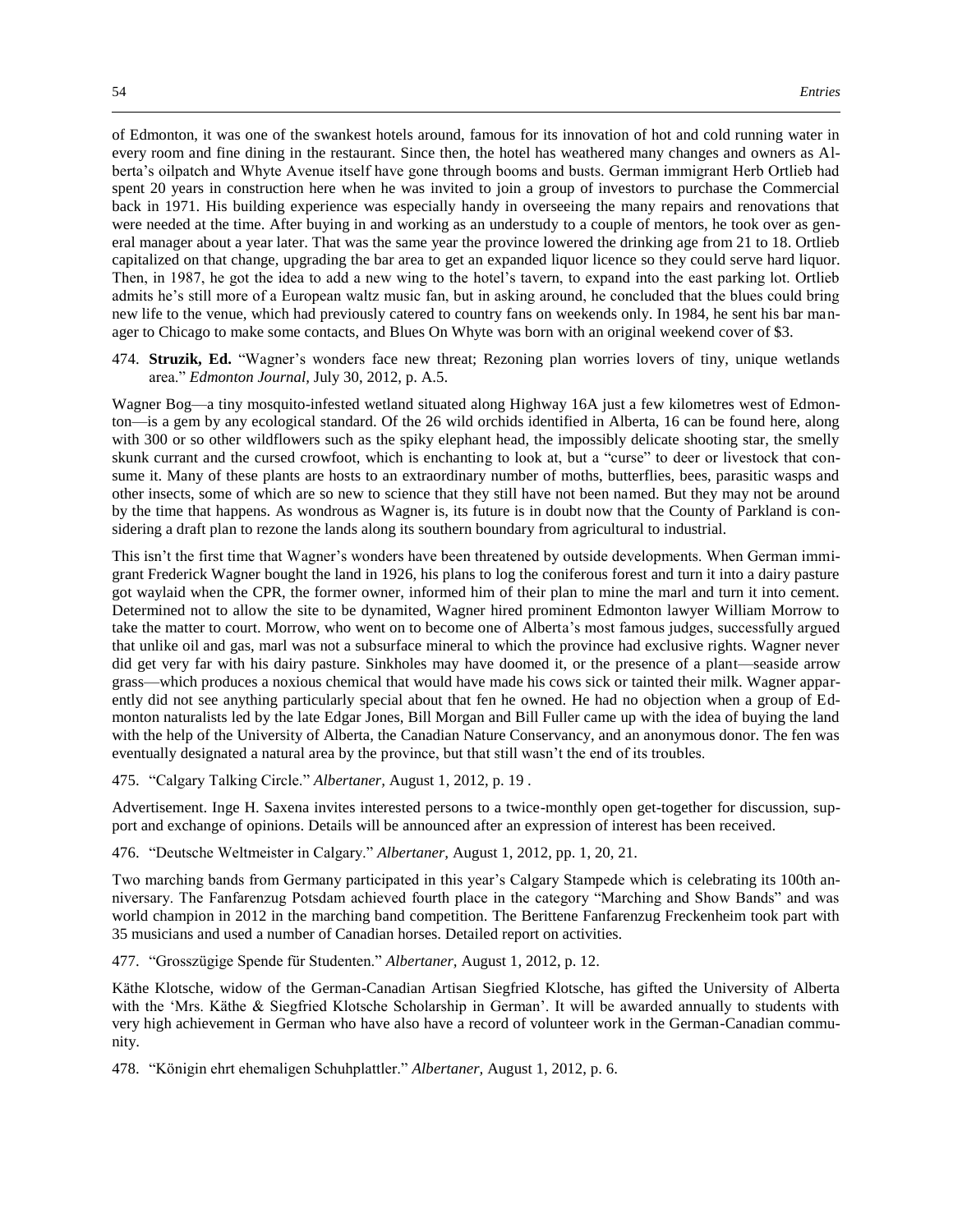Captain Georg Kuhse, a former president (1995-96) of the Bavarian Schuhplattlers of Edmonton, received the Diamond Jubilee Medal on July 9, 2012. He was one of 24 citizens to be so decorated. Kuhse served in the Canadian army for 37 years.

479. **Hesse, Hildegard.** "Deutscher Frauenchor Calgary singt im berühmten Kölner Dom." *Albertaner,* August 1, 2012, p. 7.

Report on a ten-day tour of Germany by the German Ladies Choir of Calgary. The choir sang three well-received pieces in the Cologne Cathedral. The tour covered Benrath, Solingen, Cologne, Schloss Mühlhausen, Friedrichshafen, Mainau, Scheidegg in the Allgäu and Friedrichshafen-Fischbach.

480. **Ludwig, Sonja.** "Neues Kooperationsprogramm zwischen Alberta und Deutschland." *Albertaner,* August 1, 2012, p. 3.

The German-Canadian Centre for Innovation and Research has its head quarters in downtown Edmonton. It has been in existence for two years. Founded by an initiative launched by Bernd Reuscher, Honorary German Consul, it is a bilateral initiative for the development of German-Canadian science and business relationships; its objective is to support both countries in cooperation projects in science and business. The Centre's director, Cornelia Sarwas, announced a new program between the Province of Alberta and Germany, the Alberta-Germany Collaboration Fund for Research and Development and Commercialization. It targets small and medium-sized businesses in the two countries in the areas of clean energy, environmental technology, advanced materials including micro- and nanotechnology, industrial biotechnology and information and communications technology. A three-day symposium will be held in October in Germany where companies from Alberta can get to know their German counterparts. The projects are funded with \$50,000 each, but the partners are expected to contribute their own funds. Up till now the cooperation between Alberta and Germany has consisted mainly of city and province partnerships (e.g., Grimma and Leduc, Alberta and Bavaria and Saxony). In 2009 the Helmholtz initiative was launched which seeks to intensify cooperation in environmental and energy research. Since February 2010 there has also been the Alberta-Saxony Intercultural Internship Alliance, an internship exchange program involving 15 post-secondary institutions in Saxony and 9 in Alberta. By 2013 about 100 students from both countries will have participated in this exchange.

481. **Windisch, Katharina Anna.** "There are no kangaroos in Austria: Klischees malen ein romantisiertes und verklärtes Bild von Österreich." *Albertaner,* August 1, 2012, p. 18.

Ms. Windisch, this year's Austrian Fellowship recipient at the Wirth Institute for Austrian and Central European Studies at the University of Alberta, describes her insights into differences between Austria and Canada and deals with the romanticized stereotypical views of Austria that she has often encountered (the Trapp family and the film "The Sound of Music", which is hardly known in Austria), the Sissi-trilogy, music, art, etc. She also addresses the issue of a current Austrian identity and its self-perceptions of Austria's role and fate in the Third Reich. Ms. Windisch points out the multilayered, complex facettes of Austrian identity.

482. "360.000 feiern Multikulturalismus." *Albertaner,* September 1, 2012, p. 19.

More than 360,000 people attended the Edmonton Heritage Festival between August 4 and 6. This year there were 63 pavilions exhibiting the accomplishments of 85 different cultures. The German Pavilion received an Honorable Mention at the end of the Festival. At the German pavilion there was food and drink as always, dances and an exhibit by the English-German bilingual program.

483. "Eine fürsorgliche Deutsch-Kanadierin." *Albertaner,* September 1, 2012, p. 17.

Margaret Day, the former president of the German-Canadian Cultural Association, is one of six recipients of the Caring Canadian Awards initiated by the Governor General.

484. "Jugendliche Stimmen aus Deutschland." *Albertaner,* September 1, 2012, p. 22.

The German Youth Choir St. Nicolai from Einbeck in Lower Saxony gave several concerts in Alberta on their tour of western Canada.

485. "Kurt Miller will den Verein deutsch-kanadischer Geschäftsleute retten." *Albertaner,* September 1, 2012, p. 3.

Kurt Miller is the new president of the German-Canadian Business and Professional Association of Alberta. He succeeds Klaus Maier who led the association for four years. He deplores the fact that the group's membership has shrunk to 14 while at its best time this club that was founded by German immigrants 41 years ago had up 100 mem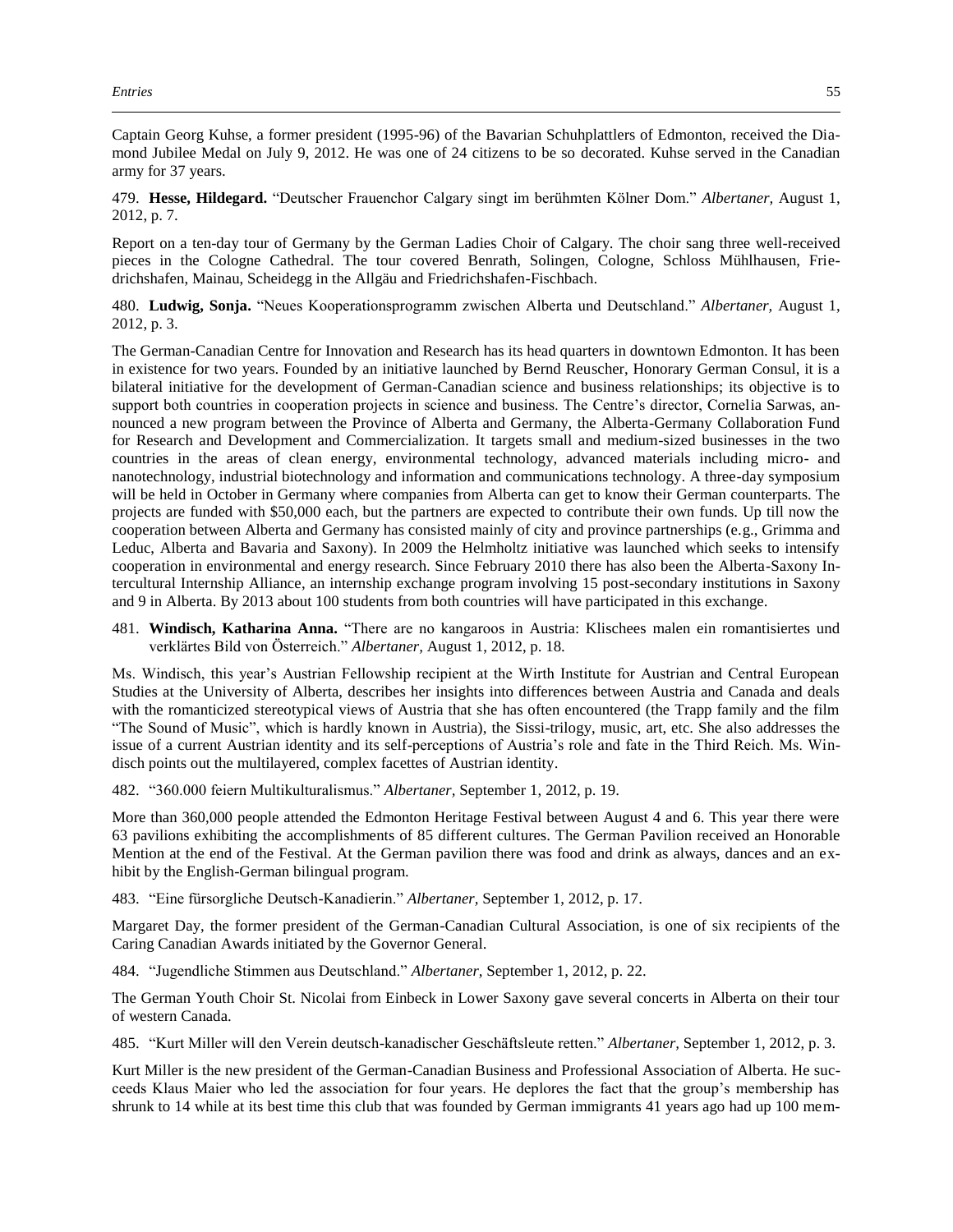bers. He has a number of changes planned. There will be no more guest speakers; the emphasis will be on networking, and the membership fee has been reduced to \$10 per year from \$200. For February 2013 an Edmonton German Business and Professional Event is planned with a trade fair and workshops. The association also wants to compile a directory of German-Canadian businesses in Edmonton. Miller was born in Saskatchewan as the son of German immigrants and has lived in Edmonton since 1997. He received a Bachelor of Commerce from the University of Saksatchewan and currently works as investment advisor for CIBC Wood Gundy.

486. "[Oktoberfest]." *Albertaner,* September 1, 2012, pp. 9, 19, 20.

Advertisements for Oktoberfests in this issue by the German-Canadian Club of Lethbridge (p. 9), the German-Canadian Cultural Center in Edmonton (p. 19), the Austrian-Canadian Club of Calgary (p. 20) and the German-Canadian Harmony Club Medicine Hat (p. 20).

487. "Your mortgage broker from Berlin." *Albertaner,* September 1, 2012, p. 19.

Advertisement for Monika Hägele, an Accredited Mortgage Professional .

488. **Hentschel, Micha.** "Brauchen wir hier in Alberta Schnitzel für Vegetarier?" *Albertaner,* September 1, 2012, p. 20.

Why create vegetarian schnitzels when we have much better pork here in Alberta than they have in Germany? Hentschel is the owner of the Lougheed Hotel—Haus Falkenstein in Lougheed, Alberta. He and his wife immigrated from Germany in 2009.

489. "Deutsches Picknick im Park." *Albertaner,* October 1, 2012, p. 7.

Members and friends of the German-Canadian Club in Calgary met again on September 8 for its traditional picnic in Edworthy Park. The club is still looking for a new building that can also house the German Language School of Calgary.

490. "Deutsches Radio 'Bunte Welle'." *Albertaner,* October 1, 2012, p. 20.

Advertisement for CJSW 90.9 FM's German program which is broadcast on Saturdays from 8 to 10 a.m. It is also available on the internet at www.cjsw.com.

491. "Früh übt sich ..." *Albertaner,* October 1, 2012, p. 22.

Nine-year old Alicia Jaeger BBQs sausages at the Vienna Bakery's Customer Appreciation Day on September 8, 2012. Hundreds of customers lined up for their free bratwurst and roll.

492. "Grande Prairie verliert seinen deutschen Klub-Präsidenten." *Albertaner,* October 1, 2012.

Harry Lehners, long-time president of the Grande Prairie Society of German-Canadians, died on September 16 at the age of 83. He was born in 1929 in Jever (Ostfriesland), married his wife Willma in 1954, shortly thereafter emigrated to Canada and settled in Fairview.

493. "Oberkellner für Deutschland." *Albertaner,* October 1, 2012, p. 7.

On September 8, 2012 the German-Canadian Cultural Center in Edmnton invited the public to an Open House to showcase what it offers and to recruit new members.

494. "Oktoberfest überall in Alberta." *Albertaner,* October 1, 2012, p. 23.

There will be Oktoberfests all over Alberta again this year, in the German-Canadian Cultural Center in Edmonton (October 5 and 6), the Austrian-Canadian Club of Calgary (October 5 and 6), Medicine Hat (October 6) and Lethbridge (October 12 and 13).

495. **Horst A. Schmid.** "Peter Lougheed, Gründer des modernen Albertas und stolzer Kanadier." *Albertaner,* October 1, 2012, p. 16.

Dr. Horst A. Schmid reminisces about his time when he was elected as the first post-war immigrant in 1971 and his work with Peter Lougheed, for whom he has the utmost admiration.

496. **Kleist, Heinz.** "German-Canadian Association appreciates Heritage Festival volunteers." *Albertaner,* October 1, 2012, p. 3.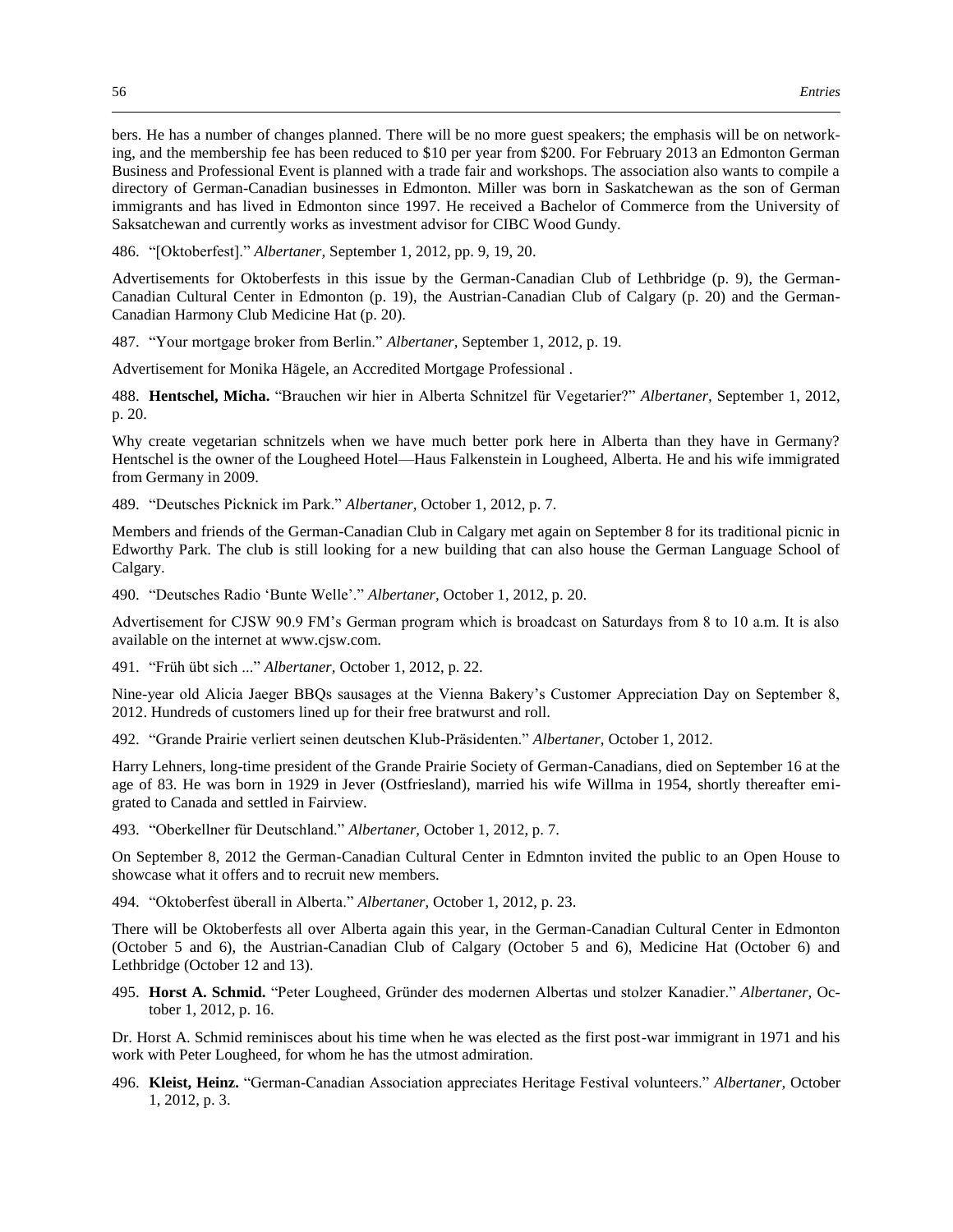The President of the GCAA thanked all the volunteers who worked the Casino and Edmonton Heritage Festival at its annual Appreciation Day on September 15, 2012 as well as the choirs and dance groups. After 12 years of being in charge of the German Pavilion at the Edmonton Heritage Festival Mr. Kleist will be stepping down .

497. **Petermann, Wieland.** "Englischlehrer aus Sachsen suchen Gastgeberfamilien in Edmonton." *Albertaner,* October 1, 2012, p. 20.

This October 20 English teachers from Saxony will again come to Alberta to get to know the country and the people, take a course at the University of Alberta and visit schools. Host families are encouraged to put up the teachers with them.

498. **Skoracki, Reinhard.** "Volksmusik mit starken Stimmen klingt gut: Benefizkonzert des Deutschen Frauenchores Calgary mit Gastchor aus Solingen ." *Albertaner,* October 1, 2012, p. 12.

The German Ladies Choir of Calgary, together with German Ladies Choir Solingen, gave a benefit concert for the German Language School of Calgary on September 2 in McDougall United Church.

499. **———.** "Was Musik alles kann ..." *Albertaner,* October 1, 2012, p. 13.

On September 22 the German Men's Choir of Calgary and the Men's Choir Liederkranz of Edmonton gave a very successful concert in the Rosza Center.

500. "Count Alfred von Hammerstein (1870–1941)." Web page, [accessed 6 October 2012]. Available at http://www.canadianpetroleumhalloffame.ca/alfred-hammerstein.html. [Complete text]

In an era of Canadian history that was rife with colourful characters—many bordering on the scoundrel level— Count Alfred von Hammerstein was arguably one of the most colourful. Arriving in the Athabasca region in 1897 detoured from his original goal of reaching the Klondike—von Hammerstein was one of the first to explore the oilsands, believing that the source of the bitumen must be a pool of "free oil" lying beneath the sand formation. Soon after his arrival, he undertook, on his own initiative, a trip to Ottawa where he delivered a report to a Senate committee in which he presented, in somewhat of an exaggeration, a glowing report of the mineral wealth to be found in the Athabasca region, including oilsands, coal, salt, copper, limestone and gold. A central theme of his report was the usefulness of the oilsands to produce asphalt. Von Hammerstein began his serious quest for this source oil in 1903, ferrying drilling equipment, supplies and men to operate his wells down the Athabasca River—an 80-mile trip with significant rapids. On one trip, both his crew members drowned; on another, a shooting accident left him wounded in the leg, forcing him to travel alone to Edmonton for medical attention. To finance his exploration efforts, von Hammerstein formed the Athabasca Petroleum Syndicate in 1906 and spent more than \$50,000—a considerable sum in those days—to drill several wells in a number of locations north of Fort McMurray. He discovered gas—although there was little need for it—and he claimed also to have discovered oil. He was able to convince government inspectors that he had found oil in "paying" quantities—a boast that allowed him to secure drilling rights on a fee simple basis, while those coming behind him had to lease their lands. Von Hammerstein was also the first to suggest a pipeline be built to a refinery in Edmonton, a project that would have cost \$1.5 million—pipeline and refinery included.

For most of the 40 years or so he spent in the area, von Hammerstein was an elusive figure. He rarely spoke with the media, suggesting that any knowledge of the oilsands that he might have gained was actually the property of his syndicate. He travelled extensively and was, at one point, reported in the Edmonton Daily Capital newspaper as having been killed "while engaged in promoting a revolution" in Paraguay. Subsequent editions carried objections from von Hammerstein himself that reports of his death had been "greatly exaggerated." Nothing much ever became of von Hammerstein's "discoveries," if in fact there ever were any oil discoveries, and his first efforts to cash in on his lands failed miserably. In the 1930s, he offered the lands to both Imperial Oil Ltd. and Royal Dutch Shell plc, first at \$250,000 and later at a "Depression discount" of \$110,000, but neither company took him up on the offer. Eventually, executors of the von Hammerstein estate sold the 11,000 acres to Sun Oil Company of Philadelphia, but a court case ensued and the properties went instead to Territory Oil Company. In 1995, the freehold lands were acquired by Suncor Energy Inc. "It was Hammerstein's positive can-do attitude in the face of many adversities that showed the way for the explorers who followed him," wrote Joyce Hunt in her letter nominating von Hammerstein. "The Count was truly a pioneer who paved the way for future players attempting to find ways to extract the riches contained in the oilsands." [Plus photo].

501. "Directory of directors in Canada, 1912." Web page, [accessed 19 October 2012]. Available at http://www.archive.org/ stream/directorydirector00housuoft/directorydirector00housuoft\_djvu.txt.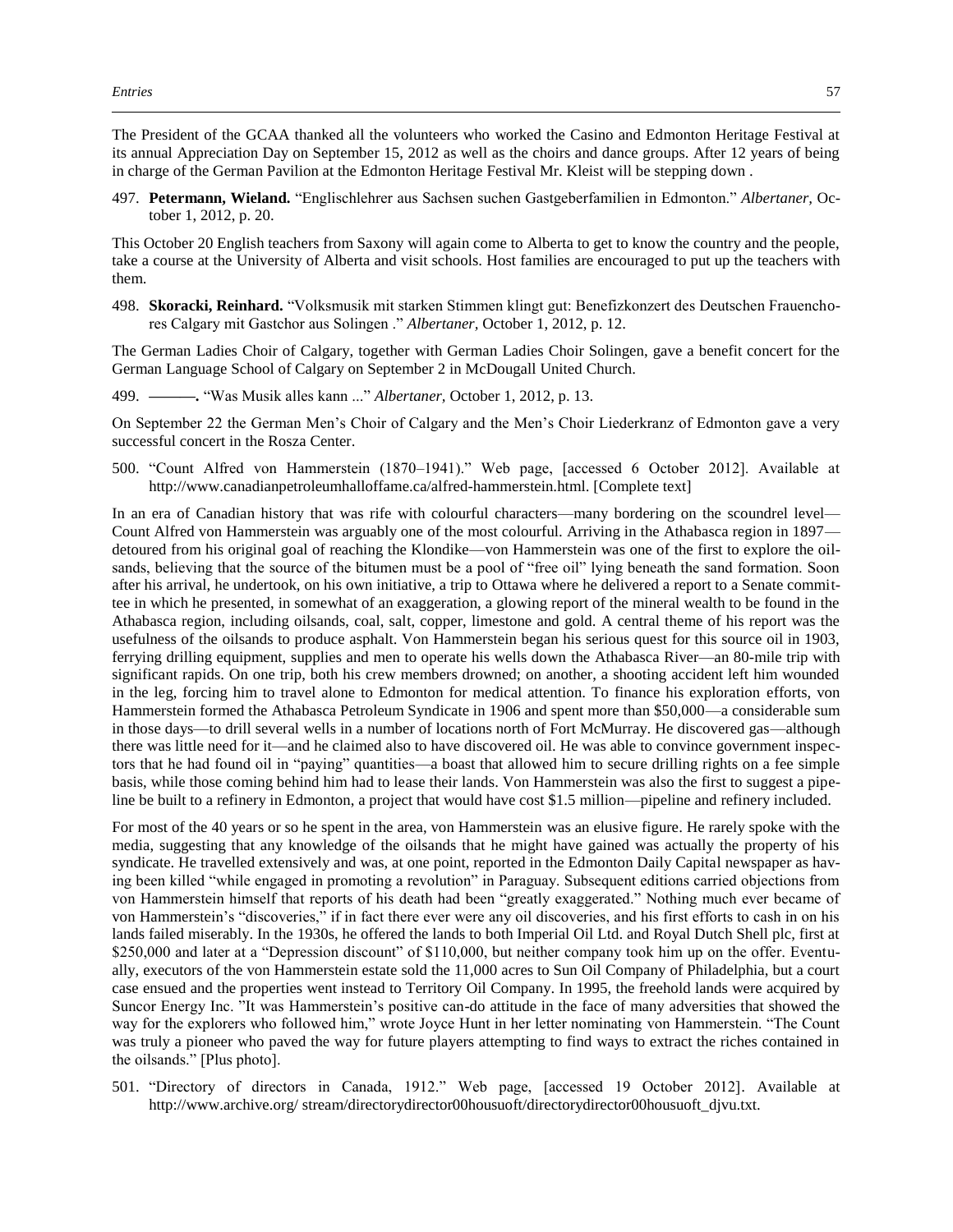J.R. Boyle, M.P.P., Edmonton, was the Secretary and a Director of Alberta Herold Publishing Company. William Krankenhagen was President and Managing Director; Dr. James Hislop was the Treasurer.

502. **Gerson, Jen.** "Cecil's sordid secrets; Former Calgary hotel still 'brimming with darkness'." *National Post,*  October 26, 2012, p. A.3.

Calgary's Cecil Hotel will be saved. Calgary's economy has been built by booms and destroyed by busts over the last century. Economic tides work like erosion here, leaving traces of a history that can barely be seen under the pressure of wealth and optimism. As a result, the Cecil, standing for 100 years, is one of only six pre-First World War hotels still standing. Despite neglect, fires, bad paint jobs, a few poor renovations and more homicides than anyone's bothered to count, the structure is in tolerable good shape. The heritage authority has declared the building salvageable. It retains much of its turn-of-the-century brick, wood and sandstone infrastructure.

The Cecil opened in 1912, near the apogee of what would later come to be known as the Age of Optimism. The railway was spreading across the prairie like a fast-creeping vine. In the decade prior, the village of 4,000 grew to just under 73,000. Unable to keep up with the ballooning population, the city was desperate for houses, rooms, beds, floors, shacks, tents—anything for the thousands of men and women who had come to the prairie to make their fortunes. Because of the city's transient nature, hotels and boarding houses were naturally preferred over more permanent domiciles. At the time, many of these options were little more than rickety wooden claptraps, unclean, and filled with loud, brawling taverns. So it was no small relief to see a headline in the Calgary Daily Herald: "Hotel Permit Issued. The permit for the proposed Hotel Cecil was taken out yesterday. It is to be built on the corner of Fourth Avenue and Third Street East and is to cost \$40,000." Newspapers at the time listed its owners as Joseph Schuster and Charles Pohl, well-known German-Canadian businessmen. The Age of Optimism was giddy, but brief. Within a few years of the hotel's opening, war and prohibition would staunch the city's first frantic expansion.

503. "Absolut geniales Oktoberfest." *Albertaner,* November 1, 2012, p. 1.

More than 100 guests celebrated the *Oktoberfest* in the Lougheed Hotel Haus Falkenstein on October 20, 2012. There was good food and drink and games.

504. "Calgary hat einen Bücherklatsch." *Albertaner,* November 1, 2012, p. 18.

German-speaking Calgarians can come together for coffee, cake and conversation while purchasing and discussing books at the Eau Claire Market on November 24, 2012. Anja Klingler-Brito, the president of the Association for German Education in Calgary, has organized this *Bücherklatsch* as a fundraiser.

505. "[Christmas season events]." *Albertaner,* November 1, 2012, p. 5.

Various events will beld during the Christmas season by the following groups: Männerchor Liederkranz (Christmas Concert), *Adventschöre der deutschen Chöre* (German-Canadian Cultural Center), Singgemeinschaft Calgary (Jubiläumskonzert), St. Bonifatius-Gemeinde Edmonton (*Weihnachtsmarkt*), Austrian-Canadian Club (St. Nikolaus-Tanz, *Christkindl-Markt*, *Weihnachtsdinner und Tanz*), German-Canadian Cultural Center (*Christkindl-Markt*) amd the German Ladies Choir of Calgary (*Adventskonzert*) .

506. "Ein Orden von der Königin." *Albertaner,* November 1, 2012, p. 2.

The former president of the German-Canadian Business and Professional Association and owner of Bavaria BMW in Edmonton, Klaus Maier, received the Queen Elizabeth II. Diamond Jubilee Medal for his generous donation to charitable causes. Among others, he has donated more than one million dollars for the Maier Centre for Autism Services.

507. "Ein Sänger mit Humor." *Albertaner,* November 1, 2012, p. 19.

Hellmut Barknowitz, long-time member of the German Men's Choir Liederkranz, died on October 6, 2012 at the age of 82. He was born in Danzig in 1930 and emigrated to Canada in 1953.

508. "New Year's Concert 2013." *Albertaner,* November 1, 2012, p. 20.

Advertisement. The New Year's Concert 2013: Salute to Vienna: The Strauss Symphony of Canada will be held on December 30, 2012 in Edmonton and on January 1, 2013 in Calgary. The conductor is Bernhard Schneider.

509. "Oktoberfest in Edmonton." *Albertaner,* November 1, 2012, p. 15.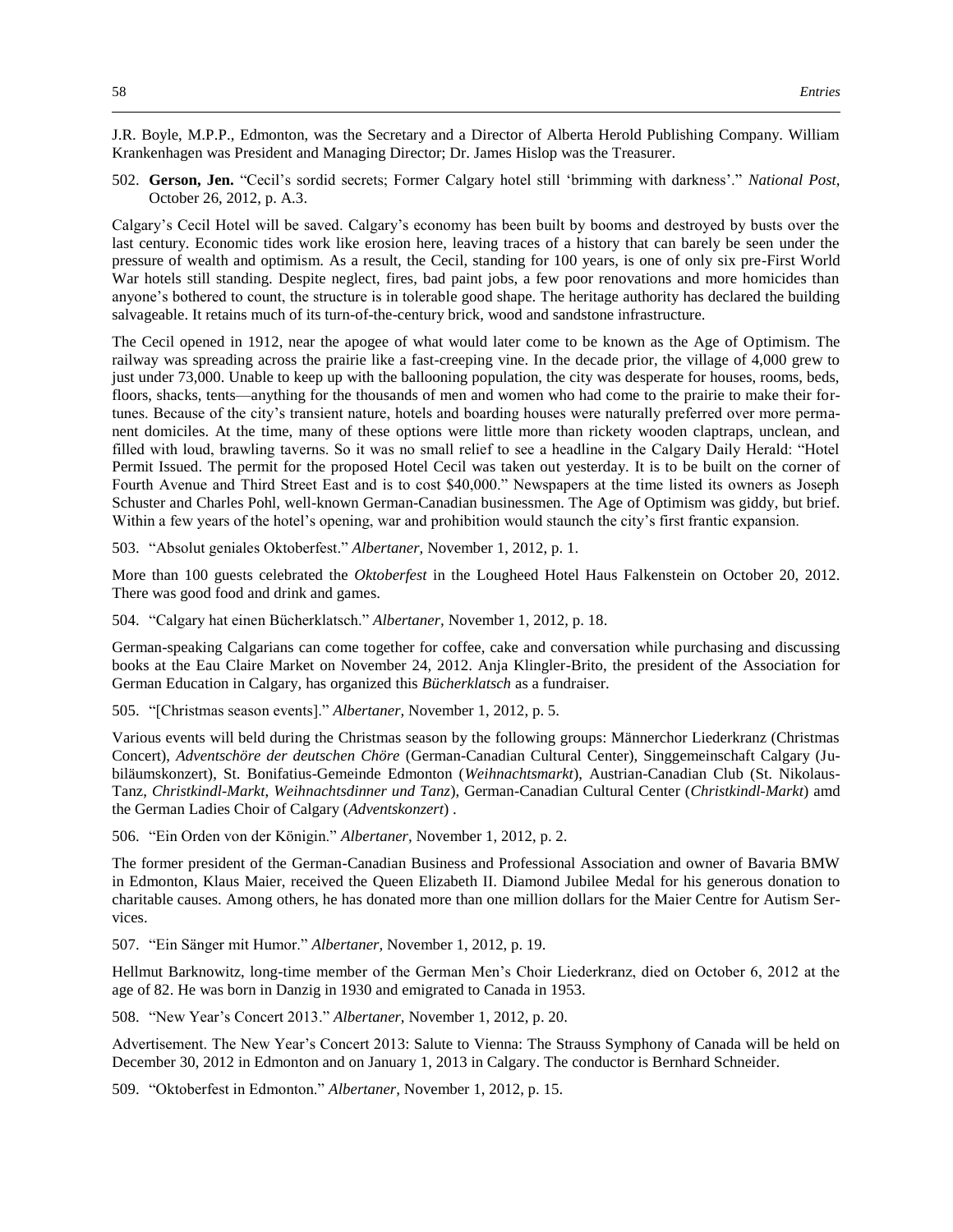Edmonton's *Oktoberfest* was celebrated in the German-Canadian Cultural Center over a period of five days. The Bavarian Schuhplattlers, the Alpenspatzen, the Sound Flight Band and Premium Accord performed. Okotberfests were also held in Calgary, Lethbridge, Lloydminster and Medicine Hat.

510. "Pro Coro Canada presents Laudate—Jubilate—Cantate." *Albertaner,* November 1, 2012, p. 17.

Swiss-born Michael Zaugg, Pro Coro Canada's Artistic Director gave a concert on November 4, 2012 at the All Saints Cathedral in Edmonton.

511. "Sehr geehrte Auslandsrentner." *Albertaner,* November 1, 2012, p. 14.

Advertisement. Peter Fischer is offering retired Germans assistance in dealing with the pension authorities in Germany.

512. "Wenn der Zeitungsmann erzählt." *Albertaner,* November 1, 2012, p. 23.

Arnim Joop, editor of the *Albertaner* and the *Mill Woods Mosaic*, was a guest speaker at the German-Canadian Business and Professional Association of Alberta on October 10.

513. **Sautter, Dorothea.** "Viele Fragen für den deutschen Honorarkonsul in Calgary." *Albertaner,* November 1, 2012, p. 9.

On September 27, 2012 the Calgary German Speaking Women Professional Networking Group, which was founded in October 2011 by Dorothea Sautter and Swantje Macke-Monteiro, welcomed the German Honourary Consul in southern Alberta, Hubertus Liebrecht, to one of their meetings. He answered many questions that the women had about citizenship regulations, inheritance laws and other topics. The meeting was well-attended: the photo shows 27 young women in the group photo together with the Honourary Consul.

514. **Nelson, Chris.** "Pain doc likes to 'raze' a little Hell; Noted researcher spends off-time with Hellrazers." *Edmonton Journal,* November 3, 2012, p. A.18.

Following a day's study into the world of pain there is something apt about a night of relaxation playing guitar in a heavy metal band. Welcome to the world of Calgary professor Gerald Zamponi: known in scientific circles as an expert in the various realms of pain and to the local metal crowd as lead guitarist of Hellrazer. Zamponi is the senior associate dean at the U of C's faculty of medicine where he has been heavily involved in studying the different ways we hurt and how best to alleviate the suffering which makes no sense. Because not all pain is created equal. There is good pain and there is bad pain, and Zamponi would like to get rid of the latter without sacrificing the former essential to living beyond childhood. He had gone to the University of Calgary in 1991 to work on a PhD, a year after arriving from his native Austria. Zamponi emigrated after meeting Meg, a young woman from Calgary at a party in his home country.

515. **Cuthbertson, Richard.** "School division builds ties with community." *Calgary Herald,* November 5, 2012, pp. A1, A41.

Last June the first Low-German Mennonite high school student graduated in Carmangay. It was a milestone for the Palliser School District which over the past five year has built rapport with a cultural and Christian religious community that has historically shunned public education. The Mennonite population in the area has been a bit of a problem: there is a staggeringly high number of Low-German Mennonite youths dropping out of school. They are obviously not well-prepared for jobs and work on farms, fast-food-joints, according to school officials. There is also the issue of parents without much education sending their children to "congregated sites" set up by the community all with the help of provincial funding. Officials from a number of public school boards don't like what they see and are calling for more accountability. Complicating matters is that many families speak Low-German, and not English, as a first language. But as the Low-German Mennonite population grows with an influx from Mexico (some estimates put the southern Alberta number at 18,000), the distrust of formal schooling is butting up against the reality that good jobs need a good education. Younger generations of parents, who regret their own lack of schooling, are now shedding the skepticism to enrol their children in the public system. One of the three Palliser schools that offer Low-German Mennonite alternative programs is in Barons. When the school reopened in 2008 to offer the alternative program, dozens of volunteers from the Mennonite community cleaned and readied the place for the first day of class. Today, the building is at capacity. What they are learning is a public education based on the Alberta Education curriculum, but with conditions attached. Most students don't work on the Internet, as parents are apprehensive of their children surfing the web. Mornings begin with hymns sung in Low-German and, while the students are taught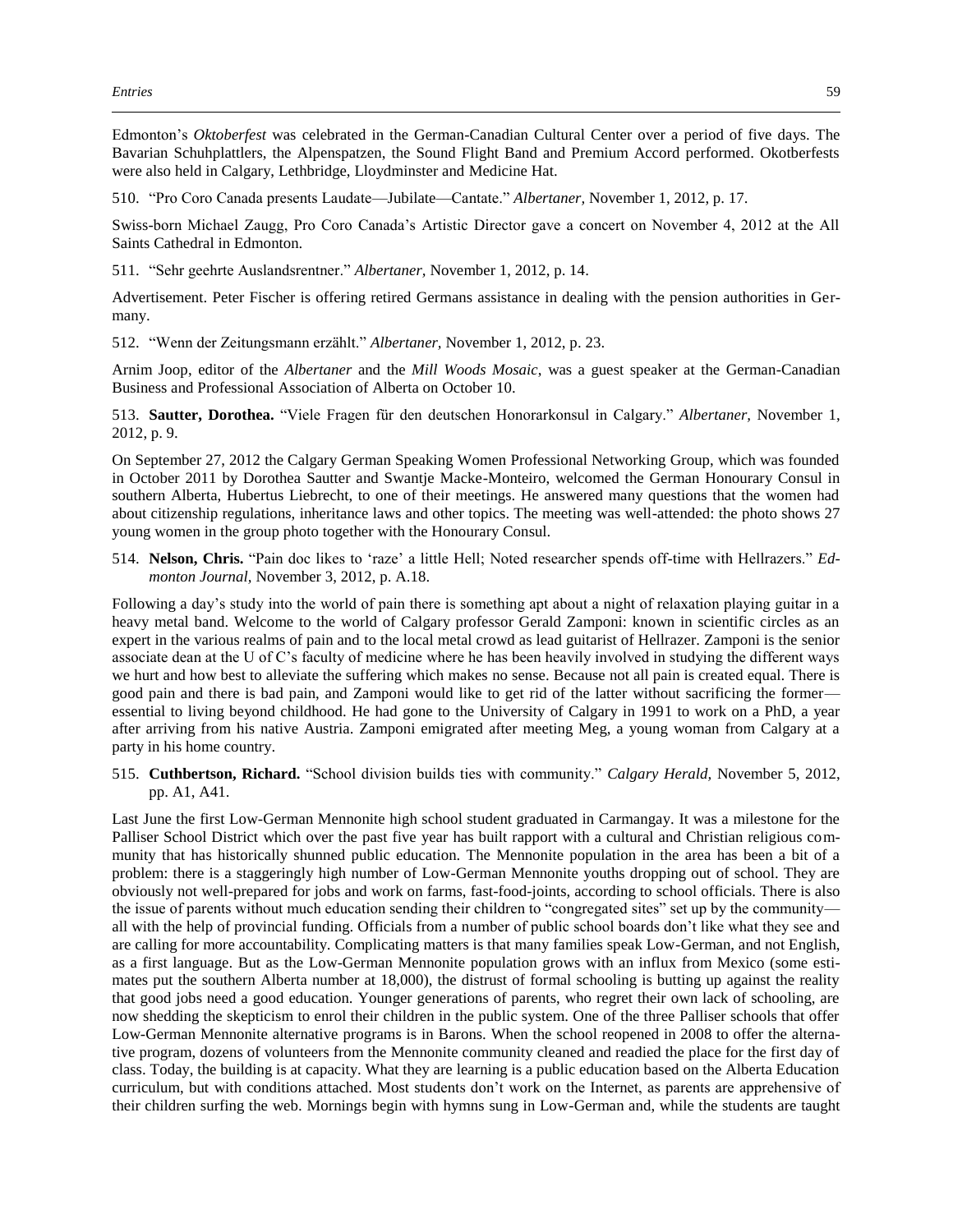in English, there is also High-German language instruction. Halloween is banned. Sex education isn't talked about, and evolution is not taught. At the higher grades, at the Carmangay outreach school, there is a flexibility unavailable in most regular programs. Students can head to work a couple days, then spend the rest of the week in class. It's all an effort to reflect what parents want—and don't want—for their children.

Five years ago, 100 Low-German Mennonite students attended public school in the district. This fall, the count has risen to 560. It is a significant shift, given historic misgivings Low-German Mennonites have about public education. Every parent that home-schools in Alberta does so under the umbrella of a school board or accredited private school. The province funds each student \$1,641.27 a year. The parent gets one half, and the school the other. The school uses its portion to pay for administration and certified teachers who visit each home at least twice a year. More than 300 of the Low-German Mennonite students who are homeschooled through Hope Christian attend one of two "congregated sites" established by the community: one in Grassy Lake, the other called Circle Hill, both near Taber. These sites are established by parents, and supervisors are hired, although they typically do not have a Grade 12 education. On the 2011 Grade 3 English language arts provincial achievement test, just 14.3 per cent of students at the congregated sites reached the acceptable standard, compared with 81 per cent provincewide. But that doesn't tell the story because the provincial achievement exams test Alberta curriculum, whereas the home-school students are learning a Christian Light curriculum developed in the United States. Up to 80 per cent of Low-German Mennonite adults, many of them who grew up in Mexico, are said to be functionally illiterate in their own language. A growing number of teens in the Taber area, seek out local services because they can't read or write. Those who worry about what's happening with Low-German children not in public schools are at pains to say they support the choice to home-school. But they criticize the province for not having rules that require home-school parents to at least have a Grade 12 education, and urge more accountability for the education provided. But some say that you could not be confrontational because then there is the risk of families moving away, taking more of their children out. What started in June 2007 with a meeting at the Nobleford community centre between school officials and a handful of Low-German Mennonite families, has led to a mini school boom between Vulcan and Lethbridge. Three schools, in Carmangay (pop. 367), Barons (pop. 315) and Coaldale (pop. 7,493), that were closed in the past 15 years have now reopened.

516. "Das Christkind in der Krippe." *Albertaner,* December 1, 2012, p. 27.

On November 18 a Christkindl-Markt was held at the German-Canadian Cultural Center which offered many choices for Christmas present. Rupert Schwabenbauer displayed his hand-made nativity set figures.

517. "Die deutsch-kanadische Community braucht Ihre Hilfe!" *Albertaner,* December 1, 2012, p. 25.

Full-page advertisement placed by the German-Canadian Association of Alberta to solicit volunteer participation in the activities sponsored and organized by the Association, with questions and answer about the GCAA.

518. "Die fünfte Jahreszeit beginnt." *Albertaner,* December 1, 2012, p. 13.

On November 17 Edmonton's Carnival Society Blaue Funken had its prince proclamation and thus started the socalled fifth season. Edmonton's mayor Stephen Mandel, City Councillor Ben Henderson and the speaker of the Alberta Legislature, Gene Zwozdesky, were honourary guests.

519. "Ehrenmitglied auf Lebenszeit." *Albertaner,* December 1, 2012, p. 2.

The Honourary German Consul for northern Alberta, Bernd Reuscher, was awarded a life-time membership in the German-Canadian Association of Alberta by President Heinz Kleist for his many years of volunteer work.

520. "Ende gut, alles gut!" *Albertaner,* December 1, 2012, p. 10.

On November 18 four children, under the direction of Hannah Noerenberg, brought the *Kasperle-Theater* puppets to life again at the Christkindl-Markt in the German-Canadian Cultural Center.

521. "Im Geschäft mit Deutschland." *Albertaner,* December 1, 2012, p. 19.

The director of the German-Canadian Centre for Innovation and Research in Edmonton, Cornelia Sarwas, was a guest speaker at a meeting of the German-Canadian Business and Professional Association on November 14 at which she reported about her visit to Alberta accompanying entrepreneurs from Alberta.

522. "Minister Dallas: Alberta wird immer mehr ein "global energy player"." *Albertaner,* December 1, 2012, p. 18.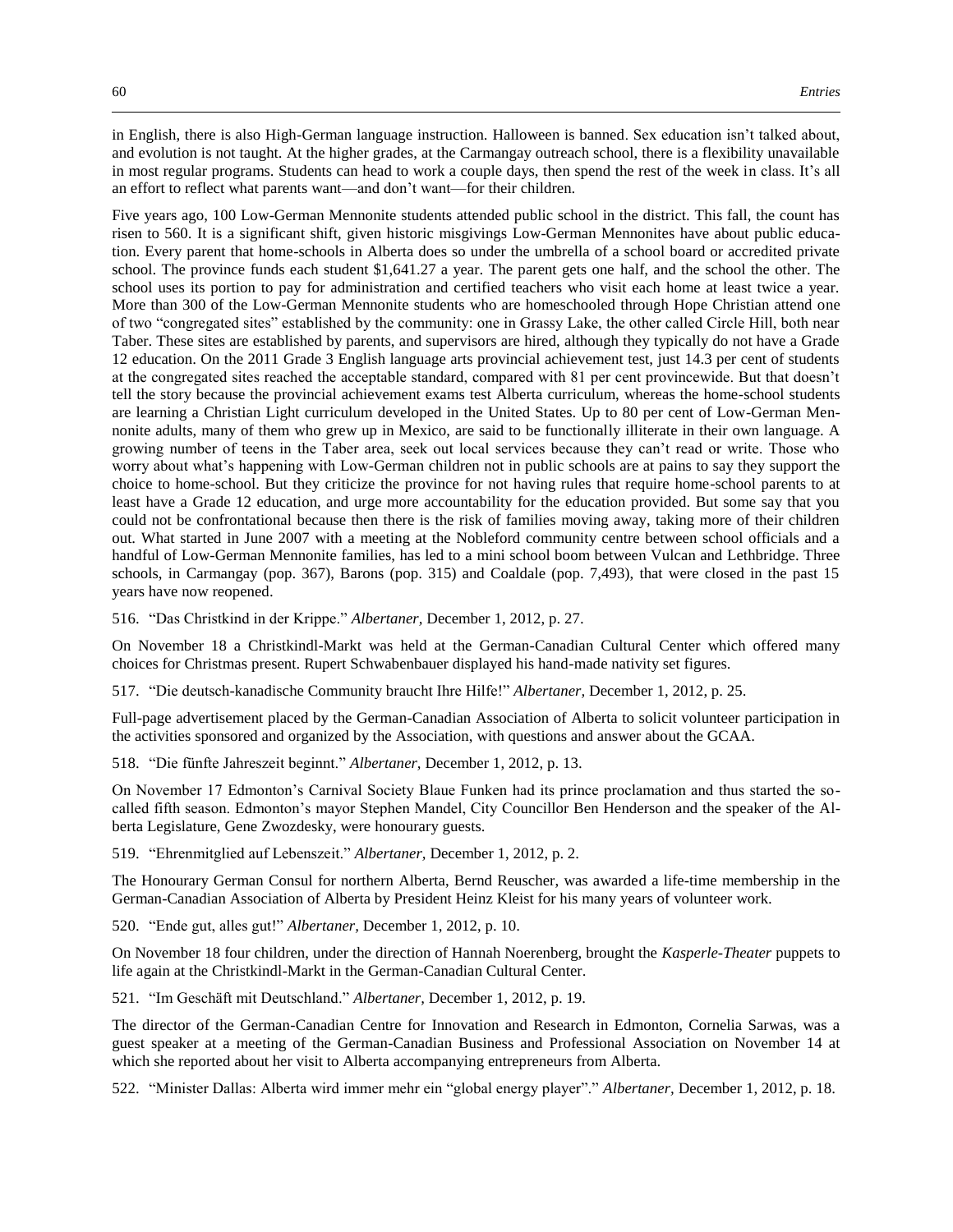Alberta's Minister for International and Intergovernmental Relations, Carl Dallas, invited the German Consul General Hermann Sitz and the two hounourary consuls in Alberta, Bernd Reuscher and Hubertus Liebrecht, as well as the consular corps, to a seminar highlighting Alberta's opportunities in the energy sector.

523. "New Years' Concert 2013." *Albertaner,* December 1, 2012, p. 20.

Advertisement. (Correction of an earlier advertisement) The Salute to Vienna—New Year's Concert 2012 by the Strauss Symphony of Canada will be held on December 30, 2012 in Edmonton's Winspear Center and on January 1 at Jack Singer Concert Hall in Calgary. Bernhard Schneider will be the conductor, and Lara Ciekiewicz (soprano, Canada) and Brian Cheney (tenor, New York) will provide the vocal entertainment. The dancers are from the Kiev-Aniko Ballet of Ukraine.

524. "Oktoberfest auf dem Land." *Albertaner,* December 1, 2012, p. 9.

This year the *Oktoberfest* was also celebrated in St. Michael, a hamlet in Lamont County some 40 km northeast of Fort Saskatchewan. There are not many houses there, but they have their own recreation center. On October 27, 2012 more than 300 people showed up for Oktoberfest 2012. There was traditional food, German beer, the Bavarian Schuhplattlers performed, and the band Mike and the Relics provided the musical entertainment.

525. **Joop, Arnim.** "Auslandsaufenthalte haben Helmholtz-Präsident Mlynek geprägt." *Albertaner,* December 1, 2012, p. 3.

Interview with the president of the *Helmholtz-Gemeinschaft Deutscher Forschungszentren*, Dr. Jürgen Mlynek and an account of the activities of the Society. In 2009 he signed a memorandum of understanding with the president of the University of Alberta, Dr. Indira Samarasekara, about a joint initiative in the area of energy and the environment, which the Alberta Government is supporting with \$25 million. Dr. Melnyk is very impressed with progress and the University of Alberta.

526. **Müller, Jana.** "Unternehmer aus Alberta knüpfen Beziehungen in Deutschland." *Albertaner,* December 1, 2012, p. 36.

In October Edmonton's German-Canadian Centre for Innovation and Research invited business people from Alberta for a visit to Germany. They attended several symposia and were able to establish contacts with many companies in Düsseldorf, Nürnberg and Munich. Alberta business persons may submit their future-oriented ideas in areas such as clean energy, nanotechnology etc. to the Centre. \$150,000 in development support is currently available for each qualifying project.

527. **Petermann, Wieland.** "'Auf Deutsch, bitte!'—Lehrerfortbildung in Edmonton." *Albertaner,* December 1, 2012, p. 35.

The German Consultant in Alberta, Wieland Petermann, invited 45 Canadian teachers in bilingual schools in Manitoba and Alberta for a professional development opportunity at which central issues in teaching in bilingual schools were discussed.

528. **Rubba, Christine.** "Einige Antworten für deutsche Rentner, die Einkommenssteuer bezahlen müssen." *Albertaner,* December 1, 2012, p. 6.

Until 2005 German-Canadians who worked in Germany before emigrating to Canada were allowed to draw their German pension without having to pay taxes in Germany. But this was changed, and it has caused much confusion and anger. Ms. Rubba offers a few explanations of the options available to German pensioners.

529. **Skoracki, Reinhard.** "Nachts, wenn der Schnee leuchtet." *Albertaner,* December 1, 2012, p. 37.

The German-Canadian artist Reinhard Skoracki relates a story about hardships, Christmas and happiness in his home region in northern Germany in 1944.

530. **Worsch, Rebecca.** "Beeindruckende und inspirierende Erfahrung für Lehrer aus Sachsen." *Albertaner,* December 1, 2012, p. 34.

Report by a participant about a visit by teachers from Saxony in Alberta. They visited many schools and educational centers, but most of all they enjoyed the hospitality shown by the host families with whom they had stayed.

531. "Adventskonzert der deutschen Chöre." *Albertaner,* January 1, 2013, p. 13.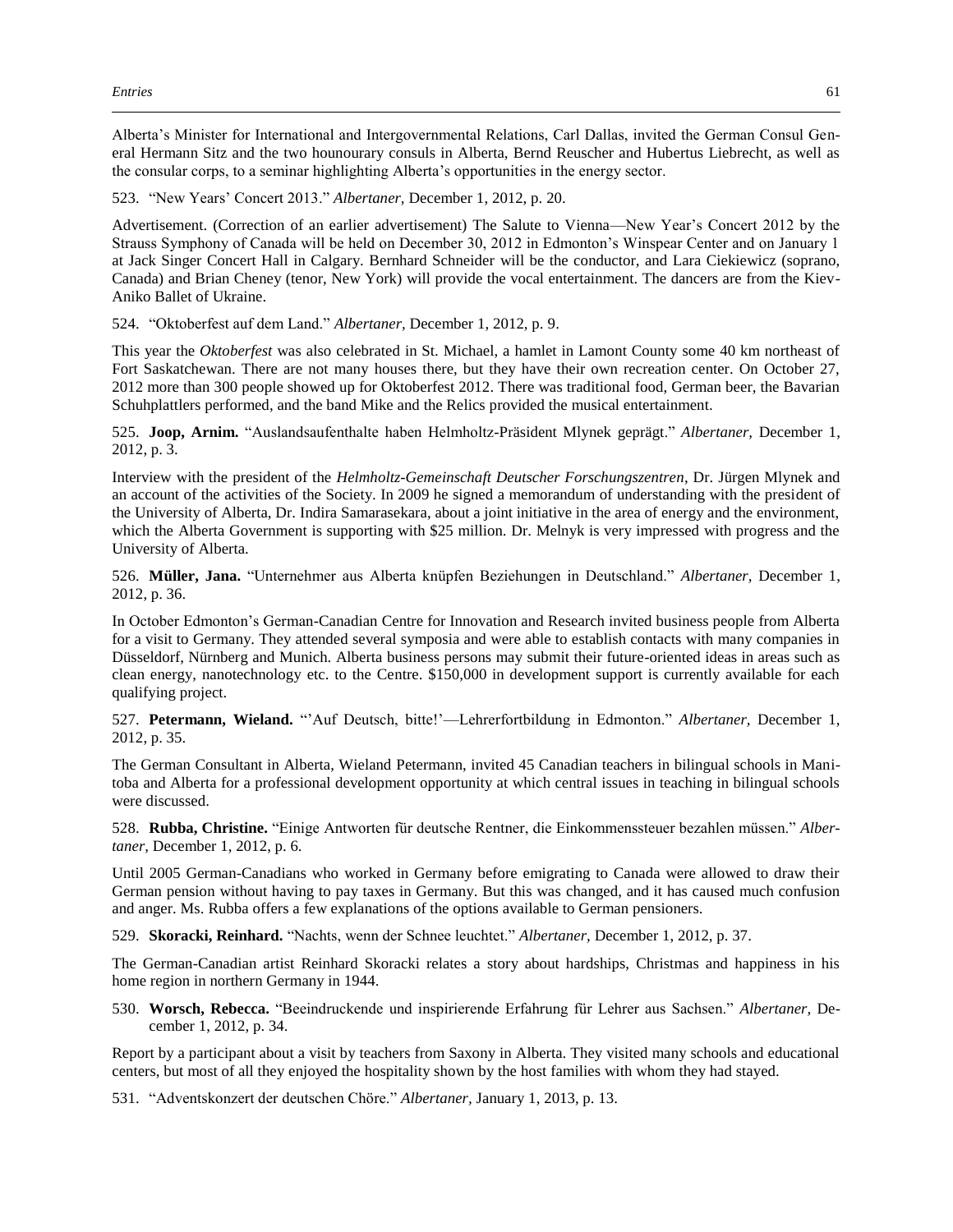The local German-Canadian choirs (the German Men's Choir Liederkranz, the German Ladies Choir Wildrose and the children's choir of the Gemeinde Gottes Church) gave an advent concert in the German-Canadian Cultural Center on December 9, 2012.

532. "Antrittsbesuch in Alberta." *Albertaner,* January 1, 2013, p. 10.

The new German Ambassador to Canada, Werner Wnendt [sic], visited Edmonton on December 5 and 6 to introduce himself to the provincial government and the community. On December 6 he attended a dinner with members of the German-Canadian Business and Professional Association of Alberta.

533. "Deutsch-kanadische Karnvalisten feiern Altweiberfastnacht." *Albertaner,* January 1, 2013, p. 16.

For the first time in its history Edmonton's Carnival Society Blauen Funken will organize a traditional Altweiberfastnacht on February 7 at 7:11 p.m. in the German-Canadian Cultural Center. On January 25 and 26 the Society will host the Western Canada Mardi Gras Convention. Groups from Regina and Winnipeg will also perform.

534. "Deutsch-kanadische Weihnachtsfeier für Kinder." *Albertaner,* January 1, 2013, p. 9.

The German-Canadian Cultural Center in Edmonton held a special Christmas celebration for children on December  $2<sub>1</sub>$ 

535. "Ein Orden von der Königin." *Albertaner,* January 1, 2013, p. 19.

Heinz Kleist, President of the German-Canadian Association of Alberta, received Queen Elizabeth II.'s Diamond Jubilee Medal on December 8, 2012. He has been president of the Association since 2004. In the last few years he has visited many schools in the Edmonton area to explain to the students how to handle one's money carefully.

536. "Ewig jung: Die Wilden Rosen feiern 30. Geburtstag." *Albertaner,* January 1, 2013, p. 15.

The members of the German Ladies Choir Wildrose not only gave a Christmas concert on December 21 but celebrated its 30-year anniversary. Erna Kuraitis is the choir's president, which has 16 members at present.

537. "Weihnachten im Victoria Soccer Club." *Albertaner,* January 1, 2013, p. 2.

The Victoria Soccer Club celebrated Christmas on December 22. The German Men's Choir Liederkranz provided the entertainment.

538. "Weihnachtskonzert und Tanz des Deutschen Männerchores Liederkranz am 1. Dezember 2012 im Deutsch-Kanadischen Kulturzentrum in Edmonton." *Albertaner,* January 1, 2013, p. 14.

The German Men's Choir Liederkranz gave a Christmas concert on December 1 in the German-Canadian Cultural Center.

539. **Sautter, Dorothea, and Simone Gerhards.** "Stmmungsvolles Adventskonzert des Deutschen Frauenchores in Calgary." *Albertaner,* January 1, 2013, p. 6.

The German Ladies Choir of Calgary gave a traditional advent concert, conducted by Anne Stollbert, at the Polish-German Cultural Center in front of almost 500 guests.

540. **Cuthbertsonn, Richard.** "School vies for kindergartners." *Calgary Herald,* January 17, 2013, p. B.1.

On the last day of January, Bowcroft School in Bowness will stage a showcase of their German bilingual program, featuring singing, riddles and a play from a dark, but funny, classic story called "Max and Moritz". Not only is the student performance billed as a delightful evening at the school, it also plays a crucial role in Bowcroft's efforts to promote itself and encourage new parents to sign their children up for kindergarten. The German bilingual program is small but unique, drawing students from as far away as Sundance.

541. "Narren aus drei Provinzen." *Albertaner,* February 1, 2013, pp. 1, 14, 15.

On January 25 and 26, 2013 German-Canadian carnivalists from Alberta (K.G. Blaue Funken, Edmonton), Saskatchewan K.G. Harmonie, Regina) and Manitoba (K.G. Treuer Husar, Winnipeg) met in Edmonton for the Western Canada Mardi Gras Festival, which takes place every other year. More than 100 participants performed on the two evenings.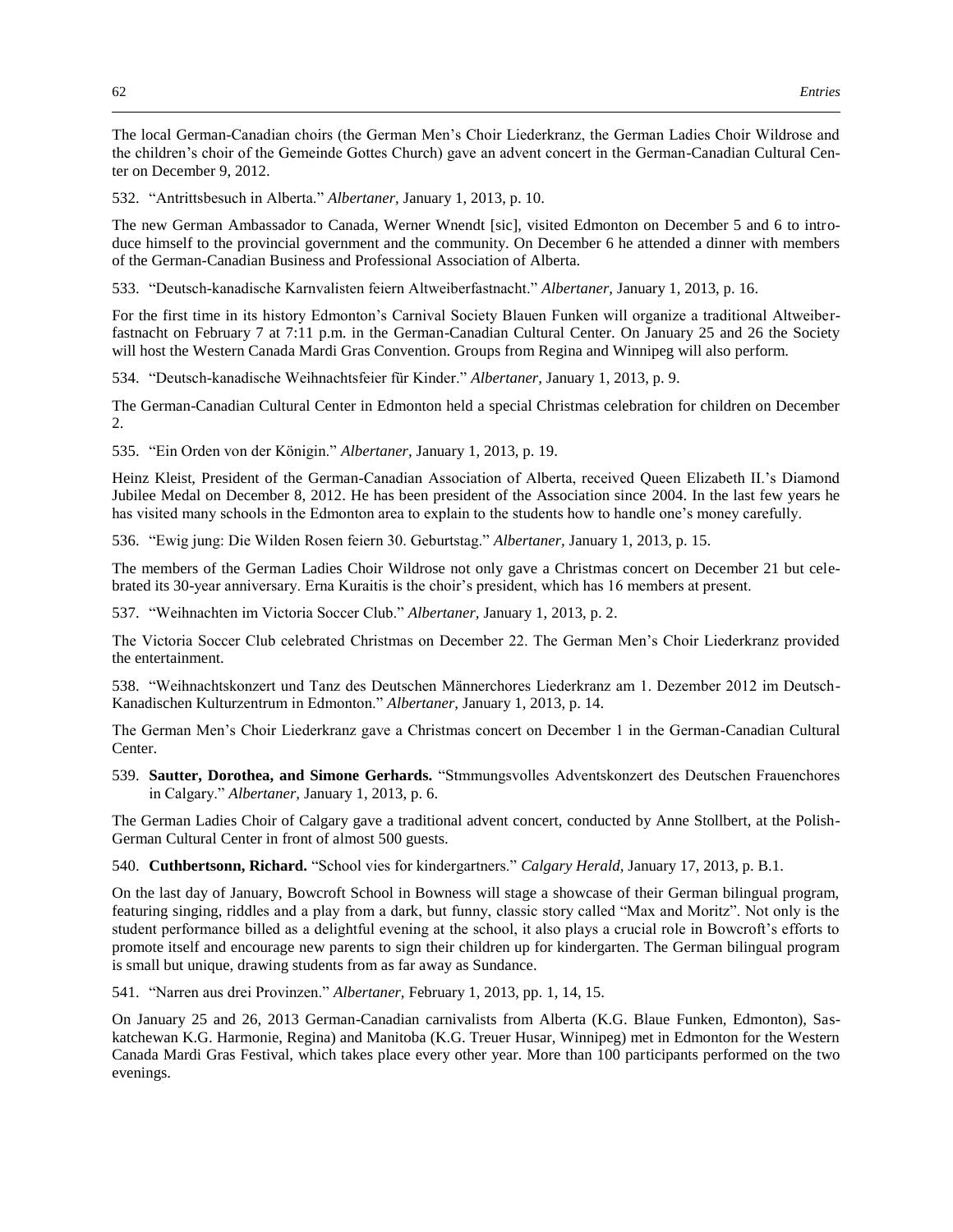542. **Downton, Beatrix.** "Deutsche und Franzosen in Calgary feiern 50 Jahre Freundschaft." *Albertaner,* February 1, 2013, p. 9.

On January 22, 2013 a scholarly discussion forum was held at the University of Calgary to celebrate the 50th anniversary of the Elysee-Treaty concluded between French president Charles de Gaulle and German Chancellor Konrad Adenauer, which put an end to the long enmity between Germany and France and was to serve as the foundation for a united Europe.

543. **Joop, Arnim.** "Von einer Schnapsidee zu einer erfolgreichen Karriere in Kanada." *Albertaner,* February 1, 2013, p. 3.

Interview with Dr. Richard Starke. Dr. Starke was elected as the Conservative MLA of Vermilion-Lloydminster in April 2012. After beginning his studies at the University of Alberta he received his doctorate from the Western College of Veterinary Medicine at the University of Saskatchewan in 1983. Subsequently he practiced as a veterinarian from 1983 to 2011. Dr. Starke was born in Edmonton; his father had been a butcher in Radebeul in Saxony, his mother came from Ukraine. Before his election to the Alberta Legislature Dr. Starke had been a member of the city council of Lloydminster.He has been an active member of the German community and was a founding member of the Lloydminster German Heritage Society.

544. "Beschneidung der männlichen Macht." *Albertaner,* March 1, 2013, p. 27.

The president of the Edmonton Carnival Society Blauen Funken had his tie cut off by two ladies.This is an old tradition from the Rhineland in which women cut off men's ties as the symbol of male authority. In return they get a kiss. This tradition goes back to 1824.

545. "Ein deutsch-kanadischer Minister." *Albertaner,* March 1, 2013, p. 9.

Newly elected MLA for Vermilion-Lloydminster, Dr. Richard Starke, was appointed as Alberta's Minister of Tourism, Parks and Recreation by Premier Alison Redford on February 4, 2013.

546. **Downton, Beatrix.** "Bilinguales Progamm im Rampenlicht." *Albertaner,* March 1, 2013, p. 26.

The German bilingual program at Bowcroft School in Calgary held an open house for parents and others. The children performed Max and Moritz, and the Grade 5/6 students showed a humorous video about their school day that they had put together.

547. **Dressler, Roswita.** "Deutschlehrer tagen in Calgary." *Albertaner,* March 1, 2013, p. 6.

The Canadian Association of Teachers of German held their annual meeting at the University of Calgary from February 15 to 17, 2013 with the motto "Mehrsprachigkeit und Deutsch als Fremdsprache". This year's CATG president is Dr. Barbara Schmenk from the University of Waterloo.

548. **Noerenberg, Hannah.** "Beliebte Deutschlehrerin Dr. Luciana Popp verabschiedet sich von Allendale." *Albertaner,* March 1, 2013, p. 9.

More than 100 persons came to Allendale School to say good-bye to Dr. Luciana Popp, who was a teacher in the English-German bilingual program for 22 years, and wish her the very best for her retirement (detailed vita).

549. **Petermann, Wieland.** "Kanadische Schüler lernen Deutsch mit moderner Technologie." *Albertaner,* March 1, 2013, p. 3.

The *Zentralstelle für das Auslandsschulwesen* made a donation this year to the English-German bilingual program at Rio Terrace Elementary School in Edmonton consisting of several iPods with which the students can work at learning stations and establish connections to other students all over the world.

550. **Schwaegermann, Ingrid.** "Hoffmanns Erzählungen in moderner Zirkusatmosphäre." *Albertaner,* March 1, 2013, pp. 18-19.

Review of Offenbach's opera, The Tales of Hoffmann, at the Edmonton Opera on February 3, 2013, which was situated in a circus milieu at the beginning of the 20th century.

551. **———.** "Mozarts Requiem in Edmonton." *Albertaner,* March 1, 2013, p. 21.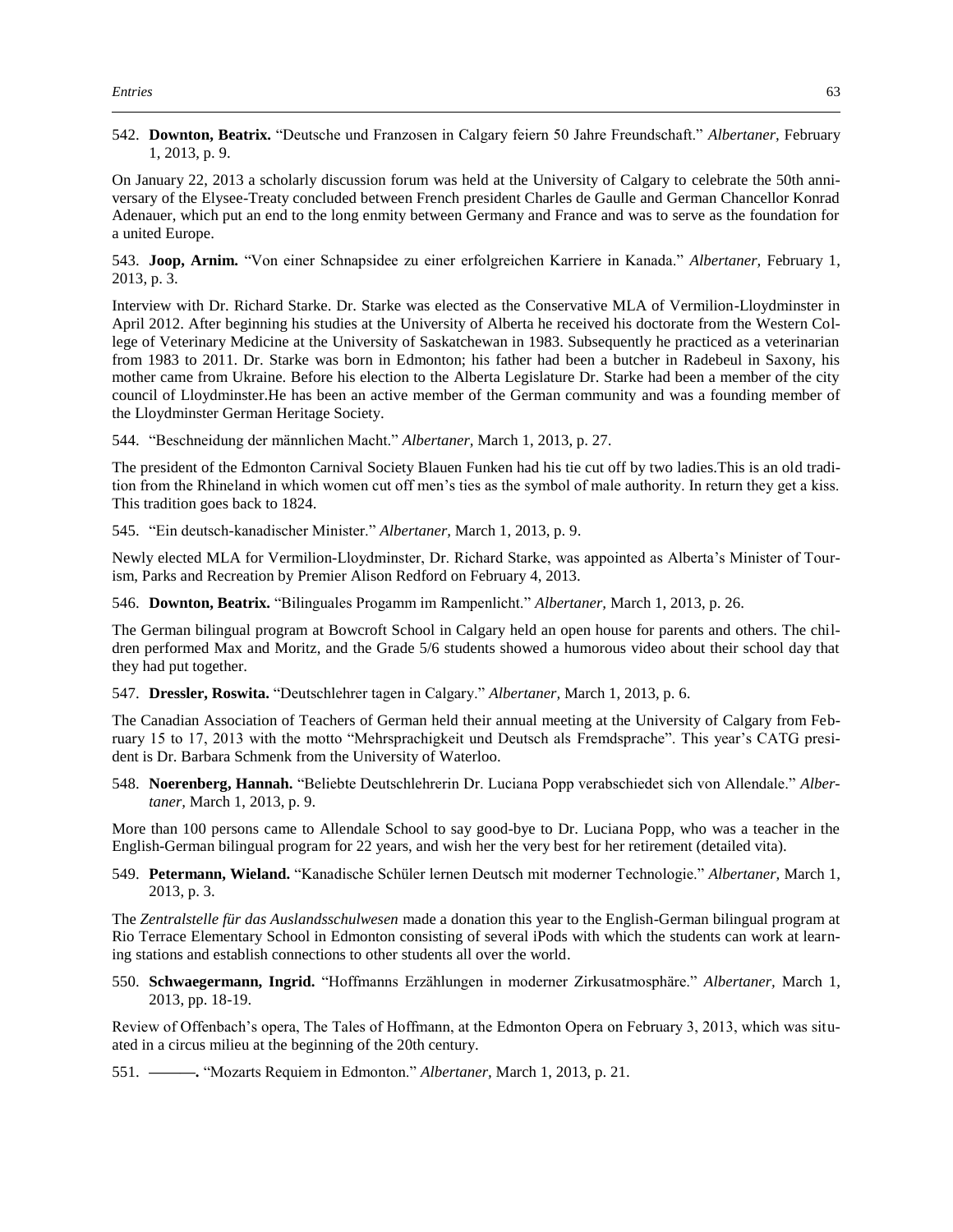Pro Coro Canada will give a performance of Mozart's Requiem at the Winspear Centre in Edmonton on March 29, 2013.

552. "March 29, 1960: Alberta MLAs urged to negotiate with Hutterite colonies." *Edmonton Journal,* March 29, 2013, p. A.2.

One in the series "This Day in Journal History". Laws restricting the expansion of Hutterite colonies in Alberta should be thrown out and an agreement negotiated with the religious sect, MLAs were told. That advice came from lawyer Percy Davies of Clyde, who appeared before the agriculture committee as counsel for about 5,000 Hutterites in 51 Alberta colonies. The 65-member agriculture committee heard arguments for and against Bill 63, which amended the province's Communal Property Act. The bill would have done away with the provision that colonies couldn't be established closer than 60 kilometres apart and the land holding was limited to not more than 2,560 hectares. Instead, it would have put the regulation of colony expansion under a three-person board that would judge each case individually. Board rulings would be subject to cabinet ratification. More than a dozen bearded Hutterite elders, dressed identically in plain black suits, sat behind Davies as he read a 26-page brief of their behalf. Davies wondered how many Albertans would be willing to have cabinet decide where they will live, how much land they may purchase, whether or not they have the right to earn a living and "whether or not they are to be forbidden to practise their religion." Davies charged that the province's restrictive legislation against Hutterites transgressed in one form or another 11 of the articles in the United Nations' Universal Declaration of Human Rights. The problems stemmed as far back as the 1930s, when local residents raised concerns the Hutterites represented unfair competition in agriculture, thus threatening the family farm. In 1942, Alberta's Social Credit government passed the Communal Property Act. In 1960, the act was eventually amended, but complaints about further expansion continued. In 1972, the new Progressive Conservative government passed a Bill of Rights, and repealed the Communal Property Act the following year against strong protests from MLAs in southern Alberta. An advisory committee on the expansion of colonies was established, comprising representatives from both the government and the Hutterites, but it could only make suggestions not to locate a new colony within 24 km of an existing colony.

553. "Harald Kukertz wird neuer Honorarkonsul." *Albertaner,* April 1, 2013, p. 1.

Well-known German-Canadian lawyer Harald Kukertz has been appointed as the new Honourary German Consul for Northern Alberta and the Northwest Territories. He will succeed Bernd Reuscher who held this position from 2005 on. Kukertz was born in Aachen and emigrated to Canada in 1972. He studied law at the University of Alberta and has been practising law in Edmonton. He has been active in the German community, and amongst others was president of the German-Canadian Business and Professional Association. He will begin his work on April 10, 2013.

554. "Sieg nach Elfmeterkrimi." *Albertaner,* April 1, 2013, p. 19.

The young ladies of the Ladies Major League Team of the Victoria Soccer Club in Edmonton won the provincial championship of the Alberta Soccer Association (indoor soccer) on March 24, 2013 and brought home the Jubilee Shield Cup. They won after an exciting penalty shoot-out.

555. "Volkslieder aus der alten und neuen Heimat." *Albertaner,* April 1, 2013, p. 18.

Calgary's Austrian-Canadian mixed choir Heimatecho will give a performance in the Austrian-Canadian Cultural Centre on April 27 to which they also have invited the Kelowna Liedertafel Choir. The Heimatecho Choir was founded in 1980; it has about 20 members and its musical director is Jeannie Park. The Liedertafel Choir was founded in 1970; it is a mixed choir having 45 active members. Susie Kaul has been the choir's director for 20 years.

556. **Joop, Arnim.** "Deutsche Forscher distanzieren sich von Albertas Ölsand." *Albertaner,* April 1, 2013, pp. 1, 2.

Contrary to earlier media reports that the Helmholtz-Gemeinschaft Deutscher Forschungszentren (HGDF) will withdraw from the Alberta Initiative because of growing criticism of oil sands exploration and exploitation, Dr. Bernd Uwe Schneider of the Helmholtz Center in Potsdam said that the Center will indeed reduce its collaboration with the University of Alberta, but will continue to be involved in it. He acknowledged, however, that growing public criticism is leading to a critical review of the Initiative by the four centres participating in it. Only 15% of the Alberta Initiative deal with the oil sands. Projects already underway will be continued, but new ones will not be started up. In Germany about 60 scientists are involved in the project. The University of Alberta and the outgoing Honourary Consul for Northern Alberta, Bernd Reuscher, who was one of the initiators of the project, expressed their disappointment about the decision. He said that while Alberta only permits the construction of gas-fired power plants Germany is building coal-fired plants to compensate for the exit from nuclear power energy production.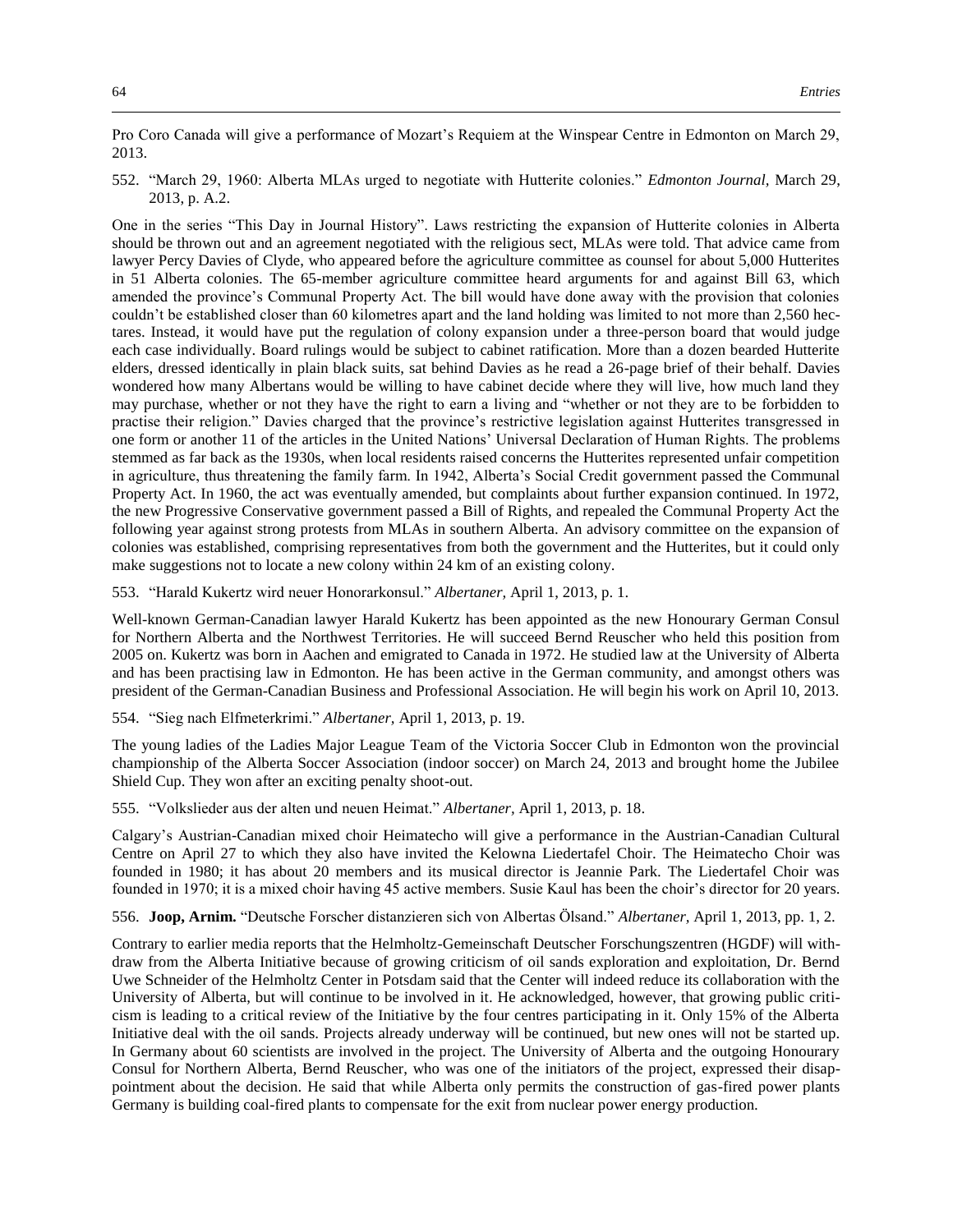557. **Joop, Arnim.** "'Kanada und Deutschland sind eng vernetzt'." *Albertaner,* April 1, 2013, pp. 14-15.

Interview with the German Federal Government's Coordinator for Transatlantic Cooperation, Harald Leibrecht, who will visit Alberta from April 10 to 12, 2013. Among other planned events he will pay a visit to the oil sands in Fort McMurray. Detailed review of the relationship between the two countries.

558. **Zickefoose, Sherri.** "Klein art inspired by favourite watering hole; Treasure picked up at charity auction." *Calgary Herald,* April 2, 2013, p. A.3.

Though Ralph Klein was an avid supporter of performing arts, he entrusted the Glenbow Museum to decorate his mayoral office by cycling through original western-themed paintings during his 1980-89 reign as Calgary's mayor. He also produced one painting himself. At a charity auction in the late 1980s Calgarian Vic Lavicka paid \$250.00 for a colourful sketch Klein created that was inspired by his beloved watering hole, the St. Louis Hotel tavern. The 8-inch-by-10-inch framed drawing, bearing Klein's signature in the bottom right corner, came with a letter of authenticity printed on city hall letterhead. Klein adopted the downtown tavern as his unofficial office and campaign headquarters. After Klein's death, the treasured work of art is even more special to Austrian-born Lavicka, 85.

559. **Stephenson, Amanda.** "Siemens relocates division to city; Move signals commitment to Alberta." *Calgary Herald,* April 9, 2013, p. C.1.

Siemens Canada—a subsidiary of German engineering and technology powerhouse Siemens AG—will make Calgary its new headquarters for Canadian energy research. The company signed a memorandum of understanding with the Alberta government formalizing a collaborative relationship between Siemens and the province. As part of the agreement, Siemens will move its entire Canadian energy portfolio—including research and development related to the oil and gas industry and renewable energy technology—from its headquarters in Oakville, Ont., to the existing Siemens office in downtown Calgary. With 400 employees divided between offices in Calgary, Edmonton and Fort McMurray, Siemens already has a strong presence in Alberta.

560. **Skapin, Josh.** "Self-made builder started with only \$12; Stepper Custom Homes Founder Dies." *Calgary Herald,* April 20, 2013, p. F.2.

Obituary of Rudy Stepper. Rudy Stepper, who opened a home building business called Stepper Custom Homes in 1956, died recently at age 83. He came from Germany with \$12 in his pocket, the clothes on his back, a bag and a few tools. Rudy Stepper's first job in Canada had nothing to do with home building. With his carpentry apprentice papers he was hired to help build grain elevators, which were all wood at the time. But his first taste of home building came under the wing of veteran city builder Bill Jager of Jager Homes, who took him on as a framer. At the time, tradespeople worked directly for the builder. But during a trip to the U.S., Jager learned about the concept of sub trades and had Rudy Stepper lay the groundwork for the idea in the city. Stepper Custom Homes came to life after Rudy bought 10 lots from the City of Calgary, for \$210 apiece.

561. "Deutscher Botschafter in Edmonton." *Albertaner,* May 1, 2013, p. 6.

The German Ambassador in Canada, Werner Wnendt [sic] visited Edmonton on April 11 and also took the opportunity to examine the oilsands site in Fort McMurray.

562. "Ehemaliger Speaker Gerard Amerongen gestorben." *Albertaner,* May 1, 2013, p. 1.

Former Speaker of the Legislative Assembly of Alberta, Gerald Amerongen, died in Edmonton on April 21 at the age of 98. Amerongen was born in Winnipeg in 1914. His father emigrated from Germany to Canada before the First World War. "Gerry" moved to Edmonton, received his law degree from the University of Alberta and practised law in Edmonton. He was elected as an MLA for Edmonton-Meadowlark in 1971 and became the Speaker a year later. He held this position until 1986 when he was defeated by the Liberal Grant Mitchell.

563. "Liebrecht wird stellvertretender Dekan in Calgary." *Albertaner,* May 1, 2013, p. 22.

The German Honourary Consul for Southern Alberta, Hubertus Liebrecht, was elected as the vice-dean of the consular corps in Calgary on April 11. This is the first time that this position will be held by an honourary consul.

564. "'The Scooby Schuh Gang'." *Albertaner,* May 1, 2013, pp. 1, 18.

The Bavarian Schuhplattlers of Edmonton presented a show on April 13, the "Scooby Schuh Gang in Frankenplattler the 13th".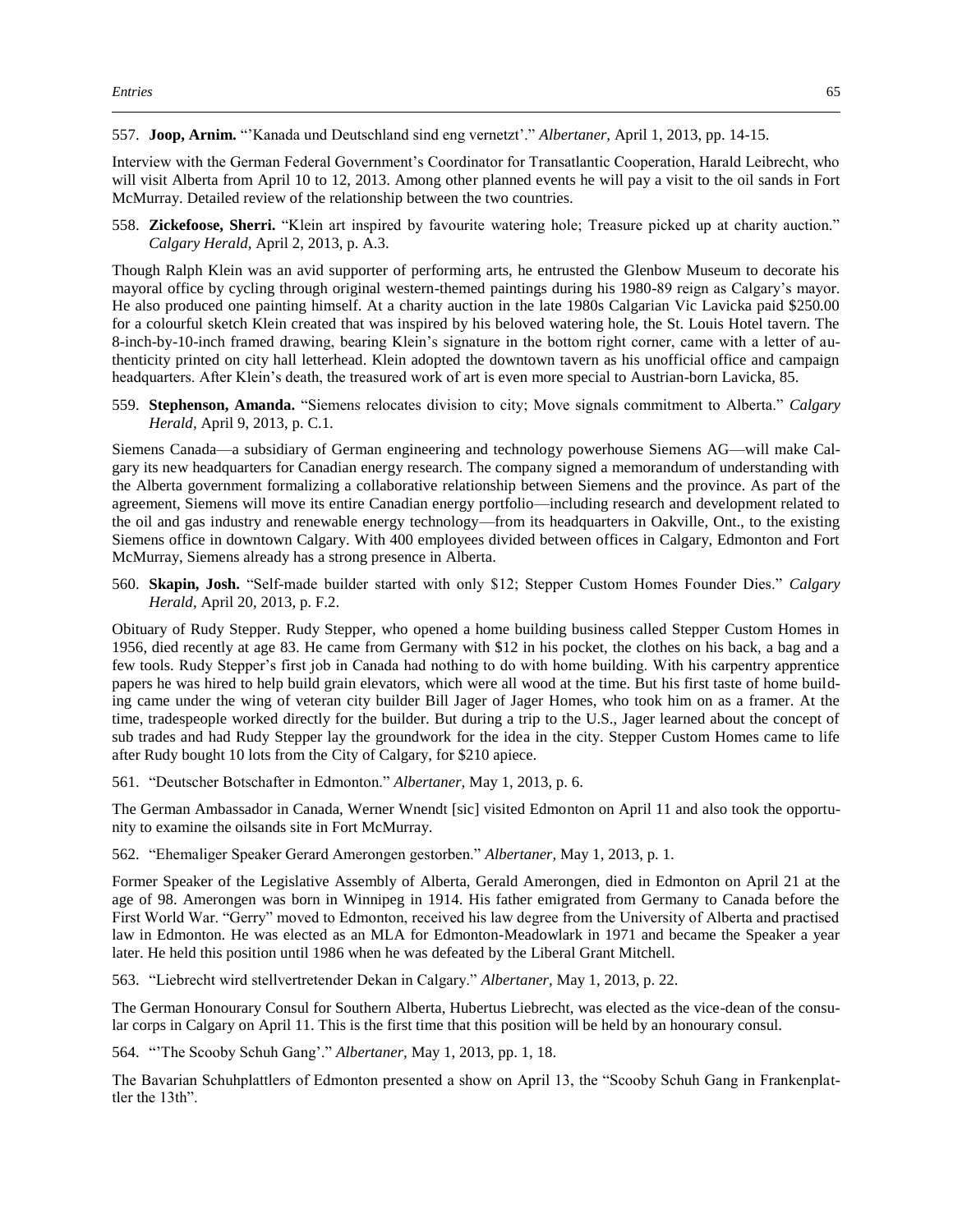565. "Universität feiert 50 Jahre deutsch-französische Freundschaft." *Albertaner,* May 1, 2013, pp. 16-17.

A reception was held at the University of Alberta on April 10, 2013 to celebrate the 50th anniversary of the German-French friendship treaty (Elysee Treaty) which had been signed in 1963 by German Chancellor Konrad Adenauer and French President de Gaulle. Among many VIPs was Harald Leibrecht, the German government's Coordinator for Transatlantic Cooperation, who was the guest speaker at the reception. [His speech is reprinted after a short introduction to the event].

566. **Downton, Beatrix.** "Deutsche Freunde in Calgary "behüten" den deutschen Botschafter." *Albertaner,* May 1, 2013, p. 22.

FOGISA (Friends of Germany in Southern Alberta) invited its members to an evening during which the honurary guest, the German Ambassador, Werner Wnendt, was presented with a white cowboy hat on the occasion of his first visit to Alberta. Marianne Jost is the new president of the group .

567. **Joop, Arnim.** "'Das Thema Fracking hat in Deutschland grosse Bedeutung'." *Albertaner,* May 1, 2013, pp. 14-15.

Extensive interview with Hannelore Kraft, the Premier of North-Rhine Westphalia who will lead a 28-member delegation on a visit to Alberta on May 28, 2013.

568. **———.** "Ein Ehrenbeamter, der sich für Fussball und Musik interessiert." *Albertaner,* May 1, 2013, p. 3.

Detailed account of the life of Harald Kukertz, who recently became the new German Honourary Consul for Alberta and the Northwest Territories.

569. **———.** "Ralph Klein—der heimliche Deutsch-Kanadier." *Albertaner,* May 1, 2013, p. 2.

Eulogy for former Alberta Premier Ralph Klein who died on March 29, 2013 at the age of 70. His paternal grandfather had been born in Remlingen in Upper Franconia, emigrated to Canada in 1907 and settled near Rocky Mountain House. His son Philip was Ralph's father. In 1994 he was made an honourary member of the German-Canadian Association, but he never mentioned his German roots. He did visit Remlingen in 2005, and in 2002 he concluded a partnership agreement between Alberta and Saxony.

570. **Kleist, Heinz.** "German-Canadian Association of Alberta accomplished a lot in the last decade." *Albertaner,*  May 1, 2013, p. 21.

The outgoing president of the GCAA, Heinz Kleist, reviews the activities and events organized by the association over the past many years on the occasion of the election of a new board: Ron Link (president), David Gelsinger (vice president), Heinz Kleist (past president), Klaus Zerulla (treasurer), Lucia Jean (secretary) and Horst Fleischhauer, Annemarie Jurawell, Waltraud Cordes and Kai Neumann-Hanske (directors). Details are presented. Monika Roch, long-time secretary of the Association, and Klaus Zerulla received the Volunteer Achievement Award for their services to the group.

571. **Petermann, Wieland.** "Zwei Schülerinnen aus Edmonton gewinnen Sommerreise nach Deutschland." *Albertaner,* May 1, 2013, p. 19.

Jenny Huang from Harry Ainlay High School and Micaela Strelau from Strathcona High School were the recipients of an award that allows them to travel to Germany in July and take part in a German course together with students from all over the world. The Travel Contest is organized by the German Consulate General and the German consultant each year in which students from all over Alberta may participate.

572. **Schwaegermann, Ingrid.** "Mozarts Geist in einer innovativen Inszenierung." *Albertaner,* May 1, 2013, p. 11.

Review of the performance of Mozart's "Requiem" and other pieces presented by Pro Coro Canada and the Alberta Baroque Ensemble on March 29, 2013 under the direction of Michael Zaugg.

573. "Cars2Go, Victoria Park S.E." *Calgary Herald,* May 3, 2013, p. SW.38.

With 300 cars in its fleet and 15,000 members signed up for the service in the first 60 days, Calgary is among the fastest-growing car2go cities on the continent (Berlin, Germany-a place with three times the population of Calgary but four times as many car-share vehicles-is the most well-stocked car2go city on the planet; Vienna is a distant second with 600 vehicles, and Vancouver, the only Canadian city whose car2go vehicles are hybrid electric/gasoline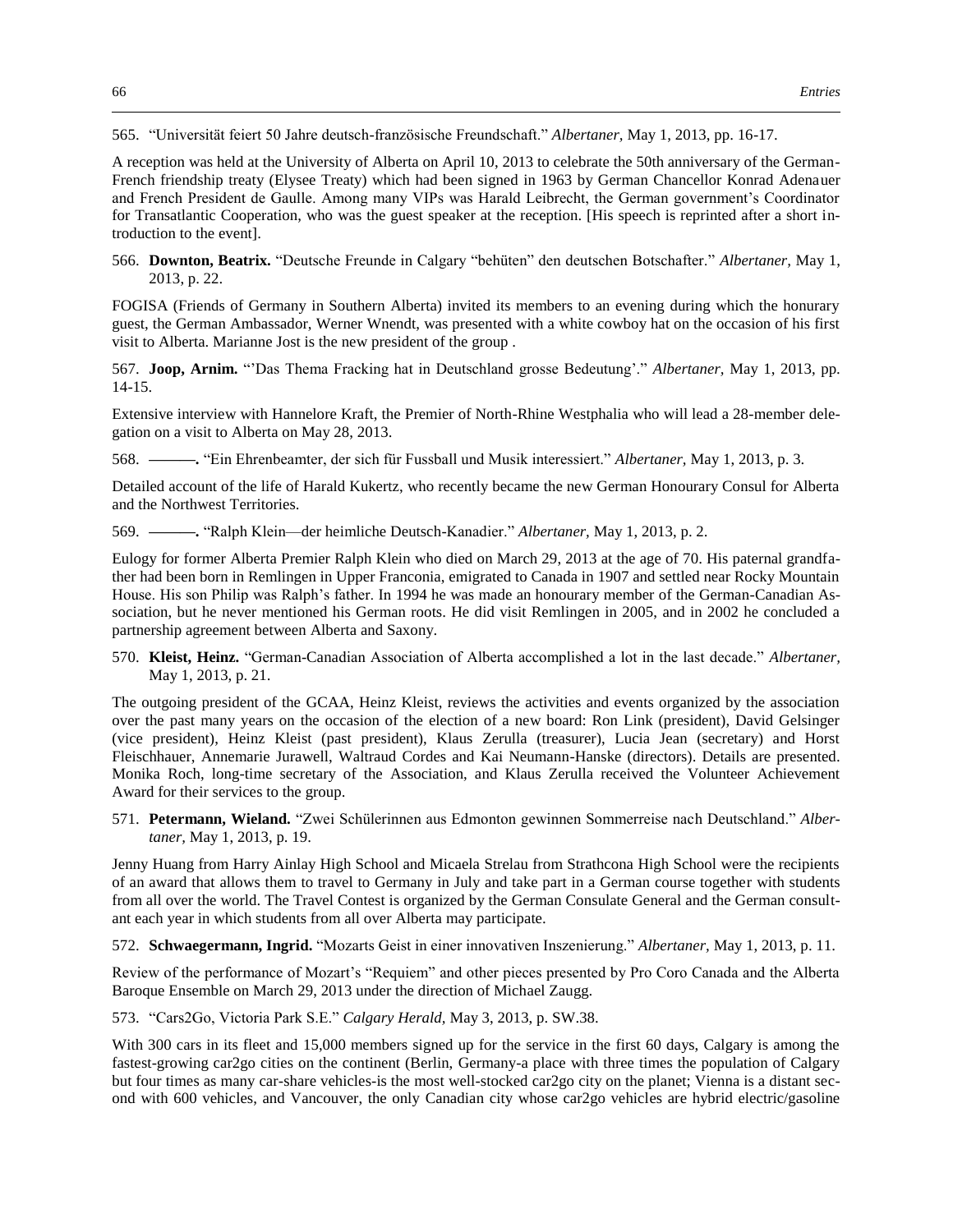models, holds the title for most car2go cars in North America with 450 in its fleet). They are using Mercedes' Smart For Two car with 70-horsepower, 1.0-litre, V4 spring engine which can be rented for a one-time sign-up fee of \$35 and a per minute rental rate of 38 cents plus tax, which includes gas and parking .

574. **Zabjek, Alexandra.** "Collection reveals life of German PoWs." *Calgary Herald,* May 3, 2013, p. B.6.

The lives of 35,000 German prisoners of war who were shipped to Canada during the Second World War have been documented in a collection amassed over 40 years and now owned by the Royal Alberta Museum. The museum recently unveiled parts of the Robert Henderson PoW Collection, named for the Saskatchewan resident and former RCMP officer who spent decades collecting artefacts from the people who lived and worked in the camps. Henderson sold his collection to the museum this past winter. The German soldiers were sent to Canada following a British government request in 1940. There were thousands of PoWs already in Britain—and with the Germans planning an invasion of the United Kingdom, there were fears the PoWs were actually an army of occupation in waiting. The PoW camps also housed German sailors captured at ports around the world when the war started, and Canadian citizens of German and Italian descent. Two thirds of the PoWs were housed in Alberta, with the country's biggest camps in Lethbridge and Medicine Hat. Some PoWs remained in Canada until 1947. It took time to organize transportation for thousands of men back to Europe at the same time when Canadian soldiers overseas were trying to return home. The Germans arrived back to find a devastated country. Many PoWs applied from Germany to move to Canada and were eventually successful. The collection contains arts and craft pieces made by the prisoners. PoWs were encouraged to do craft work, sports or play musical instruments. Guards believed that keeping PoWs busy would prevent fights or plans for escape in their bid to return to the country that had interned them.

575. **Derworiz, Colette.** "Expert makes it his life to track Alberta wolves." *Calgary Herald,* May 6, 2013, p. A.3.

Guenther—a canid expert who moved to Canada from Germany more than two decades ago—and Karin Bloch have been checking on Spirit, Faith, Yuma, Trixster and Sunshine—also known as the Bow Valley wolf pack, considered one of the most critical in the Canadian Rockies. The couple has been driving the parkway almost every day for 23 years, taking a special interest when the Bow Valley wolf pack arrived in 2008. It's their passion.

576. **Fortney, Valerie.** "The Bow draws attention to a city's evolution." *Calgary Herald,* May 10, 2013, p. A.13.

According to a jury of experts gathered by Emporis, a Germany-based global provider of building data, the crescentshaped building located at Centre Street and Sixth Avenue S.E. in Calgary meets all the criteria for inclusion on this prestigious list: design, visual impact and functionality of "significant corporate architecture.".

577. "Alberta and Siemens Canada formalize collaborative relationship." *Albertaner,* June 1, 2013, p. 19.

Following discussions between Alberta Premier Alison Redford and Siemens executives at the 2012 London Olympics Siemens decided to establish its Canadian Energy Headquarters in Calgary. Siemens currently has offices in Calgary, Edmonton and Fort McMurray.

578. "Der Präsident und seine Pagen." *Albertaner,* June 1, 2013, p. 6.

Photo and brief vita of Gerard Amerongen, the former Speaker of the Alberta Legislature, who died on April 21, 2013.

579. "Deutsche Gemütlichkeit mit Bier & Bratwurst." *Albertaner,* June 1, 2013, p. 15.

Advertisement for the *Deutsches Kultur-Festival 2013* to be held on June 16 at the Victoria Soccer Club.

580. "Eine deutsche Woche in Mills Haven School." *Albertaner,* June 1, 2013, p. 22.

Students, teachers and the parents of the German Bilingual Association at the Mills Haven Elementary School in Sherwood Park celebrated a German Week from April 29 to May 3. The emphasis of the activities was on German inventions and inventors.

581. "Heimatliche Klänge in Calgary." *Albertaner,* June 1, 2013, p. 18.

The Austrian-Canadian Society invited guests to the *Heimatabend* of its choir Heimatecho on April 27.

582. "Kleines Restaurant ganz gross." *Albertaner,* June 1, 2013, p. 23.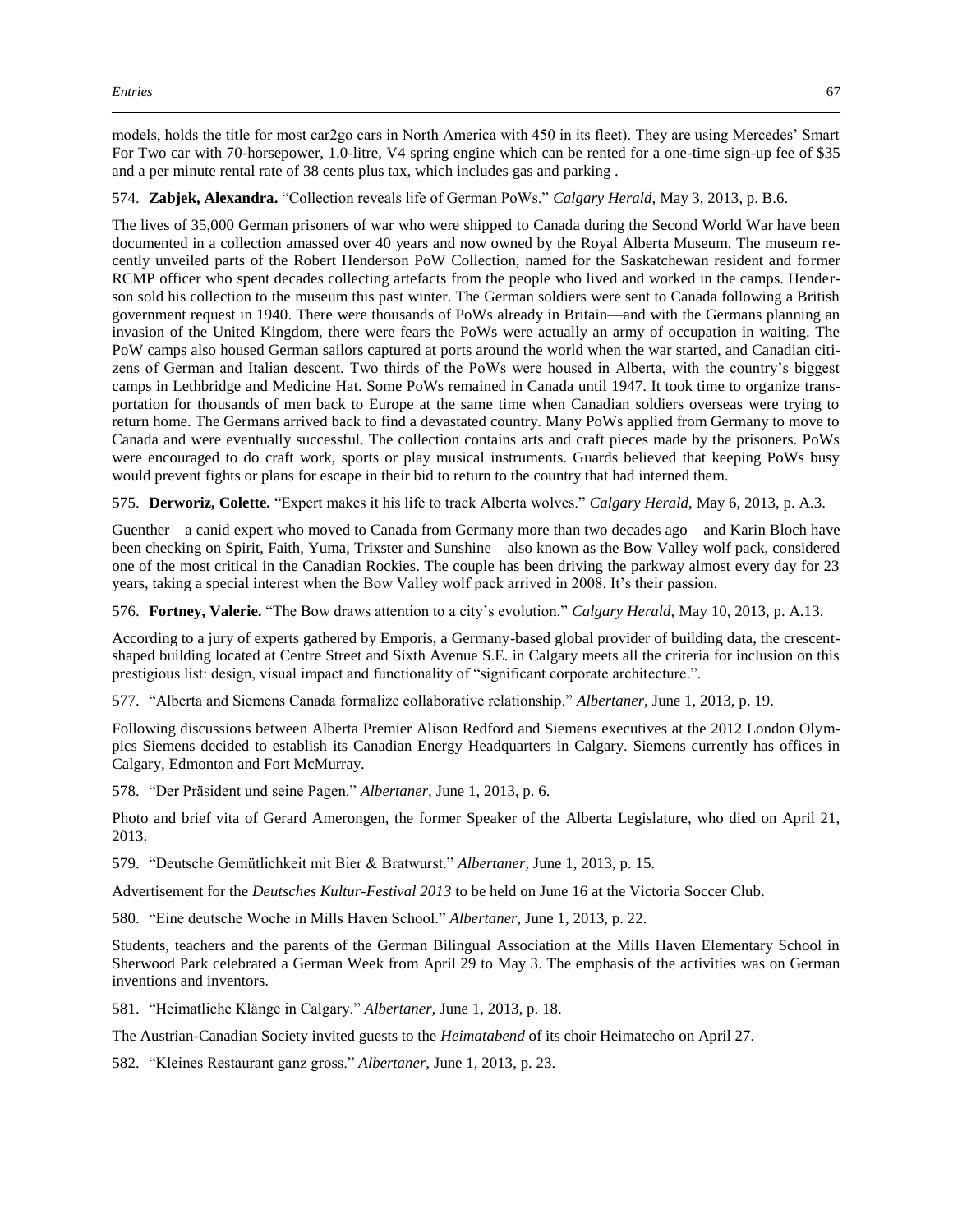The Lougheed Hotel Haus Falkenstein, which is owned and operated by the German immigrant couple Micha and Silke Hentschel, has been included in the Canadian restaurant guide *Where to eat in Canada*. It is called one of the best 114 restaurants in Canada.

583. "Modenschau für guten Zweck." *Albertaner,* June 1, 2013, p. 21.

Klaus Maier, owner of Bavaria BMW in Edmonton, invited the public to a fashion show in his dealership on Stony Plain Road on May 17. The net funds raised will go towards the Maier Centre for Autism Services, for which Klaus Maier has already donated more than a million dollars.

584. **Downton, Beatrix.** "Auch deutsche Geschichte: Wer war Charlotte von Mahlsdorf?" *Albertaner,* June 1, 2013, p. 7.

On April 30, 2013 the Third Street Theatre in Calgary performed the one-man play "I am my own wife" which portrays the life of Charlotte von Mahlsdorf, born Lothar Berfelde. How did a transvestite homosexual survive the Nazi era? Who was this person? The play won the Tony Award, the Lambda Literary Award and the Pulitzer Prize in 2004. The actor Paul Welch spoke Charlotte and the voices of 35 other persons in a gripping performance.

585. **Joop, Arnim.** "Eine Reise in die Vergangenheit." *Albertaner,* June 1, 2013.

The German Men's Choir Liederkranz offered a special spring-time concert in St. John's Evangelical Church on May 5. The theme was "Emigration to Canada". It offered a program of songs over the four major time periods for German immigrants.

586. **Joop, Arnim.** "Richard Eaton Singers gehen auf Tournee nach Deutschland." *Albertaner,* June 1, 2013, p. 11.

Edmonton's Richard Eaton Singers will give performances in Germany between July 4 and 16 in, among others, Ulm, Jena, Berlin and Leipzig. The program was put together by long-time conductor Leonard Ratzlaff. Jochen Eggert, who immigrated to Canada in 1980 and has been one of the bass voices the 165-member choir, was music producer for the CBC for 25 years and was the choir's manager for six years. 65 members will be traveling.

587. **———.** ""Wie ein deutscher Gartenzwerg, der gern gut aussieht"." *Albertaner,* June 1, 2013, p. 3.

Interview with Ron Link, the new president of the German-Canadian Association of Alberta. At present there are 31 member organizations of the GCAA. Link was born in Vancouver., but both his parents came from Germany. [Detailed vita]

588. **Sarwas, Cornelia.** "Fonds ermöglicht Hightech-Zusammenarbeit zwischen Alberta und Deutschland." *Albertaner,* June 1, 2013, p. 12.

Three small- and medium-sized Alberta businesses have been selected for funding to commercialize innovative products and services by the Alberta-Germany Collaboration Fund for Product Development and Commercialization. This fund is a partnership between Alberta Enterprise and Advanced Education and the German-Canadian Centre for Innovation and Research and is intended to open the doors to European markets by partnering the Alberta businesses with German companies in areas such as clean technologies and environmental technologies, nanotechnology, industrial biotechnology, health, information and communications technology, etc. The partners are: Boreal Laser Inc and Nanoplus GmbH; Calgary Scientific Inc. and Visus Technology Transfer GmbH; and Frac Rite Environmental Ltd. and HPC-AG. The Center also supports collaborative research.

589. "Bayern erneuert erfolgreiches Kooperationsabkommen mit Alberta." *Albertaner,* July 1, 2013, p. 3.

The Bavarian Minister for Science, Research and the Arts, Wolfgang Heubisch, and Alberta's Minister for Enterprise and Advanced Education, Thomas Lukaszuk, signed a cooperation agreement on June 5, 2013 to continue to support collaborative research. In 2009 the two partners had signed a Memorandum of Understanding to intensify the cooperation in the areas of student and scholar exchange between universities in Bavaria and Alberta. Project ABBY-Net, an interdisciplinary network to facilitate the exchange and collaboration between scientists in eco- and energy systems and information technology, is an excellent example of what can be achieved .

590. "Ein deutscher Tag." *Albertaner,* July 1, 2013, p. 18.

This year's German Cultural Day took place at the Victoria Soccer Club on June 16 with food, song and dance and a skat tournament. The Ladies Choir of Calgary and the mixed choir Singgemeinschaft Calgary both performed at the event.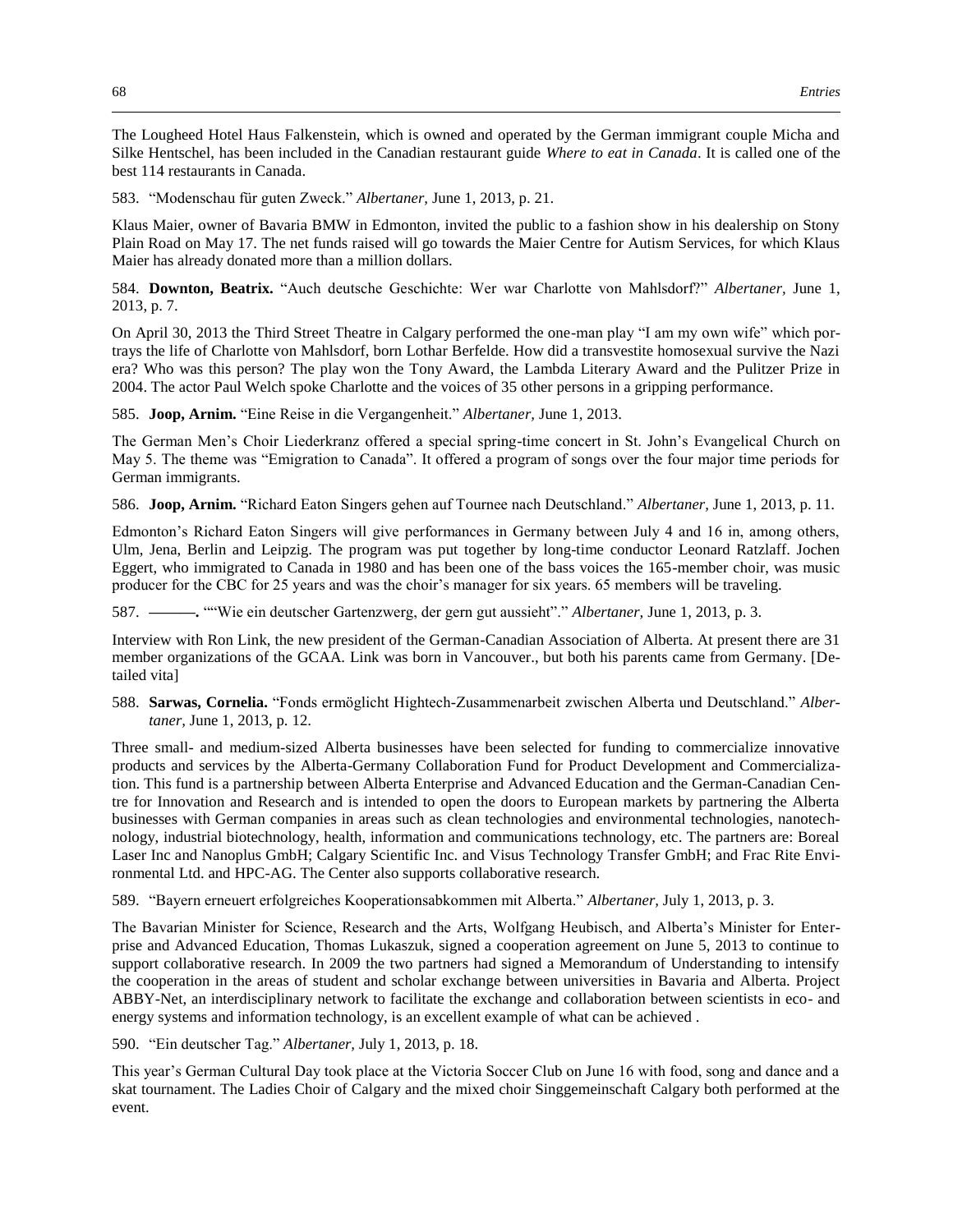591. "Ein erfolgreicher Geschäftsmann." *Albertaner,* July 1, 2013, p. 6.

Albert Krause, one of the founders of the well-known German supermarket K & K Foodliner in Edmonton, died at the age of 84 on June 7, 2013. Together with his brothers Leo and Rudolph he launched the market which is now located on Whyte Avenue in Strathcona. The store celebrated its 50th anniversary in 2006.

592. "Eintrittskarte für Studium an deutschen Hochschulen." *Albertaner,* July 1, 2013, p. 17.

46 students at Strathcona High School in Edmonton received their language proficiency diploma on June 11, 2013. The *Sprachdiplom II* entitles students to register at a German university without taking a proficiency exam.

593. "Ministerpräsidentin Kraft sieht Fracking in Nordrhein-Westfalen skeptisch." *Albertaner,* July 1, 2013, p. 15.

Premier Hannelore Kraft expressed scepticism on June 29 about the possible use of fracking technology in her *Land* because of the potential damage to nature and the population. She had visited fracking drill sites in Dawson Creek just before her speech.

594. "Ministerpräsidentin von NRW besucht Edmonton und Calgary." *Albertaner,* July 1, 2013, pp. 1, 14.

The Premier of North-Rhine-Westphalia, Hannelore Kraft, paid a visit to Canada and the U.S. from May 26 to June2, 2013. Among other events she gave a lecture at the University of Alberta on May 28 on the topic "Chances and challenges facing the turn-around in energy production and use".

595. "Wachablösung in Edmonton." *Albertaner,* July 1, 2013, p. 22.

German Consul General Hermann Sitz came from Vancouver on June 20 to thank former honourary consul Bernd Reuscher for his work and dedication and to welcome the new honourary consul for Northern Alberta and the Northwest Territories, Harald Kukertz. Kukertz had assumed his new position already on April 10.

596. **Downton, Beatrix.** "Erster deutscher Filmabend in Calgary ein voller Erfolg." *Albertaner,* July 1, 2013, p. 20.

In cooperation with the Goethe-Institute Toronto the Association for German Education in Calgary initiated a screening of German films. The first one – "Almanya: Willkommen in Deutschland", a comedy about immigration and identity in a Turkish-German family—was shown on May 30 to an audience of about 70 persons, among them ca. 10 from the local Turkish community. Another film evening is planned for October 4.

597. **———.** "'Wir wollen freie Menschen sein'—DDR-Volksaufstand vom 17. Juni 1953." *Albertaner,* July 1, 2013, p. 7.

A festive event celebrating the 60th anniversary of the popular uprising in the GDR against the communist regime was held at the University of Calgary on June 18, 2013. Its theme was "Wir wollen freie Menschen sein". It was coorganized by the Friends of Germany in Southern Alberta. Dr. Annette Timm from the Department of History and Dr. Stefan Höppner from the Department of German, Slavic and East Asian Studies provided an informative survey of the historical background for the 50 persons attending the event.

598. **Hentschel, Michael.** "Kanadier können eine Scheibe von der deutschen Hackfleischverordnung abschneiden." *Albertaner,* July 1, 2013, p. 19.

Michael Hentschel, owner of the Lougheed Hotel Haus Falkenstein, pokes fun at the lax food regulations governing Alberta's food industry. In spite of having worked as a butcher and restaurant in Germany for 22 years he was asked to attend a course on food safety. He registered for the course at NAIT and was greatly surprised and amused about what he was told—and not told—in this course.

599. **Sharp, Doug.** "Help the Hutterites." *Calgary Herald,* July 5, 2013, p. A.13.

The writer asks the members of the public to remember to support the Hutterites when they go to the farmer's markets in Calgary and surrounding areas. During the flood disaster, the Hutterites were at many locations, bringing needed supplies, cooking for flood victims and volunteers, as well as helping with sorting donations. These folks just quietly do whatever they can with no expectation of thanks. We have an opportunity to show our appreciation.

600. **Parker, David.** "Swiss firm brings chemistry to city." *Calgary Herald,* July 10, 2013, p. E.2.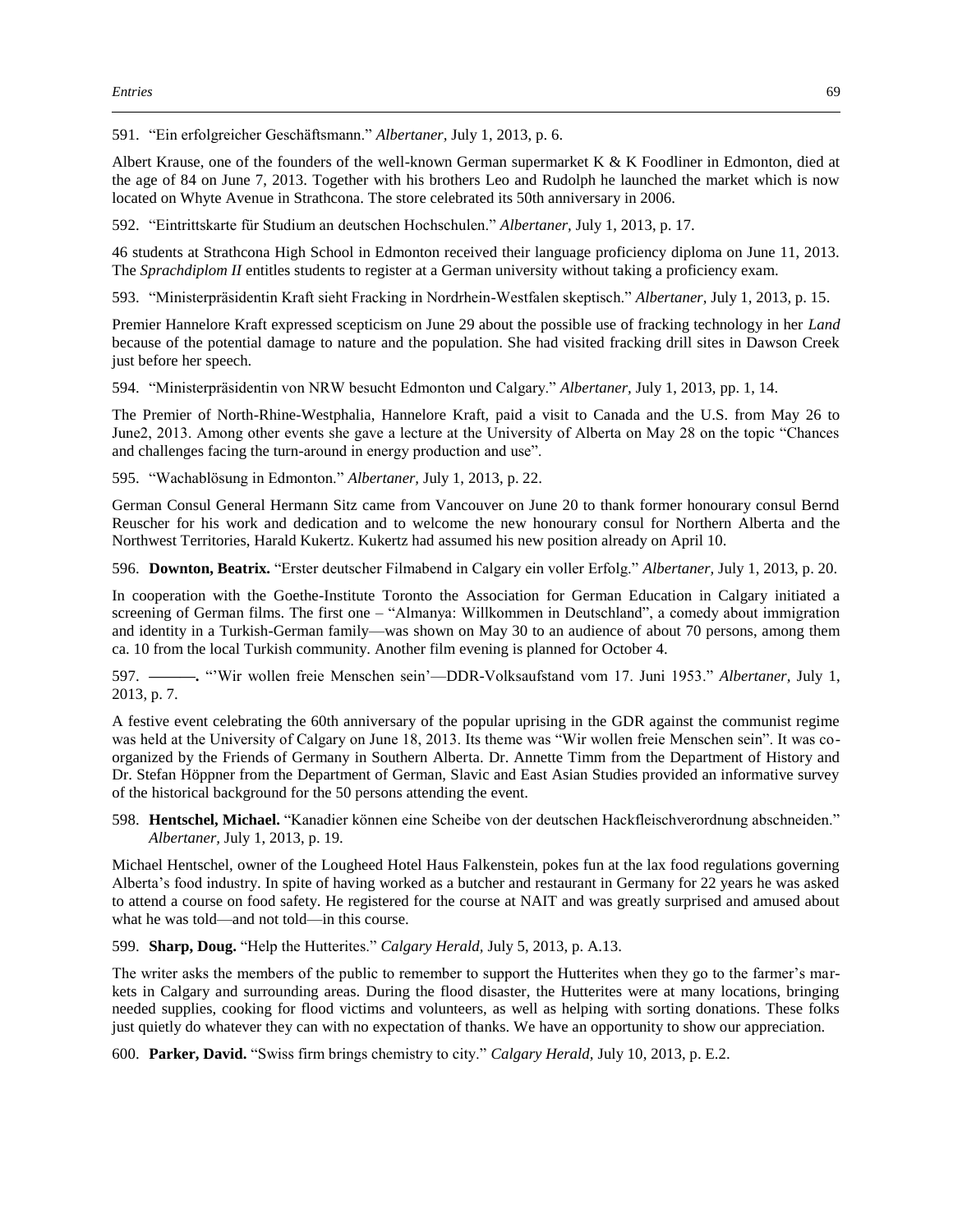OTI Greentech, a Swiss-based technology company bringing innovative chemistry in terms of performance, cost and environmental impact to the oil industry, has opened a Calgary office. The company will exploit the latest developments in surfactants from the personal and domestic care industry.

601. **Stark, Erika.** "German students absorb Wild West culture; Trip inspired by U of C prof's lecture." *Calgary Herald,* July 12, 2013, p. A.17.

15 Master's students fom the University of Jena visited Calgary as part of a seminar on the Canadian West. After a busy 10 days in Calgary that included getting white-hatted, visiting Head-Smashed-In Buffalo Jump and the Bar U Ranch, attending lectures at the Glenbow Museum they took a trip to Banff. Everyone was ecstatic about the experience. The trip was inspired by Aritha van Herk who delivered a lecture earlier this year on the Stampede at the University of Jena.

602. **Gerson, Jen.** "Rural Olds College hosts world plowing event." *Calgary Herald,* July 19, 2013, p. C5.

Two Austrian young women, Margaret Heigl and Barbara Klaus, are the only female contestants at the World Plowing Championships. Competitors from 58 countries are competing.

603. **Cooper, Dave.** "Germany-Alberta program grows." *Calgary Herald,* July 25, 2013, p. D4.

The German-Canadian Research Center for Innovation and Research in Edmonton is expanding its program. It aims to partner Alberta high-tech firms with small- to medium-sized German companies for research and commercialization of projects. The two-million program funded by the province will offer up to \$250,000 each for Alberta firms while the German government is contributing directly to partners in that country. Up to 10 Alberta companies could be accepted this year. Four companies had signed on for this year's competition (including Calgary Scientific, Frac Rite Environmental, Sustainable Energy Company).

604. "Celebrating 30 Years." *Albertaner,* August 1, 2013, p. 16.

Advertisement. The German-Canadian Cultural Center in Edmonton is celebrating its 30th anniversary.

605. "Ein engagierter Deutsch-Kanadier." *Albertaner,* August 1, 2013, p. 14.

On June 24, 2013 the former German Honourary Consul for Northern Alberta and the Northwest Territories, Dr. Bernd Reuscher, received the Dr. Horst Schmid Lifetime Achievement Award from the German-Canadian Association for his work for the German-Canadian community in Alberta. It has only been awarded twice up to this time.

606. "Oktoberfest 2013." *Albertaner,* August 1, 2013, p. 16.

Advertisement. The Austrian-Canadian Cultural Center in Calgary is inviting everyone to the Oktoberfest 2013 at the Austrian-Canadian Cultural Center (3112-11 Street NE, Calgary). The Austrian band Alpen Halunken will perform.

607. "Oktoberfest 2013." *Albertaner,* August 1, 2013, p. 18.

The *Oktoberfest 2013* will be held at the German-Canadian Cultural Centre in Edmonton on September 26 and 27. The wearing of *Lederhosen* and *Dirndls* is strongly encouraged. There will also be a Beer Hall on September 28 and on October 4 and 5.

608. **Joop, Arnim.** "Konsul in Calgary greift Hochwasseropfern unter die Arme." *Albertaner,* August 1, 2013, pp. 1-3.

The German Honourary Consul in Calgary, Hubertus Liebrecht, shaken by the flood catastrophe in Calgary and High River, immediately sent a request to all German-Canadian organizations in northern Alberta to donate money and help in kind to the flood victims. Several individuals did indeed donate and helped in various ways. Calgary's mayor, Naheed Nenshi, and Alberta's Premier, Alison Redford, are shown at the Stampede thanking the consul for his support. The president of Hettich Canada LP, Mike Squizzato, a furniture company, also donated \$1,500 to the good cause.

609. **Ostashevsky, Christina.** "HAI Wissenschaftssymposium kehrt zurück an die Universität Alberta." *Albertaner,* August 1, 2013, p. 12.

On September 19, 2013 the University of Alberta will again host the science symposium (the third) sponsored by the Helmholtz-Alberta Initiative. The symposium will also be held in Edmonton in 2014.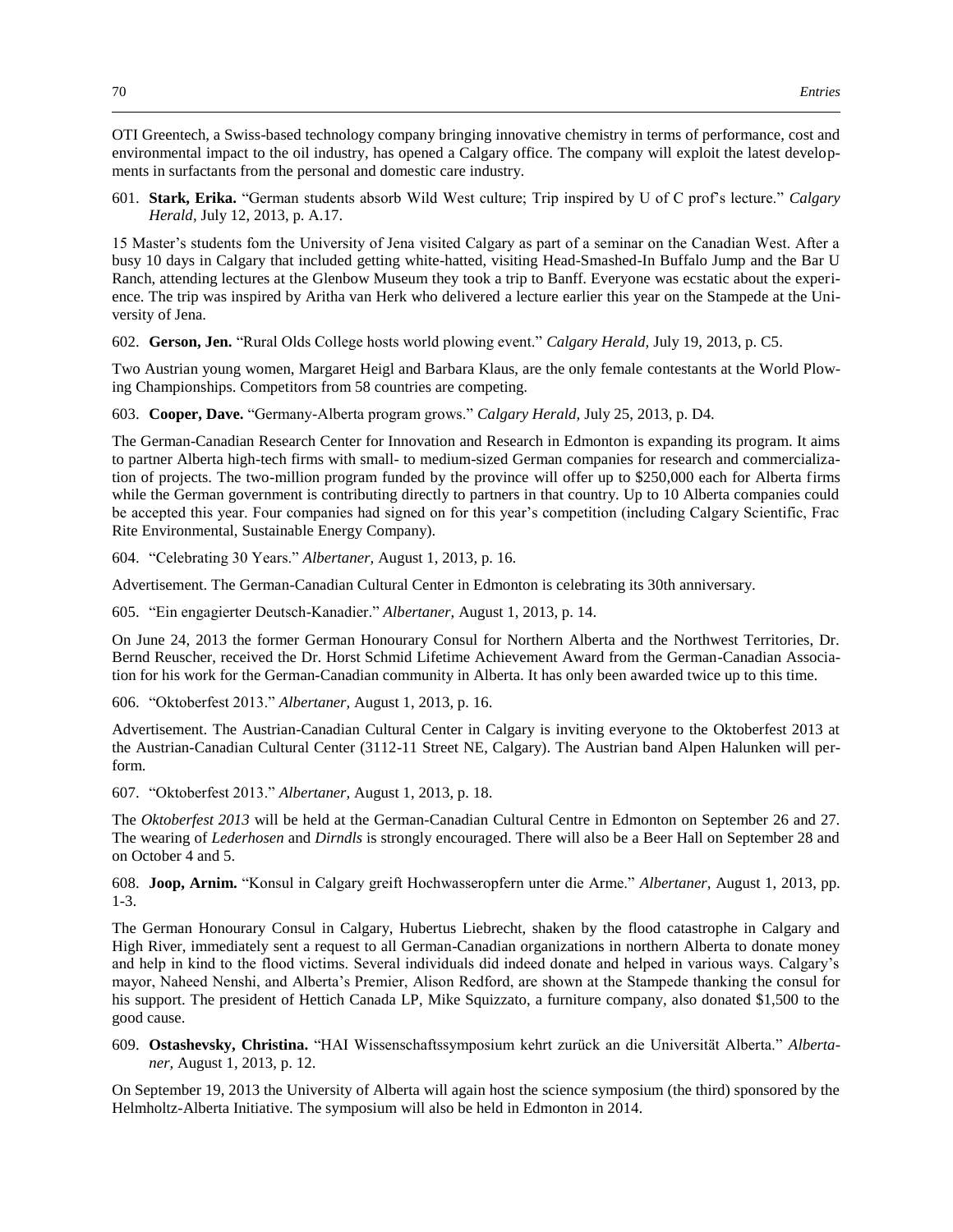610. **Schwaegermann, Ingrid.** "Eine Familienfeier der Richard Eaton Singers: 'Home and Away'." *Albertaner,*  August 1, 2013, p. 11.

In July 2013 Edmonton's Richard Eaton Singers went on a tournee through Germany after giving a farewell concert in McDougall United Church. Among other locations they performed in the Kaiser Wilhelm Gedächtniskirche Berlin.

611. "Historic Calgary events." *Calgary Herald,* August 2, 2013, p. A.2.

Among the events surrounding the Calgary Stampede's centenary the Germans from Russia had an exhibit on August 2 at 2 p.m.

612. **Louie, Jacqueline.** "Studio music to violist's ears; Private workspace within basement." *Calgary Herald,* August 17, 2013, p. F.3.

Calgary's Pro Musica Society is reaching for new horizons. Among other events the German musician Joel Frederiksen and the Ensemble Phoenix Munich have "created a unique program that blends Elizabethan lute songs with music by Nick Drake into one continuous soundscape".

613. **Migdal, Alex.** "Admissions halted to 20 arts programs; Students already enrolled will be allowed to finish U of A studies." *Edmonton Journal,* August 19, 2013, p. A.1.

The University of Alberta is suspending admission to 20 arts programs as the faculty grapples with a budget shortfall over the next three years. The programs were chosen because they have had 10 or fewer students enrolled as majors in each fall term, from 2005 to 2012. Students already enrolled in the programs will be allowed to complete their major. About 100 sections of arts courses were eliminated this year after a \$1-million cut to the faculty's contract instructor budget. A \$3-million shortfall in the faculty's 2013-14 budget also led to reduced graduate student funding and the removal of 11 faculty positions. The modern languages and cultural studies department is taking the brunt of the impact, with half of its majors suspended. Among the suspended programs is the Combined German and Scandinavian—Major.

614. **Parker, David.** "Tradition, fashion meet at fur store." *Calgary Herald,* August 23, 2013, p. D.2 .

Few retailers can boast of being in business for 75 years, but it was in 1938 that Cecil Charlebois and Karl Benzing opened their fur shops that were later merged to become Benzing Charlebois Furs, the largest independent furrier in the city. Charlebois' shop was on 1st Street S.W., and although he sold out in the 1980s he continued working there until well into his 80s. Benzing was created by Karl, a German furrier, in a small shop along 7th Avenue S.W. When Benzing became ill, another furrier, Ritchie purchased his store in 1981. He merged with Charlebois in 1994 and relocated both into its current space in the Vintage building at 2nd Street and 11th Avenue S.W., a retail store that had previously been home to RC International Furs.

615. **Zdeb, Chris.** "Aug. 28, 1972: Edmonton all-girls band drums up a storm on European tour." *Edmonton Journal,* August 28, 2013, p. A.2.

The Alberta All Girls Drum and Bugle Band were the toast of Europe during their first tour, which included performing at the Olympics in Munich.The two-year-old band, made up of girls 14 to 21 years of age, played in the square as the torch arrived the night before the opening of the 1972 Olympic Games. It was just one of many highlights of the Edmonton band's trip, which had opened three weeks earlier in London with a concert in Trafalgar Square. In Munich, their first performance was a concert near the City Hall square that attracted 10,000 people. The band was still in Germany eight days later when the Palestinian terrorist group Black September took 11 members of the Israeli Olympic team hostage before killing them all, along with a German police officer.

616. **Young, Gerard.** "Foreign exchange appeal." *Calgary Herald,* August 29, 2013, p. NA.4.

Life-changing is how Katherine McGeean describes the Student Exchange Program for language development administered by the Alberta Teachers' Association. The program is geared for those in grades 11 and 12, but occasionally a Grade 10 student is accepted. The students are offered the opportunity not only to further develop their skills in their chosen second language, but also to immerse themselves in the culture of a foreign country. Currently, the ATA has partnerships in Spain, Germany, Japan, Macao, Mexico and Quebec. An Alberta student is paired with a student from one of these countries. The two spend nine to 12 weeks in each country, living together with their respective families. The students also attend each other's school. About 80 Alberta students, half from southern Al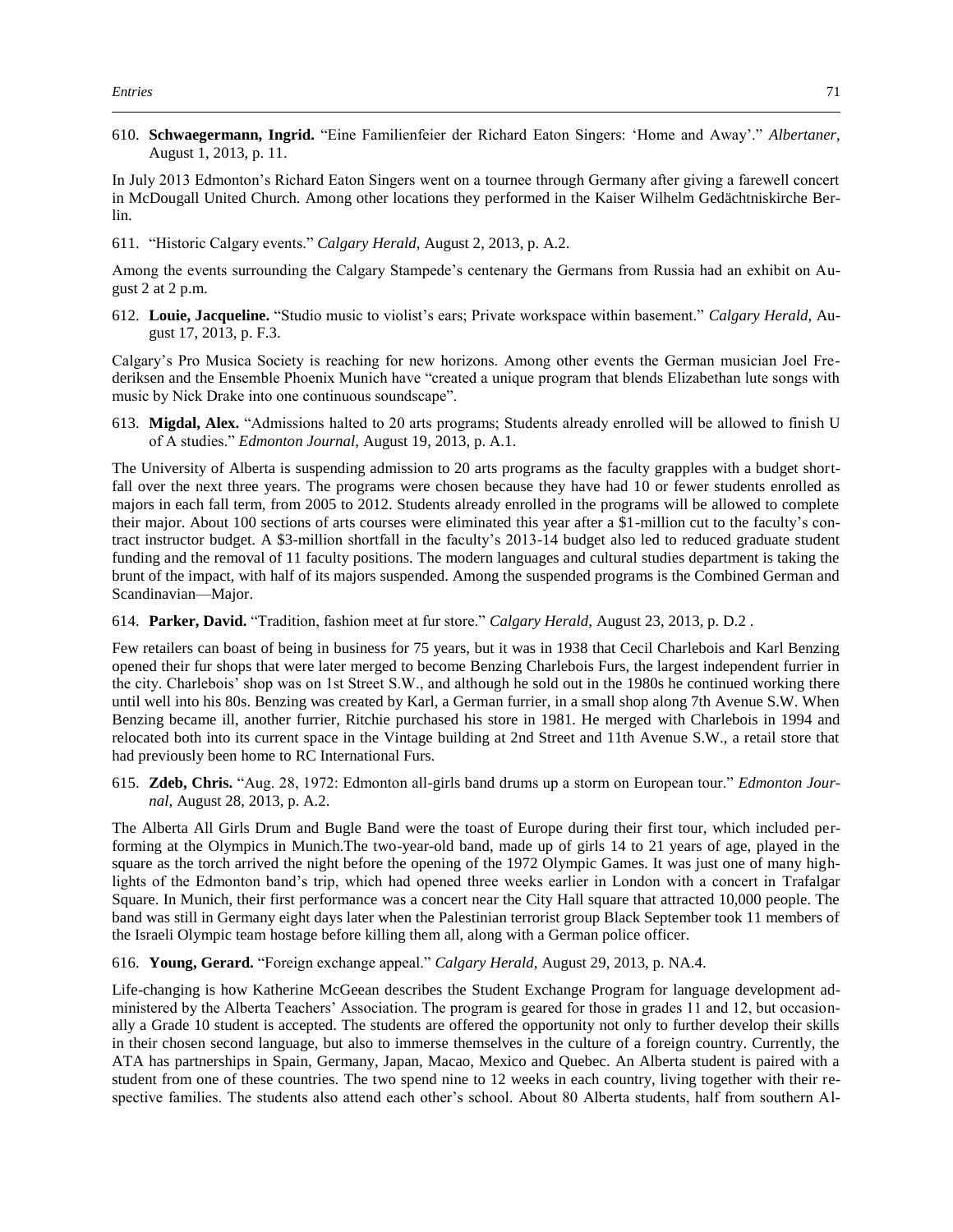berta, take advantage of the program each year. Parents pay airfare—except for the Quebec exchange, which is government-funded—and provide spending money but, otherwise, there is no charge for the exchange. It is funded by the ATA. In addition to the student exchanges, the ATA also administers teacher exchanges. Alberta teachers can swap homes and jobs with teachers in Australia, Denmark, Germany, Switzerland, the United Kingdom and other Canadian provinces. Teachers continue to be paid their salary and return to their job at the conclusion of the exchange. Exchanges usually lasts a year but can also be for shorter terms. The program, which is more than 30 years old, encourages teachers to experience other educational systems, make new friends and share the strengths of the Alberta education system abroad. There were 14 year-long exchanges in 2013 with 22 scheduled for 2014. There were 20 short-term exchanges with Australia, Germany, Denmark and Spain in 2013.

617. "Deutsche Lutheraner aus USA und Kanada treffen sich in Edmonton." *Albertaner,* September 1, 2013, p. 18.

The DELKINA (Deutsche Evangelisch-Lutherische Konferenz in Nordamerika), which has a membership of 27 parishes in the U.S. and Canada, will hold its 13th conference in Edmonton from September 13 to 19. The conference will be hosted by Trinity Evangelical Lutheran and St. John's Evangelical Lutheran); the theme will "Heimat in der Fremde".

618. "Geben Sie Ihrem Kind das Geschenk einer Zweitsprache: Deutsch in Calgary." *Albertaner,* September 1, 2013, p. 6.

Brief article describing the English-German bilingual program at Bowcroft Elementary School in Calgary and invitation to parents to send their child to this school.

619. "Neuer Rekord beim Multikulti-Fest." *Albertaner,* September 1, 2013, p. 14.

380,000 people attended this year's Edmonton Heritage Festival between August 3 and 5. The German pavilion was very busy: almost 7,000 bratwursts and portions of *Leberkaese* (Bavarian meat loaf), 1,600 pieces of applestrudel and more than 2,000 pretzels were sold by volunteers who worked for more than a thousand hours, all in all.

620. "Praktikantin aus Edmonton: 'Sachsen ist meine zweite Heimat'." *Albertaner,* September 1, 2013, p. 3.

Ashton Paulitsch, a business student at the University of Alberta, spent a three-month internship working for the town of Grimma which has had a partnership with Leduc since 2005. The internship was made possible by the Alberta-Saxony Internship Exchange Program. She was well received, learned at great deal and is full of praise for the internship exchange program.

621. "SPD-Bundesvorsitzender Sigmar Gabriel: 'Das Rennen wird knapp'." *Albertaner,* September 1, 2013, pp. 7- 9.

Extensive interview with the leader of the SPD in advance of the German elections to be held on September 22, 2013.

622. "To celebrate our 45th anniversary ..." *Albertaner,* September 1, 2013, p. 23.

Advertisement for Calgary's Singgemeinschaft which will celebrate its 45th anniversary on October 1, 2013 at the Austrian-Canadian Cultural Center. Performances will be given by the Singgemeinschaft and the folk dance group Wendische Trachtentanzgruppe Stroebitz, accompanied by the band Spreewalder Musikanten.

623. "Werner B. Schulze." *Albertaner,* September 1, 2013, p. 2.

Detailed obituary for Werner Schulze, well-known and respected Edmonton gynecologist and supporter of German-Albertan causes.

624. **Kelch, Marion.** "Alberta's largest rural neo-Gothic church near Provost celebrates 90th birthday." *Albertaner,*  September 1, 2013, p. 20.

Detailed history of St. Norbert's Church south of Provost, which was established on July 26, 1923.

625. **Prokop, Manfred.** "'Die Deutschen' in Nordalberta zwischen 1880 und 1914." *Albertaner,* September 1, 2013, p. 21.

Announcement of Manfred Prokop's new book *The settlement of immigrants of German origin in northern Alberta from the 1880s to the 1910s* and a brief summary of the contents. An advertisement following the article details the scope of the book and describes the DVD to be enclosed with each volume, which holds more than 1,200 images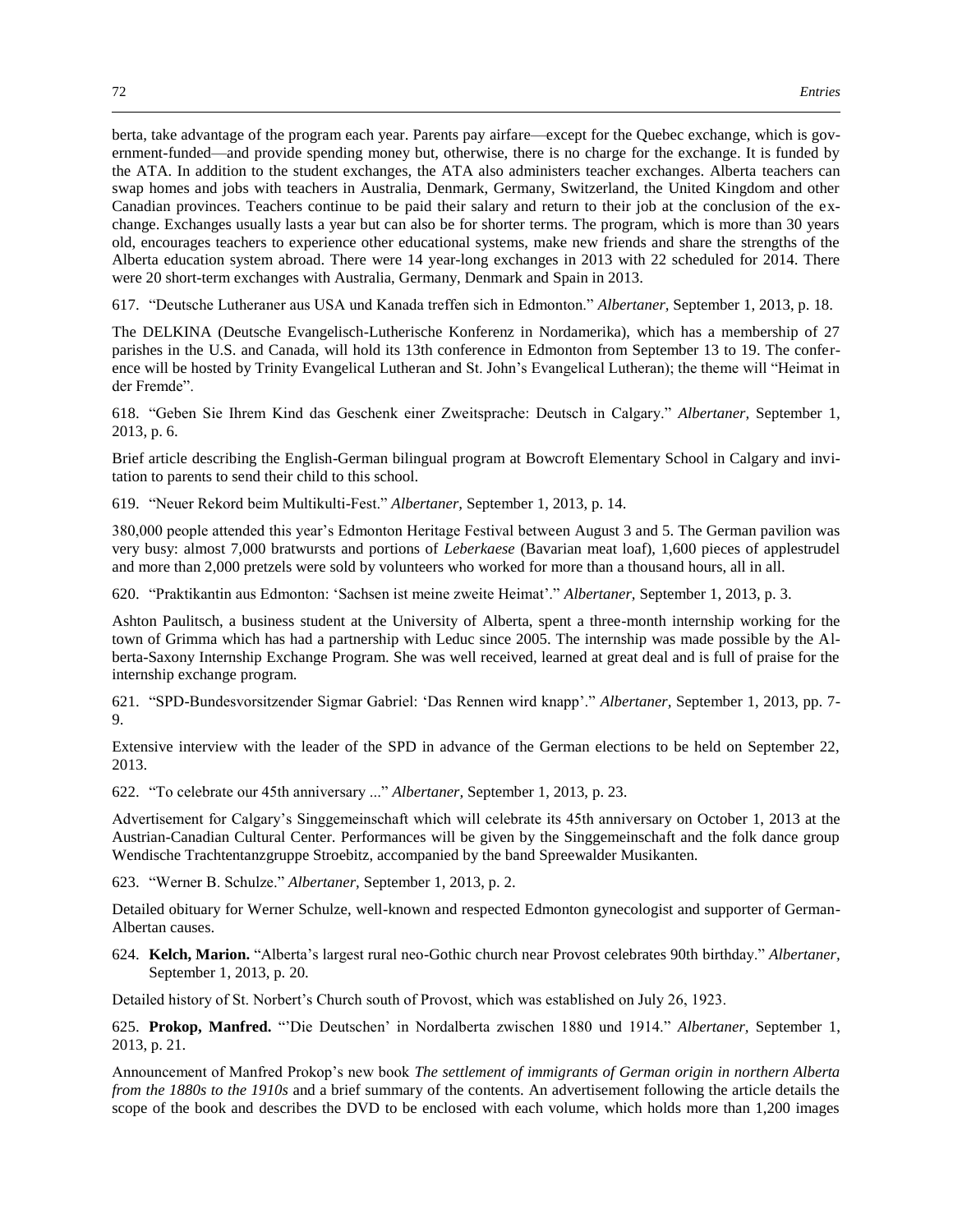from the *Alberta Herold*, Alberta's largest German-language newspaper at the time, covering the period from 1905 to 1915.

626. **Fortney, Valerie.** "Recovering from the Bow's fury." *Calgary Herald,* September 14, 2013, p. A.13.

On the late afternoon of June 20, 2013, Eugen Ederle's beloved river began to behave in a manner he'd never before seen. By dinnertime, the Bow was moving at more than 1,700 cubic metres per second, transforming the placid river into a roiling menace that engulfed his streets, then home, with thick, unforgiving mud and water. Thus began a journey for the Ederles, along with thousands of other Calgarians and southern Albertans. It is a journey that Bowness, seen as a less desirable community because of its distance from the city's core and in time, would become known as a sketchy, working-class area that had more than its share of crime. That park was thanks to developer John Hextall, who once had big plans for the land used for cattle grazing. He envisioned an upscale suburban enclave when he purchased it in 1911, setting aside three hectares for Bowness Park, the jewel in the crown of his elite community plan. But it was a dream that would be squashed by the First World War and ensuing Great Depression. It was not until the end of the Second World War, when an influx of returning soldiers along with Dutch and German immigrants, that Bowness would evolve from a village with just a scattering of small houses into a town in its own right. In 1964, Bowness came into the fold of Calgary, a major development in name if not entirely in practice. To most urban dwellers, the hour-long bus ride—which replaced the long-used streetcar system in the early 1950s made it an undesirable place to call home in the city of less than 300,000 people. For a young couple renting in Sunnyside, though, Bowness held the promise of a prosperous future, as well as a nature-filled oasis to raise their growing family. Eugen and Monika Ederle were newly arrived from Germany's Black Forest region, part of the second wave of German immigrants to the fast-growing city. "We had no television, no car, no money," says Monika of those lean early years of marriage. "We saved every penny—not every dollar, every penny." Eugen, a carpenter by trade, was dismayed at his job prospects when he first arrived in 1959. So he went into the cabinet-making business. By the early 1960s, the Ederles had put those pennies to good use. Eugen started his own cabinetry company and the couple bought their first house. The house, one of the nicest and biggest in Bowness when it was finished in 1970, would in 30 years time be dwarfed by even bigger homes worth a million dollars. Back then, the Ederles couldn't imagine that one day their neighbourhood would evolve into an eclectic mix of wealthy and working-class residents; nor had they ever heard of such terms as flood fringe or floodway, since flood mapping for their area wouldn't even begin for another two decades. Then again, the waters never posed a threat. On the morning of June 20, 2013, though, Eugen and youngest son Norm, who lives with his parents, didn't like what they were seeing on the news. Even though they hadn't seen a drop of water into their basement in 40 years, the news was alarming. That evening, his greatest fears were realized. His street, none of it in the floodway, was now a lake.

627. "Literary calendar." *Edmonton Journal,* September 20, 2013, p. C.12.

St. Albert author Corinne Jeffery launches the third and final novel in the *Understanding Ursula* trilogy at 2 p.m. on Saturday, September 29 at the St. Alberta Public Library, 5 St. Anne St. The trilogy deals with the lives of the controversial Werner family, a German-Lutheran family that fled Russia to settle on the harsh Canadian Prairies.

628. **Wittmeier, Brent.** "Exploring our German connection; Prof preserves a vanishing settler story." *Edmonton Journal,* September 21, 2013, p. B.3.

Interview with Manfred Prokop about the history of the German-speaking communities in Alberta and his forthcoming book.

629. **Pratt, Sheila.** "Panel aims to commercialize post-secondary research; Ten named to new institute that will push economic diversification." *Edmonton Journal,* September 28, 2013, p. A.6.

Alberta's new institute to commercialize university research moved ahead Friday with the appointment of 10 international experts, businesspeople and academics to an organizing panel. All panel members, including panel chair Daniel Roos from the Massachusetts Institute of Technology, are involved in similar agencies across the globe and are also well-acquainted with Alberta's research environment, said Enterprise and Advanced Education Minister Thomas Lukaszuk, who announced the panel. The panel will consult business, the research community and postsecondary colleges and universities to see what is needed and should have recommendations on how to proceed ready in a matter of weeks. The institute will be an independent entity that will facilitate work between researchers and private sector companies, will help find venture capital, and deal with issues such as intellectual property and royalties. The goal is to push the diversification of Alberta's economy. Among the experts is Reinhard Huttl from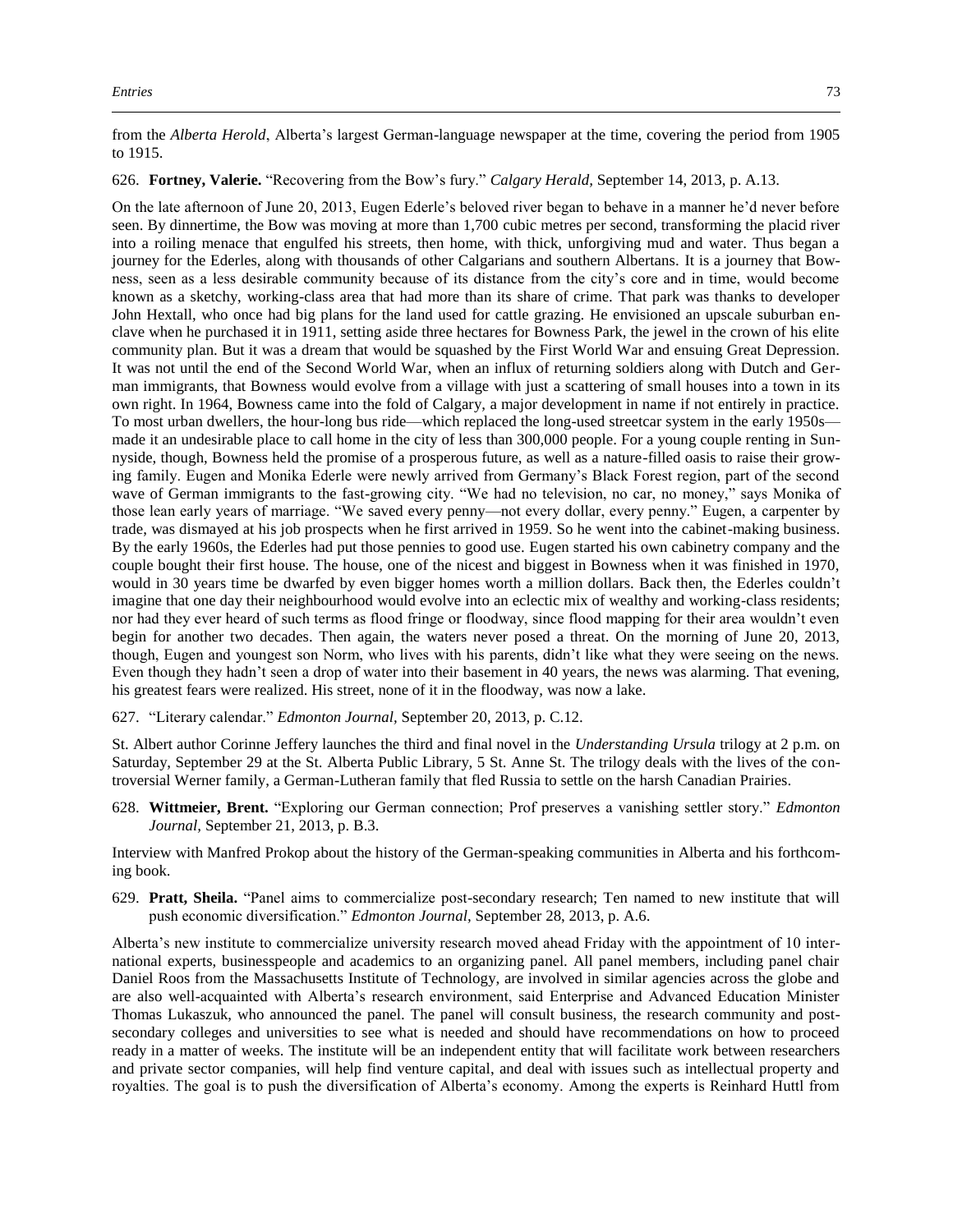Germany. He is president of the German National Academy of Science and Engineering and with the Helmholtz research centre in Potsdam.

630. "Calgarys kinderfreundliches Oktoberfest ist wieder da!" *Albertaner,* October 1, 2013, p. 24.

After an intermission of a few years, the Association for German Education in Calgary together with the Language School of the German-Canadian Club of Calgary, organized a family-friendly *Oktoberfest.* 250 people attended this event. Of course, there were refreshments, a program for the children and a performance by the Schuhplattler group Enzian.

631. "Deutscher Klub feiert 30. Geburtstag." *Albertaner,* October 1, 2013, p. 14.

The German-Canadian Cultural Association celebrated its 30th anniversary from September 13 to 15, 2013 with dances, a festive dinner and a coffee klatsch. Among the honourary guests present were Deputy Premier Thomas Lukaszuk and the leader of the Alberta Liberals, Dr. Raj Sherman.

632. "Ein ausgezeichneter Repräsentant." *Albertaner,* October 1, 2013, p. 16.

The former president of the GCAA, Heinz Kleist, was honoured by his successor, Ron Link, for his many achievements in the office.

633. "Universität von Alberta baut internationale Programme aus." *Albertaner,* October 1, 2013, p. 6.

The University of Alberta intends to increase the percentage of its students who spent some time abroad during their studies from 14% to at last 20% by 2015. At present the University offers more than 250 study-abroad programs in more than 40 countries.

634. "Vienna Bakery bedankt sich bei seinen treuen Kunden." *Albertaner,* October 1, 2013, p. 20.

The Vienna Bakery in Edmonton celebrated its second anniversary with a customer appreciation day featuring bratwurst from K&K Foodliner, coffee, lemonade and bakery products from their own products. Actually the bakery is much older because the Vienna Bakery had been in existence from 1987 to 2005 on 81st Avenue in Strathcona, run by Bernie and Brigitte Jaeger. Their son Brian then decided to re-open the bakery at 10207-63 Avenue.

635. **Arlt, Thomas.** "Bildungspolitiker des Freistaates Sachsen besuchen Alberta." *Albertaner,* October 1, 2013, p. 13.

At the beginning of September a delegation of the CDU caucus in the *Landtag* of Saxony visited the Province of Alberta. They examined Alberta's school system and were impressed especially by the amount of freedom individual teachers have in their work. Among others they visited Bowcroft Elementary School in Calgary, an English-German bilingual school.

636. **Petermann, Wieland.** "Gastfamilien für Englischlehrer aus Sachsen gesucht." *Albertaner,* October 1, 2013, p. 12.

20 teachers from Saxony will again spend four weeks in Alberta to participate in an in-service program at the University of Alberta. They will also visit several schools and participate in a conference of teachers of German in Alberta. It is hoped that local families will again be prepared to host these teachers in their homes .

637. **Schwaegermann, Ingrid.** "Edmonton Opera feiert 50. Geburtstag mit beliebten Opern." *Albertaner,* October 1, 2013, pp. 10, 11.

Preview of Edmonton Opera's performance during the up-coming season ("Salome", "Die Fledermaus", "Madama Butterfly") and interview with Maida Hundeling.

638. **Smith, Kirsten.** "Who Are The Supremes?" *Calgary Herald,* October 4, 2013, p. A.16.

Canadian Supreme Court Justice Rosalie Silberman Abella was appointed in 2004 by Paul Martin. She was considered a human-rights activist at the time of her appointment. She was the commissioner of the 1974 Royal Commission on Equality in Employment and is credited with coining the term "employment equity." Abella is the first Jewish woman appointed to the court. She was born in a displaced persons camp in Germany, arriving in Canada as a refugee in 1950.

639. **Southwick, Reid.** "Artists defend merit of \$471,000 big blue ring." *Calgary Herald,* October 11, 2013, p. A.3.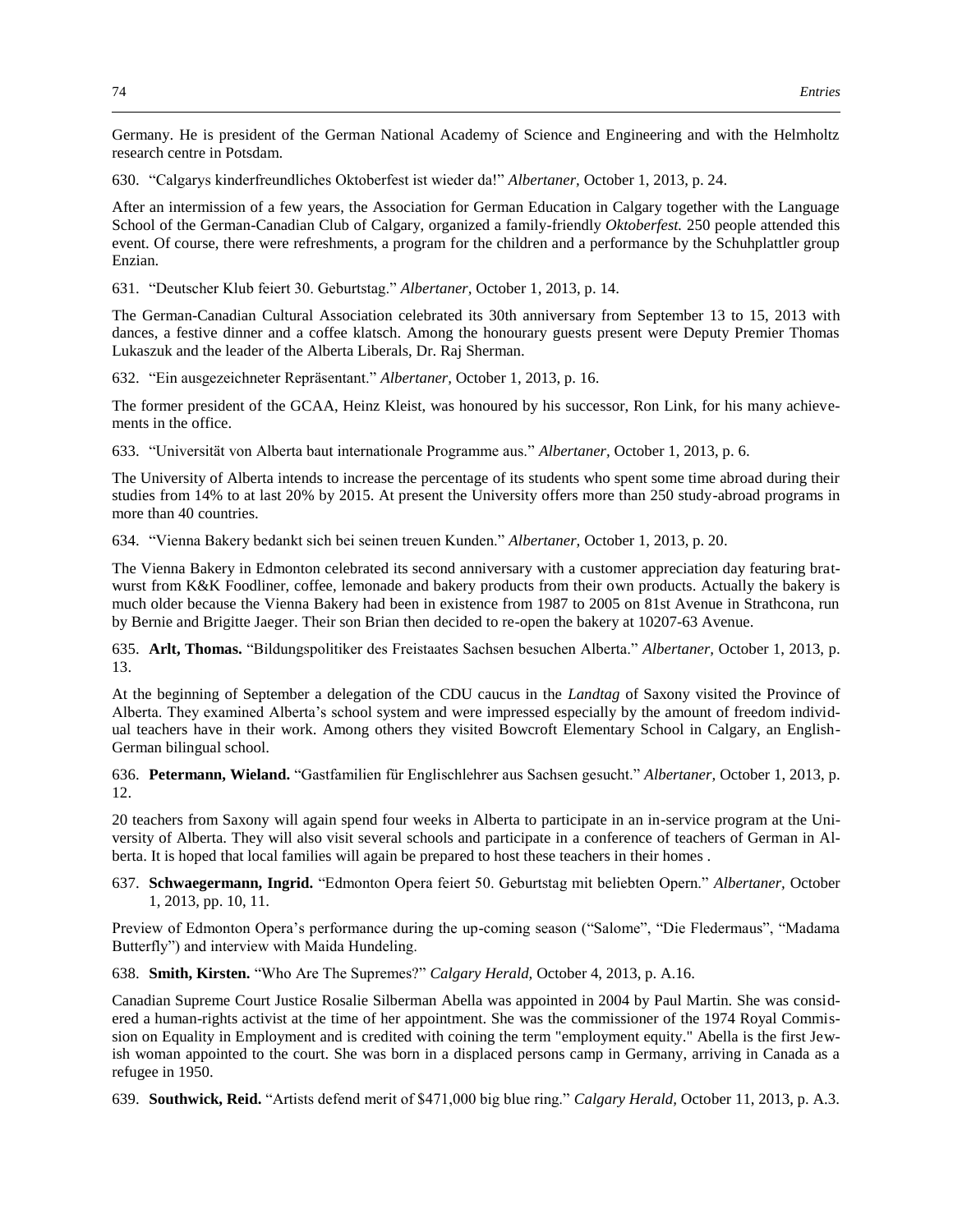Travelling Light, a large metal sculpture located along the 96th Avenue connection to Airport Trail N.E., has triggered emotional response across the city, much of it sparked by the piece's \$471,000 price tag and questions about its artistic merit. But the experienced creators of the sculpture say the criticism was unexpected. A panel of five jury members—three from the design and arts community, one from the wider public and another from the city's transportation department—had combed through 55 submissions before accepting Inges Idee's bid. Since the art program began in 2004, city hall has spent \$12 million commissioning 37 works, including "Jumping Trout" on the overpass at the interchange of Glenmore Trail, Elbow Drive and 5th Avenue, and "Skywalk" on the pedestrian overpass near the Canyon Meadows CTrain station. An expert said he's familiar with the work of the German design team behind "Travelling Light," Inges Idee, and he doesn't believe the big blue ring is among the group's finest pieces, but he also doesn't think it's terrible.

640. **Zickefoose, Sherry.** "Artists taken aback by 'harsh reactions'; Sculpture met with derision, mayor's mockery." *Edmonton Journal,* October 12, 2013, p. A.7.

The German design team behind a controversial public-art installation says it's surprised by the backlash over its creation, called "awful" and "terrible" by Calgary's mayor and joked about by others. Travelling Light, a large metal sculpture located along the 96th Avenue connection to Airport Trail N.E., has triggered emotional response across the city, much of it sparked by the piece's \$471,000 price tag and questions about its artistic merit. But the experienced creators of the sculpture say the criticism was unexpected.The designer says that the German group has created several other public artworks in Canada, including Vancouver and Edmonton, and has "never faced this kind of reaction." The group defends the steep price tag, saying the majority of the project's budget was spent in Calgary.

641. **Zdeb, Chris.** "Oct. 17, 1953: Step, hop and swig that stein! Haas and band sign record deal." *Edmonton Journal,* October 17, 2013, p. A.2.

Gabriel (Gaby) Haas and his Barn Dance Gang became the first Edmonton musical group to sign a contract with a national recording company. The contract called for them to release a new recording every six to eight weeks. The group had already completed six "sides" (doublesided records), which were being distributed throughout Canada and the United States. Haas and his Gang had been together for eight years. They were well known to country and western and old-time dance fans in many parts of northern Alberta. They performed twice weekly at Edmonton dances as well as on radio programs, country dance dates and helped raise money on behalf of the Alberta Commercial Travellers' crippled children's fund. Some of the selections recorded by the Barn Dance Gang included the Gay-Be Polka, Red River Waltz and Upside-Down Reel. The accordion-playing Haas, who was a native of Franzensbad, Czechoslovakia (now the Czech Republic), came to Canada in 1939. He settled in Edmonton the following year. Haas went on to record more than 50 albums and 60 singles, mostly polkas and waltzes, many of which he had written himself. He became known as Canada's Mr. Polka, a nickname he shared with St. Catharines, Ont., accordionist Walter Ostanek. As well as being a talented musician and composer, Haas was a longtime host of country music TV shows on CFRN (now CTV), as well as popular music shows such as Continental Musicale, the German Show and European Music Shop on CKUA radio, where he played host for more than 40 years. He was also the inspiration for the fictional polka-playing Shmenge Brothers and their band, The Happy Wanderers, on the TV cult classic SCTV, which was filmed in Edmonton from 1980 to 1981. Haas was 67 when he died on Nov. 22, 1987.

642. **Gignac, Tamara.** "Memorial to mark 'enemy aliens' camp." *Edmonton Journal,* October 21, 2013, p. A.6.

Exhibition Park in Lethbridge—home of Whoop-Up Days and other festivities—also has ties to a dark chapter in Canada's history. A century ago, European civilians deemed "enemy aliens" were held prisoner at the site, one of 24 First World War internment camps across the country. Citizens of the Austro-Hungarian and Turkish empires, as well as Germany, were forced to develop Banff National Park, log in Northern Ontario and labour in mines in British Columbia. The Lethbridge camp operated between 1914 and 1916 and housed approximately 300 prisoners of war, as well as Canadians with German-sounding names and many Ukrainian immigrants. On October 29, a permanent memorial will be placed at Exhibition Park to honour an often overlooked part of Canadian history. The Harper government set up the \$10-million Canadian First World War Internment Recognition Fund in 2008 to support projects commemorating the experience of the thousands of Ukrainians and other Europeans interned between 1914 and 1920 and the many others who suffered a suspension of their civil liberties.

643. **Sinnema, Jodie.** "How does an egg farm work? The treatment of hens has become a hot topic due to a recent report of alleged abuse at two Alberta farms. So, what are the rules?" *Edmonton Journal,* October 26, 2013, p. B.3.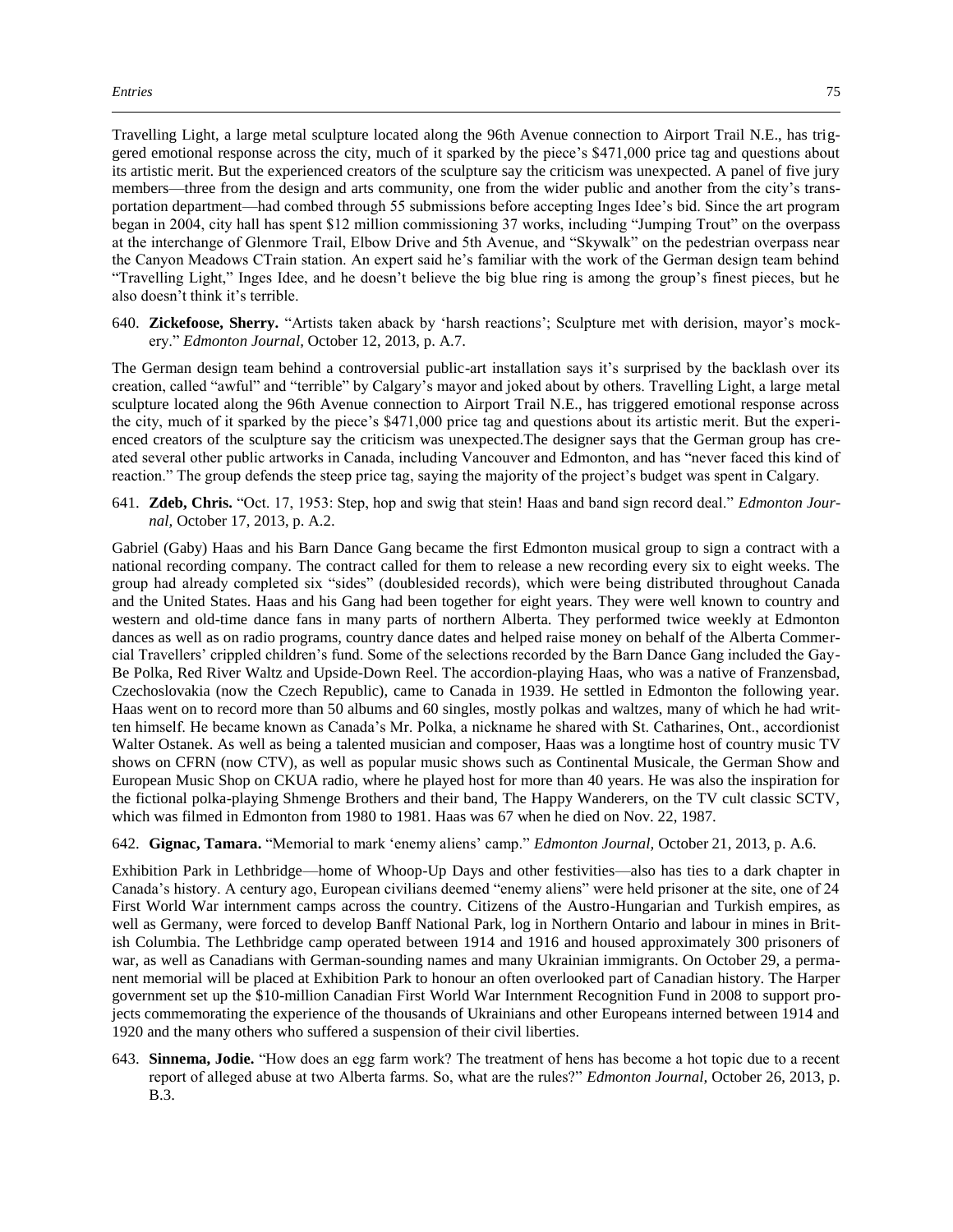A visit to the egg barn on the Scotford Hutterite Colony seven kilometres northeast of Fort Saskatchewan shows many laying hens spend their entire lives in battery cages. While countries in the European Union have banned battery cages because of concerns for chicken welfare—they must now be larger and furnished with perches, litter and claw-shortening devices—83 per cent of the 157 egg farms in Alberta use the conventional cages. Of the 157 egg farms in Alberta: .. 134 farms are located on Hutterite colonies and 23 on non-colony family farms, such as Ku-Ku Farms near Morinville. .. 27 farms (or 17 per cent, up from 1.5 per cent in 2006) are using alternative housing systems, such as furnished cages (bigger cages for between 24 to 60 birds, offering more floor space, perches and dust baths), free-run farms (hens run free within a barn, then lay eggs in floor-level nesting boxes), free-range (hens have access to outdoor runs) and aviary farms (a variation of free-run farms with more climbing opportunities on tiered nest boxes). Alberta egg farms house 1.9 million laying hens. The average hen lays more than 280 eggs in one year, the Egg Farmers of Alberta says.

644. **Stephenson, Amanda.** "Alberta plans tourism boost; Marketing will sell appeal of wilderness." *Edmonton Journal,* October 30, 2013, p. F.1.

The Alberta government unveiled a plan Tuesday aimed at growing the province's tourism industry by almost one third by 2020—a plan that calls for more development of tourist attractions in parks and on Crown land. The Alberta Tourism Framework, a strategy for turning what is currently a \$7.8-billion industry into a \$10.3-billion industry, was developed in consultation with Travel Alberta and industry representatives. It aims to build on Travel Alberta's successful "Remember to Breathe" marketing strategy, convincing more travellers to seek out the Alberta experience. One of several outlined priorities is expanding the province's supply of tourism experiences, especially in national and provincial parks and on Crown land near water, mountains or other natural attractions. One obvious target for marketing is Germany.

645. "Eine bunte Tüte zum 1. Schultag." *Albertaner,* November 1, 2013, p. 12.

On September 21, the students in the German Language School of Edmonton began their school year by receiving a (cone-shaped) bag filled with sweets, an old tradition in Germany.

646. "'Es ist angezapft worden'." *Albertaner,* November 1, 2013, p. 14.

More than a thousand people attended the *Oktoberfest* in the German-Canadian Cultural Center which was celebrated at the end of September and the beginning of October.

647. "Salute to Vienna." *Albertaner,* November 1, 2013, p. 7.

Advertisement. The Strauss Symphony of Canada will perform a Salute to Vienna at the New Year's Concert 2014 in Calgary (January 1, 2014) and Edmonton (January 5, 2014).

648. "Victoria-Frauen siegen in Halifax." *Albertaner,* November 1, 2013, p. 6.

On the Thanksgiving Day weekend the women's team of the Victoria Soccer Club won the Jubilee Shield Gold Medal in the finals of the Canadian Soccer Association for the fourth time, beating a Quebec team.

649. **Downton, Beatrix.** "Rosa von Praunheims 'Ich bin meine eigene Frau'." *Albertaner,* November 1, 2013, p. 7.

A film about Rosa von Praunheim will be screened on November 13, organized by the Association for German Education in Calgary.

650. **Ginthör, Nikolai.** "Deutscher Experte erläutert die Ziele und Herausforderungen der Energiewende in Europa." *Albertaner,* November 1, 2013, p. 9.

On October 8 a meeting was held in Edmonton's Art Gallery of Edmonton on the topic "Integrating wind and solar: the German experience". The lecture by Dr. Kurt Rohrig was part of the series "Canadian German Smart Grids and Energy Storage", supported by the German Embassy, the City of Edmonton and the Pembina Institute.

651. **Hanlon, Jamie.** "New centre of excellence brings Europe to Alberta." *Albertaner,* November 1, 2013, p. 13.

On October 16, the European Union Centre of Excellence, a three-year agreement with the European Commission, was officially introduced. The Centre's director, Lori Thorlakson, said that the Center will focus on three key areas of activity: outreach, academic exchanges and establishment of a post-doctoral position. Focus themes for research will be multiculturalism, sovereignty and citizenship. The Center will work in concert with the Canadian Circumpolar Institute, the Helmholtz-Alberta Inititaive and the Wirth Institute.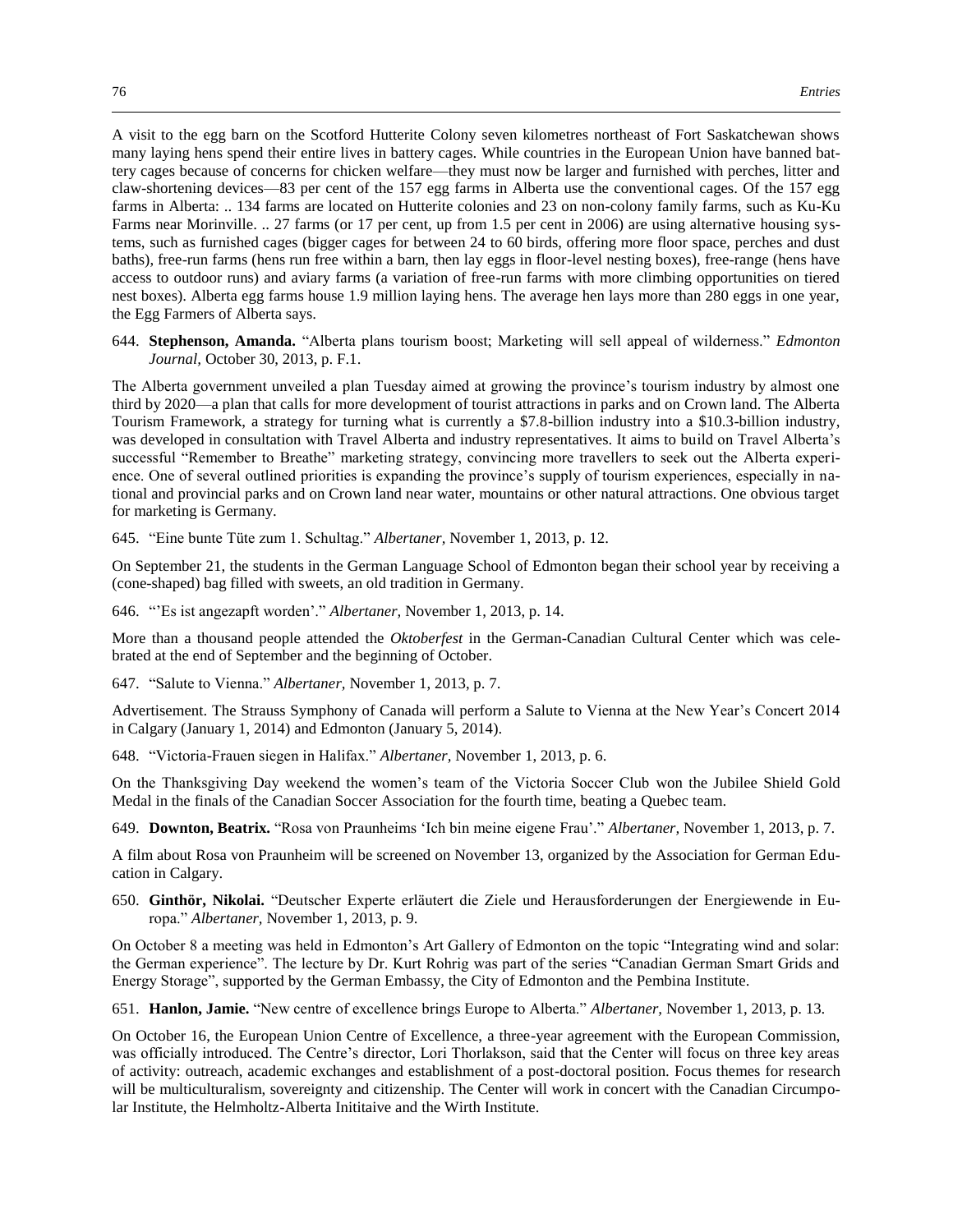652. "[Christmas advertisements]." *Albertaner,* November 1, 2013, p. 5.

Edmonton's Boniface congregation: *Weihnachtsmarkt* on Nov. 30, 2013.—German-Canadian Cultural Association: Christkindl Market on November 24, 2013. Also: Christmas dinner and dance at the German-Canadian Cultural Center on December 20, 2013.—The Men's Choir Liederkranz will have a Christmas concert and dance on November 30.—The Austrian-Canadian Club of Calgary will have a *Christkindlmarkt* on November 24, a Christmas dinner and dance on November 30 and a New Year's celebration with dinner and dance on December 31.—Also: The Blauen Funken will have their annual *Prinzen Proklamation* on November 16, ushering in the carnival season.- The German Ladies Choir of Calgary will have an advent concert on December 1.

653. **Skoracki, Reinhard.** "Singgemeinschaft feiert mit Romantik, Lebensfreude und Gelassenheit." *Albertaner,*  November 1, 2013, p. 3.

On October 1, 2010 the Singgemeinschaft celebrated more than 45 years of its existence in the Austrian-Canadian Cultural Center.

654. **Strelau, Micaela.** "Jazz in Regensburg, Schokolade in Hamburg, Einkaufen in Berlin." *Albertaner,* November 1, 2013, p. 10.

Micaela Strelau, winner of the podcast competition 2013 organized by the *Zentralstelle für das Auslandsschulwesen* and provided by the *Pädagogischer Austauschdienst*, reports on her visit to Germany. She was one of about 100 students from many different countries to travel to Bonn, Cologne, Kehlheim (two week stay in the Donau-Gymnasium), Regensburg, Hamburg and Berlin.

655. "Literary calendar." *Edmonton Journal,* November 8, 2013, p. C.14.

A group of young people who left Hutterite colonies about seven years ago will be in Edmonton on Monday at Chapters (Southpoint) from 12 p.m. to 3 p.m. signing copies of their book The Nine.

656. "Concerts." *Edmonton Journal,* November 14, 2013, p. D.9.

The German-born, Canadian-bred pianist Michael Kaeshammer has been nominated for four Juno awards, four Canadian Smooth Jazz Awards and three West Coast Music Awards.

657. **Stephenson, Amanda.** "German travel industry heading to Alberta." *Edmonton Journal,* November 29, 2013, p. D1.

More than 600 German travel agents, tour operators and travel journalists will be landing in Alberta next week for a one-of-a-kind tourism conference. DERTOUR Academy is the largest training and promotion event for travel agents in the German and Austrian travel industry. Each year, the event is hosted in a different location around the world past hosts include Toronto, New York City, Hawaii, Ireland and Spain. Travel Alberta CEO Bruce Okabe said hosting the event is a coveted privilege because it invariably results in higher tourism sales and spending from Germany. Already, Germany is Alberta's second largest overseas tourism market, resulting in \$76 million in trip expenditures. Okabe said based on what previous DERTOUR Academy hosts have reported, that figure could increase by \$16 million annually once more German travel agents get a sense of what Alberta has to offer. The German visitors will attend workshops and sessions in Calgary and Banff and will take excursions to Edmonton, Jasper, Drumheller and Kananaskis. These "familiarization tours" are designed to showcase the province and give local tourism operators the chance to pitch their products and brands .

658. "Blauen Funken feiern Schnapszahl 44." *Albertaner,* December 1, 2013, pp. 28-29.

On November 16 Edmonton's Carnival Association Blauen Funken celebrated the beginning of the foolish season with the club's 44th *Prinzenproklamation*.

659. "[Christmas and New Years' events]." *Albertaner,* December 1, 2013.

Advertisements. Austrian-Canadian Society of Calgary (*Silvesterfeier mit Dinner und Tanz*: Dec 31); German-Canadian Cultural Association (New Year's Eve Party: Dec 31); Club Austria, Edmonton (*Weihnachtsessen*: Dec 14); GCCA (Christmas Dinner and Dance: Dec 20); Victoria Soccer Club (*Weihnachtsfeier*: Dec 21; *Silvesterfeier*: Dec 31); Salute to Vienna (Calgary: Jan 1; Edmonton: Jan 5); German-Canadian Harmony Club Medicine Hat ( Dec 7); Churches (St. Boniface Edmonton; St. Matthew's: Calgary; Gemeinde Gottes: Edmonton; St. Paul's Lutheran: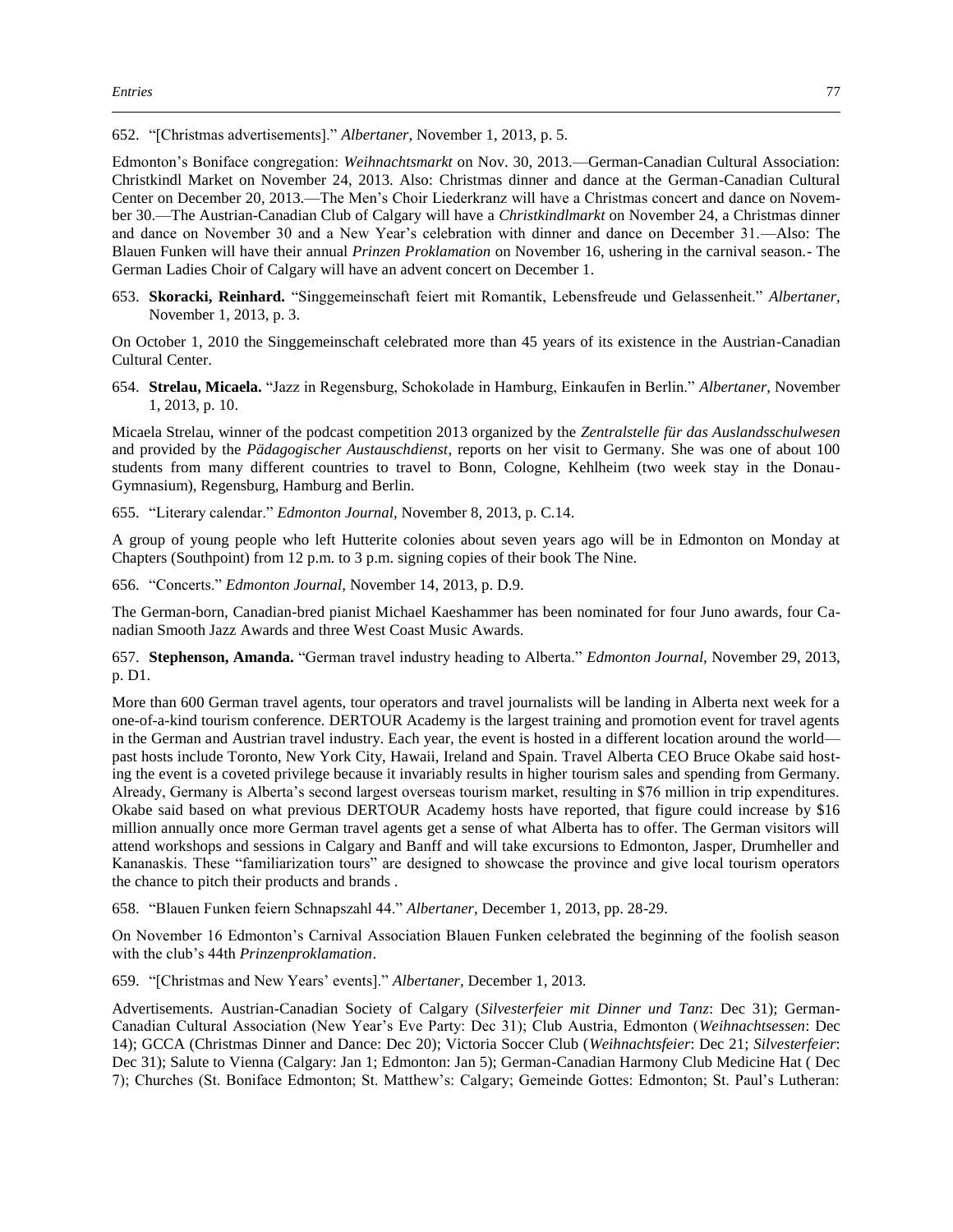Edmonton; St. John's Evangelical Lutheran: Edmonton; Trinity Evangelical Lutheran: Edmonton; Ev.-Luth. Auferstehungsgemeinde: Calgary; St. Boniface; Calgary).

660. "Deutsches Wirtschaftsministerium ruft KMU zur Kooperation mit Alberta auf." *Albertaner,* December 1, 2013, p. 15.

In the framework of the successful *Zentrales Innovationsprogramm Mittelstand* the German *Bundesministerium für Wirtschaft und Technologie* has signed an agreement with Alberta to facilitate innovation and research.

661. "Lernen mit den Armen zu teilen." *Albertaner,* December 1, 2013, p. 31.

On November 2 the traditional St. Martin's Walk took place in Trinity Lutheran Church in Edmonton.

662. "Martinstag in Calgary." *Albertaner,* December 1, 2013, p. 12.

200 parents and children participated in the St. Martin's Walk on November 11 in Calgary.

663. "Oktoberfest 'JWD'." *Albertaner,* December 1, 2013, p. 14.

On October 26 about 100 guests participated in an Oktoberfest JWD (*janz weit draussen*) in the Lougheed Hotel Haus Falkenstein in Lougheed, Alberta. The restaurant has been accepted in the Guiness Book of Records with its world-record holding menu of 347 different kinds of schnitzels.

664. "Vortrag über deutsche Geschichte 1914-1918 an der Universität Calgary." *Albertaner,* December 1, 2013, p. 6.

Dr. Roger Chickering, who taught German history at Georgetown University, will give a lecture on the topic "Germany's Peculiar War, 1914-1918" at the University of Calgary.

665. **Ginthör, Nikolai.** "Nordrhein-Westfalen wirbt in Alberta für wirtschaftliche Zusammenarbeit." *Albertaner,*  December 1, 2013, p. 13.

On November 6 and 7 two information meetings from NRW.Invest, the representative of industry and commerce in North-Rhine Westphalia, took place in Calgary to inform Alberta's companies about the advantages of investing and doing business in the Land. The lectures were organized by the German-Canadian Center for Innovation and Research.

666. **Schwaegermann, Ingried.** "Weniger ist mehr—Edmonton Operas 'Salome'." *Albertaner,* December 1, 2013, pp. 20-21.

Review of the very successful opera performance of "Salome".

667. **Otiena, Ellwand.** "Campaign aims to shine lights on poverty; Luminarias to raise funds for south-side centre." *Edmonton Journal,* December 14, 2013, p. F.14.

Parishioners from the Edmonton Moravian Church are hoping to illuminate Old Strathcona Sunday night. From 5 p.m. to 11 p.m., local businesses and residents will light luminarias purchased from the church to raise awareness about homelessness and poverty in the community. All proceeds from the \$10 kits will be donated to the Neighbour Centre, a small resource centre for homeless and at risk adults in Old Strathcona. The campaign is modelled after one that the Rio Terrace Community Moravian Church has done for about five years in support of Jasper Place Health and Wellness. They even offer sleigh rides so people can see the luminarias around the neighbourhood. Before the Neighbour Centre came to be, there was nowhere for homeless and marginalized adults on the south side of Edmonton to go, since most resources are located downtown. Now, 50 to 60 people use the facility on 104th Street, south of Whyte Avenue, on a daily basis. The centre is not an overnight shelter, but provides a safe warm haven in the morning and evening where free food, hot drinks, a shower room, laundry facilities and computers are available. It runs on private donations and grants, so to have the Edmonton Moravian Church get involved in fundraising is "fantastic." The Edmonton Moravian Church, 9540 83rd Ave., has a long history in Old Strathcona. Established by German Protestant settlers more than 100 years ago, it was the first Moravian church in Canada. There are now eight Moravian churches in Alberta, five of which are in the Edmonton area. The church places a strong emphasis on mission and community work, but pastors have their own trademarks. Today, five to seven parishioners volunteer at the centre on a regular basis and a new group has signed up to start in January.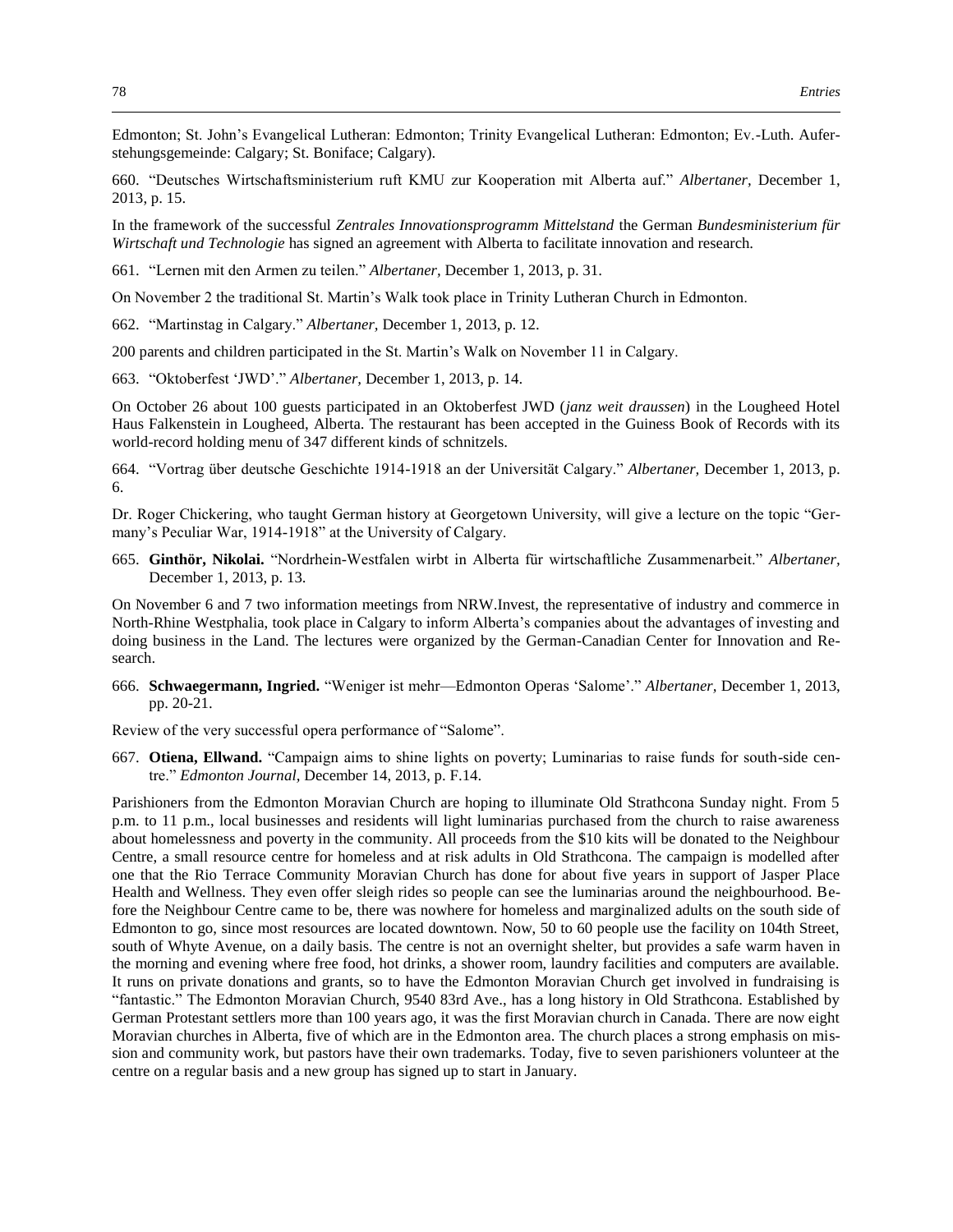## **KEYWORD INDEX**

**Abella** 638 **Accountants** 91 **Adenauer** 542, 565 **Advent concerts** 410, 531, 539, 652 **Aid** 599 **Alberta All Girls Drum and Bugle Band** 615 **Alberta Art School** 176 **Alberta Baroque Ensemble** 572 **Alberta Deutsche Zeitung** 288 **Alberta-Germany Collaboration Fund for Product Development and Commercialization** 588 **Alberta Herold** 1, 13-4, 96-7, 151, 161, 205, 224- 25, 267-69, 282, 288, 293, 297, 328, 339, 356, 375-76, 381, 386, 390-91, 394, 400 **Alberta Herold Publishing Company** 314, 339, 501 **Alberta Initiative** 556 **Alberta-Saxony Intercultural Internship Alliance** 480 **Alberta-Saxony Internship Exchange Program** 620 **Alberta Teachers' Association** 616 **Alberta Tourism Framework** 644 **Albertaner** 512 **Albuschies** 34, 56, 194 **Alexander von Humboldt Professorship** 411 **Alexandra Hotel** 15 **Alldeutsche Blätter** 272 **Alldeutscher Verband** 87, 270 **Allendale School** 548 **Alpen Halunken** 606 **Alpenspatzen** 444, 509 **Altweiberfastnacht** 533 **Ambassadors** 420, 469-70, 532, 561, 566 **American Historical Society of Germans from Russia** 438 **American Society of Equity** 74 **Amerongen** 562, 578 **Amrhein** 451, 469 **Anniversary celebrations** 69, 73, 77, 312, 326, 354, 357, 428, 435, 454-55, 536, 542, 565, 591, 597, 604, 624, 631, 634, 653 **Anti-Canada activities** 382 **Anti-foreigner comments** 145, 161 **Anti-German comments** 270 **Anti-German views** 315 **Anton** 400 **Apartment Bellevue** 291 **Apartment house owners** 291, 303 **Apartment houses** 291, 303 **Apologies** 161, 385 **Appointments** 208, 300, 302, 411 **Appreciation Day** 496

**Aritha van Herk** 601 **Armstrong** 405 **Arrests** 372 **Art** 558, 639-40 **Art schools** 176 **Artisans** 477 **Artists** 529 **Arts and crafts** 574 **Association for English-German Bilingual Education of Edmonton** 435, 472 **Association for German Education** 432, 504, 596, 630, 649 **Association presidents** 547, 553 **Athabasca Oil Company** 305 **Aubourg** 399 **Auctioneers** 5, 254 **Austrian-Canadian Cultural Center** 505, 606, 622 **Austrian-Canadian Society Calgary** 581 **Austrian Fellowship** 481 **Awards** 420, 445, 451, 453, 469, 483, 506, 519, 535, 570, 576, 582, 584, 592, 605, 632, 656 **Baayen** 411 **Baetz** 117 **Bakeries** 10, 21, 93, 166, 491, 634 **Bakery owners** 10, 21, 93, 166, 235, 634 **Bands** 514, 524, 606, 615, 641 **Baptists** 329, 400 **Barber shop owners** 400 **Barbers** 19, 258 **Barknowitz** 507 **Barn Dance Gang** 641 **Baron** 469 **Barr** 246 **Barschel** 208 **Bathhouse owners** 243 **Bathhouses** 55, 243 **Bavaria** 589 **Bavaria BMW** 506, 583 **Bavarian Schuhplattlers of Edmonton** 402, 427, 444-45, 478, 509, 524, 564 **Becker** 267, 272, 281, 288, 298, 339, 357, 386, 400 **Benzing** 614 **Benzing Charlebois Furs** 614 **Berger** 429 **Berittener Fanfarenzug Freckenheim** 476 **Berkman** 219 **Berlin** 163 **Bernius** 422 **Besler** 53 **Bibliographies** 447 **Biersch** 194 **Bijou Theater** 289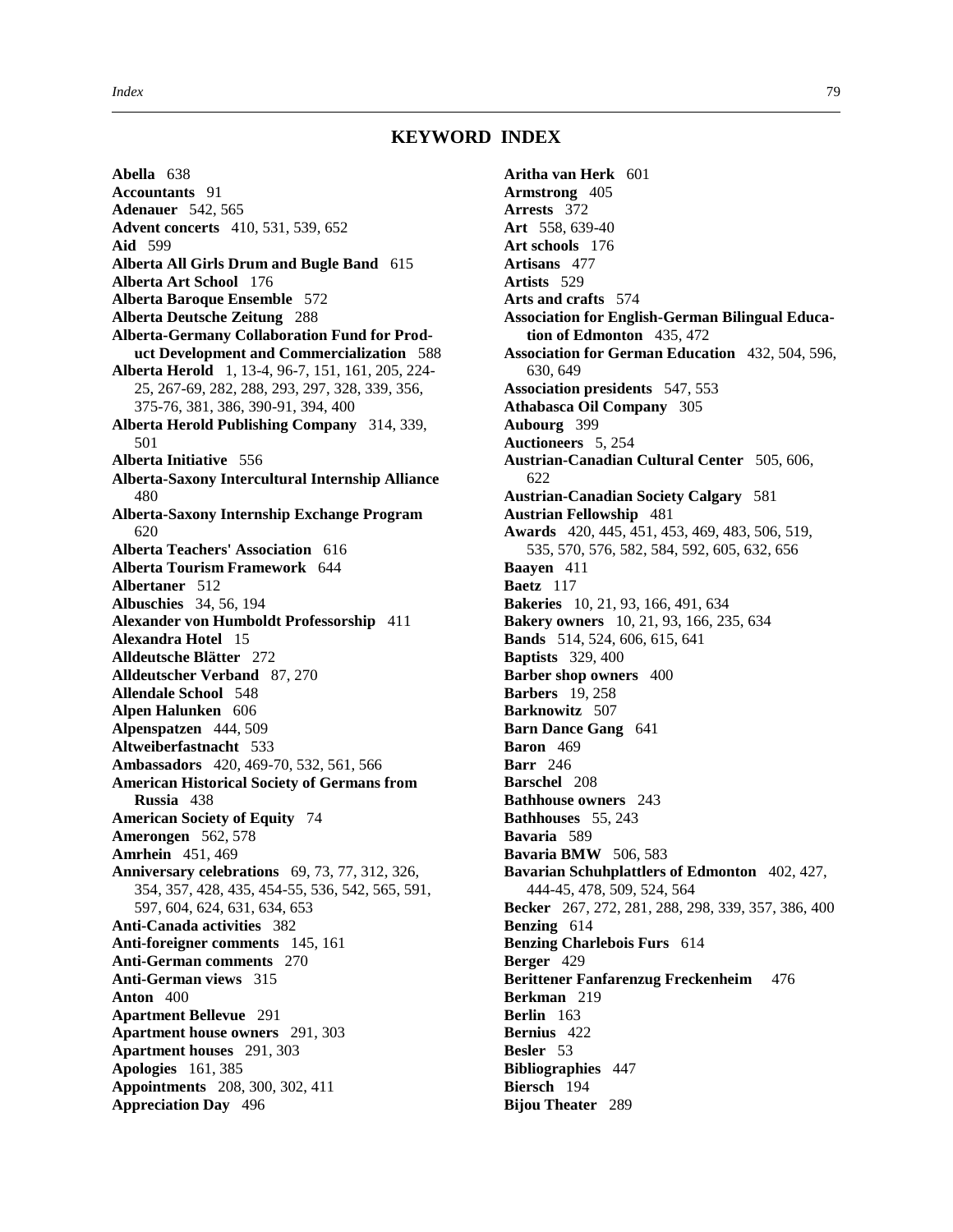**Binder** 117, 194, 197, 281, 298, 321 **Birk** 152 **Birthday celebrations** 252 **Bishops** 181 **Blacksmiths** 165, 240, 340, 389 **Blaue Funken Mardi Gras Association** 408, 419, 518, 533, 541, 544, 652, 658 **Bloch** 575 **Blum** 275 **Blumenau** 41 **Boarding house owners** 31, 234, 262 **Boarding houses** 31, 234, 262, 400 **Bodenstab** 130, 131 **Boeske** 472 **Book** 628 **Book launches** 627 **Book reviews** 471 **Books** 471, 625 **Bookstore owners** 238, 365, 388 **Bookstores** 16-7, 26, 365 **Borcherding** 365, 388, 400 **Bottling companies** 24, 82 **Bottling company owners** 24, 82, 143 **Bow** 576 **Bowcroft Elementary School.** 463, 540, 546, 618, 635 **Bowman** 423 **Bowness** 467 **Boyle** 501 **Brandt** 63, 130-31, 252, 260 **Bredlow** 41 **Breweries** 37, 113, 138, 144 **Brewery owners** 37, 113, 138, 144 **Bringewarth** 351 **Brown** 443 **Brox** 42, 45, 117, 186 **Bruederheim** 159 **Bruegmann** 259, 304, 400 **Brusso** 208 **Brüdergemeinde** 265 **Brüderheim Milling Co.** 124 **Budesheim** 256 **Budget cuts** 613 **Buhler** 277 **Buhrer** 36, 49, 85, 99, 103 **Buildings** 576 **Bund der Deutschen in Alberta** 368 **Bundesministerium für Wirtschaft und Technologie** 660 **Bunte Welle** 490 **Bursaries** 472 **Business development** 261, 264, 305, 480, 526, 588, 603, 629, 644, 650, 657, 665 **Business opportunities** 305 **Butcher shop owners** 20, 81, 171, 241, 243

**Butcher shops** 81, 171, 243 **Butchers** 374 **By-Laws** 209 **Bökenföhr** 70, 211 **Calgary flood** 599, 626 **Calgary German Speaking Women Professional Networking Group** 436, 475, 513 **Calgary headquarters** 559, 577 **Calgary Stampede** 476, 611 **Call for ethnic pride** 267, 270, 272, 297 **Call for ethnic solidarity** 38, 42, 87, 97-9, 116, 147, 177, 184, 280, 353, 376, 393, 396 **Cameron House** 222, 234 **Campaign donations** 396-97 **Canada First Movement** 397-98 **Canadian Association of Teachers of German** 547 **Canadian Summer School in Germany** 458 **Candidates** 97-100, 102, 170, 180, 184, 204, 223, 294, 316, 350 **Capital Land Company** 330, 339, 345 **Car dealership owners** 583 **Car dealerships** 583 **Car rental companies** 573 **Caring Canadian Award** 483 **Carl** 78, 131, 142, 148, 260, 387, 400 **Carnival** 442 **Carnival associations** 419, 518, 541, 544, 658 **Carpenters** 127 **Cars2Go** 573 **Cecil Hotel** 502 **Celebrations** 249, 580, 597, 611 **Charlotte von Mahlsdorf** 584 **Chickadivas** 443 **Chickering** 664 **Children's choir of the Gemeinde Gottes Church**  531 **Children's Garden** 432 **Children's Library** 428, 435 **Chisholm** 178 **Choir directors** 555 **Choir managers** 586 **Choirs** 130- 2, 135, 140, 142, 149, 158, 173, 178, 228, 230, 249, 284-85, 312, 422, 443, 449, 452- 53, 455, 457, 484, 498-99, 505, 507, 509, 531, 536, 538-39, 551, 555, 572, 581, 585-86, 590, 610, 653 **Chomitsch** 405, 429 **Christkindl Market** 404, 505, 516, 520, 652 **Christmas celebrations** 405, 534, 537, 652 **Christmas concerts** 403, 505, 536, 538, 659 **Church consecrations** 80, 101, 255 **Church construction** 152, 215, 329, 343, 379 **Church schools** 61 **Circulation figures** 1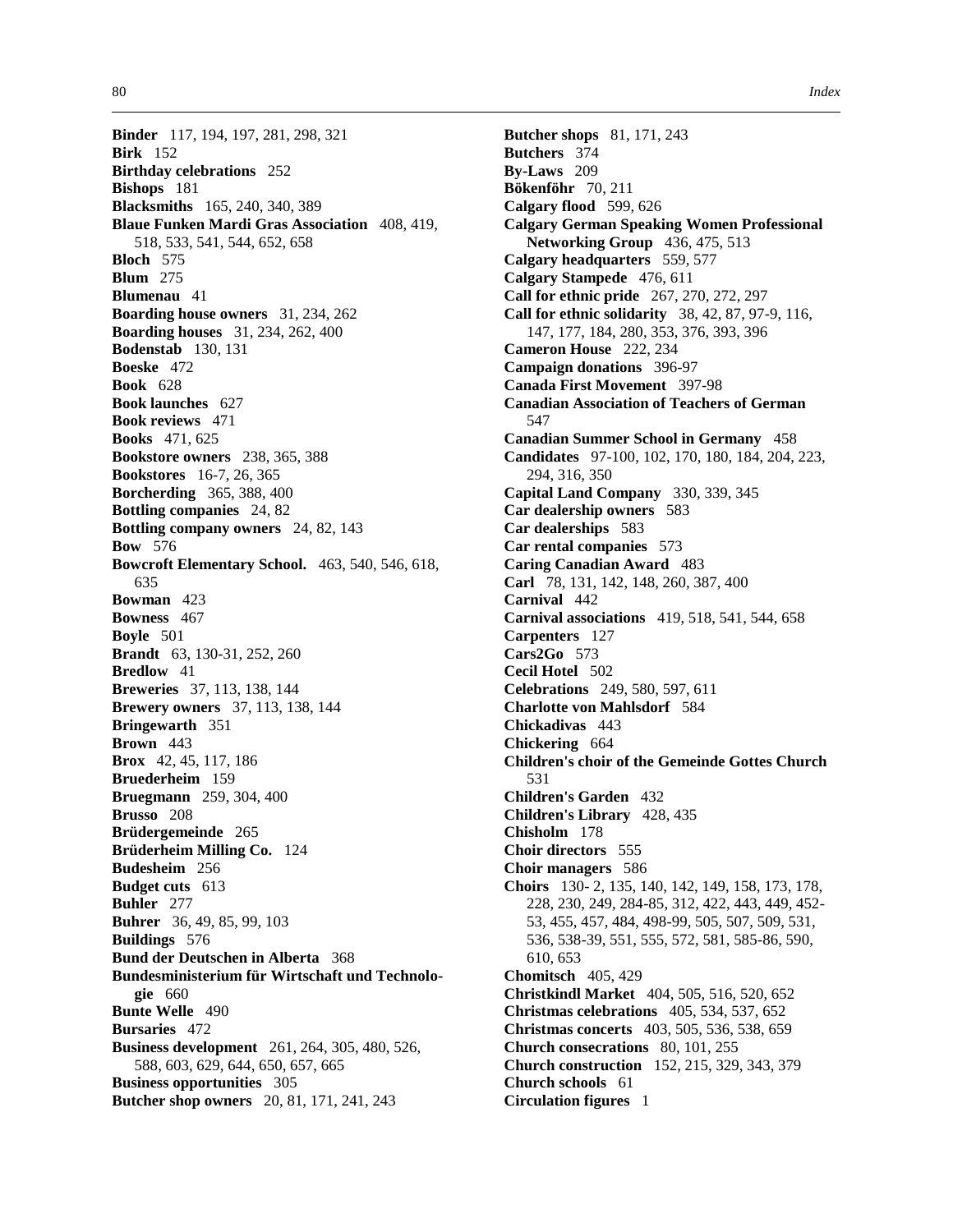**Citizenship** 197 **City Region Studies Centre** 412 **CJSW 90.9 FM's German program** 490 **CKUA** 641 **Clamm** 186 **Clausen** 306 **Clemens** 372 **Clothing store owners** 191, 263 **Clothing stores** 263 **Club construction** 290, 308 **Club Gemütlichkeit Deutsche Eiche** 256 **Club house construction** 48, 50, 107, 325, 341 **Club houses** 143, 467, 489 **Club managers** 351 **Club presidents** 70, 78, 130-31, 142, 201, 211, 237, 252, 260, 286, 406, 413, 429, 435, 452, 455, 467, 478, 483, 485, 492, 496, 506, 536, 566, 570, 587, 632 **Clubs** 136, 155, 256 **CNR Grocery Store and Lunch Counter** 47 **Coffee klatsch** 504 **Collaboration agreements** 424, 525, 556, 588-89, 651 **Collections** 574 **Colonization companies** 66, 156, 207 **Columbia House** 358 **Commercial Hotel** 473 **Commissioners of oaths** 208, 300, 302 **Communal Property Act** 552 **Companies** 600 **Company managers** 261, 264, 274, 339, 360, 370 **Company presidents** 339, 501 **Competitions** 412 **Concerts** 135, 173, 226, 229-30, 443, 484, 498-99, 510, 537, 647, 652 **Conductors** 140, 158, 178, 228, 410, 422, 449, 457, 508, 510, 523, 539, 586 **Cones** 645 **Conferences** 409, 421, 459, 542, 547, 617, 657 **Conservative Party** 154, 175, 182, 318, 356 **Construction activity** 369 **Construction companies** 560 **Construction company owners** 560 **Consuls General** 522, 595 **Continental Musicale** 641 **Contractors** 127 **Conventions** 117, 318 **Cookbooks** 259 **Coordinator for Transatlantic Cooperation** 557, 565 **Cordes** 405, 429, 570 **Courier** 381 **Cross** 310 **Cross of the Order of Merit** 420, 451 **Curlers** 434

**A.D.A. Detective Agency** 18 **Dances** 65, 158 **Davies** 280 **Day** 483 **de Gaulle** 542, 565 **Decorators** 367 **Dederer** 281 **Deggendorfer** 75, 213 **Delavault** 160, 188 **Delicatessens** 591 **DELKINA** 617 **Dentists** 128, 361 **Department of Modern Languages and Cultural Studies** 409, 430 **DERTOUR Academy** 657 **Description and travel** 72, 265 **Detective agencies** 18 **Detective agency owners** 18 **Deutsch** 193, 194, 281, 380, 385 **Deutsch-Canadier** 182-83, 200, 257 **Deutsch-Canadische Landgesellschaft** 109 **Deutsch-Canadischer Bund** 356 **Deutsche Farmerfeuerversicherung** 76, 83 **Deutsche Leihbibliothek** 365 **Deutscher Bund** 376 **Deutscher Krankenunterstützungsverein** 273, 281, 283, 334 **Deutscher Tag** 402, 450, 462 **Deutscher Verband für Canada** 147 **Deutscher Verein Morinville und St. Albert** 38, 62, 70, 210-11, 237 **Deutsches Kultur-Festival 2013** 579 **Deutsches Sprachdiplom** 472 **Diamond** 219 **Diamond Jubilee Medal** 478, 506, 535 **Difficulties** 467, 552 **Directors** 460 **Dissolution** 334 **Dittrich** 73, 78, 191 **Dominion Days** 115 **Donations** 425, 477, 506, 549, 583, 608 **Dr. Horst Schmid Lifetime Achievement Award** 605 **Dreamers** 150 **Drebert** 343 **Drug trafficking** 461 **Dräge** 194 **Dual loyalty** 375 **Dye Works** 400 **Eberhard** 154 **Ebert** 149 **Eckenfelder** 208 **Edelweiss Club** 44, 48, 50, 65, 69, 73, 77-8, 89, 94, 107, 139, 148, 201, 212, 252, 260, 286, 290, 308, 323, 325, 341, 351, 368, 373, 383, 400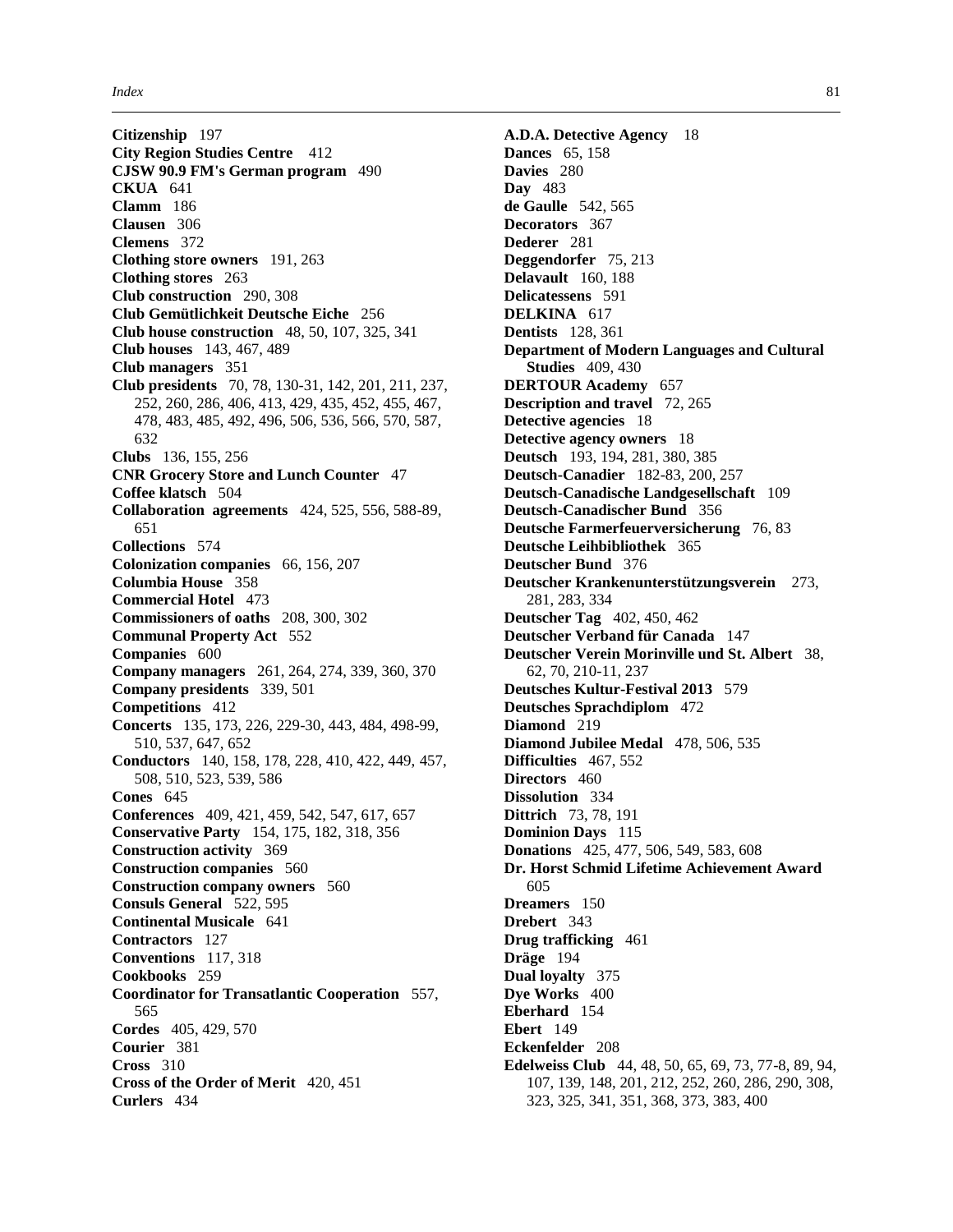**Ederle** 626 **Editors** 96-7, 151, 183, 199, 200, 206, 267, 288, 295, 339, 386, 400, 418, 512 **Edmonton** 72 **Edmonton Bottling Works** 24, 82, 143, 294 **Edmonton Feed Store** 7 **Edmonton German-Liberal Association** 193, 194 **Edmonton Hebrew Association** 219 **Edmonton Heritage Festival** 468, 482, 496, 619 **Edmonton Journal** 375 **Edmonton Moravian Church** 667 **Edmonton News Store** 388 **Edmonton Philharmonic Society** 253 **Edmonton Skatclub Spreeasse** 413 **Edmonton Steam Dye Works** 2 **Edmonton Turkish Bath** 55 **Egg farms** 643 **Eggert** 586 **Elections** 42-3, 45, 70, 78, 118, 142, 149, 180, 193- 94, 202-04, 211, 219, 260, 281, 286, 292, 301, 314, 323, 396, 429, 467, 570, 621 **Emigration** 146, 267, 299 **Emmanuel Lutheran Church** 379 **Empire Photo Studio** 274 **Emporis** 576 **Endorsements** 49, 168, 177, 196, 294, 350 **Enemy aliens** 642 **Energy symposium** 522 **English-German bilingual programs** 403, 442, 463, 465, 470, 527, 540, 546, 548-49, 580, 618, 635 **Ensemble Phoenix Munich** 612 **Entertainment** 273, 283 **Enzian Schuhplattlers** 630 **Epp** 443 **Eppstein** 219 **Ermlich** 456 **Eschelmann** 175 **Espionage** 372 **Euro-Canadian Cultural Center** 467 **European Commisssion** 651 **European Union Centre of Excellence** 651 **Evangelisch-Lutherische Emanuels-Gemeine** 379 **Evening schools** 125 **Exchange programs** 451, 458, 469, 480 **Exhibition Park** 642 **Exhibitions** 115, 205, 421 **Exhibits** 574, 611 **Fairytale hour** 435 **Falkenberg** 193-94 **Fanfarenzug Potsdam** 476 **Farm implement dealers** 278 **Farmer Freund** 268 **Farmers' markets** 599

**Farmers Restaurant** 25 **Fashion shows** 452, 583 **Fashion Store** 263 **Feature film presentations** 596, 649 **Feinstein** 219 **Festivals** 619 **Fibiger** 47, 73, 89 **Fidelio** 426, 433, 437, 440, 448 **Fielden** 432 **Film presentations** 417, 430 **Films** 460 **Financial difficulties** 390-91 **First Baptist Church** 347 **First German Baptist Church** 400 **Fischer** 511 **Fledermaus** 637 **Fleischhauer** 570 **Flood Relief** 608 **Foerster** 74, 198 **FOGISA** 566, 597 **Food safety regulations** 598 **Foreign language assistants** 458 **Formal balls** 44, 73, 407 **Formounskee** 202 **Fort McKay Oil and Asphalt Co. Ltd.** 332 **Founders** 591 **Fracking** 593 **Frasch** 384 **Frasch Fotos** 400 **Frederiksen** 612 **Freifeld** 275 **Fritz** 405, 429 **Fruit store owners** 126 **Fuhr** 186 **Fundraisers** 504 **Fundraising** 583, 667 **Furrier** 614 **Gabriel** 621 **Gaetz** 54, 105 **Game wardens** 300 **Gaps** 13 **Gehrke** 68 **Geiler** 338 **Gell** 357 **Gellhorn** 258 **Gellmann** 357, 364 **Gelsinger** 570 **General contractors** 306, 330, 369 **General representatives** 337 **General store owners** 30, 40, 86, 88, 275, 400 **General stores** 30, 40, 86, 88, 275 **Gerdung** 285 **German American Colonization Company** 66, 156 **German Bilingual Association** 580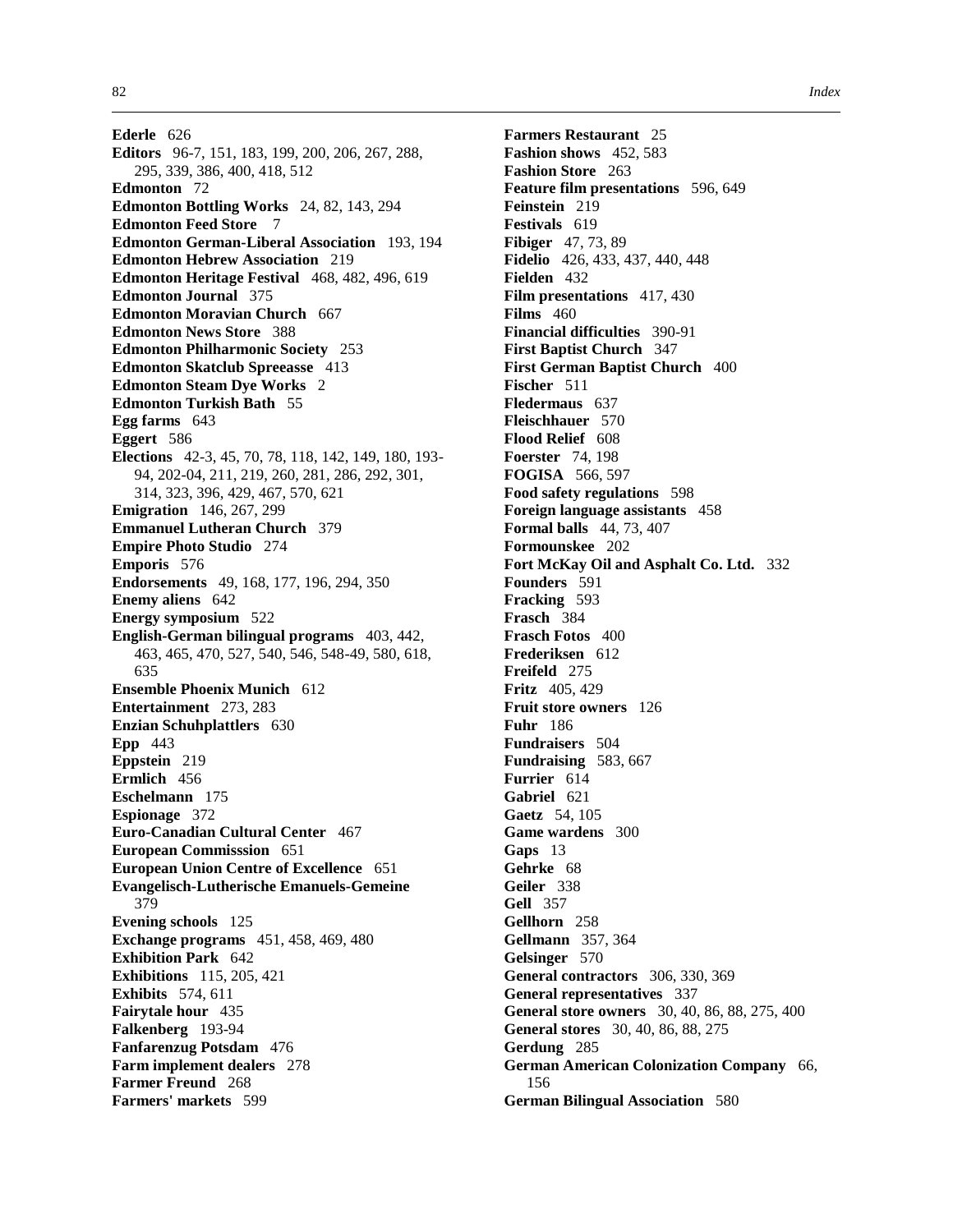**German Bookstore** 16-7, 26, 304, 388, 400 **German Business Centre North America** 423 **German-Canadian Association of Alberta** 415, 435, 453, 464, 468, 496, 517, 519, 570, 587, 605, 632 **German-Canadian Business and Professional Association of Alberta** 485, 506, 512, 521, 553 **German-Canadian Centre for Innovation and Research** 480, 521, 526, 588, 603, 665 **German Canadian Club of Calgary** 467, 489 **German-Canadian Cultural Association** 405, 429, 445, 483, 631 **German-Canadian Cultural Center** 493, 604, 607, 646 **German-Canadian Development Company** 148 **German-Canadian Friendship Prize** 451, 469 **German Club Harmonie** 90 **German Cross of Order of Merit** 469 **German Cultural Day** 402, 450, 462, 579, 590 **German Development Company** 261, 264 **German Farmer Insurance Society for Alberta**  $22$ **German Fire Insurance Company** 83 **German-French friendship** 542, 565 **German history** 664 **German Ladies Choir of Calgary** 410, 457, 479, 498, 505, 539, 590, 652 **German Ladies Choir Solingen** 498 **German Ladies Choir Wildrose** 402, 452-53, 531, 536 **German language consultants** 435, 527, 571 **German language instruction** 250 **German Language School of Calgary** 489, 498 **German Language School of Edmonton** 403, 645 **German Lending Library and Bookstore** 365 **German Liberal Association of Brüderheim** 118 **German Liberal Association of Edmonton** 296, 298 **German-Liberal Association of Stony Plain** 186, 214 **German Liberal Association of Strathcona** 202 **German Men's Choir Liederkranz** 402, 453, 455, 499, 505, 507, 531, 537-38, 585 **German Men's Choir of Calgary** 455, 499 **German Pavilion** 482, 496, 619 **German Week** 580 **German Youth Choir St. Nicolai** 484 **Germania Choir** 130-32, 135, 140, 142, 149, 158, 173, 178, 228, 230, 249, 284-85, 312, 400 **Germans from Russia** 611 **Giesbrecht** 33 **Giese** 189 **Goat raisers** 216 **Goebel** 193-94, 298

**Goethe Institute Toronto** 430, 596

**Goldberg** 219 **Golden West Brewery** 144 **Goos** 39, 106 **Graffunder** 89, 142 **Grand Central Hotel** 3, 27 **Grand View Hotel** 28, 212, 399 **Grande Prairie Society of German-Canadians** 492 **Griesbach** 251 **Grieser** 194 **Grimma** 620 **Grocery store owners** 8, 12, 40, 47, 53, 56, 164, 235, 239, 244, 331, 400 **Grocery stores** 8, 12, 40, 47, 53, 93, 164, 331 **Guest speakers** 521, 535, 565, 597 **Guiness Book of Records** 663 **Gynecologists** 187, 623 **Göbel** 115, 121 **Haas** 641 **Haering** 208 **Hager** 6, 95, 117, 197, 200, 298, 310, 320, 362, 400 **Hager-Harder Company** 400 **Hager-Rasch Co.** 190 **Hagmann** 78, 89, 94, 193-94, 201, 260, 319, 369 **Halbach** 364 **Hamburg-America Line** 79 **Happy Wanderers** 641 **Harder** 323, 336 **Hardstone Brick Company** 335 **Hardware store owners** 54, 56, 179, 242, 246, 265 **Hardware stores** 56, 265 **Harmony Club** 155, 373 **Harms** 125, 215, 253, 265, 298 Harness shop 60 **Harness shop owners** 60 **Hartmann** 443 **Harvests** 111 **Hatelt** 340 **Haubnel** 400 **Hauptmann** 89 **Haus Falkenstein** 488 **Headquarters** 600 **Hehsdoerfer** 20, 249, 374 **Heibges** 400 **Heigl** 602 **Heimatabend** 581 **Heimatecho Choir** 555, 581 **Heinzel** 306 **Heisel** 242 **Hellrazer** 514 **Helmholtz Alberta Initiative** 480, 609, 651 **Helmholtz-Gemeinschaft Deutscher Forschungszentren** 556 **Helmholtz Society of German Research Centers** 525, 556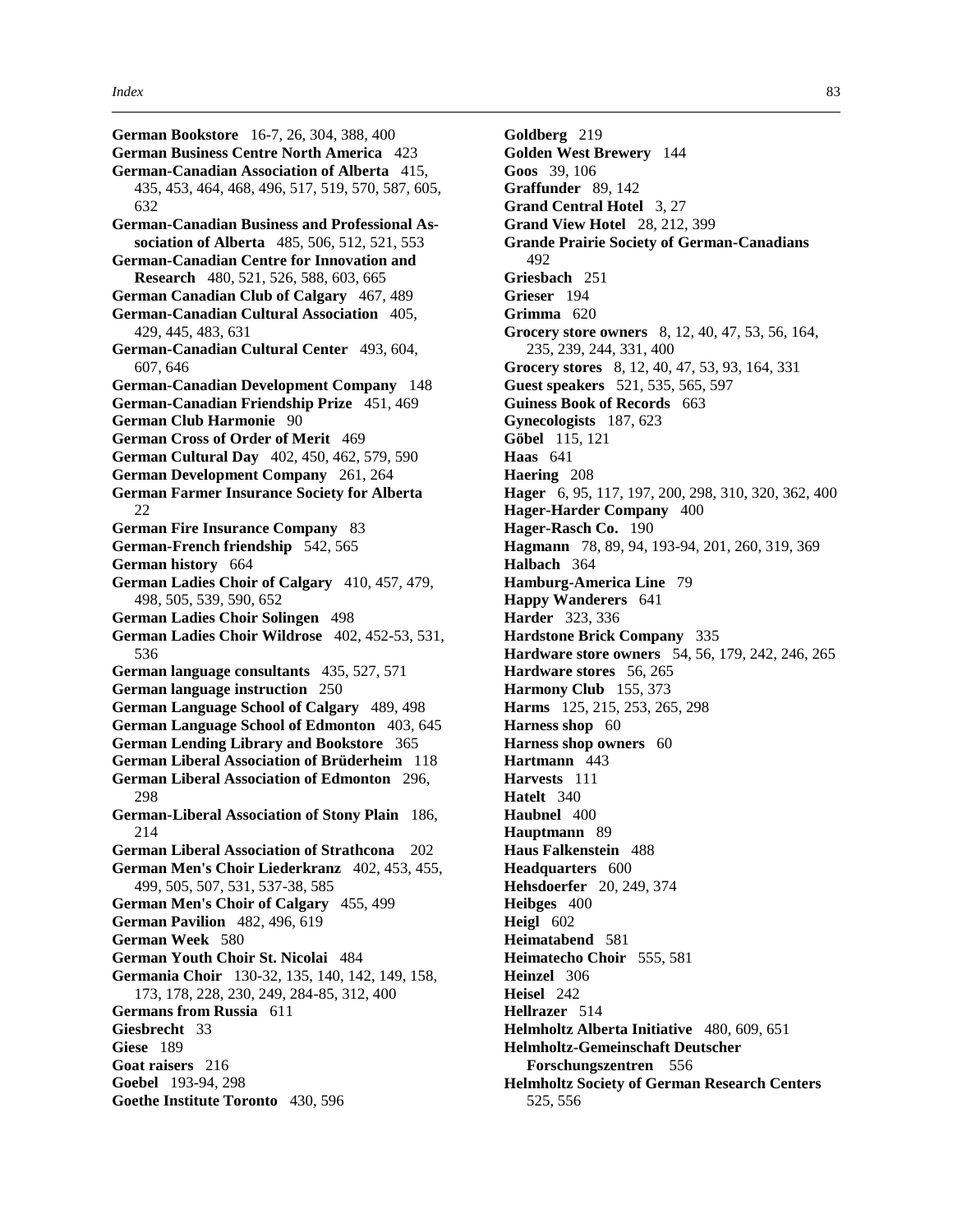**Hencher** 400 **Hennig** 400 **Henningsen** 400 **Hensen** 29 **Hentschel** 446, 488, 582, 598 **Hering** 367 **Herrmann** 409 **Herzog** 417 **Hess** 405 **Hettich Canada LP** 608 **Heubisch** 589 **High Level Bridge** 382 **Hislop** 314, 501 **Hittinger** 49 **Hoeppner** 597 **Hoffman House** 400 **Hofmann and Harms** 400 **Hofmann-Harms** 359 **Hogg** 432 **Holowach** 317 **Homestead registrations** 104 **Homesteading** 114, 156, 163 **Honourary consuls** 414, 420, 423, 480, 513, 519, 522, 553, 556, 563, 568, 595, 605, 608 **Honourary presidents** 78 **Hosting** 497, 636 **Hotel Bismarck** 110 **Hotel owners** 3, 15, 27-8, 52, 59, 67-8, 84, 110, 112, 212, 222, 248, 322, 324, 399, 446, 502 **Hotels** 3, 15, 27-8, 52, 59, 67-8, 84, 110, 112, 212, 222, 248, 322, 324, 399, 473, 502-03, 582, 598, 663 **Hoyler** 181 **Huang** 571 **Huffman** 400 **Hundeling** 426, 433, 440, 637 **Hunt** 439 **Hutterite colonies** 552, 643 **Hutterites** 401, 552, 599, 655 **Huttl** 629 **Hägele** 487 **Höhme** 4, 89, 193-94, 197 **Hüppelhäuser** 300 **I am my own wife** 584 **Ice cream parlor owners** 126 **Ice cream parlors** 93 **"Ich bin meine eigene Frau"** 649 **Immigration** 287 **Immigration history** 628 **Immigration officers** 380, 385 **Immigration statistics** 146, 162, 299 **Imports from Germany** 335 **Indoor soccer** 554 **Inges Idee** 639, 640 **Institute** 629

**Insurance agents** 4, 190 **Insurance companies** 22, 83 **International Realty and Employment Agency** 321 **Internment camps** 574, 642 **Internships** 480, 620 **Interviews** 543, 557, 567, 587, 621 **Iseke** 237 **Jaeger** 491, 634 **Jager** 122, 560 **Jasmann** 22 **Jean** 570 **Jeffery** 627 **Jensen** 96 **Jewellery store owners** 51, 58, 392 **Jewellery stores** 58 **Johann Meyer & Co.** 71 **Johann Strauss Ball** 407 **Joop** 418, 512 **Jordan** 371 **Jordan Tailors** 400 **Jordek** 202 **Jost** 566 **Jubilee Shield Cup** 554 **Jubilee Shield Gold Medal** 648 **Jungdeutschland Verein** 326, 357, 363-64, 368 **Jurawell** 570 **Justices of the peace** 208, 302 **K.G. Treuer Husar** 541 **K & K Foodliner** 591, 634 **Kaeshammer** 656 **Kahler** 260 **Kaiser's Birthday** 252, 312, 354, 357 **Kales** 265, 400 **Kales Brothers** 324 **Kamp** 228 **Kappe** 298 **Karet** 202 **Karl** 285 **Karrer** 361 **Kasperle-Theater** 416, 432, 520 **Kaul** 555 **Kelowna Liedertafel Echo** 555 **Kemp** 134, 400 **Kiel** 445 **Kiesel** 131, 149, 260, 285, 286 **Kilzig** 400 **Kindergartens** 432, 540 **Kingsland Hutterite Colony** 401 **Kittlitz** 118 **Klaas** 254 **Klappstein** 22, 83, 194 **Klaus** 602 **Klausen** 354 **Klausen and Klukas Company** 330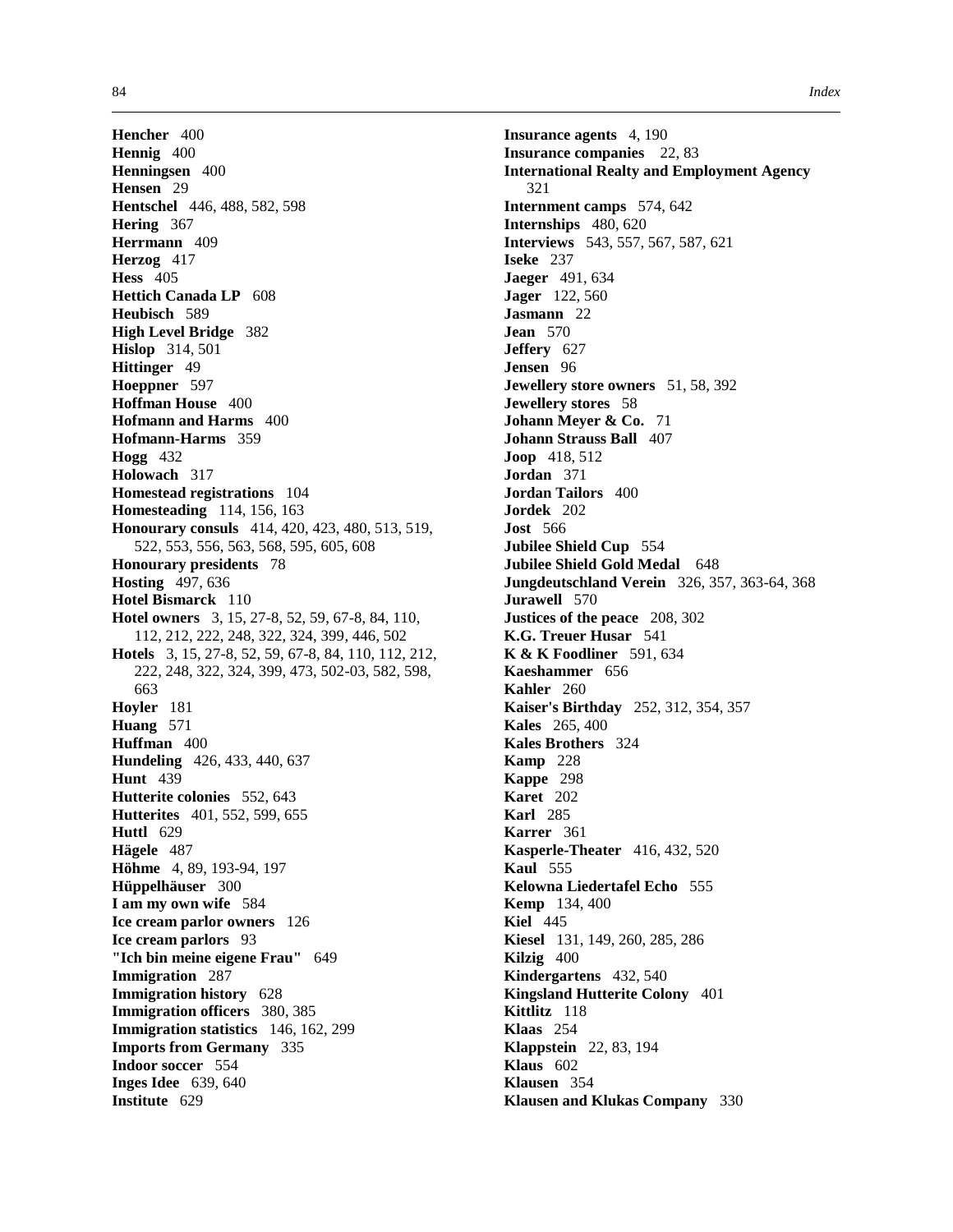**Klein** 51, 212, 399, 558, 569 **Kleinfeld** 400 **Kleist** 409, 420, 496, 535, 570, 632 **Klemm** 441 **Kline** 219, 249, 392, 399 **Klingler-Brito** 504 **Klotsche** 477 **Klukas** 7, 352, 400 **Klukas Co** 352 **Kluthe** 70 **Koch** 48 **Kochby** 89 **Koermann** 14, 78, 97-8, 103, 117, 119, 193, 197, 200-01, 206, 214, 260, 281, 285, 310, 312, 400 **Könne** 247 **Kraft** 567, 593, 594 **Kramer** 21, 93, 208, 235 **Krankenhagen** 131, 151, 193, 199, 224-25, 253, 257, 260, 295, 298, 310, 314, 323, 339, 345, 357, 364, 391, 393, 501 **Kranz** 405, 429 **Krapp** 455 **Krauel** 149 **Krause** 15, 59, 76, 117-18, 280-81, 283-84, 384, 591 **Krause Brothers** 124 **Krämer** 78 **Krötsch** 285 **Kuehn** 378 **Kuhn** 22, 83 **Kuhnke** 208, 300 **Kuhse** 478 **Kukertz** 420, 553, 568, 595 **Kunz** 63, 73, 78-9 **Kunz & Co.** 63 **Kuraitis** 452, 536 **Kuschner** 263 **Kutscher** 323 **Kuyat** 238 **Königsfeld** 311 **Ladies Major League Team** 554 **Ladies soccer teams** 648 **Land purchases** 325 **Land sales** 319, 325 **Land speculation** 342 **Landeck** 443 **Langendorff** 226, 229 **Language maintenance** 220, 456 **Language School of the German-Canadian Club of Calgary** 630 **Language schools** 125 **Language teachers** 122, 250 **Larsch** 333 **Lavicka** 558 **Law students** 195

**Lawyers** 160, 188, 232, 553, 562 **Lectures** 542, 594, 597, 601, 627, 650, 655, 664 **Legal assistance** 160 **Lehners** 492 **Lehrmann** 117 **Leibrecht** 557, 565 **Lending libraries** 365 **Lending library owners** 365 **Lentz** 88 **Lessing** 126, 193, 194 **Lethbridge** 256 **Lethbridge camp** 642 **Libel** 380, 385 **Liberal Party** 42-3, 45, 117, 119, 154, 168, 170, 172, 174, 177, 180, 196, 203, 223, 301, 310 **Liebrecht** 414, 423, 513, 522, 563, 608 **Liefke** 55, 171, 243, 281 **Lietz** 193, 194 **Life histories** 395, 500, 514, 543, 545, 553, 560, 562, 568-69, 578, 587, 623, 626, 638, 641 **Life-time memberships** 519 **Lilge** 9 **Linguistics** 411 **Link** 117, 413, 570, 587, 632 **Lippert** 11 **Liquor licence suspension** 373, 383 **Literature** 529 **Livery stable owners** 121 **Livery stables** 121 **Living pictures** 155 **Lloydminster German Heritage Society** 543 **Lobstick River** 133 **Locke** 25, 208 **Lothar Berfelde** 584 **Lotz** 193 **Lougheed** 495 **Lougheed Hotel Haus Falkenstein** 446, 488, 503, 582, 598, 663 **Lukaszuk** 589 **Lumber companies** 32 **Lussky** 61 **Lutheran Church** 101 **Löblich** 154 **Macke-Monteiro** 436, 513 **Madu** 84, 112 **Maier** 425, 485, 506, 583 **Maier Centre for Autism Services** 425, 506, 583 **Mailbox** 269 **Malt mill owners** 11 **Malt mills** 11 **Managers** 108, 224-25, 386, 473 **Manz** 164 **Marching bands** 476 **Marks** 232, 316 **Marnowski** 240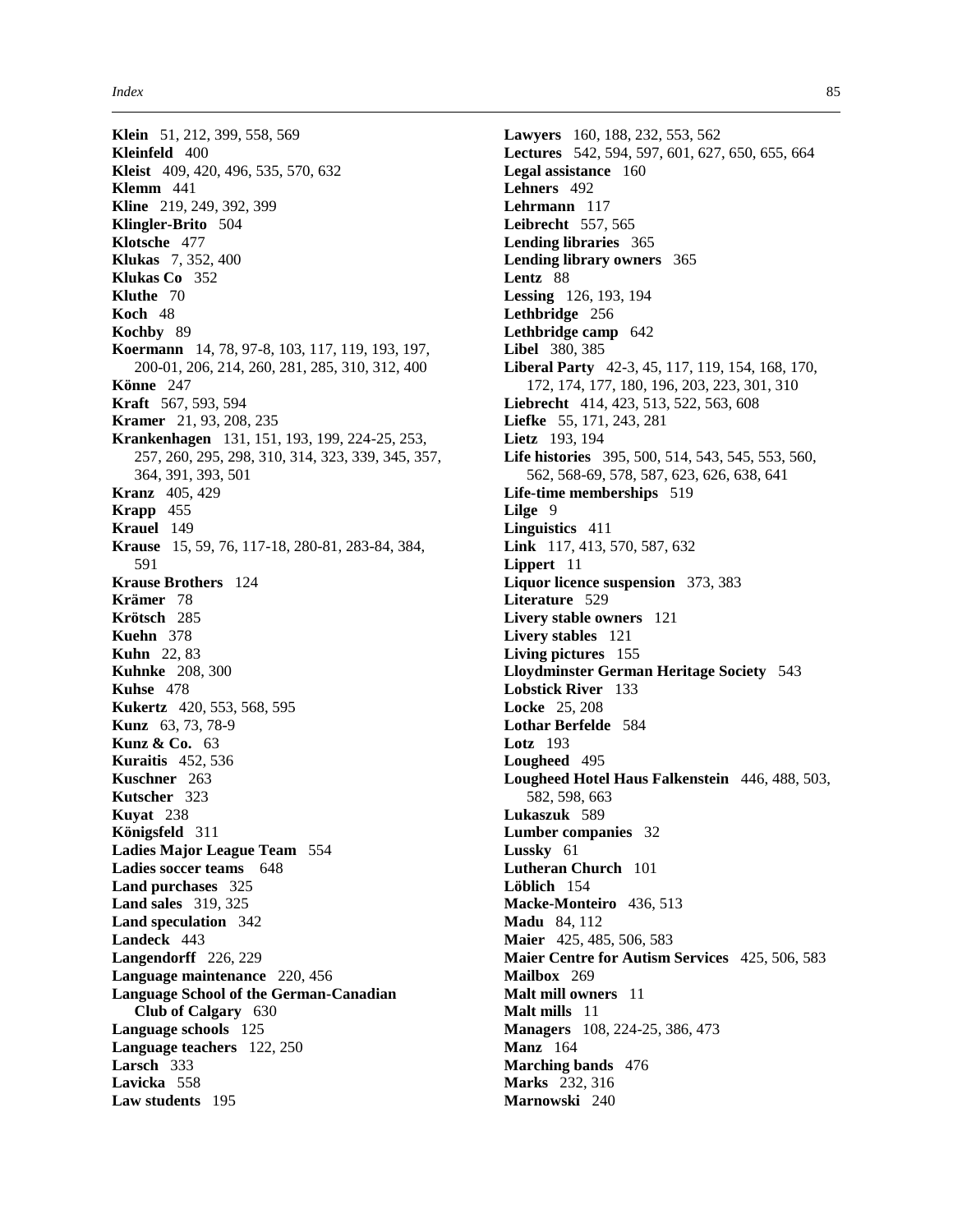**Marriage license commissioners** 300 **Martin** 19, 202 **Masquerade balls** 139, 284-85, 309, 313, 354 **Masthead** 297 **Matz** 3, 27, 110, 193-94, 201, 222, 234, 252, 260, 286, 332 **Mauchle** 62, 70, 102-03, 185, 237 **May** 298 **Mayer** 73 **Mayerhofer** 2, 89 **Mayors** 100, 105 **McGibbon** 266 **McIntyre** 170 **McPherson** 42-3, 45 **Meat market owners** 71, 129, 164, 387 **Meat markets** 71, 129, 164, 374, 387 **Meat packing companies** 35 **Mecke** 78, 260, 314, 323, 330, 345 **Medicines** 16, 33 **Meeting** 296 **Meetings** 172, 174-75, 186, 193, 210-11, 214, 298, 363-64, 383, 650, 665 **Melax** 416 **Memorials** 642 **Mennonites** 461, 515 **Merchants** 9 **Meyer** 39, 71 **Meyers** 300 **Miami Hutterite Colony** 401 **Midwives** 123 **Mike and the Relics** 524 **Mill company owners** 124, 378 **Miller** 208, 248, 302, 485 **Mills** 124, 378, 384 **Mills Haven Elementary School** 442, 465, 580 **Minchau** 389 **Mini-Euro Cup 2012** 470 **Minister of Tourism, Parks and Recreation** 545 **Ministers** 543, 545 **Mitterbauer** 421 **MLAs** 543, 545, 562, 578 **Mlynek** 525 **Model Bakery** 10 **Model Meat Market** 374 **Moeller** 323 **Mohr** 86, 118, 194, 260, 286, 317, 323 **Mollenhauer** 131, 149, 260, 298 **Moravian churches** 343 **Moravians** 181 **Mordhorst** 39 **Mortgage professionals** 487 **Moser** 357 **Mozart's Requiem** 551, 572 **Muller** 3, 63 **Mulvey** 128

**Mundare Hotel** 324 **Municipal elections** 49, 97-100, 102-03, 105, 116, 119-20, 184-85, 198, 280, 294, 316, 350, 353 **Music teachers** 311 **Musical directors** 555, 572 **Musicians** 612 **Möbius** 39 **Möcker** 73 **Möller** 212 **Müller** 7, 78, 165-66, 193-94, 235, 271, 281, 285, 294, 298, 323 **Name changes** 159 **National Hotel** 52 **Naturalization** 197, 292 **Nature preserves** 474 **Neher** 24, 78, 82, 143, 148-49, 260, 285 **Neher's Hall** 143, 298, 309 **Nestler** 227 **Networking** 436, 475, 485 **Neugebauer** 175 **Neumann-Hanske** 570 **Nevison** 458 **New Alberta Hotel** 68 **New year's celebrations** 659 **New Year's concerts** 508, 647 **Newspaper supplements** 268 **Newspapers** 14, 182 **Niclas** 217, 235 **Noerenberg** 416, 520 **Nominations** 119, 656 **Nordegg** 261, 264 **Nordwesten** 293, 356 **North-Rhine Westphalia** 594, 665 **Northern Alberta Realty Co.** 317 **Northern Colonization Agency** 207 **Northern Hotel** 399 **Notaries public** 188, 208, 221, 232, 279 **Novels** 627 **NRW.Invest** 665 **Nurses** 336 **Oberthür** 221 **Obituaries** 623 **Obstetricians** 266 **Ochs** 57 **Ochsner** 37, 108, 113, 138 **Oel** 467 **Offenbach** 550 **Office relocations** 328 **Ohme** 241 **Oil drilling** 46, 157, 332, 500 **Oil sands exploration** 439, 500, 556, 557, 561 **Oktoberfests** 486, 494, 503, 509, 524, 606-07, 630, 646, 663 **Oliver** 168 **Open houses** 493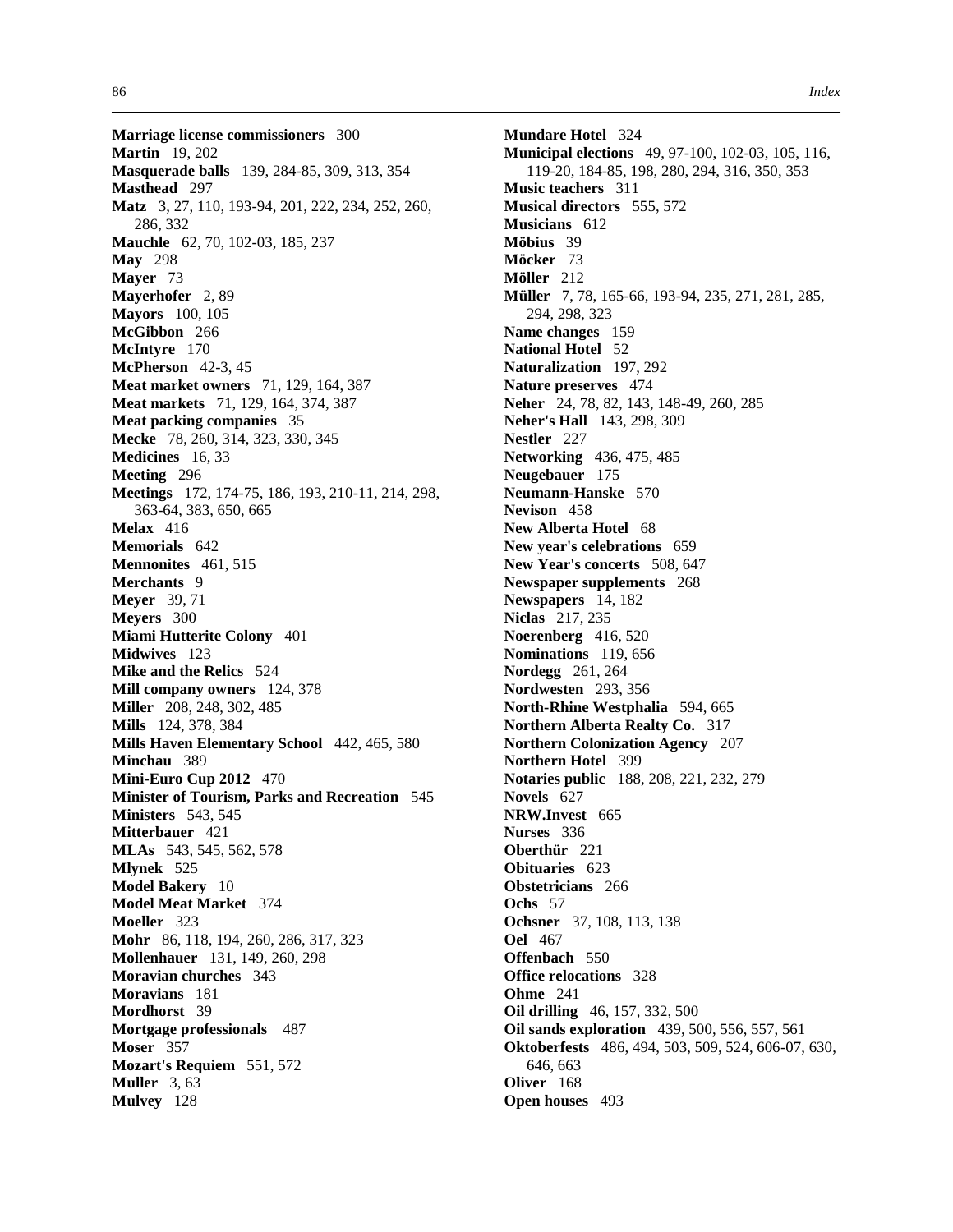**Opening celebrations** 169 **Operas** 426, 433, 437, 440, 448, 550, 637, 666 **Oppertsthäuser** 179 **Opticians** 392 **Orchestras** 253, 509 **Organ grinders** 441 **Ortlieb** 473 **Ostropaths** 233 **Oswald** 22, 83 **OTI Greentec** 600 **Otto** 467 **P.M. Schubert Real Estate Company** 355, 370 **Painters** 367 **Parades** 155 **Park** 449, 555 **Parties** 42, 43, 45 **Partnership agreements** 569, 588, 603, 620, 629, 660 **Pastors** 29, 39, 41, 61, 64, 96, 106, 125, 152, 181, 183, 200, 215, 265, 271, 343, 362, 400 **Patterson** 443 **Pauli** 91 **Paulitsch** 620 **Peace River** 349 **Pempeit** 186, 214 **Pension assistance** 511, 528 **Performances** 408, 416, 419, 422, 427, 441, 444, 453, 455, 465, 468, 479, 533, 540-41, 546, 551, 555, 564, 572, 584, 586, 590, 606, 622, 630 **Petereit** 23, 278 **Petermann** 527 **Pfeifle** 298 **Photo studios** 384 **Photographers** 274, 384 **Physicians** 266 **Pianists** 656 **Piano teachers** 236 **Picnics** 89, 90, 94, 368, 489 **Pietz** 193-94, 298, 369 **Planitz** 276 **Planitz & Co.** 95 **Planitz & Hager** 6 **Plays** 540, 546, 584 **Plumbers** 134, 400 **Plumbing companies** 360 **Pohl** 206, 257, 502 **Politics** 293 **Pollmann** 233 **Poolroom owners** 258, 400 **Popp** 548 **Pouplier** 144 **Praunheim** 649 **Pre-school programs** 432 **Premiers** 558, 567, 569, 593, 594 **Premium Accord** 509

**Presidents** 148, 214, 314, 323, 339 **Price** 145, 161 **Prince Proclamation** 652, 658 **Prinzessinenbad** 430 **Prisoners of war** 574 **Prizes** 115, 571, 654 **Pro Coro Canada** 510, 551, 572 **Pro-German agitation** 375 **Pro Musica Society** 612 **ProCanada Consulting** 423 **Prokop** 447, 625, 628 **Provincial champions** 554 **Public Benefit Meat Market** 374, 387 **Public education** 515 **Publishers** 14 **Pulkrabek** 208 **Puppet theatre** 416, 432, 520 **Puppeteers** 416 **Pädagogischer Austauschdienst** 458 **Queens Boarding House** 31 **Radio hosts** 641 **Radio stations** 490 **Railroad construction** 327, 332, 344 **Rakow** 144 **Rankin** 117 **Rasch** 137, 193, 206, 224, 285 **Rasch-Miller & Co. Real Estate Company** 366 **Ratke** 8 **Ratzlaff** 586 **Raymer** 58 **Real estate agencies** 137, 207, 245, 276, 279, 339, 400 **Real estate agency owners** 207, 245, 276 **Real estate agents** 231 **Real estate companies** 6, 63, 66, 95, 109, 190, 317, 320-21, 330, 352, 355, 359, 366, 370 **Real estate company owners** 63, 95, 317, 320-21, 330, 345 **Real estate development companies** 265, 345 **Receptions** 565 **Redmann** 304 **Regner** 202 **Reich** 239 **Reif** 149, 167, 274, 384 **Reinitz** 41 **Reports** 654 **Representatives** 79 **Researchers** 456, 514 **Reske** 202, 322 **Restaurant owners** 25, 213, 217, 247, 277, 358, 400, 446, 488 **Restaurants** 25, 171, 446, 488, 503, 582, 598, 663 **Retirement** 548 **Reuscher** 420, 480, 519, 522, 553, 556, 595, 605 **Reviews** 550, 572, 666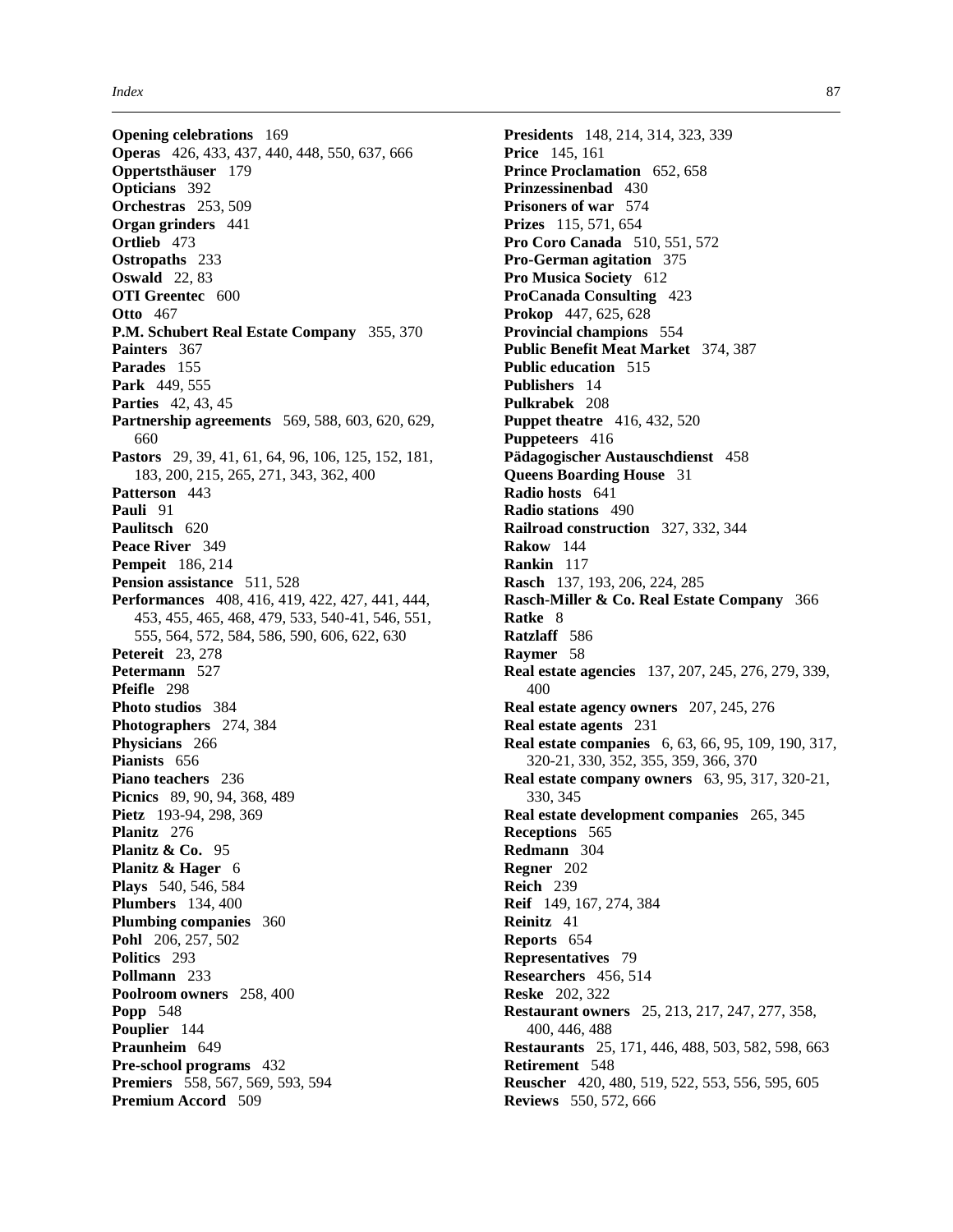**Rewe** 358 **Rewitz** 76 **Reynolds** 208 **Rheinisch-Westfälische Technische Hochschule Aachen** 424 **Richard Eaton Singers** 586, 610 **Richardson** 320 **Richter** 208 **Rio Terrace Elementary School** 403, 549 **Rippel** 78 **Robb** 460 **Robert Henderson PoW Collection** 574 **Robillard** 434 **Roch** 570 **Rohrig** 650 **Rooming house owners** 358 **Rosenroll** 78, 193, 223 **Rosenroll Lumber Co. Ltd.** 32 **Rosenthal** 106 **Royal Alberta Museum** 574 **Royal Baths** 243 **Royal Hall** 283, 284 **Royal Hotel** 84, 112, 248, 322 **Rubba** 405, 429 **Rudyk** 30, 64, 67 **Runge** 39 **Rupprecht** 460 **Ruscheinsky** 405, 429 **Sabotage** 382 **Salome** 637, 666 **Salute to Vienna** 508, 523, 647 **Sarwas** 480, 521 **Saskatchewan K.G. Harmonie** 541 **Sautter** 436, 513 **Saw mill owners** 189 **Saw mills** 189 **Saxena** 475 **Saxony** 497, 569 **Schattner** 331 **Schenk** 60 **Schickendanstz** 360 **Schienbein** 92, 193, 194 **Schlender** 71 **Schmenk** 547 **Schmid** 117, 420, 453, 495 **Schmidt** 138, 202, 323, 338, 354, 387 **Schmitt** 400 **Schmode** 342 **Schneider** 176, 193, 194, 260, 298, 300, 508, 523, 556 **Schnitzels** 663 **Schnoor** 18 **Scholarships** 415, 477 **School laws** 218 **Schools** 515

**Schopper** 300 **Schreyer** 315 **Schröffels** 369 **Schubert** 207, 221, 260, 279 **Schuhplattling** 427, 444, 509, 524, 564 **Schulz** 194, 265 **Schulze** 244, 623 **Schuster** 182, 300, 502 **Schwabenbauer** 516 **Schwebke** 291 **Schwerdfeger** 208 **Schäfer** 7 **Schütz** 186 **Science transfer** 459, 480 **Scotford Hutterite Colony** 643 **Seamstresses** 34, 333 **Section in English** 394 **Semaka** 400 **Senger** 194, 281, 298, 321 **Seniors afternoons** 453 **Sentner** 280 **Settlement history** 271, 287, 471, 473 **Settlements** 133, 141 **Sewing machine distributors** 23 **Shiply** 37 **Shoe store owners** 36, 85, 99, 167, 192, 265 **Shoe stores** 36, 85, 167, 265 **Shoemaker's shops** 92 **Shoemaker shop owners** 92 **Shoemakers** 57, 92, 167, 265, 400 **Shugarman** 219 **Siemens Canada** 559, 577 **Sigler** 28, 212 **Singers** 226, 229, 426, 637 **Singgemeinschaft Calgary** 449, 505, 590, 622, 653 **Sitz** 522, 595 **Skat tournaments** 464 **Sketches** 558 **Skoracki** 529 **Slander** 380, 385 **Smart for Two** 573 **Smear campaigns** 257, 270, 282, 288, 310, 375, 376, 398 **Smith** 432 **Smith-Prei** 409, 421 **Soccer** 470 **Sound Flight Band** 509 **Spady** 115 **Speakers** 562, 578 **Sprachdiplom II** 592 **Spreewalder Musikanten** 622 **Spring concerts** 585 **Spring Lake** 141 **Springer** 70, 236, 262, 303, 337, 369 **Springer's Home Apartments** 303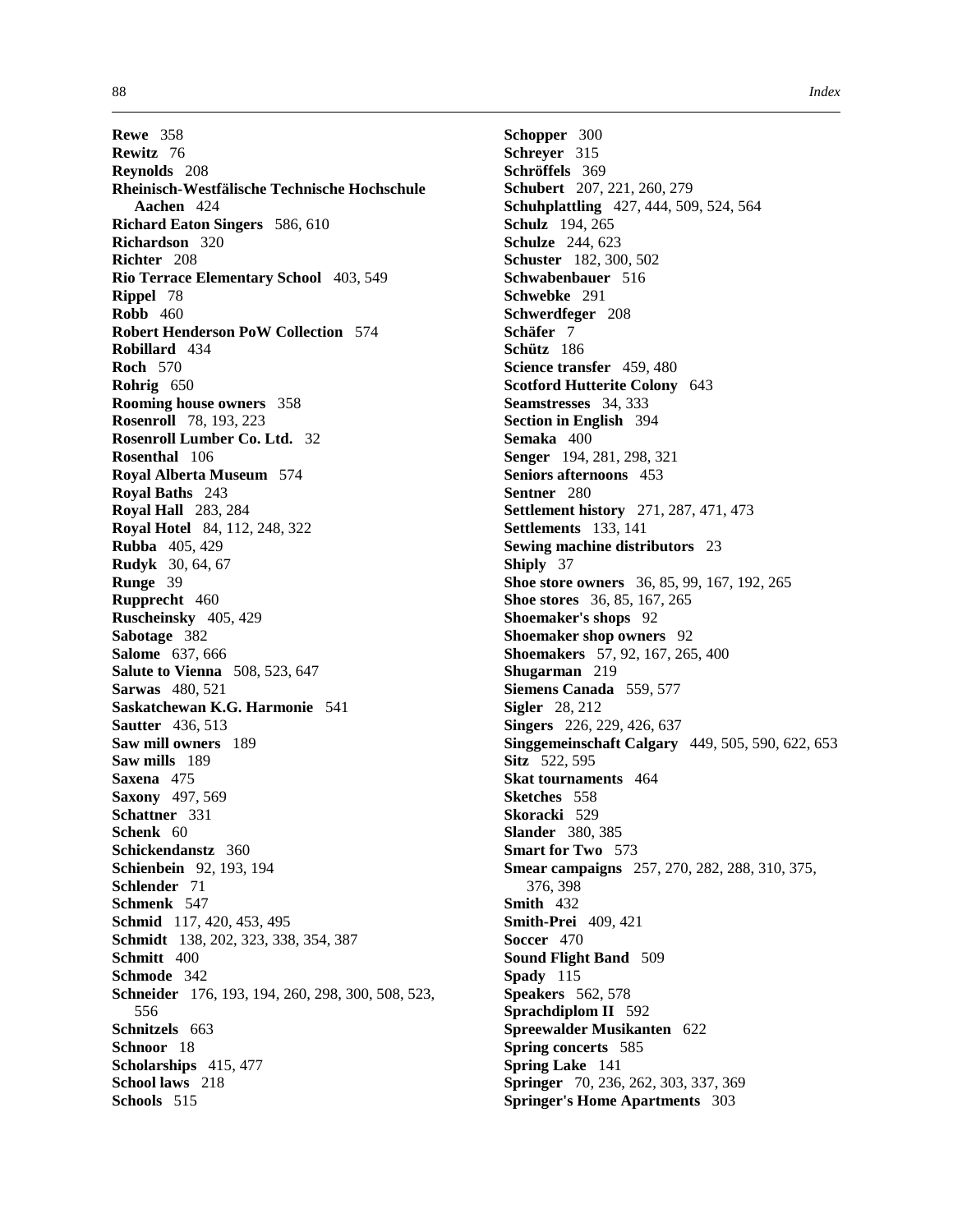**St. Bonifatius-Gemeinde Edmonton** 505 **St. John's Lutheran Church** 64, 80, 125, 215, 255, 617 **St. John's Lutheran Church** 400 **St. Martin's Walk** 661-62 **St. Matthew's Lutheran Church** 438 **St. Michael** 524 **St. Norbert's Church** 624 **St. Peter's Lutheran Church** 61 **St. Peter's Lutheran Church** 400 **Stampede** 601 **Star Cash Grocery** 331 **Starke** 543, 545 **Stauffer** 208 **Steinke** 416 **Steins** 250, 260, 298 **Stepper** 560 **Stepper Custom Homes** 560 **Stereotypes** 481 **Stettler** 52, 66 **Stitzenberger** 391 **Stollbert** 410, 457, 539 **Strathcona** 72, 265 **Strathcona Brewing and Malting Company** 37, 108, 113, 138, 338 **Strathcona High School** 472 **Strathcona Investment Company** 265 **Strauss Symphony of Canada** 523, 647 **Streetcars** 307 **Strelau** 571, 654 **Strobel** 129 **Stubbe** 194, 197, 231, 286, 314, 323, 325, 330, 345, 369 **Stucco Ornamental Ltd.** 377 **Student exchanges** 431, 616 **Students from Germany** 601 **Study abroad programs** 633 **Stuttgart Chamber Choir** 422 **Stürmer** 193-94, 381 **Suemper** 117 **Suess** 435 **Sugarman** 249 **Supermarkets** 591 **Supreme Court Justices** 638 **Suss** 374 **Sutter** 78 **Swoboda** 100, 108, 138 **Syme** 331 **Symposiums** 609 **Synge** 187 **Tailors** 371 **Tales of Hoffmann** 550 **Tanners** 227 **Taxidermists** 75 **Taxidermy shop** 75

**Taxidermy shop owners** 75 **Teacher exchanges** 497, 530, 616, 636 **Teacher training** 527 **Teachers** 548 **Tegler** 245 **Tetzel** 175, 300 **Theaters** 289 **Thielman** 416 **Thiesen** 123 **Third Street Theatre** 584 **Thurn** 208 **Timm** 597 **Tippner** 10 **Tourism** 644, 657 **Tournaments** 413 **Tours** 479 **Traditions** 544, 645 **Traichel** 378 **Translations** 218 **Travel agents** 190, 657 **Travel Alberta** 644 **Travel and description** 225, 305, 346-49, 364 **Travel contest** 571, 654 **Travel descriptions** 153 **Travel guides** 466 **Travelling Light** 639-40 **Treason** 375 **Trinity Lutheran Church** 265, 454, 617, 661 **Trott** 400, 416 **Truscott** 42, 43 **Typesetters** 381 **Tübingen** 411 **Umbach** 117, 127, 186, 208, 221, 300 **United Farmers of Alberta** 209, 251 **University of Alberta** 169, 412, 525, 556, 613, 629, 633 **Unterschütz** 117 **Uprising in the GDR** 597 **Vice-dean of the consular corps** 563 **Vice presidents** 332 **Victoria Hotel** 59 **Victoria Soccer Club** 406, 537, 554, 579, 590, 648 **Vienna Bakery** 491, 634 **Vienna Cafe** 400 **Vieweger** 364 **Visits from Germany** 422, 476, 484, 498 **Visits from Saxony** 635-36 **Visits to Alberta** 532-33, 541, 557, 561, 566-67, 593-95, 601, 622, 635 **Visits to Germany** 295, 431, 479, 521, 526, 571, 586, 610, 615, 620 **La Vocabella** 443 **Vogel** 350, 353 **Vogel Meat and Package Company Ltd.** 35 **Vogt** 5